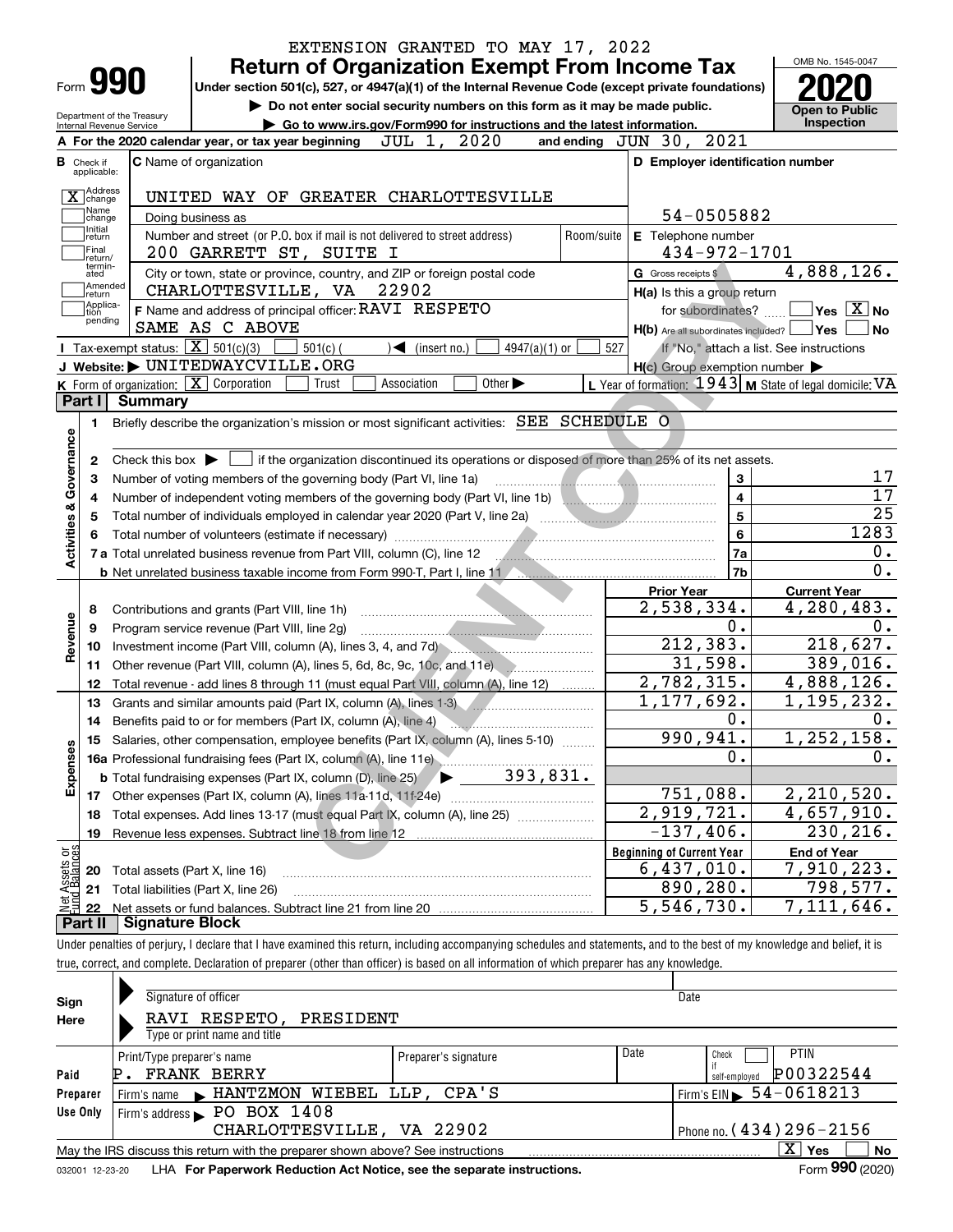|              | 54-0505882<br>UNITED WAY OF GREATER CHARLOTTESVILLE<br>$Page$ 2<br>Form 990 (2020)                                                           |
|--------------|----------------------------------------------------------------------------------------------------------------------------------------------|
|              | <b>Part III   Statement of Program Service Accomplishments</b>                                                                               |
|              | $\vert$ X $\vert$<br>Check if Schedule O contains a response or note to any line in this Part III                                            |
| 1            | Briefly describe the organization's mission:<br>THE UNITED WAY OF GREATER CHARLOTTESVILLE CONNECTS OUR COMMUNITY,                            |
|              | ENABLING INDIVIDUALS AND FAMILIES TO ACHIEVE THEIR POTENTIAL.                                                                                |
|              |                                                                                                                                              |
|              |                                                                                                                                              |
| $\mathbf{2}$ | Did the organization undertake any significant program services during the year which were not listed on the                                 |
|              | $\boxed{\text{X}}$ Yes $\boxed{\ }$<br>∣No<br>prior Form 990 or 990-EZ?                                                                      |
|              | If "Yes," describe these new services on Schedule O.                                                                                         |
| 3            | $\Box$ Yes $\Box$ No<br>Did the organization cease conducting, or make significant changes in how it conducts, any program services?         |
|              | If "Yes," describe these changes on Schedule O.                                                                                              |
| 4            | Describe the organization's program service accomplishments for each of its three largest program services, as measured by expenses.         |
|              | Section 501(c)(3) and 501(c)(4) organizations are required to report the amount of grants and allocations to others, the total expenses, and |
|              | revenue, if any, for each program service reported.                                                                                          |
| 4a           | 592, 339. (Revenue \$<br>$2$ , $660$ , $239$ or including grants of \$<br>(Expenses \$<br>(Code:                                             |
|              | SCHOOL READINESS: THE UNITED WAY'S GOAL IS TO CLOSE THE OPPORTUNITY                                                                          |
|              | GAP BY PROMOTING STRATEGIES TO PROVIDE ALL CHILDREN WITH THE MOST                                                                            |
|              | APPROPRIATE AND EFFECTIVE EARLY SERVICES, SUPPORTS, AND HIGH-QUALITY                                                                         |
|              | EARLY CHILDCARE AND EDUCATION.                                                                                                               |
|              |                                                                                                                                              |
|              | STRATEGIES AND PROGRAMS INCLUDE:                                                                                                             |
|              |                                                                                                                                              |
|              | 1. GRANTMAKING TO DECREASE THE OPPORTUNITY GAP FOR AT-RISK CHILDREN                                                                          |
|              | UNDER AGE FIVE.                                                                                                                              |
|              |                                                                                                                                              |
|              | 2. EARLY EDUCATION:<br>SUPPORTS THE WORK PLAN OF THE EARLY EDUCATION TASK                                                                    |
|              | INCLUDING OPPORTUNITIES TO EXPAND ACCESS AND HIGH-QUALITY<br>FORCE,                                                                          |
| 4b           | 298,992. Revenue \$<br>$696, 614$ . including grants of \$<br>(Expenses \$<br>(Code:                                                         |
|              | CONNECTED COMMUNITY: THE UNITED WAY CONNECTS, CONVENES, AND SUPPORTS                                                                         |
|              | THE COLLABORATION OF ORGANIZATIONS IN ITS COMMUNITY. AMONG THIS                                                                              |
|              | NETWORK, THE UNITED WAY IS ABLE TO IDENTIFY NEEDS IN THE COMMUNITY AND                                                                       |
|              | WORK TOWARD COLLABORATIVE GOALS.                                                                                                             |
|              |                                                                                                                                              |
|              | STRATEGIES AND PROGRAMS INCLUDE:                                                                                                             |
|              | 1. THE DAY OF CARING: A DAY OF COMMUNITY SERVICE IN SEPTEMBER THAT                                                                           |
|              |                                                                                                                                              |
|              | PROMOTES VOLUNTEERISM BY CONNECTING LOCAL BUSINESSES, CIVIC GROUPS, AND<br>AREA CITIZENS TO NONPROFIT ORGANIZATIONS AND SCHOOLS.             |
|              |                                                                                                                                              |
|              | 2. WOMEN UNITED IN PHILANTHROPY: MAXIMIZES WOMEN'S LEADERSHIP IN                                                                             |
|              | 464, $258.$ including grants of \$ $216, 165.$ (Revenue \$                                                                                   |
|              | FINANCIAL STABILITY: THE UNITED WAY'S GOAL IS TO HELP ADULTS WHO ARE                                                                         |
|              | ON THE PATH TO BECOMING FINANCIALLY STABLE AND ECONOMICALLY INDEPENDENT                                                                      |
|              | BY SUPPORTING CUSTOMIZED, HOLISTIC SOLUTIONS THAT ADDRESS AND PROVIDE                                                                        |
|              | INTERVENTIONS FOR OBSTACLES ENCOUNTERED ALONG THE WAY.                                                                                       |
|              |                                                                                                                                              |
|              | STRATEGIES AND PROGRAMS INCLUDE:                                                                                                             |
|              |                                                                                                                                              |
|              | 1. GRANTMAKING TO HELP ADULTS INCREASE THEIR EARNING POWER AND MANAGE                                                                        |
|              | THEIR EXPENSES.                                                                                                                              |
|              |                                                                                                                                              |
|              | 2. CVILLE TAX AID: A FREE TAX PREPARATION PROGRAM, INCLUDING                                                                                 |
|              | OPPORTUNITIES TO EXPAND ACCESS AND SERVICES TO ALL ELIGIBLE RESIDENTS.                                                                       |
|              | 4d Other program services (Describe on Schedule O.)                                                                                          |
|              | $295$ , $423$ . including grants of \$ 87, 736 . ) (Revenue \$<br>(Expenses \$                                                               |
|              | 4, 116, 534.<br>4e Total program service expenses >                                                                                          |
|              | Form 990 (2020)                                                                                                                              |
|              | SEE SCHEDULE O FOR CONTINUATION(S)<br>032002 12-23-20<br>2                                                                                   |
|              |                                                                                                                                              |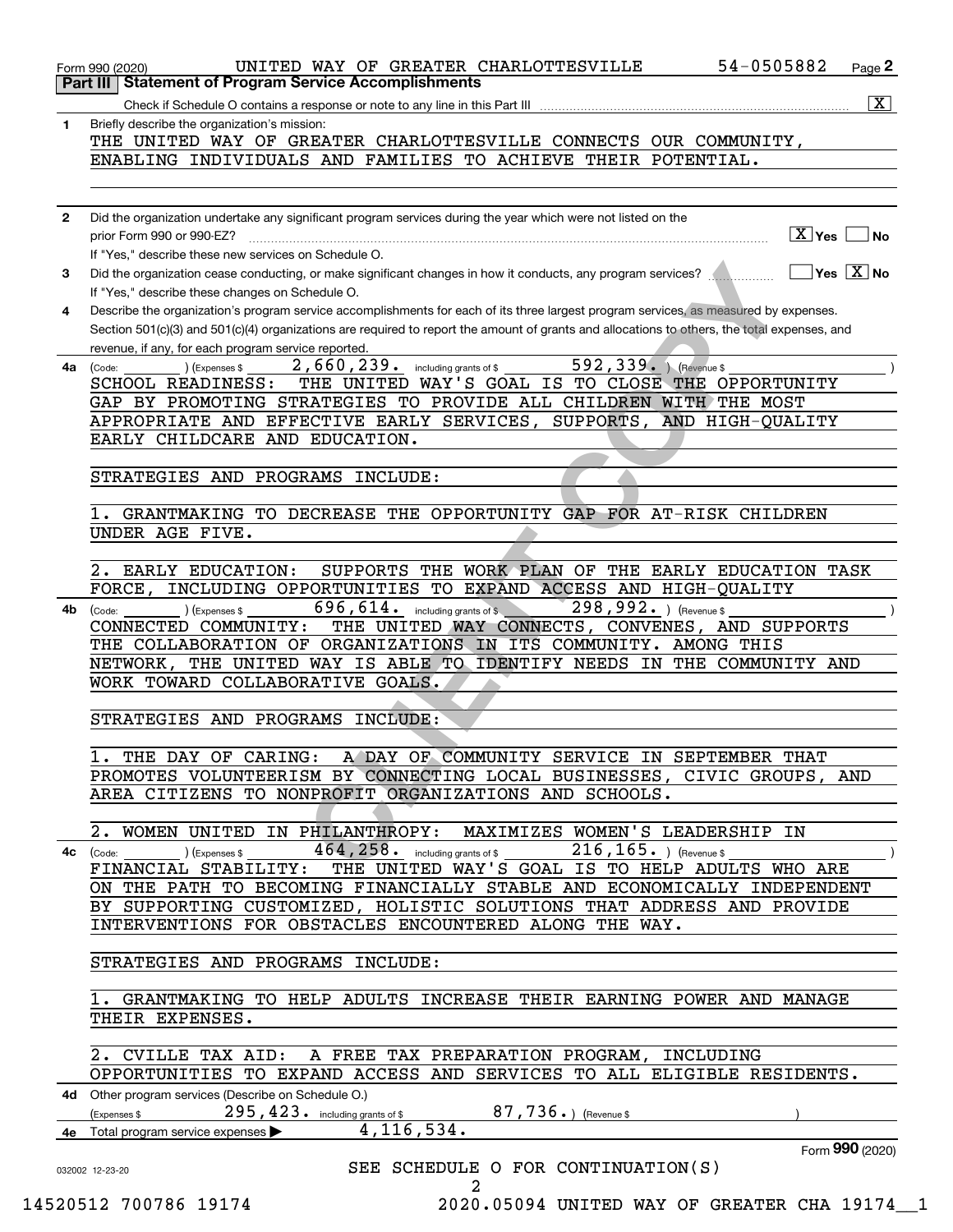|  | Form 990 (2020) |
|--|-----------------|

|     |                                                                                                                                                                                                                                           |                         | Yes                   | No              |
|-----|-------------------------------------------------------------------------------------------------------------------------------------------------------------------------------------------------------------------------------------------|-------------------------|-----------------------|-----------------|
|     | Is the organization described in section $501(c)(3)$ or $4947(a)(1)$ (other than a private foundation)?                                                                                                                                   |                         |                       |                 |
|     |                                                                                                                                                                                                                                           | 1.                      | X                     |                 |
| 2   |                                                                                                                                                                                                                                           | $\overline{\mathbf{2}}$ | $\overline{\text{x}}$ |                 |
| 3   | Did the organization engage in direct or indirect political campaign activities on behalf of or in opposition to candidates for                                                                                                           |                         |                       |                 |
|     |                                                                                                                                                                                                                                           | 3                       |                       | x               |
| 4   | Section 501(c)(3) organizations. Did the organization engage in lobbying activities, or have a section 501(h) election in effect                                                                                                          |                         |                       |                 |
|     |                                                                                                                                                                                                                                           | 4                       |                       | x               |
| 5   | Is the organization a section 501(c)(4), 501(c)(5), or 501(c)(6) organization that receives membership dues, assessments, or                                                                                                              |                         |                       |                 |
|     |                                                                                                                                                                                                                                           | 5                       |                       | x               |
| 6   | Did the organization maintain any donor advised funds or any similar funds or accounts for which donors have the right to                                                                                                                 | 6                       |                       | x               |
| 7   | provide advice on the distribution or investment of amounts in such funds or accounts? If "Yes," complete Schedule D, Part I<br>Did the organization receive or hold a conservation easement, including easements to preserve open space, |                         |                       |                 |
|     |                                                                                                                                                                                                                                           | $\overline{7}$          |                       | x               |
| 8   | Did the organization maintain collections of works of art, historical treasures, or other similar assets? (f "Yes," complete                                                                                                              |                         |                       |                 |
|     |                                                                                                                                                                                                                                           | 8                       |                       | X.              |
| 9   | Did the organization report an amount in Part X, line 21, for escrow or custodial account liability, serve as a custodian for                                                                                                             |                         |                       |                 |
|     | amounts not listed in Part X; or provide credit counseling, debt management, credit repair, or debt negotiation services?                                                                                                                 |                         |                       |                 |
|     |                                                                                                                                                                                                                                           | 9                       |                       | x               |
| 10  | Did the organization, directly or through a related organization, hold assets in donor-restricted endowments                                                                                                                              |                         |                       |                 |
|     |                                                                                                                                                                                                                                           | 10                      | х                     |                 |
| 11  | If the organization's answer to any of the following questions is "Yes," then complete Schedule D, Parts VI, VII, VIII, IX, or X                                                                                                          |                         |                       |                 |
|     | as applicable.                                                                                                                                                                                                                            |                         |                       |                 |
|     | a Did the organization report an amount for land, buildings, and equipment in Part X, line 10? If "Yes," complete Schedule D,                                                                                                             |                         |                       |                 |
|     |                                                                                                                                                                                                                                           | 11a                     | Χ                     |                 |
|     | <b>b</b> Did the organization report an amount for investments - other securities in Part X, line 12, that is 5% or more of its total                                                                                                     |                         |                       |                 |
|     | assets reported in Part X, line 16? If "Yes," complete Schedule D, Part VII manufactured in Part Milled and The                                                                                                                           | 11b                     |                       | X.              |
| c   | Did the organization report an amount for investments - program related in Part X, line 13, that is 5% or more of its total                                                                                                               |                         |                       | X.              |
|     |                                                                                                                                                                                                                                           | 11c                     |                       |                 |
|     | d Did the organization report an amount for other assets in Part X, line 15, that is 5% or more of its total assets reported in                                                                                                           |                         |                       | X.              |
|     | e Did the organization report an amount for other liabilities in Part X, line 25? If "Yes," complete Schedule D, Part X                                                                                                                   | 11d<br>11e              | $\mathbf X$           |                 |
| f   | Did the organization's separate or consolidated financial statements for the tax year include a footnote that addresses                                                                                                                   |                         |                       |                 |
|     | the organization's liability for uncertain tax positions under FIN 48 (ASC 740)? If "Yes," complete Schedule D, Part X                                                                                                                    | 11f                     | X                     |                 |
|     | 12a Did the organization obtain separate, independent audited financial statements for the tax year? If "Yes," complete                                                                                                                   |                         |                       |                 |
|     |                                                                                                                                                                                                                                           | 12a                     |                       | X.              |
|     | <b>b</b> Was the organization included in consolidated, independent audited financial statements for the tax year?                                                                                                                        |                         |                       |                 |
|     | If "Yes," and if the organization answered "No" to line 12a, then completing Schedule D, Parts XI and XII is optional                                                                                                                     | 12b                     | X                     |                 |
| 13  |                                                                                                                                                                                                                                           | 13                      |                       | X               |
| 14a | Did the organization maintain an office, employees, or agents outside of the United States?                                                                                                                                               | 14a                     |                       | $\mathbf X$     |
| b   | Did the organization have aggregate revenues or expenses of more than \$10,000 from grantmaking, fundraising, business,                                                                                                                   |                         |                       |                 |
|     | investment, and program service activities outside the United States, or aggregate foreign investments valued at \$100,000                                                                                                                |                         |                       |                 |
|     |                                                                                                                                                                                                                                           | 14b                     |                       | x               |
| 15  | Did the organization report on Part IX, column (A), line 3, more than \$5,000 of grants or other assistance to or for any                                                                                                                 |                         |                       |                 |
|     |                                                                                                                                                                                                                                           | 15                      |                       | x               |
| 16  | Did the organization report on Part IX, column (A), line 3, more than \$5,000 of aggregate grants or other assistance to                                                                                                                  |                         |                       |                 |
|     | Did the organization report a total of more than \$15,000 of expenses for professional fundraising services on Part IX,                                                                                                                   | 16                      |                       | x               |
| 17  |                                                                                                                                                                                                                                           | 17                      |                       | x               |
| 18  | Did the organization report more than \$15,000 total of fundraising event gross income and contributions on Part VIII, lines                                                                                                              |                         |                       |                 |
|     |                                                                                                                                                                                                                                           | 18                      |                       | x               |
| 19  | Did the organization report more than \$15,000 of gross income from gaming activities on Part VIII, line 9a? If "Yes."                                                                                                                    |                         |                       |                 |
|     |                                                                                                                                                                                                                                           | 19                      |                       | X               |
| 20a |                                                                                                                                                                                                                                           | 20a                     |                       | $\mathbf X$     |
| b   | If "Yes" to line 20a, did the organization attach a copy of its audited financial statements to this return?                                                                                                                              | 20b                     |                       |                 |
| 21  | Did the organization report more than \$5,000 of grants or other assistance to any domestic organization or                                                                                                                               |                         |                       |                 |
|     |                                                                                                                                                                                                                                           | 21                      | х                     |                 |
|     | 032003 12-23-20                                                                                                                                                                                                                           |                         |                       | Form 990 (2020) |

032003 12-23-20

3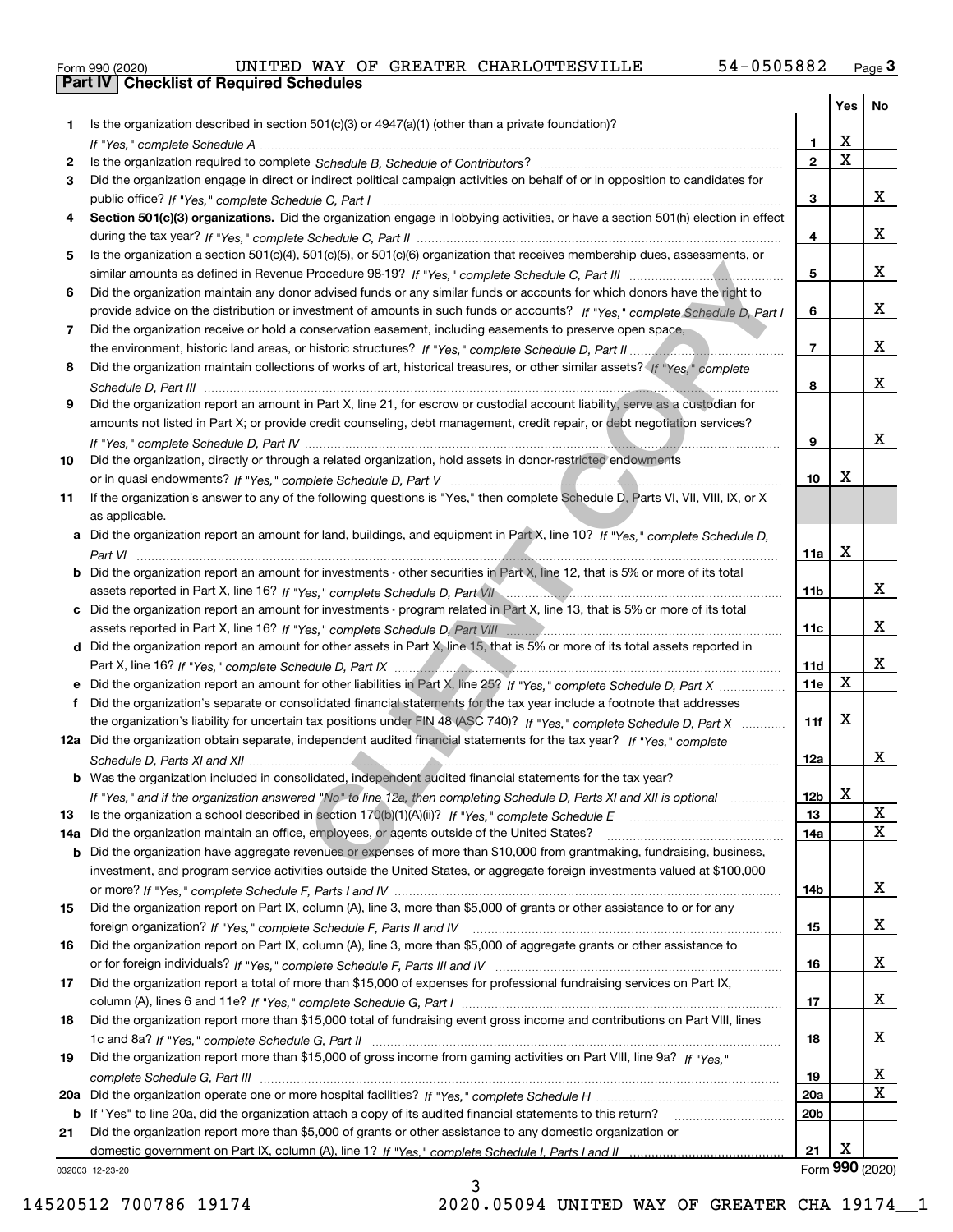|  | Form 990 (2020) |
|--|-----------------|
|  |                 |

*(continued)*

|               |                                                                                                                                                                                                                                |     | Yes | No              |
|---------------|--------------------------------------------------------------------------------------------------------------------------------------------------------------------------------------------------------------------------------|-----|-----|-----------------|
| 22            | Did the organization report more than \$5,000 of grants or other assistance to or for domestic individuals on                                                                                                                  |     |     |                 |
|               | Part IX, column (A), line 2? If "Yes," complete Schedule I, Parts I and III [11] [11] [12] [12] [12] Part IX, column (A), line 2? If "Yes," complete Schedule I, Parts I and III                                               | 22  | х   |                 |
| 23            | Did the organization answer "Yes" to Part VII, Section A, line 3, 4, or 5 about compensation of the organization's current                                                                                                     |     |     |                 |
|               | and former officers, directors, trustees, key employees, and highest compensated employees? If "Yes," complete                                                                                                                 |     |     |                 |
|               |                                                                                                                                                                                                                                | 23  | х   |                 |
|               | 24a Did the organization have a tax-exempt bond issue with an outstanding principal amount of more than \$100,000 as of the                                                                                                    |     |     |                 |
|               | last day of the year, that was issued after December 31, 2002? If "Yes," answer lines 24b through 24d and complete                                                                                                             |     |     |                 |
|               |                                                                                                                                                                                                                                | 24a |     | x               |
|               | b Did the organization invest any proceeds of tax-exempt bonds beyond a temporary period exception?                                                                                                                            | 24b |     |                 |
|               | c Did the organization maintain an escrow account other than a refunding escrow at any time during the year to defease                                                                                                         |     |     |                 |
|               |                                                                                                                                                                                                                                | 24c |     |                 |
|               | d Did the organization act as an "on behalf of" issuer for bonds outstanding at any time during the year?                                                                                                                      | 24d |     |                 |
|               | 25a Section 501(c)(3), 501(c)(4), and 501(c)(29) organizations. Did the organization engage in an excess benefit                                                                                                               |     |     |                 |
|               | transaction with a disqualified person during the year? If "Yes," complete Schedule L, Part I manuscription of the state of the state of the state of the state of the state of the state of the state of the state of the sta | 25a |     | x               |
|               | b Is the organization aware that it engaged in an excess benefit transaction with a disqualified person in a prior year, and                                                                                                   |     |     |                 |
|               | that the transaction has not been reported on any of the organization's prior Forms 990 or 990-EZ? If "Yes." complete                                                                                                          |     |     |                 |
|               |                                                                                                                                                                                                                                |     |     | x               |
|               | Schedule L. Part I                                                                                                                                                                                                             | 25b |     |                 |
| 26            | Did the organization report any amount on Part X, line 5 or 22, for receivables from or payables to any current                                                                                                                |     |     |                 |
|               | or former officer, director, trustee, key employee, creator or founder, substantial contributor, or 35%                                                                                                                        |     |     | х               |
|               |                                                                                                                                                                                                                                | 26  |     |                 |
| 27            | Did the organization provide a grant or other assistance to any current or former officer, director, trustee, key employee,                                                                                                    |     |     |                 |
|               | creator or founder, substantial contributor or employee thereof, a grant selection committee member, or to a 35% controlled                                                                                                    |     |     | х               |
|               | entity (including an employee thereof) or family member of any of these persons? If "Yes," complete Schedule L, Part III                                                                                                       | 27  |     |                 |
| 28            | Was the organization a party to a business transaction with one of the following parties (see Schedule L, Part IV                                                                                                              |     |     |                 |
|               | instructions, for applicable filing thresholds, conditions, and exceptions):                                                                                                                                                   |     |     |                 |
|               | a A current or former officer, director, trustee, key employee, creator or founder, or substantial contributor? If                                                                                                             |     |     |                 |
|               |                                                                                                                                                                                                                                | 28a |     | x<br>X          |
|               |                                                                                                                                                                                                                                | 28b |     |                 |
|               | c A 35% controlled entity of one or more individuals and/or organizations described in lines 28a or 28b? If                                                                                                                    |     |     |                 |
|               |                                                                                                                                                                                                                                | 28c | X   | х               |
| 29            |                                                                                                                                                                                                                                | 29  |     |                 |
| 30            | Did the organization receive contributions of art, historical treasures, or other similar assets, or qualified conservation                                                                                                    |     |     |                 |
|               |                                                                                                                                                                                                                                | 30  |     | х<br>X          |
| 31            | Did the organization liquidate, terminate, or dissolve and cease operations? If "Yes," complete Schedule N, Part I                                                                                                             | 31  |     |                 |
| 32            | Did the organization sell, exchange, dispose of, or transfer more than 25% of its net assets? If "Yes," complete                                                                                                               |     |     |                 |
|               | Schedule N, Part II                                                                                                                                                                                                            | 32  |     | х               |
|               | Did the organization own 100% of an entity disregarded as separate from the organization under Regulations                                                                                                                     |     |     |                 |
|               |                                                                                                                                                                                                                                | 33  | х   |                 |
| 34            | Was the organization related to any tax-exempt or taxable entity? If "Yes," complete Schedule R, Part II, III, or IV, and                                                                                                      |     |     |                 |
|               |                                                                                                                                                                                                                                | 34  |     | x               |
|               | 35a Did the organization have a controlled entity within the meaning of section 512(b)(13)?                                                                                                                                    | 35a |     | X               |
|               | <b>b</b> If "Yes" to line 35a, did the organization receive any payment from or engage in any transaction with a controlled entity                                                                                             |     |     |                 |
|               |                                                                                                                                                                                                                                | 35b |     |                 |
| 36            | Section 501(c)(3) organizations. Did the organization make any transfers to an exempt non-charitable related organization?                                                                                                     |     |     |                 |
|               |                                                                                                                                                                                                                                | 36  |     | X               |
| 37            | Did the organization conduct more than 5% of its activities through an entity that is not a related organization                                                                                                               |     |     |                 |
|               | and that is treated as a partnership for federal income tax purposes? If "Yes," complete Schedule R, Part VI                                                                                                                   | 37  |     | x               |
| 38            | Did the organization complete Schedule O and provide explanations in Schedule O for Part VI, lines 11b and 19?                                                                                                                 |     |     |                 |
|               | Note: All Form 990 filers are required to complete Schedule O                                                                                                                                                                  | 38  | x   |                 |
| <b>Part V</b> | <b>Statements Regarding Other IRS Filings and Tax Compliance</b>                                                                                                                                                               |     |     |                 |
|               | Check if Schedule O contains a response or note to any line in this Part V                                                                                                                                                     |     |     |                 |
|               |                                                                                                                                                                                                                                |     | Yes | No.             |
|               | 32<br>1a Enter the number reported in Box 3 of Form 1096. Enter -0- if not applicable<br>1a                                                                                                                                    |     |     |                 |
| b             | $\Omega$<br>Enter the number of Forms W-2G included in line 1a. Enter -0- if not applicable <i>manumumumum</i><br>1b                                                                                                           |     |     |                 |
| c             | Did the organization comply with backup withholding rules for reportable payments to vendors and reportable gaming                                                                                                             |     |     |                 |
|               | (gambling) winnings to prize winners?                                                                                                                                                                                          | 1c  |     |                 |
|               | 032004 12-23-20                                                                                                                                                                                                                |     |     | Form 990 (2020) |
|               | Δ                                                                                                                                                                                                                              |     |     |                 |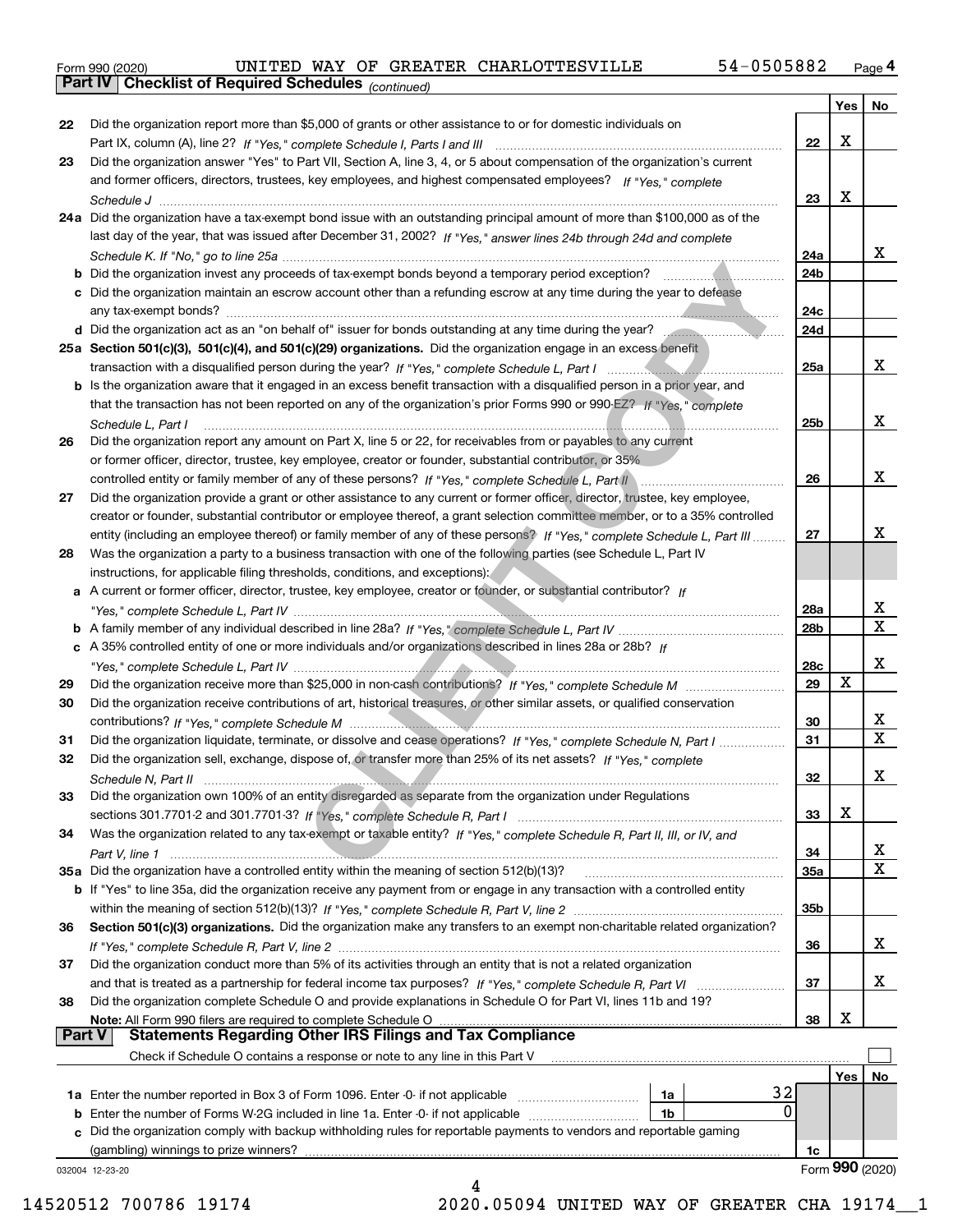|               | 54-0505882<br>UNITED WAY OF GREATER CHARLOTTESVILLE<br>Form 990 (2020)                                                                                                                                                                     |                |     | <u>Page</u> 5    |  |  |  |
|---------------|--------------------------------------------------------------------------------------------------------------------------------------------------------------------------------------------------------------------------------------------|----------------|-----|------------------|--|--|--|
| <b>Part V</b> | Statements Regarding Other IRS Filings and Tax Compliance (continued)                                                                                                                                                                      |                |     |                  |  |  |  |
|               |                                                                                                                                                                                                                                            |                | Yes | No               |  |  |  |
|               | 2a Enter the number of employees reported on Form W-3, Transmittal of Wage and Tax Statements,                                                                                                                                             |                |     |                  |  |  |  |
|               | 25<br>filed for the calendar year ending with or within the year covered by this return <i>manumumumum</i><br>2a                                                                                                                           |                |     |                  |  |  |  |
|               |                                                                                                                                                                                                                                            | 2 <sub>b</sub> | X   |                  |  |  |  |
|               |                                                                                                                                                                                                                                            |                |     |                  |  |  |  |
|               | 3a Did the organization have unrelated business gross income of \$1,000 or more during the year?                                                                                                                                           | 3a             |     | x                |  |  |  |
|               |                                                                                                                                                                                                                                            | 3b             |     |                  |  |  |  |
|               | 4a At any time during the calendar year, did the organization have an interest in, or a signature or other authority over, a                                                                                                               |                |     |                  |  |  |  |
|               | financial account in a foreign country (such as a bank account, securities account, or other financial account)?                                                                                                                           | 4a             |     | х                |  |  |  |
|               | <b>b</b> If "Yes," enter the name of the foreign country $\blacktriangleright$                                                                                                                                                             |                |     |                  |  |  |  |
|               | See instructions for filing requirements for FinCEN Form 114, Report of Foreign Bank and Financial Accounts (FBAR).                                                                                                                        |                |     |                  |  |  |  |
|               |                                                                                                                                                                                                                                            | 5a             |     | x                |  |  |  |
| b             | Did any taxable party notify the organization that it was or is a party to a prohibited tax shelter transaction?                                                                                                                           | 5b             |     | х                |  |  |  |
| с             |                                                                                                                                                                                                                                            | 5с             |     |                  |  |  |  |
|               | 6a Does the organization have annual gross receipts that are normally greater than \$100,000, and did the organization solicit                                                                                                             |                |     |                  |  |  |  |
|               |                                                                                                                                                                                                                                            | 6a             |     | х                |  |  |  |
|               | <b>b</b> If "Yes," did the organization include with every solicitation an express statement that such contributions or gifts                                                                                                              |                |     |                  |  |  |  |
|               |                                                                                                                                                                                                                                            | 6b             |     |                  |  |  |  |
| 7             | Organizations that may receive deductible contributions under section 170(c).                                                                                                                                                              |                |     |                  |  |  |  |
| а             | Did the organization receive a payment in excess of \$75 made partly as a contribution and partly for goods and services provided to the payor?                                                                                            | 7a             |     | х                |  |  |  |
|               | <b>b</b> If "Yes," did the organization notify the donor of the value of the goods or services provided?                                                                                                                                   | 7b             |     |                  |  |  |  |
|               | c Did the organization sell, exchange, or otherwise dispose of tangible personal property for which it was required                                                                                                                        |                |     |                  |  |  |  |
|               |                                                                                                                                                                                                                                            | 7с             |     | х                |  |  |  |
|               | 7d                                                                                                                                                                                                                                         |                |     |                  |  |  |  |
| е             | Did the organization receive any funds, directly or indirectly, to pay premiums on a personal benefit contract?                                                                                                                            | 7e<br>7f       |     | x<br>X           |  |  |  |
|               | Did the organization, during the year, pay premiums, directly or indirectly, on a personal benefit contract?<br>f                                                                                                                          |                |     |                  |  |  |  |
|               | If the organization received a contribution of qualified intellectual property, did the organization file Form 8899 as required?<br>g                                                                                                      |                |     |                  |  |  |  |
| h.            | If the organization received a contribution of cars, boats, airplanes, or other vehicles, did the organization file a Form 1098-C?                                                                                                         | 7h             |     |                  |  |  |  |
| 8             | Sponsoring organizations maintaining donor advised funds. Did a donor advised fund maintained by the                                                                                                                                       |                |     |                  |  |  |  |
|               | sponsoring organization have excess business holdings at any time during the year?                                                                                                                                                         | 8              |     |                  |  |  |  |
| 9             | Sponsoring organizations maintaining donor advised funds.                                                                                                                                                                                  |                |     |                  |  |  |  |
| а             | Did the sponsoring organization make any taxable distributions under section 4966?                                                                                                                                                         | 9а<br>9b       |     |                  |  |  |  |
| b             | Did the sponsoring organization make a distribution to a donor, donor advisor, or related person?<br>Section 501(c)(7) organizations. Enter:                                                                                               |                |     |                  |  |  |  |
| 10            | 10a                                                                                                                                                                                                                                        |                |     |                  |  |  |  |
|               | 10b <br>Gross receipts, included on Form 990, Part VIII, line 12, for public use of club facilities                                                                                                                                        |                |     |                  |  |  |  |
| 11            | Section 501(c)(12) organizations. Enter:                                                                                                                                                                                                   |                |     |                  |  |  |  |
| a             | Gross income from members or shareholders <b>comes and continuum and continuum continuum</b> contact to the state of the state of the state of the state of the state of the state of the state of the state of the state of the st<br>11a |                |     |                  |  |  |  |
| b             | Gross income from other sources (Do not net amounts due or paid to other sources against                                                                                                                                                   |                |     |                  |  |  |  |
|               | 11b                                                                                                                                                                                                                                        |                |     |                  |  |  |  |
|               | 12a Section 4947(a)(1) non-exempt charitable trusts. Is the organization filing Form 990 in lieu of Form 1041?                                                                                                                             | 12a            |     |                  |  |  |  |
|               | <b>b</b> If "Yes," enter the amount of tax-exempt interest received or accrued during the year<br>12b                                                                                                                                      |                |     |                  |  |  |  |
| 13            | Section 501(c)(29) qualified nonprofit health insurance issuers.                                                                                                                                                                           |                |     |                  |  |  |  |
|               | a Is the organization licensed to issue qualified health plans in more than one state?                                                                                                                                                     | 13а            |     |                  |  |  |  |
|               | Note: See the instructions for additional information the organization must report on Schedule O.                                                                                                                                          |                |     |                  |  |  |  |
|               | <b>b</b> Enter the amount of reserves the organization is required to maintain by the states in which the                                                                                                                                  |                |     |                  |  |  |  |
|               | 13b                                                                                                                                                                                                                                        |                |     |                  |  |  |  |
|               | 13с                                                                                                                                                                                                                                        |                |     |                  |  |  |  |
|               | 14a Did the organization receive any payments for indoor tanning services during the tax year?                                                                                                                                             | 14a            |     | x                |  |  |  |
|               | <b>b</b> If "Yes," has it filed a Form 720 to report these payments? If "No," provide an explanation on Schedule O                                                                                                                         | 14b            |     |                  |  |  |  |
| 15            | Is the organization subject to the section 4960 tax on payment(s) of more than \$1,000,000 in remuneration or                                                                                                                              |                |     |                  |  |  |  |
|               |                                                                                                                                                                                                                                            | 15             |     | x                |  |  |  |
|               | If "Yes," see instructions and file Form 4720, Schedule N.                                                                                                                                                                                 |                |     |                  |  |  |  |
| 16            | Is the organization an educational institution subject to the section 4968 excise tax on net investment income?                                                                                                                            | 16             |     | х                |  |  |  |
|               | If "Yes," complete Form 4720, Schedule O.                                                                                                                                                                                                  |                |     | $000 \times 000$ |  |  |  |

Form (2020) **990**

032005 12-23-20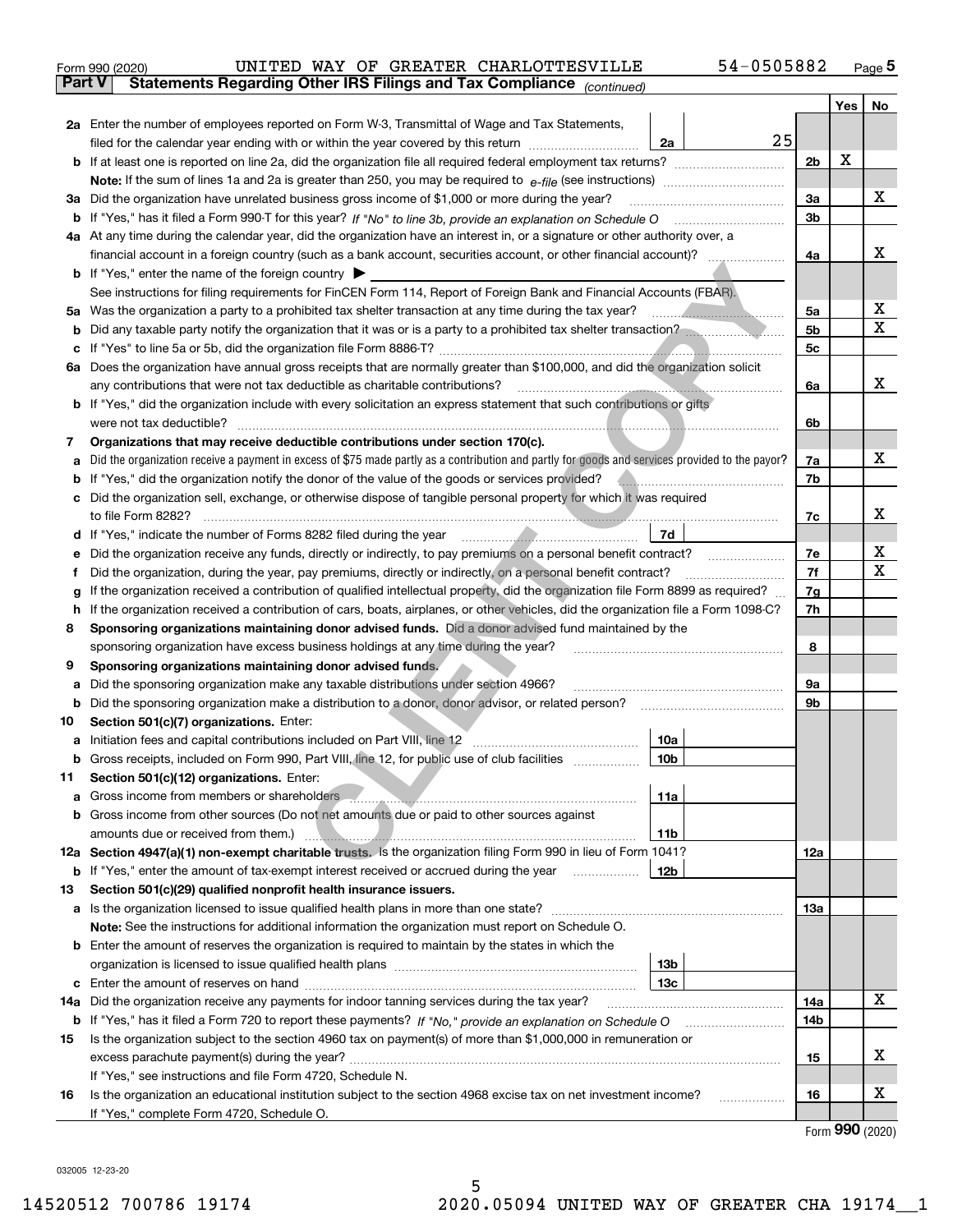|  | Form 990 (2020) |
|--|-----------------|
|  |                 |

*For each "Yes" response to lines 2 through 7b below, and for a "No" response to line 8a, 8b, or 10b below, describe the circumstances, processes, or changes on Schedule O. See instructions.* Form 990 (2020) **CONVICTED WAY OF GREATER CHARLOTTESVILLE** 54 – 0505882 Page 6<br>**Part VI Governance, Management, and Disclosure** For each "Yes" response to lines 2 through 7b below, and for a "No" response

|     | Check if Schedule O contains a response or note to any line in this Part VI<br><b>Section A. Governing Body and Management</b>                                             |                 |                 |                         |  |  |  |  |  |  |
|-----|----------------------------------------------------------------------------------------------------------------------------------------------------------------------------|-----------------|-----------------|-------------------------|--|--|--|--|--|--|
|     |                                                                                                                                                                            |                 | Yes             | No                      |  |  |  |  |  |  |
|     | 17<br>1a<br><b>1a</b> Enter the number of voting members of the governing body at the end of the tax year<br>.                                                             |                 |                 |                         |  |  |  |  |  |  |
|     | If there are material differences in voting rights among members of the governing body, or if the governing                                                                |                 |                 |                         |  |  |  |  |  |  |
|     | body delegated broad authority to an executive committee or similar committee, explain on Schedule O.                                                                      |                 |                 |                         |  |  |  |  |  |  |
|     | 17<br><b>b</b> Enter the number of voting members included on line 1a, above, who are independent <i>manumum</i><br>1b                                                     |                 |                 |                         |  |  |  |  |  |  |
| 2   | Did any officer, director, trustee, or key employee have a family relationship or a business relationship with any other                                                   |                 |                 |                         |  |  |  |  |  |  |
|     | officer, director, trustee, or key employee?                                                                                                                               | $\mathbf{2}$    |                 | X                       |  |  |  |  |  |  |
| 3   | Did the organization delegate control over management duties customarily performed by or under the direct supervision                                                      |                 |                 |                         |  |  |  |  |  |  |
|     |                                                                                                                                                                            | 3               |                 | х                       |  |  |  |  |  |  |
| 4   | Did the organization make any significant changes to its governing documents since the prior Form 990 was filed?                                                           | 4               |                 | $\overline{\texttt{x}}$ |  |  |  |  |  |  |
| 5   | Did the organization become aware during the year of a significant diversion of the organization's assets?                                                                 | 5               |                 | $\overline{\mathbf{x}}$ |  |  |  |  |  |  |
|     |                                                                                                                                                                            | 6               |                 | $\overline{\mathbf{x}}$ |  |  |  |  |  |  |
| 6   | Did the organization have members or stockholders?                                                                                                                         |                 |                 |                         |  |  |  |  |  |  |
| 7a  | Did the organization have members, stockholders, or other persons who had the power to elect or appoint one or                                                             |                 |                 |                         |  |  |  |  |  |  |
|     |                                                                                                                                                                            | 7a              |                 | X                       |  |  |  |  |  |  |
|     | <b>b</b> Are any governance decisions of the organization reserved to (or subject to approval by) members, stockholders, or                                                |                 |                 |                         |  |  |  |  |  |  |
|     | persons other than the governing body?                                                                                                                                     | 7b              |                 | x                       |  |  |  |  |  |  |
| 8   | Did the organization contemporaneously document the meetings held or written actions undertaken during the year by the following:                                          |                 |                 |                         |  |  |  |  |  |  |
| a   |                                                                                                                                                                            | 8а              | х               |                         |  |  |  |  |  |  |
|     |                                                                                                                                                                            | 8b              | X               |                         |  |  |  |  |  |  |
| 9   | Is there any officer, director, trustee, or key employee listed in Part VII, Section A, who cannot be reached at the                                                       |                 |                 |                         |  |  |  |  |  |  |
|     |                                                                                                                                                                            | 9               |                 | x                       |  |  |  |  |  |  |
|     | Section B. Policies (This Section B requests information about policies not required by the Internal Revenue Code.)                                                        |                 |                 |                         |  |  |  |  |  |  |
|     |                                                                                                                                                                            |                 | Yes             | No                      |  |  |  |  |  |  |
|     |                                                                                                                                                                            | 10a             |                 | $\mathbf X$             |  |  |  |  |  |  |
|     | b If "Yes," did the organization have written policies and procedures governing the activities of such chapters, affiliates,                                               |                 |                 |                         |  |  |  |  |  |  |
|     |                                                                                                                                                                            | 10 <sub>b</sub> |                 |                         |  |  |  |  |  |  |
|     | 11a Has the organization provided a complete copy of this Form 990 to all members of its governing body before filing the form?                                            | 11a             | X               |                         |  |  |  |  |  |  |
|     | <b>b</b> Describe in Schedule O the process, if any, used by the organization to review this Form 990.                                                                     |                 |                 |                         |  |  |  |  |  |  |
| 12a |                                                                                                                                                                            | 12a             | х               |                         |  |  |  |  |  |  |
| b   |                                                                                                                                                                            | 12 <sub>b</sub> | $\mathbf X$     |                         |  |  |  |  |  |  |
|     | c Did the organization regularly and consistently monitor and enforce compliance with the policy? If "Yes." describe                                                       |                 |                 |                         |  |  |  |  |  |  |
|     |                                                                                                                                                                            | 12c             | х               |                         |  |  |  |  |  |  |
|     | in Schedule O how this was done measurements and an arrangement of the state of the state of the state of the                                                              |                 | X               |                         |  |  |  |  |  |  |
| 13  |                                                                                                                                                                            | 13              | $\mathbf X$     |                         |  |  |  |  |  |  |
| 14  | Did the organization have a written document retention and destruction policy? manufactured and the organization have a written document retention and destruction policy? | 14              |                 |                         |  |  |  |  |  |  |
| 15  | Did the process for determining compensation of the following persons include a review and approval by independent                                                         |                 |                 |                         |  |  |  |  |  |  |
|     | persons, comparability data, and contemporaneous substantiation of the deliberation and decision?                                                                          |                 |                 |                         |  |  |  |  |  |  |
|     |                                                                                                                                                                            | 15a             | х               |                         |  |  |  |  |  |  |
|     | <b>b</b> Other officers or key employees of the organization                                                                                                               | 15 <sub>b</sub> | X               |                         |  |  |  |  |  |  |
|     | If "Yes" to line 15a or 15b, describe the process in Schedule O (see instructions).                                                                                        |                 |                 |                         |  |  |  |  |  |  |
|     | 16a Did the organization invest in, contribute assets to, or participate in a joint venture or similar arrangement with a                                                  |                 |                 |                         |  |  |  |  |  |  |
|     | taxable entity during the year?                                                                                                                                            | 16a             |                 | х                       |  |  |  |  |  |  |
|     | <b>b</b> If "Yes," did the organization follow a written policy or procedure requiring the organization to evaluate its participation                                      |                 |                 |                         |  |  |  |  |  |  |
|     | in joint venture arrangements under applicable federal tax law, and take steps to safeguard the organization's                                                             |                 |                 |                         |  |  |  |  |  |  |
|     | exempt status with respect to such arrangements?                                                                                                                           | 16b             |                 |                         |  |  |  |  |  |  |
|     | <b>Section C. Disclosure</b>                                                                                                                                               |                 |                 |                         |  |  |  |  |  |  |
| 17  | List the states with which a copy of this Form 990 is required to be filed $\blacktriangleright\text{VA}$                                                                  |                 |                 |                         |  |  |  |  |  |  |
| 18  | Section 6104 requires an organization to make its Forms 1023 (1024 or 1024-A, if applicable), 990, and 990-T (Section 501(c)(3)s only) available                           |                 |                 |                         |  |  |  |  |  |  |
|     | for public inspection. Indicate how you made these available. Check all that apply.                                                                                        |                 |                 |                         |  |  |  |  |  |  |
|     | $X$ Upon request<br>Own website<br>Another's website<br>Other (explain on Schedule O)                                                                                      |                 |                 |                         |  |  |  |  |  |  |
| 19  | Describe on Schedule O whether (and if so, how) the organization made its governing documents, conflict of interest policy, and financial                                  |                 |                 |                         |  |  |  |  |  |  |
|     | statements available to the public during the tax year.                                                                                                                    |                 |                 |                         |  |  |  |  |  |  |
|     |                                                                                                                                                                            |                 |                 |                         |  |  |  |  |  |  |
|     | State the name, address, and telephone number of the person who possesses the organization's books and records                                                             |                 |                 |                         |  |  |  |  |  |  |
| 20  |                                                                                                                                                                            |                 |                 |                         |  |  |  |  |  |  |
|     | UNITED WAY - 434-972-1701                                                                                                                                                  |                 |                 |                         |  |  |  |  |  |  |
|     | 22902<br>GARRETT ST, SUITE I, CHARLOTTESVILLE, VA<br>200-<br>032006 12-23-20                                                                                               |                 | Form 990 (2020) |                         |  |  |  |  |  |  |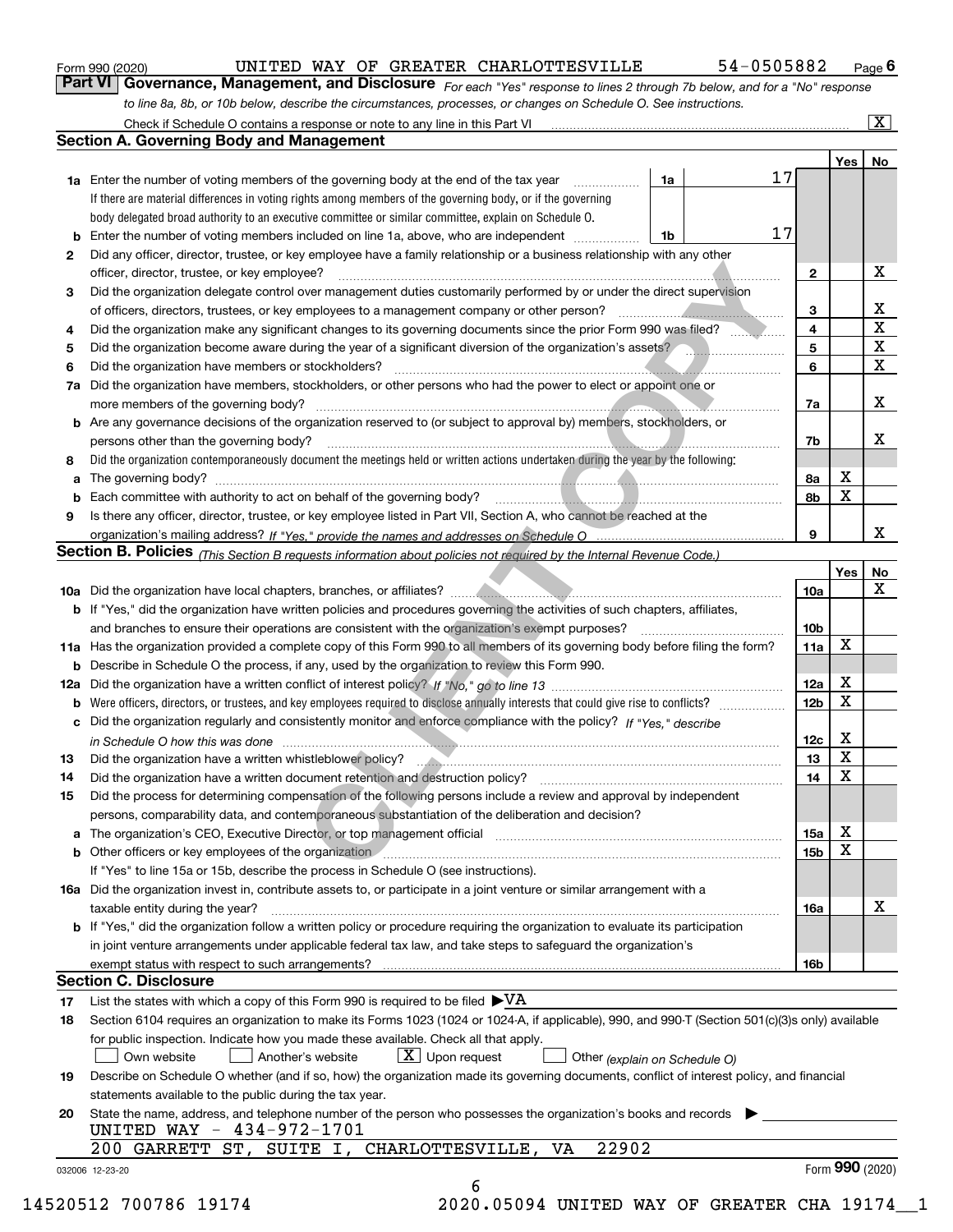$\mathcal{L}^{\text{max}}$ 

| Form 990 (2020) |                                               |  |  | UNITED WAY OF GREATER CHARLOTTESVILLE                                                      | 54-0505882 | Page <i>I</i> |
|-----------------|-----------------------------------------------|--|--|--------------------------------------------------------------------------------------------|------------|---------------|
|                 |                                               |  |  | Part VII Compensation of Officers, Directors, Trustees, Key Employees, Highest Compensated |            |               |
|                 | <b>Employees, and Independent Contractors</b> |  |  |                                                                                            |            |               |

Check if Schedule O contains a response or note to any line in this Part VII

**Section A. Officers, Directors, Trustees, Key Employees, and Highest Compensated Employees**

**1a**  Complete this table for all persons required to be listed. Report compensation for the calendar year ending with or within the organization's tax year. **•** List all of the organization's current officers, directors, trustees (whether individuals or organizations), regardless of amount of compensation.

Enter -0- in columns (D), (E), and (F) if no compensation was paid.

 $\bullet$  List all of the organization's  $\,$ current key employees, if any. See instructions for definition of "key employee."

**•** List the organization's five current highest compensated employees (other than an officer, director, trustee, or key employee) who received reportable compensation (Box 5 of Form W-2 and/or Box 7 of Form 1099-MISC) of more than \$100,000 from the organization and any related organizations.

**•** List all of the organization's former officers, key employees, and highest compensated employees who received more than \$100,000 of reportable compensation from the organization and any related organizations.

| ■ List all of the organization's <b>former</b> officers, key employees, and highest compensated employees who received more than \$100,000 of<br>reportable compensation from the organization and any related organizations. |                        |                               |                       |                                                                  |              |                                   |        |                 |                               |                         |
|-------------------------------------------------------------------------------------------------------------------------------------------------------------------------------------------------------------------------------|------------------------|-------------------------------|-----------------------|------------------------------------------------------------------|--------------|-----------------------------------|--------|-----------------|-------------------------------|-------------------------|
| • List all of the organization's former directors or trustees that received, in the capacity as a former director or trustee of the organization,                                                                             |                        |                               |                       |                                                                  |              |                                   |        |                 |                               |                         |
| more than \$10,000 of reportable compensation from the organization and any related organizations.                                                                                                                            |                        |                               |                       |                                                                  |              |                                   |        |                 |                               |                         |
| See instructions for the order in which to list the persons above.                                                                                                                                                            |                        |                               |                       |                                                                  |              |                                   |        |                 |                               |                         |
| Check this box if neither the organization nor any related organization compensated any current officer, director, or trustee.                                                                                                |                        |                               |                       |                                                                  |              |                                   |        |                 |                               |                         |
| (A)                                                                                                                                                                                                                           | (B)                    |                               |                       | (C)                                                              |              |                                   |        | (D)             | (E)                           | (F)                     |
| Name and title                                                                                                                                                                                                                | Average                |                               |                       | Position<br>(do not check more than one                          |              |                                   |        | Reportable      | Reportable                    | Estimated               |
|                                                                                                                                                                                                                               | hours per              |                               |                       | box, unless person is both an<br>officer and a director/trustee) |              |                                   |        | compensation    | compensation                  | amount of               |
|                                                                                                                                                                                                                               | week                   |                               |                       |                                                                  |              |                                   |        | from<br>the     | from related<br>organizations | other<br>compensation   |
|                                                                                                                                                                                                                               | (list any<br>hours for |                               |                       |                                                                  |              |                                   |        | organization    | (W-2/1099-MISC)               | from the                |
|                                                                                                                                                                                                                               | related                |                               |                       |                                                                  |              |                                   |        | (W-2/1099-MISC) |                               | organization            |
|                                                                                                                                                                                                                               | organizations          |                               |                       |                                                                  |              |                                   |        |                 |                               | and related             |
|                                                                                                                                                                                                                               | below                  | ndividual trustee or director | Institutional trustee | Officer                                                          | Key employee | Highest compensated<br>  employee | Former |                 |                               | organizations           |
|                                                                                                                                                                                                                               | line)                  |                               |                       |                                                                  |              |                                   |        |                 |                               |                         |
| RAVI RESPETO<br>(1)                                                                                                                                                                                                           | 40.00                  |                               |                       |                                                                  |              |                                   |        |                 |                               |                         |
| PRESIDENT                                                                                                                                                                                                                     |                        |                               |                       | $\overline{\textbf{X}}$                                          |              |                                   |        | 160,937.        | $\mathbf 0$ .                 | 24,009.                 |
| LISA FRAZIER<br>(2)                                                                                                                                                                                                           | 30.00                  |                               |                       |                                                                  |              |                                   |        |                 |                               |                         |
| VP OF FINANCE                                                                                                                                                                                                                 |                        |                               |                       | X                                                                |              |                                   |        | 64,533.         | 0.                            | 13,976.                 |
| <b>JAMES BROWN</b><br>(3)<br><b>DIRECTOR</b>                                                                                                                                                                                  | 0.50                   | X                             |                       |                                                                  |              |                                   |        | 0.              | 0.                            |                         |
| MIKE CHINN<br>(4)                                                                                                                                                                                                             | 0.50                   |                               |                       |                                                                  |              |                                   |        |                 |                               | 0.                      |
| <b>DIRECTOR</b>                                                                                                                                                                                                               |                        | X                             |                       |                                                                  |              |                                   |        | 0.              | 0.                            | $\mathbf 0$ .           |
| KENT COULING<br>(5)                                                                                                                                                                                                           | 0.50                   |                               |                       |                                                                  |              |                                   |        |                 |                               |                         |
| <b>DIRECTOR</b>                                                                                                                                                                                                               |                        | $\overline{\textbf{X}}$       |                       |                                                                  |              |                                   |        | 0.              | 0.                            | 0.                      |
| (6)<br>ELIZABETH CROMWELL                                                                                                                                                                                                     | 0.50                   |                               |                       |                                                                  |              |                                   |        |                 |                               |                         |
| <b>DIRECTOR</b>                                                                                                                                                                                                               |                        | X                             |                       |                                                                  |              |                                   |        | 0.              | 0.                            | $0_{.}$                 |
| SARAD DAVENPORT<br>(7)                                                                                                                                                                                                        | 0.50                   |                               |                       |                                                                  |              |                                   |        |                 |                               |                         |
| <b>DIRECTOR</b>                                                                                                                                                                                                               |                        | X                             |                       |                                                                  |              |                                   |        | 0.              | 0.                            | 0.                      |
| ALICE HANDY<br>(8)                                                                                                                                                                                                            | 0.50                   |                               |                       |                                                                  |              |                                   |        |                 |                               |                         |
| <b>DIRECTOR</b>                                                                                                                                                                                                               |                        | X                             |                       |                                                                  |              |                                   |        | 0.              | 0.                            | 0.                      |
| EBONY JADE HILTON<br>(9)                                                                                                                                                                                                      | 0.50                   |                               |                       |                                                                  |              |                                   |        |                 |                               |                         |
| <b>DIRECTOR</b>                                                                                                                                                                                                               |                        | X                             |                       |                                                                  |              |                                   |        | 0.              | 0.                            | 0.                      |
| (10) CATHERINE HUGHES<br><b>DIRECTOR</b>                                                                                                                                                                                      | 0.50                   | X                             |                       |                                                                  |              |                                   |        | 0.              | $\mathbf 0$ .                 |                         |
| (11) RISHI JAITLY                                                                                                                                                                                                             | 0.50                   |                               |                       |                                                                  |              |                                   |        |                 |                               | 0.                      |
| <b>DIRECTOR</b>                                                                                                                                                                                                               |                        | X                             |                       |                                                                  |              |                                   |        | 0.              | Ο.                            | 0.                      |
| (12) EDDIE KAROLIUSSEN                                                                                                                                                                                                        | 0.50                   |                               |                       |                                                                  |              |                                   |        |                 |                               |                         |
| <b>DIRECTOR</b>                                                                                                                                                                                                               |                        | X                             |                       |                                                                  |              |                                   |        | $\mathbf 0$ .   | $\mathbf 0$ .                 | $\mathbf 0$ .           |
| (13) ARLENE LEE                                                                                                                                                                                                               | 0.50                   |                               |                       |                                                                  |              |                                   |        |                 |                               |                         |
| <b>DIRECTOR</b>                                                                                                                                                                                                               |                        | X                             |                       |                                                                  |              |                                   |        | 0.              | $\mathbf 0$ .                 | $0\cdot$                |
| (14) AMANDA LITCHFIELD                                                                                                                                                                                                        | 0.50                   |                               |                       |                                                                  |              |                                   |        |                 |                               |                         |
| <b>DIRECTOR</b>                                                                                                                                                                                                               |                        | X                             |                       |                                                                  |              |                                   |        | 0.              | $\mathbf 0$ .                 | 0.                      |
| (15) KEVIN MCDONALD                                                                                                                                                                                                           | 0.50                   |                               |                       |                                                                  |              |                                   |        |                 |                               |                         |
| <b>DIRECTOR</b>                                                                                                                                                                                                               |                        | X                             |                       |                                                                  |              |                                   |        | 0.              | $\mathbf 0$ .                 | 0.                      |
| (16) COURT NEXSEN                                                                                                                                                                                                             | 0.50                   |                               |                       |                                                                  |              |                                   |        |                 |                               |                         |
| <b>DIRECTOR</b>                                                                                                                                                                                                               |                        | X                             |                       |                                                                  |              |                                   |        | 0.              | $\mathbf 0$ .                 | 0.                      |
| (17) JOYCE PASTORS                                                                                                                                                                                                            | 0.50                   |                               |                       |                                                                  |              |                                   |        |                 |                               |                         |
| <b>DIRECTOR</b>                                                                                                                                                                                                               |                        | X                             |                       |                                                                  |              |                                   |        | 0.              | 0.                            | 0.<br>$000 \text{ mas}$ |

7

032007 12-23-20

Form (2020) **990**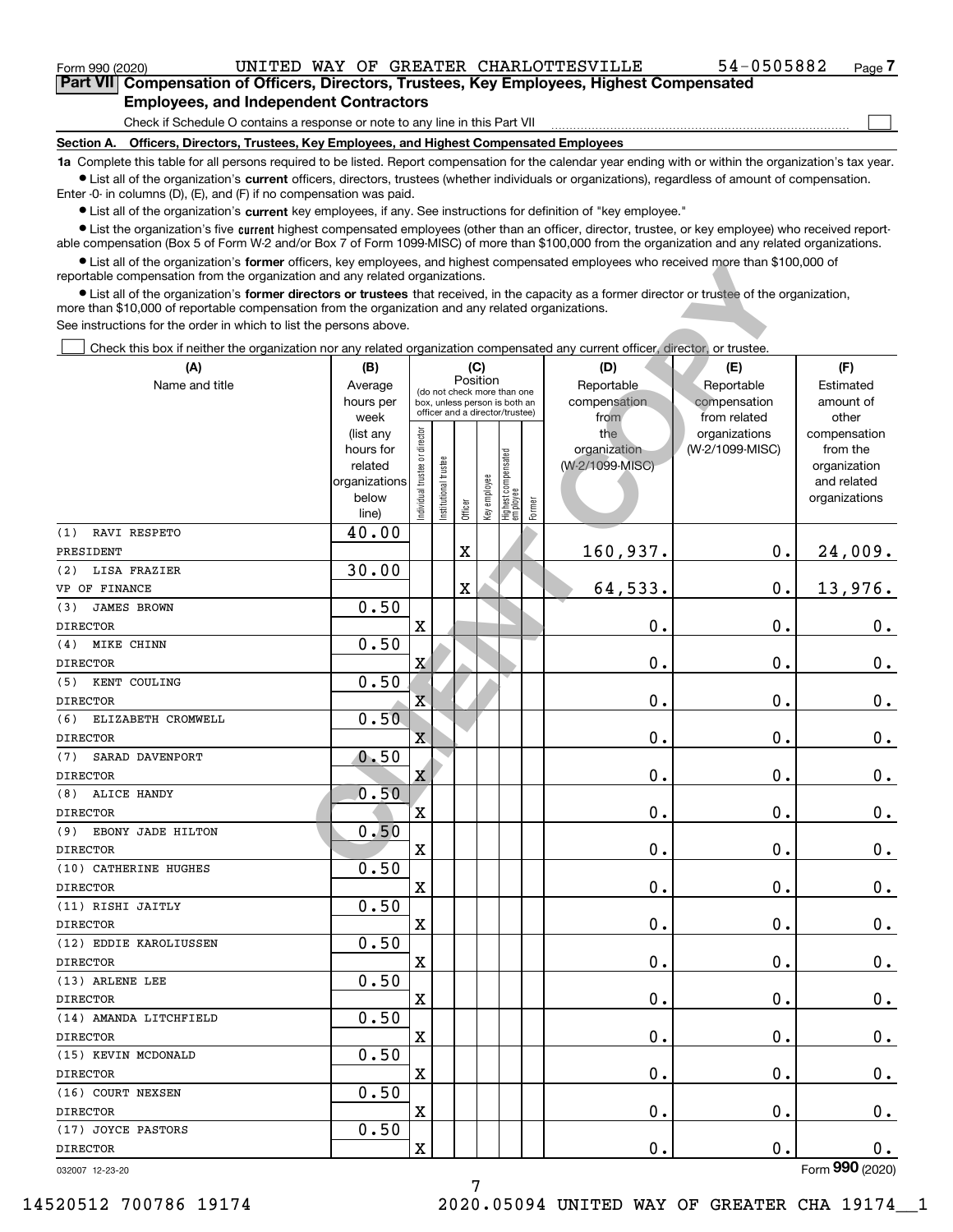|                 | Form 990 (2020)                                                                                                                                | UNITED WAY OF GREATER CHARLOTTESVILLE |                                |                                                              |          |              |                                  |        |                         | 54-0505882      |    |   |               | Page 8    |
|-----------------|------------------------------------------------------------------------------------------------------------------------------------------------|---------------------------------------|--------------------------------|--------------------------------------------------------------|----------|--------------|----------------------------------|--------|-------------------------|-----------------|----|---|---------------|-----------|
| <b>Part VII</b> | Section A. Officers, Directors, Trustees, Key Employees, and Highest Compensated Employees (continued)                                         |                                       |                                |                                                              |          |              |                                  |        |                         |                 |    |   |               |           |
|                 | (A)                                                                                                                                            | (B)                                   |                                |                                                              | (C)      |              |                                  |        | (D)                     | (E)             |    |   | (F)           |           |
|                 | Name and title                                                                                                                                 | Average                               |                                |                                                              | Position |              |                                  |        | Reportable              | Reportable      |    |   | Estimated     |           |
|                 |                                                                                                                                                | hours per                             |                                | (do not check more than one<br>box, unless person is both an |          |              |                                  |        | compensation            | compensation    |    |   | amount of     |           |
|                 |                                                                                                                                                | week                                  |                                | officer and a director/trustee)                              |          |              |                                  |        | from                    | from related    |    |   | other         |           |
|                 |                                                                                                                                                | (list any                             |                                |                                                              |          |              |                                  |        | the                     | organizations   |    |   | compensation  |           |
|                 |                                                                                                                                                | hours for                             |                                |                                                              |          |              |                                  |        | organization            | (W-2/1099-MISC) |    |   | from the      |           |
|                 |                                                                                                                                                | related                               |                                |                                                              |          |              |                                  |        | (W-2/1099-MISC)         |                 |    |   | organization  |           |
|                 |                                                                                                                                                | organizations<br>below                |                                |                                                              |          |              |                                  |        |                         |                 |    |   | and related   |           |
|                 |                                                                                                                                                | line)                                 | Individual trustee or director | Institutional trustee                                        | Officer  | Key employee | Highest compensated<br> employee | Former |                         |                 |    |   | organizations |           |
|                 | (18) CAROLINE STANTON                                                                                                                          | 0.50                                  |                                |                                                              |          |              |                                  |        |                         |                 |    |   |               |           |
| <b>DIRECTOR</b> |                                                                                                                                                |                                       | X                              |                                                              |          |              |                                  |        | 0.                      |                 | 0. |   |               | 0.        |
|                 | (19) XAVIER URPI                                                                                                                               | 0.50                                  |                                |                                                              |          |              |                                  |        |                         |                 |    |   |               |           |
| <b>DIRECTOR</b> |                                                                                                                                                |                                       | X                              |                                                              |          |              |                                  |        | 0.                      |                 | 0. |   |               | 0.        |
|                 | (20) JUAN WADE                                                                                                                                 | 0.50                                  |                                |                                                              |          |              |                                  |        |                         |                 |    |   |               |           |
| <b>DIRECTOR</b> |                                                                                                                                                |                                       | X                              |                                                              |          |              |                                  |        | $\mathbf 0$ .           |                 | 0. |   |               | 0.        |
|                 |                                                                                                                                                |                                       |                                |                                                              |          |              |                                  |        |                         |                 |    |   |               |           |
|                 |                                                                                                                                                |                                       |                                |                                                              |          |              |                                  |        |                         |                 |    |   |               |           |
|                 |                                                                                                                                                |                                       |                                |                                                              |          |              |                                  |        |                         |                 |    |   |               |           |
|                 |                                                                                                                                                |                                       |                                |                                                              |          |              |                                  |        |                         |                 |    |   |               |           |
|                 |                                                                                                                                                |                                       |                                |                                                              |          |              |                                  |        |                         |                 |    |   |               |           |
|                 |                                                                                                                                                |                                       |                                |                                                              |          |              |                                  |        |                         |                 |    |   |               |           |
|                 |                                                                                                                                                |                                       |                                |                                                              |          |              |                                  |        |                         |                 |    |   |               |           |
|                 |                                                                                                                                                |                                       |                                |                                                              |          |              |                                  |        |                         |                 |    |   |               |           |
|                 |                                                                                                                                                |                                       |                                |                                                              |          |              |                                  |        |                         |                 |    |   |               |           |
|                 |                                                                                                                                                |                                       |                                |                                                              |          |              |                                  |        |                         |                 |    |   |               |           |
|                 |                                                                                                                                                |                                       |                                |                                                              |          |              |                                  |        |                         |                 |    |   |               |           |
|                 |                                                                                                                                                |                                       |                                |                                                              |          |              |                                  |        |                         |                 |    |   |               |           |
|                 |                                                                                                                                                |                                       |                                |                                                              |          |              |                                  |        | 225,470.                |                 | 0. |   | 37,985.       |           |
|                 |                                                                                                                                                |                                       |                                |                                                              |          |              |                                  |        | 0.                      |                 | 0. |   |               | 0.        |
|                 |                                                                                                                                                |                                       |                                |                                                              |          |              |                                  |        | 225,470.                |                 | 0. |   | 37,985.       |           |
| $\mathbf{2}$    | Total number of individuals (including but not limited to those listed above) who received more than \$100,000 of reportable                   |                                       |                                |                                                              |          |              |                                  |        |                         |                 |    |   |               |           |
|                 | compensation from the organization $\blacktriangleright$                                                                                       |                                       |                                |                                                              |          |              |                                  |        |                         |                 |    |   |               |           |
|                 |                                                                                                                                                |                                       |                                |                                                              |          |              |                                  |        |                         |                 |    |   | Yes           | No        |
| 3               | Did the organization list any former officer, director, trustee, key employee, or highest compensated employee on                              |                                       |                                |                                                              |          |              |                                  |        |                         |                 |    |   |               |           |
|                 | line 1a? If "Yes," complete Schedule J for such individual manufactured contains and the 1a? If "Yes," complete Schedule J for such individual |                                       |                                |                                                              |          |              |                                  |        |                         |                 |    | З |               | X         |
|                 | For any individual listed on line 1a, is the sum of reportable compensation and other compensation from the organization                       |                                       |                                |                                                              |          |              |                                  |        |                         |                 |    |   |               |           |
|                 |                                                                                                                                                |                                       |                                |                                                              |          |              |                                  |        |                         |                 |    | 4 | X             |           |
| 5               | Did any person listed on line 1a receive or accrue compensation from any unrelated organization or individual for services                     |                                       |                                |                                                              |          |              |                                  |        |                         |                 |    |   |               |           |
|                 |                                                                                                                                                |                                       |                                |                                                              |          |              |                                  |        |                         |                 |    | 5 |               | x         |
|                 | <b>Section B. Independent Contractors</b>                                                                                                      |                                       |                                |                                                              |          |              |                                  |        |                         |                 |    |   |               |           |
| 1               | Complete this table for your five highest compensated independent contractors that received more than \$100,000 of compensation from           |                                       |                                |                                                              |          |              |                                  |        |                         |                 |    |   |               |           |
|                 | the organization. Report compensation for the calendar year ending with or within the organization's tax year.                                 |                                       |                                |                                                              |          |              |                                  |        |                         |                 |    |   |               |           |
|                 | (A)                                                                                                                                            |                                       |                                |                                                              |          |              |                                  |        | (B)                     |                 |    |   | (C)           |           |
|                 | Name and business address                                                                                                                      |                                       |                                | <b>NONE</b>                                                  |          |              |                                  |        | Description of services |                 |    |   | Compensation  |           |
|                 |                                                                                                                                                |                                       |                                |                                                              |          |              |                                  |        |                         |                 |    |   |               |           |
|                 |                                                                                                                                                |                                       |                                |                                                              |          |              |                                  |        |                         |                 |    |   |               |           |
|                 |                                                                                                                                                |                                       |                                |                                                              |          |              |                                  |        |                         |                 |    |   |               |           |
|                 |                                                                                                                                                |                                       |                                |                                                              |          |              |                                  |        |                         |                 |    |   |               |           |
|                 |                                                                                                                                                |                                       |                                |                                                              |          |              |                                  |        |                         |                 |    |   |               |           |
|                 |                                                                                                                                                |                                       |                                |                                                              |          |              |                                  |        |                         |                 |    |   |               |           |
|                 |                                                                                                                                                |                                       |                                |                                                              |          |              |                                  |        |                         |                 |    |   |               |           |
|                 |                                                                                                                                                |                                       |                                |                                                              |          |              |                                  |        |                         |                 |    |   |               |           |
| 2               | Total number of independent contractors (including but not limited to those listed above) who received more than                               |                                       |                                |                                                              |          |              |                                  |        |                         |                 |    |   |               |           |
|                 | \$100,000 of compensation from the organization                                                                                                |                                       |                                |                                                              |          | 0            |                                  |        |                         |                 |    |   |               |           |
|                 |                                                                                                                                                |                                       |                                |                                                              |          |              |                                  |        |                         |                 |    |   |               | $QQ$ $QQ$ |

Form (2020) **990**

032008 12-23-20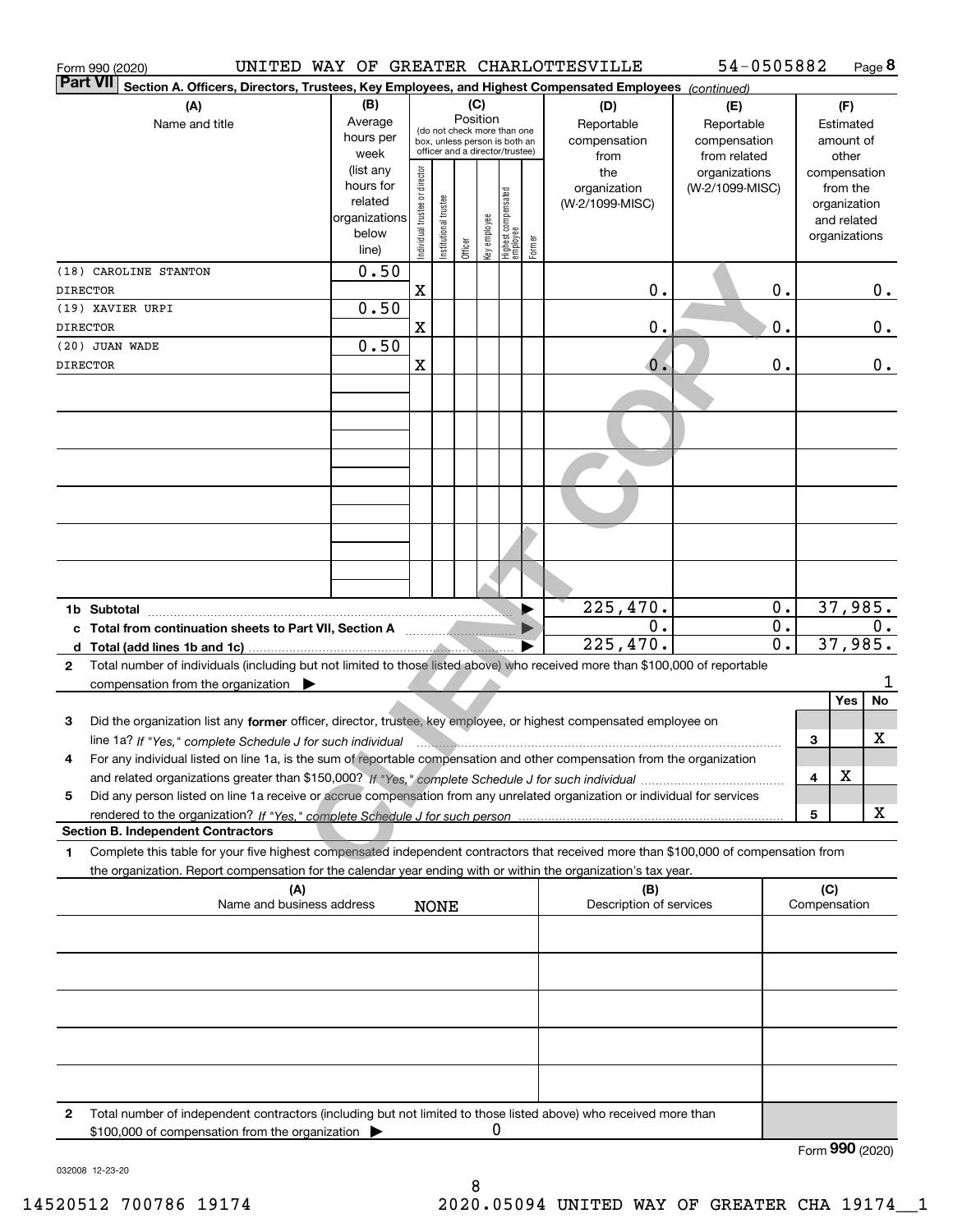|                                                           | Form 990 (2020)  | UNITED WAY OF GREATER CHARLOTTESVILLE                                                                                  |                                |                      |                                                                                                | 54-0505882                    | Page 9                                                          |
|-----------------------------------------------------------|------------------|------------------------------------------------------------------------------------------------------------------------|--------------------------------|----------------------|------------------------------------------------------------------------------------------------|-------------------------------|-----------------------------------------------------------------|
|                                                           | <b>Part VIII</b> | <b>Statement of Revenue</b>                                                                                            |                                |                      |                                                                                                |                               |                                                                 |
|                                                           |                  | Check if Schedule O contains a response or note to any line in this Part VIII                                          |                                |                      | $\begin{array}{c c c c c c} \hline \text{ } & \text{(B)} & \text{ (C)} & \text{ } \end{array}$ |                               |                                                                 |
|                                                           |                  |                                                                                                                        |                                | (A)<br>Total revenue | Related or exempt<br>function revenue                                                          | Unrelated<br>business revenue | (D)<br>Revenue excluded<br>from tax under<br>sections 512 - 514 |
|                                                           |                  | 1 a Federated campaigns<br>1a                                                                                          |                                |                      |                                                                                                |                               |                                                                 |
|                                                           | b                | 1 <sub>b</sub><br>Membership dues                                                                                      |                                |                      |                                                                                                |                               |                                                                 |
| Contributions, Gifts, Grants<br>and Other Similar Amounts | с                | 1 <sub>c</sub><br>Fundraising events                                                                                   |                                |                      |                                                                                                |                               |                                                                 |
|                                                           | d                | 1 <sub>d</sub><br>Related organizations                                                                                |                                |                      |                                                                                                |                               |                                                                 |
|                                                           | е                | 1e<br>Government grants (contributions)                                                                                | 2,666,940.                     |                      |                                                                                                |                               |                                                                 |
|                                                           | f                | All other contributions, gifts, grants, and                                                                            |                                |                      |                                                                                                |                               |                                                                 |
|                                                           |                  | similar amounts not included above<br>1f                                                                               | 1,613,543.<br>55,225.          |                      |                                                                                                |                               |                                                                 |
|                                                           | g                | $1g$ \$<br>Noncash contributions included in lines 1a-1f                                                               |                                | 4,280,483.           |                                                                                                |                               |                                                                 |
|                                                           |                  |                                                                                                                        | <b>Business Code</b>           |                      |                                                                                                |                               |                                                                 |
|                                                           | 2a               | <u> 2002 - John Stone, Amerikaans en Stone (</u>                                                                       |                                |                      |                                                                                                |                               |                                                                 |
| Program Service<br>Revenue                                | b                | <u> 1989 - Johann Stoff, deutscher Stoffen und der Stoffen und der Stoffen und der Stoffen und der Stoffen und der</u> |                                |                      |                                                                                                |                               |                                                                 |
|                                                           | с                | <u> 1980 - John Stone, Amerikaans en Stone (</u>                                                                       |                                |                      |                                                                                                |                               |                                                                 |
|                                                           | d                | <u> 1989 - Johann Barn, amerikansk politiker (d. 1989)</u>                                                             |                                |                      |                                                                                                |                               |                                                                 |
|                                                           | е                |                                                                                                                        |                                |                      |                                                                                                |                               |                                                                 |
|                                                           |                  | f All other program service revenue                                                                                    |                                |                      |                                                                                                |                               |                                                                 |
|                                                           | g                |                                                                                                                        |                                |                      |                                                                                                |                               |                                                                 |
|                                                           | 3                | Investment income (including dividends, interest, and                                                                  |                                |                      |                                                                                                |                               |                                                                 |
|                                                           |                  |                                                                                                                        |                                | 218,627.             |                                                                                                |                               | 218,627.                                                        |
|                                                           | 4                | Income from investment of tax-exempt bond proceeds                                                                     |                                |                      |                                                                                                |                               |                                                                 |
|                                                           | 5                | (i) Real                                                                                                               | (ii) Personal                  |                      |                                                                                                |                               |                                                                 |
|                                                           |                  | 6a<br>6 a Gross rents                                                                                                  |                                |                      |                                                                                                |                               |                                                                 |
|                                                           | b                | 6b<br>Less: rental expenses                                                                                            |                                |                      |                                                                                                |                               |                                                                 |
|                                                           | c                | Rental income or (loss)<br>6c                                                                                          |                                |                      |                                                                                                |                               |                                                                 |
|                                                           | d                | Net rental income or (loss)                                                                                            | ▶                              |                      |                                                                                                |                               |                                                                 |
|                                                           |                  | (i) Securities<br>7 a Gross amount from sales of                                                                       | (ii) Other                     |                      |                                                                                                |                               |                                                                 |
|                                                           |                  | assets other than inventory<br>7a                                                                                      |                                |                      |                                                                                                |                               |                                                                 |
|                                                           |                  | <b>b</b> Less: cost or other basis                                                                                     |                                |                      |                                                                                                |                               |                                                                 |
|                                                           |                  | 7b<br>and sales expenses                                                                                               |                                |                      |                                                                                                |                               |                                                                 |
| evenue                                                    |                  | <b>7c</b><br>c Gain or (loss)                                                                                          |                                |                      |                                                                                                |                               |                                                                 |
|                                                           |                  | d Net gain or (loss)                                                                                                   |                                |                      |                                                                                                |                               |                                                                 |
| Other R                                                   |                  | 8 a Gross income from fundraising events (not<br>including \$<br>of<br>contributions reported on line 1c). See<br>8a   |                                |                      |                                                                                                |                               |                                                                 |
|                                                           |                  | 8 <sub>b</sub>                                                                                                         |                                |                      |                                                                                                |                               |                                                                 |
|                                                           | с                | Net income or (loss) from fundraising events                                                                           |                                |                      |                                                                                                |                               |                                                                 |
|                                                           |                  | 9 a Gross income from gaming activities. See                                                                           |                                |                      |                                                                                                |                               |                                                                 |
|                                                           |                  | 9a                                                                                                                     |                                |                      |                                                                                                |                               |                                                                 |
|                                                           |                  | 9 <sub>b</sub><br><b>b</b> Less: direct expenses <b>manually</b>                                                       |                                |                      |                                                                                                |                               |                                                                 |
|                                                           |                  | c Net income or (loss) from gaming activities                                                                          |                                |                      |                                                                                                |                               |                                                                 |
|                                                           |                  | 10 a Gross sales of inventory, less returns                                                                            |                                |                      |                                                                                                |                               |                                                                 |
|                                                           |                  | 10a                                                                                                                    |                                |                      |                                                                                                |                               |                                                                 |
|                                                           |                  | 10 <sub>b</sub><br><b>b</b> Less: cost of goods sold                                                                   |                                |                      |                                                                                                |                               |                                                                 |
|                                                           |                  | c Net income or (loss) from sales of inventory                                                                         |                                |                      |                                                                                                |                               |                                                                 |
|                                                           |                  | 11 a ADMINISTRATION FEES                                                                                               | <b>Business Code</b><br>900099 | 387,234.             | 387,234.                                                                                       |                               |                                                                 |
| Miscellaneous<br>Revenue                                  |                  | <b>b MISC INCOME</b>                                                                                                   | 900099                         | 1,782.               | 1,782.                                                                                         |                               |                                                                 |
|                                                           |                  |                                                                                                                        |                                |                      |                                                                                                |                               |                                                                 |
|                                                           | с                |                                                                                                                        |                                |                      |                                                                                                |                               |                                                                 |
|                                                           |                  |                                                                                                                        | $\blacktriangleright$          | 389,016.             |                                                                                                |                               |                                                                 |
|                                                           | 12               |                                                                                                                        | ▶                              | 4,888,126.           | 389,016.                                                                                       | $0$ .                         | 218,627.                                                        |
|                                                           | 032009 12-23-20  |                                                                                                                        |                                |                      |                                                                                                |                               | Form 990 (2020)                                                 |

9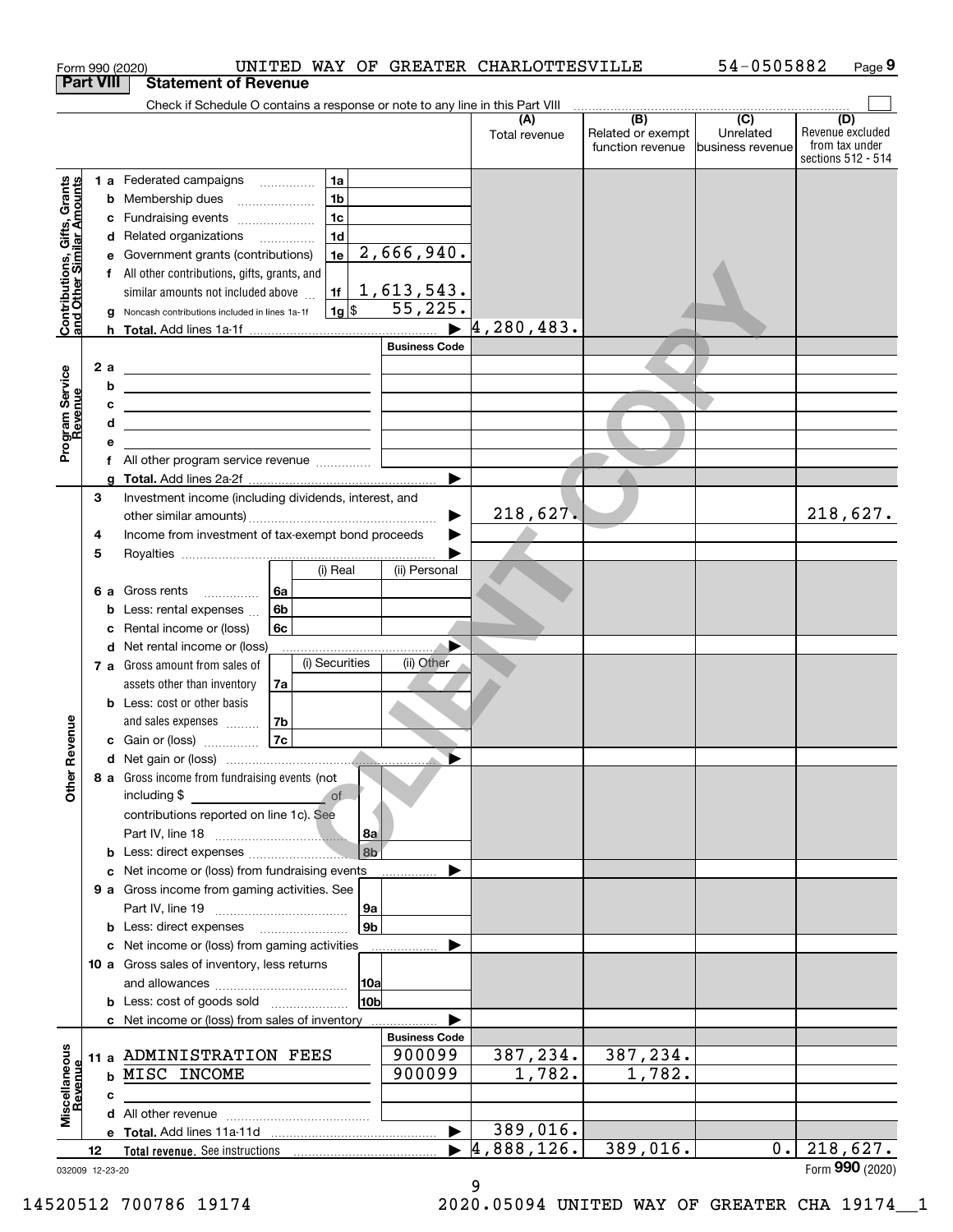**Part IX Statement of Functional Expenses**

 $_{\rm Form}$  990 (2020) UNITED WAY OF GREATER CHARLOTTESVILLE 54-0505882  $_{\rm Page}$ 

|                  | Section 501(c)(3) and 501(c)(4) organizations must complete all columns. All other organizations must complete column (A).                                                                                 |                        |                                    |                                                      |                                |
|------------------|------------------------------------------------------------------------------------------------------------------------------------------------------------------------------------------------------------|------------------------|------------------------------------|------------------------------------------------------|--------------------------------|
|                  | Check if Schedule O contains a response or note to any line in this Part IX                                                                                                                                |                        |                                    |                                                      | $\overline{\mathbf{x}}$        |
|                  | Do not include amounts reported on lines 6b,<br>7b, 8b, 9b, and 10b of Part VIII.                                                                                                                          | (A)<br>Total expenses  | (B)<br>Program service<br>expenses | $\overline{C}$<br>Management and<br>general expenses | (D)<br>Fundraising<br>expenses |
| 1.               | Grants and other assistance to domestic organizations                                                                                                                                                      |                        |                                    |                                                      |                                |
|                  | and domestic governments. See Part IV, line 21                                                                                                                                                             | 512,569.               | 512,569.                           |                                                      |                                |
| $\mathbf{2}$     | Grants and other assistance to domestic                                                                                                                                                                    |                        |                                    |                                                      |                                |
|                  | individuals. See Part IV, line 22                                                                                                                                                                          | 682,663.               | 682,663.                           |                                                      |                                |
| 3                | Grants and other assistance to foreign                                                                                                                                                                     |                        |                                    |                                                      |                                |
|                  | organizations, foreign governments, and foreign                                                                                                                                                            |                        |                                    |                                                      |                                |
|                  | individuals. See Part IV, lines 15 and 16                                                                                                                                                                  |                        |                                    |                                                      |                                |
| 4                | Benefits paid to or for members                                                                                                                                                                            |                        |                                    |                                                      |                                |
| 5                | Compensation of current officers, directors,                                                                                                                                                               |                        |                                    |                                                      |                                |
|                  |                                                                                                                                                                                                            | 268,023.               | 137,251.                           | 73,937.                                              | 56,835.                        |
| 6                | Compensation not included above to disqualified                                                                                                                                                            |                        |                                    |                                                      |                                |
|                  | persons (as defined under section 4958(f)(1)) and                                                                                                                                                          |                        |                                    |                                                      |                                |
|                  | persons described in section 4958(c)(3)(B)<br><u>.</u>                                                                                                                                                     |                        |                                    |                                                      |                                |
| 7                |                                                                                                                                                                                                            | 802, 137.              | 645, 243.                          | 9,534.                                               | 147,360.                       |
| 8                | Pension plan accruals and contributions (include                                                                                                                                                           |                        |                                    |                                                      |                                |
|                  | section 401(k) and 403(b) employer contributions)                                                                                                                                                          | 32,698.                | 28,832.                            |                                                      | $\frac{3,866}{12,211}$ .       |
| 9                |                                                                                                                                                                                                            | 74,864.                | 59,267.                            | 3,386.                                               |                                |
| 10               |                                                                                                                                                                                                            | $\overline{74, 436}$ . | 55,542.                            | 5,135.                                               | 13,759.                        |
| 11               | Fees for services (nonemployees):                                                                                                                                                                          |                        |                                    |                                                      |                                |
| a                |                                                                                                                                                                                                            |                        |                                    |                                                      |                                |
| b                |                                                                                                                                                                                                            |                        |                                    |                                                      |                                |
| c                |                                                                                                                                                                                                            |                        |                                    |                                                      |                                |
| d                |                                                                                                                                                                                                            |                        |                                    |                                                      |                                |
| е                | Professional fundraising services. See Part IV, line 17                                                                                                                                                    |                        |                                    |                                                      |                                |
| f                | Investment management fees                                                                                                                                                                                 |                        |                                    |                                                      |                                |
| g                | Other. (If line 11g amount exceeds 10% of line 25,                                                                                                                                                         |                        |                                    |                                                      |                                |
|                  | column (A) amount, list line 11g expenses on Sch O.)                                                                                                                                                       | 1,745,541.             | 1,738,176.                         | $\frac{1,741.}{675.}$                                |                                |
| 12 <sup>12</sup> |                                                                                                                                                                                                            | 103,629.               | 28,554.                            |                                                      | $\frac{5,624.74,400.74,560.5}$ |
| 13               |                                                                                                                                                                                                            | 37,886.                | 27,462.                            | 5,864.                                               |                                |
| 14               |                                                                                                                                                                                                            |                        |                                    |                                                      |                                |
| 15               |                                                                                                                                                                                                            |                        |                                    |                                                      |                                |
| 16               |                                                                                                                                                                                                            | $\overline{21,454}$ .  | 13,602.                            | 2,771.                                               | 5,081.                         |
| 17               |                                                                                                                                                                                                            |                        |                                    |                                                      |                                |
|                  | Payments of travel or entertainment expenses                                                                                                                                                               |                        |                                    |                                                      |                                |
|                  | for any federal, state, or local public officials                                                                                                                                                          |                        |                                    |                                                      |                                |
| 19               | Conferences, conventions, and meetings                                                                                                                                                                     | 8,378.                 | 5,802.                             | 1,336.                                               | 1,240.                         |
| 20               | Interest                                                                                                                                                                                                   | 456.                   | 305.                               | 43.                                                  | 108.                           |
| 21               |                                                                                                                                                                                                            | 33,443.                | 21,765.                            | 3,257.                                               | 8,421.                         |
| 22               | Depreciation, depletion, and amortization                                                                                                                                                                  | 15, 213.               | 9,583.                             | 1,522.                                               | 4,108.                         |
| 23               | Insurance                                                                                                                                                                                                  | 8,862.                 | $\overline{5,254}$ .               | 903.                                                 | 2,705.                         |
| 24               | Other expenses. Itemize expenses not covered<br>above (List miscellaneous expenses on line 24e. If<br>line 24e amount exceeds 10% of line 25, column (A)<br>amount, list line 24e expenses on Schedule 0.) |                        |                                    |                                                      |                                |
|                  | a SOFTWARE & WEBSITE                                                                                                                                                                                       | 82,957.                | 58,341.                            | 4,041.                                               | 20, 575.                       |
| b                | PROFESSIONAL DEVELOPMEN                                                                                                                                                                                    | 41,536.                | 11,064.                            | 27,051.                                              | 3,421.                         |
| C.               | EQUIPMENT PURCHASE                                                                                                                                                                                         | 38,926.                | 32,428.                            | 47.                                                  | 6,451.                         |
| d                | PRINTING & PUBLICATION                                                                                                                                                                                     | 28,974.                | 13,451.                            | 960.                                                 | 14,563.                        |
|                  | e All other expenses                                                                                                                                                                                       | $\overline{43,265}$ .  | 29,380.                            | 5,342.                                               | 8,543.                         |
| 25               | Total functional expenses. Add lines 1 through 24e                                                                                                                                                         | 4,657,910.             | 4, 116, 534.                       | 147,545.                                             | 393,831.                       |
| 26               | <b>Joint costs.</b> Complete this line only if the organization                                                                                                                                            |                        |                                    |                                                      |                                |
|                  | reported in column (B) joint costs from a combined                                                                                                                                                         |                        |                                    |                                                      |                                |
|                  | educational campaign and fundraising solicitation.                                                                                                                                                         |                        |                                    |                                                      |                                |
|                  | Check here $\blacktriangleright$<br>if following SOP 98-2 (ASC 958-720)                                                                                                                                    |                        |                                    |                                                      |                                |

10

032010 12-23-20

14520512 700786 19174 2020.05094 UNITED WAY OF GREATER CHA 19174\_\_1

Form (2020) **990**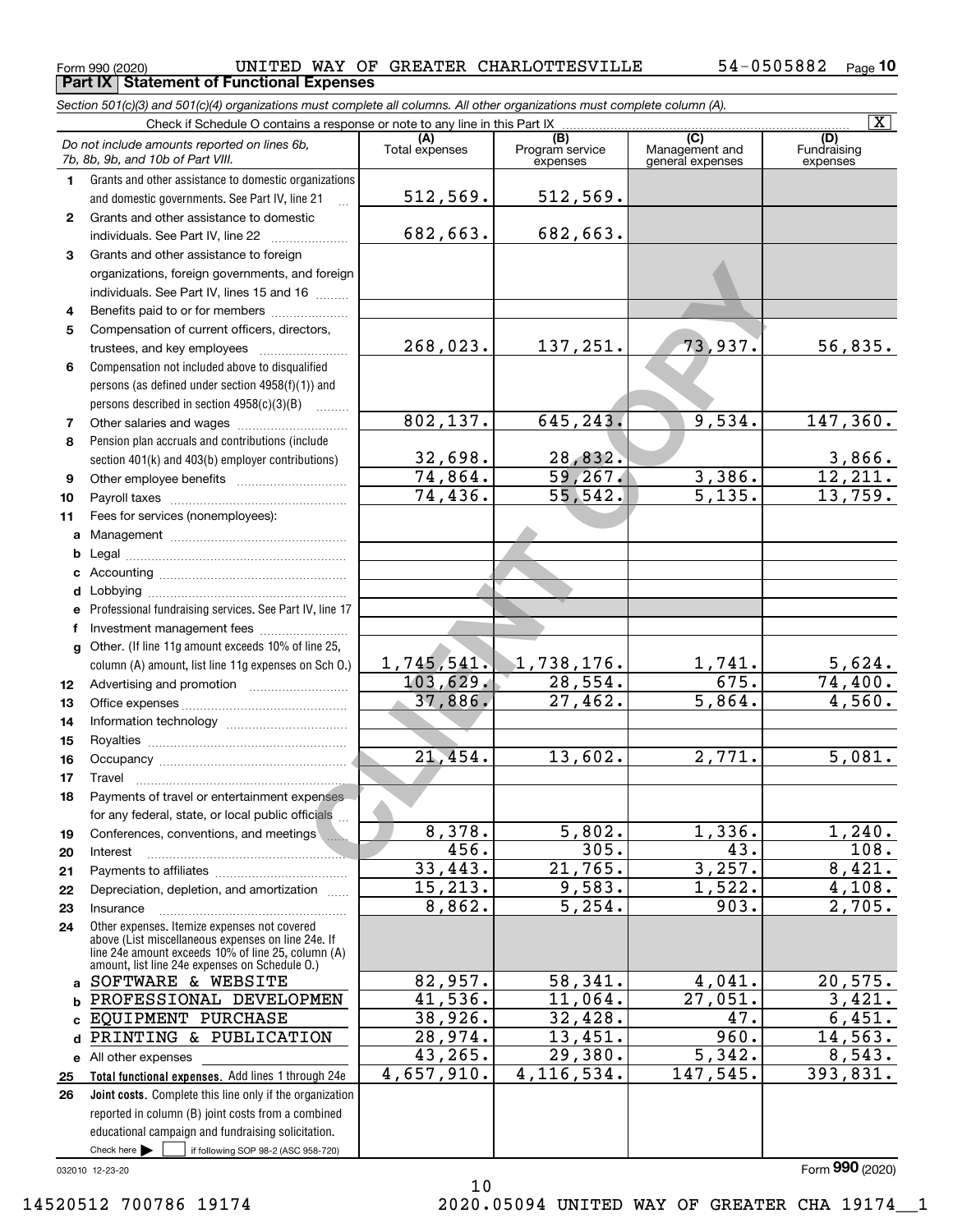**Part X Balance Sheet**<br>**Part X Balance Sheet** 

 $_{\rm Form}$  990 (2020) UNITED WAY OF GREATER CHARLOTTESVILLE 54-0505882  $_{\rm Page}$ 

**11**

|                             |          |                                                                                                                                                                                                                                      |  |                             | (A)<br>Beginning of year          |                 | (B)<br>End of year       |
|-----------------------------|----------|--------------------------------------------------------------------------------------------------------------------------------------------------------------------------------------------------------------------------------------|--|-----------------------------|-----------------------------------|-----------------|--------------------------|
|                             | 1        |                                                                                                                                                                                                                                      |  |                             | $\overline{277}, \overline{2}24.$ | $\mathbf{1}$    |                          |
|                             | 2        |                                                                                                                                                                                                                                      |  |                             | 634,546.                          | $\mathbf{2}$    | <u>706,740.</u>          |
|                             | 3        |                                                                                                                                                                                                                                      |  |                             | 208,183.                          | 3               | 244,330.                 |
|                             | 4        |                                                                                                                                                                                                                                      |  |                             |                                   | 4               |                          |
|                             | 5        | Loans and other receivables from any current or former officer, director,                                                                                                                                                            |  |                             |                                   |                 |                          |
|                             |          | trustee, key employee, creator or founder, substantial contributor, or 35%                                                                                                                                                           |  |                             |                                   |                 |                          |
|                             |          | controlled entity or family member of any of these persons                                                                                                                                                                           |  |                             |                                   | 5               |                          |
|                             | 6        | Loans and other receivables from other disqualified persons (as defined                                                                                                                                                              |  |                             |                                   |                 |                          |
|                             |          | under section $4958(f)(1)$ , and persons described in section $4958(c)(3)(B)$                                                                                                                                                        |  | $\ldots$                    |                                   | 6               |                          |
|                             | 7        |                                                                                                                                                                                                                                      |  |                             |                                   | $\overline{7}$  |                          |
| Assets                      | 8        |                                                                                                                                                                                                                                      |  |                             |                                   | 8               |                          |
|                             | 9        | Prepaid expenses and deferred charges                                                                                                                                                                                                |  |                             |                                   | 9               | 51,757.                  |
|                             |          | <b>10a</b> Land, buildings, and equipment: cost or other                                                                                                                                                                             |  |                             |                                   |                 |                          |
|                             |          | basis. Complete Part VI of Schedule D  10a                                                                                                                                                                                           |  | $\frac{641,493.}{293,333.}$ |                                   |                 |                          |
|                             |          | <b>b</b> Less: accumulated depreciation                                                                                                                                                                                              |  |                             | 363,375.                          | 10 <sub>c</sub> | <u>348,160.</u>          |
|                             | 11       |                                                                                                                                                                                                                                      |  |                             | 4,953,682.                        | 11              | 6,454,705.               |
|                             | 12       |                                                                                                                                                                                                                                      |  | 12                          |                                   |                 |                          |
|                             | 13       |                                                                                                                                                                                                                                      |  |                             |                                   | 13              |                          |
|                             | 14       |                                                                                                                                                                                                                                      |  |                             |                                   | 14              |                          |
|                             | 15       |                                                                                                                                                                                                                                      |  |                             | 0.                                | 15              | 104,531.                 |
|                             | 16       |                                                                                                                                                                                                                                      |  |                             | 6,437,010.                        | 16              | 7,910,223.               |
|                             | 17       |                                                                                                                                                                                                                                      |  |                             | 244,700.                          | 17              | 229,371.                 |
|                             | 18       |                                                                                                                                                                                                                                      |  |                             | 210,000.                          | 18              | 210,000.                 |
|                             | 19       | Deferred revenue <b>contract and the contract of the contract of the contract of the contract of the contract of the contract of the contract of the contract of the contract of the contract of the contract of the contract of</b> |  | 19                          |                                   |                 |                          |
|                             | 20       |                                                                                                                                                                                                                                      |  | 20                          |                                   |                 |                          |
|                             | 21       | Escrow or custodial account liability. Complete Part IV of Schedule D                                                                                                                                                                |  |                             | 21                                |                 |                          |
|                             | 22       | Loans and other payables to any current or former officer, director,                                                                                                                                                                 |  |                             |                                   |                 |                          |
| Liabilities                 |          | trustee, key employee, creator or founder, substantial contributor, or 35%                                                                                                                                                           |  |                             |                                   |                 |                          |
|                             |          |                                                                                                                                                                                                                                      |  |                             |                                   | 22<br>23        |                          |
|                             | 23<br>24 | Secured mortgages and notes payable to unrelated third parties<br>Unsecured notes and loans payable to unrelated third parties                                                                                                       |  |                             |                                   | 24              |                          |
|                             | 25       | Other liabilities (including federal income tax, payables to related third                                                                                                                                                           |  |                             |                                   |                 |                          |
|                             |          | parties, and other liabilities not included on lines 17-24). Complete Part X                                                                                                                                                         |  |                             |                                   |                 |                          |
|                             |          | of Schedule D                                                                                                                                                                                                                        |  |                             | 435,580.                          | 25              | 359, 206.                |
|                             | 26       | Total liabilities. Add lines 17 through 25                                                                                                                                                                                           |  |                             | 890, 280.                         | 26              | 798,577.                 |
|                             |          | Organizations that follow FASB ASC 958, check here $\triangleright \lfloor X \rfloor$                                                                                                                                                |  |                             |                                   |                 |                          |
|                             |          | and complete lines 27, 28, 32, and 33.                                                                                                                                                                                               |  |                             |                                   |                 |                          |
|                             | 27       | Net assets without donor restrictions <b>without an area controlled assets</b> without donor restrictions                                                                                                                            |  |                             | 4,280,451.                        | 27              | 5,635,133.               |
|                             | 28       |                                                                                                                                                                                                                                      |  |                             | 1,266,279.                        | 28              | $\overline{1,476,513}$ . |
|                             |          | Organizations that do not follow FASB ASC 958, check here ▶ □                                                                                                                                                                        |  |                             |                                   |                 |                          |
|                             |          | and complete lines 29 through 33.                                                                                                                                                                                                    |  |                             |                                   |                 |                          |
|                             | 29       |                                                                                                                                                                                                                                      |  |                             |                                   | 29              |                          |
| Net Assets or Fund Balances | 30       | Paid-in or capital surplus, or land, building, or equipment fund                                                                                                                                                                     |  |                             |                                   | 30              |                          |
|                             | 31       | Retained earnings, endowment, accumulated income, or other funds                                                                                                                                                                     |  |                             |                                   | 31              |                          |
|                             | 32       |                                                                                                                                                                                                                                      |  |                             | $\overline{5,546,730}$ .          | 32              | $\overline{7,111},646.$  |
|                             | 33       |                                                                                                                                                                                                                                      |  |                             | 6,437,010.                        | 33              | 7,910,223.               |

Form (2020) **990**

032011 12-23-20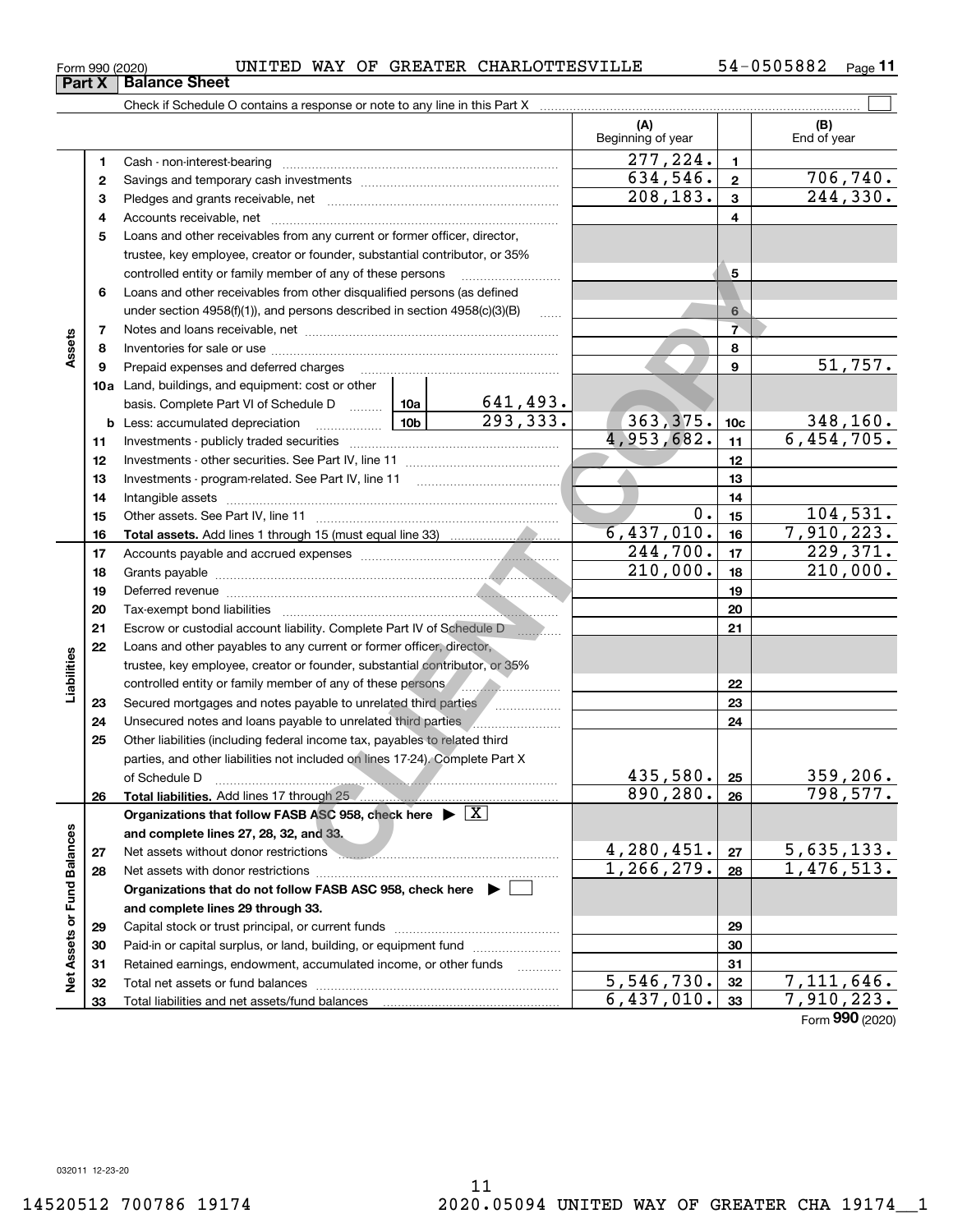|    | UNITED WAY OF GREATER CHARLOTTESVILLE<br>Form 990 (2020)                                                                                                                                                                       |                | 54-0505882 |                |            | Page 12           |
|----|--------------------------------------------------------------------------------------------------------------------------------------------------------------------------------------------------------------------------------|----------------|------------|----------------|------------|-------------------|
|    | <b>Reconciliation of Net Assets</b><br>Part XI                                                                                                                                                                                 |                |            |                |            |                   |
|    |                                                                                                                                                                                                                                |                |            |                |            |                   |
|    |                                                                                                                                                                                                                                |                |            |                |            |                   |
| 1  |                                                                                                                                                                                                                                | 1              |            |                |            | 4,888,126.        |
| 2  |                                                                                                                                                                                                                                | $\mathbf{2}$   |            |                |            | 4,657,910.        |
| з  | Revenue less expenses. Subtract line 2 from line 1                                                                                                                                                                             | 3              |            |                |            | 230, 216.         |
| 4  |                                                                                                                                                                                                                                | $\overline{4}$ |            |                |            | 5,546,730.        |
| 5  | Net unrealized gains (losses) on investments [11] matter contracts and the state of the state of the state of the state of the state of the state of the state of the state of the state of the state of the state of the stat | 5              |            |                |            | 1,334,700.        |
| 6  |                                                                                                                                                                                                                                | 6              |            |                |            |                   |
| 7  | Investment expenses www.communication.com/www.communication.com/www.communication.com/www.com                                                                                                                                  | $\overline{7}$ |            |                |            |                   |
| 8  |                                                                                                                                                                                                                                | 8              |            |                |            |                   |
| 9  | Other changes in net assets or fund balances (explain on Schedule O) [11] [11] Context Context Context Context Context Context Context Context Context Context Context Context Context Context Context Context Context Context | $\mathbf{9}$   |            |                |            | 0.                |
| 10 | Net assets or fund balances at end of year. Combine lines 3 through 9 (must equal Part X, line 32,                                                                                                                             |                |            |                |            |                   |
|    | column (B))                                                                                                                                                                                                                    | 10             |            |                |            | 7, 111, 646.      |
|    | Part XII Financial Statements and Reporting                                                                                                                                                                                    |                |            |                |            |                   |
|    |                                                                                                                                                                                                                                |                |            |                |            | $\vert$ X $\vert$ |
|    |                                                                                                                                                                                                                                |                |            |                | <b>Yes</b> | <b>No</b>         |
| 1  | $\boxed{\text{X}}$ Accrual<br>$\vert$ $\vert$ Other<br>Accounting method used to prepare the Form 990: <u>I</u> Cash                                                                                                           |                |            |                |            |                   |
|    | If the organization changed its method of accounting from a prior year or checked "Other," explain in Schedule O.                                                                                                              |                |            |                |            |                   |
|    | 2a Were the organization's financial statements compiled or reviewed by an independent accountant?                                                                                                                             |                |            | 2a             |            | х                 |
|    | If "Yes," check a box below to indicate whether the financial statements for the year were compiled or reviewed on a                                                                                                           |                |            |                |            |                   |
|    | separate basis, consolidated basis, or both:                                                                                                                                                                                   |                |            |                |            |                   |
|    | Separate basis<br>Consolidated basis<br>Both consolidated and separate basis                                                                                                                                                   |                |            |                |            |                   |
|    | b Were the organization's financial statements audited by an independent accountant?                                                                                                                                           |                |            | 2 <sub>b</sub> | X          |                   |
|    | If "Yes," check a box below to indicate whether the financial statements for the year were audited on a separate basis,                                                                                                        |                |            |                |            |                   |
|    | consolidated basis, or both:                                                                                                                                                                                                   |                |            |                |            |                   |
|    | $\boxed{\textbf{X}}$ Consolidated basis<br>Separate basis<br>Both consolidated and separate basis                                                                                                                              |                |            |                |            |                   |
|    | c If "Yes" to line 2a or 2b, does the organization have a committee that assumes responsibility for oversight of the audit,                                                                                                    |                |            |                |            |                   |
|    |                                                                                                                                                                                                                                |                |            | 2c             | х          |                   |
|    | If the organization changed either its oversight process or selection process during the tax year, explain on Schedule O.                                                                                                      |                |            |                |            |                   |
|    | 3a As a result of a federal award, was the organization required to undergo an audit or audits as set forth in the Single Audit                                                                                                |                |            |                | X          |                   |
|    |                                                                                                                                                                                                                                |                |            | 3a             |            |                   |
|    | b If "Yes," did the organization undergo the required audit or audits? If the organization did not undergo the required audit                                                                                                  |                |            |                | X          |                   |
|    |                                                                                                                                                                                                                                |                |            | 3b             |            | Form 990 (2020)   |
|    |                                                                                                                                                                                                                                |                |            |                |            |                   |
|    |                                                                                                                                                                                                                                |                |            |                |            |                   |
|    |                                                                                                                                                                                                                                |                |            |                |            |                   |
|    |                                                                                                                                                                                                                                |                |            |                |            |                   |
|    |                                                                                                                                                                                                                                |                |            |                |            |                   |
|    |                                                                                                                                                                                                                                |                |            |                |            |                   |
|    |                                                                                                                                                                                                                                |                |            |                |            |                   |
|    |                                                                                                                                                                                                                                |                |            |                |            |                   |

032012 12-23-20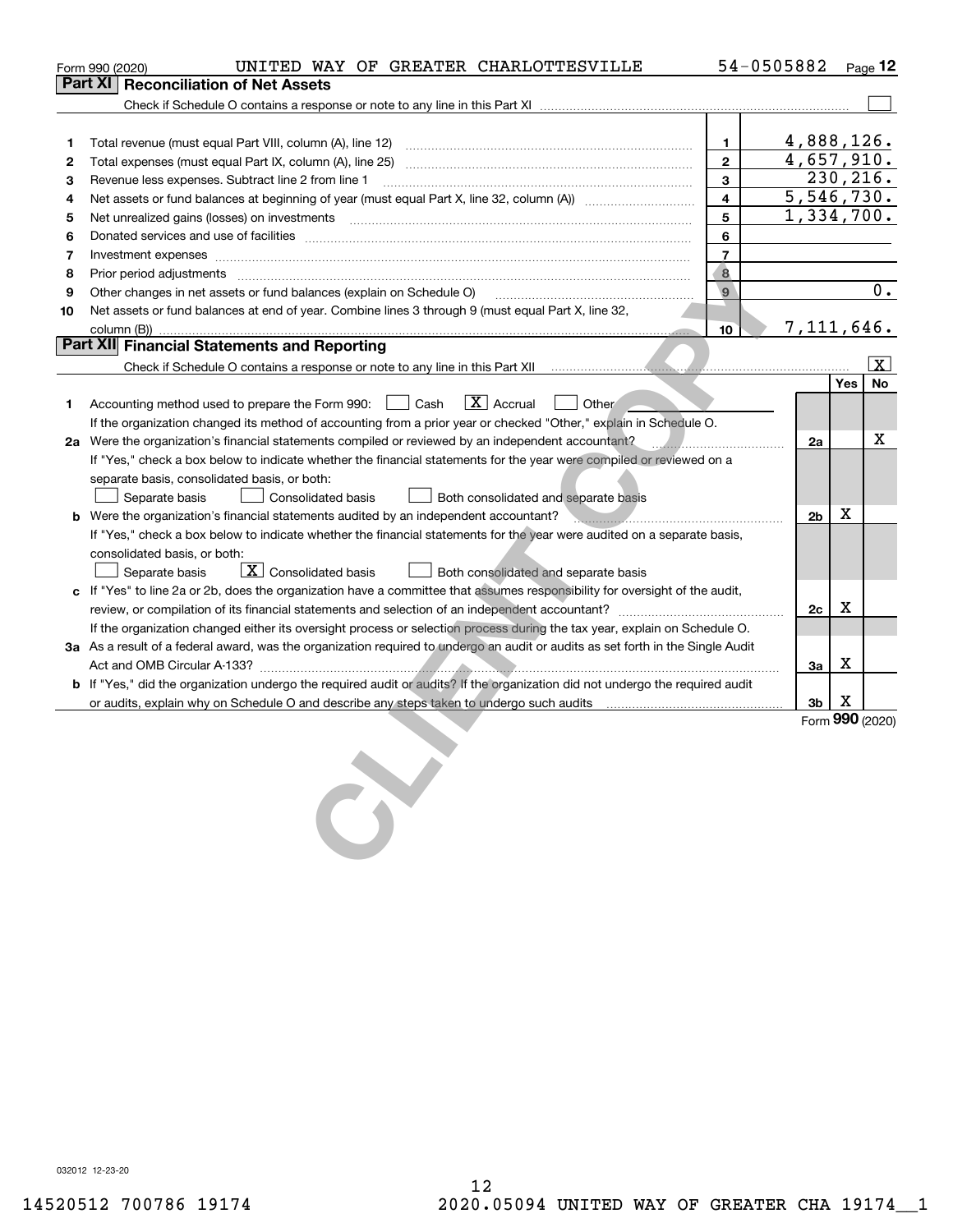| <b>SCHEDULE A</b> |
|-------------------|
|-------------------|

**(Form 990 or 990-EZ)**

# **Public Charity Status and Public Support**

**Complete if the organization is a section 501(c)(3) organization or a section 4947(a)(1) nonexempt charitable trust. | Attach to Form 990 or Form 990-EZ.** 

|    |  | OMB No. 1545-0047 |  |
|----|--|-------------------|--|
| MΠ |  |                   |  |

**Open to Public Inspection**

| Department of the Treasury<br>Internal Revenue Service |                     |                                                                                                                                              |                                             | Attach to Form 990 or Form 990-EZ.<br>$\blacktriangleright$ Go to www.irs.gov/Form990 for instructions and the latest information. |                                                                                                                                            |                             |                                 |                            |  | <b>Open to Public</b><br>Inspection |                                       |
|--------------------------------------------------------|---------------------|----------------------------------------------------------------------------------------------------------------------------------------------|---------------------------------------------|------------------------------------------------------------------------------------------------------------------------------------|--------------------------------------------------------------------------------------------------------------------------------------------|-----------------------------|---------------------------------|----------------------------|--|-------------------------------------|---------------------------------------|
|                                                        |                     | Name of the organization                                                                                                                     |                                             |                                                                                                                                    |                                                                                                                                            |                             |                                 |                            |  |                                     | <b>Employer identification number</b> |
|                                                        |                     |                                                                                                                                              |                                             |                                                                                                                                    | UNITED WAY OF GREATER CHARLOTTESVILLE                                                                                                      |                             |                                 |                            |  |                                     | 54-0505882                            |
| Part I                                                 |                     |                                                                                                                                              |                                             |                                                                                                                                    | Reason for Public Charity Status. (All organizations must complete this part.) See instructions.                                           |                             |                                 |                            |  |                                     |                                       |
|                                                        |                     |                                                                                                                                              |                                             |                                                                                                                                    | The organization is not a private foundation because it is: (For lines 1 through 12, check only one box.)                                  |                             |                                 |                            |  |                                     |                                       |
| 1.                                                     |                     |                                                                                                                                              |                                             |                                                                                                                                    | A church, convention of churches, or association of churches described in section 170(b)(1)(A)(i).                                         |                             |                                 |                            |  |                                     |                                       |
| 2                                                      |                     |                                                                                                                                              |                                             |                                                                                                                                    | A school described in section 170(b)(1)(A)(ii). (Attach Schedule E (Form 990 or 990-EZ).)                                                  |                             |                                 |                            |  |                                     |                                       |
| з                                                      |                     |                                                                                                                                              |                                             |                                                                                                                                    | A hospital or a cooperative hospital service organization described in section 170(b)(1)(A)(iii).                                          |                             |                                 |                            |  |                                     |                                       |
| 4                                                      |                     |                                                                                                                                              |                                             |                                                                                                                                    | A medical research organization operated in conjunction with a hospital described in section 170(b)(1)(A)(iii). Enter the hospital's name, |                             |                                 |                            |  |                                     |                                       |
|                                                        |                     | city, and state:                                                                                                                             |                                             |                                                                                                                                    |                                                                                                                                            |                             |                                 |                            |  |                                     |                                       |
| 5                                                      |                     |                                                                                                                                              |                                             |                                                                                                                                    | An organization operated for the benefit of a college or university owned or operated by a governmental unit described in                  |                             |                                 |                            |  |                                     |                                       |
|                                                        |                     |                                                                                                                                              |                                             | section 170(b)(1)(A)(iv). (Complete Part II.)                                                                                      |                                                                                                                                            |                             |                                 |                            |  |                                     |                                       |
| 6                                                      |                     |                                                                                                                                              |                                             |                                                                                                                                    | A federal, state, or local government or governmental unit described in section 170(b)(1)(A)(v).                                           |                             |                                 |                            |  |                                     |                                       |
| $\overline{7}$                                         | $\lfloor x \rfloor$ | An organization that normally receives a substantial part of its support from a governmental unit or from the general public described in    |                                             |                                                                                                                                    |                                                                                                                                            |                             |                                 |                            |  |                                     |                                       |
|                                                        |                     |                                                                                                                                              |                                             | section 170(b)(1)(A)(vi). (Complete Part II.)                                                                                      |                                                                                                                                            |                             |                                 |                            |  |                                     |                                       |
| 8                                                      |                     |                                                                                                                                              |                                             |                                                                                                                                    | A community trust described in section 170(b)(1)(A)(vi). (Complete Part II.)                                                               |                             |                                 |                            |  |                                     |                                       |
| 9                                                      |                     |                                                                                                                                              |                                             |                                                                                                                                    | An agricultural research organization described in section 170(b)(1)(A)(ix) operated in conjunction with a land-grant college              |                             |                                 |                            |  |                                     |                                       |
|                                                        |                     |                                                                                                                                              |                                             |                                                                                                                                    | or university or a non-land-grant college of agriculture (see instructions). Enter the name, city, and state of the college or             |                             |                                 |                            |  |                                     |                                       |
|                                                        |                     | university:                                                                                                                                  |                                             |                                                                                                                                    |                                                                                                                                            |                             |                                 |                            |  |                                     |                                       |
| 10                                                     |                     |                                                                                                                                              |                                             |                                                                                                                                    | An organization that normally receives (1) more than 33 1/3% of its support from contributions, membership fees, and gross receipts from   |                             |                                 |                            |  |                                     |                                       |
|                                                        |                     | activities related to its exempt functions, subject to certain exceptions; and (2) no more than 33 1/3% of its support from gross investment |                                             |                                                                                                                                    |                                                                                                                                            |                             |                                 |                            |  |                                     |                                       |
|                                                        |                     |                                                                                                                                              |                                             |                                                                                                                                    | income and unrelated business taxable income (less section 511 tax) from businesses acquired by the organization after June 30, 1975.      |                             |                                 |                            |  |                                     |                                       |
|                                                        |                     |                                                                                                                                              |                                             | See section 509(a)(2). (Complete Part III.)                                                                                        |                                                                                                                                            |                             |                                 |                            |  |                                     |                                       |
| 11                                                     |                     |                                                                                                                                              |                                             |                                                                                                                                    | An organization organized and operated exclusively to test for public safety. See section 509(a)(4).                                       |                             |                                 |                            |  |                                     |                                       |
| 12 <sub>2</sub>                                        |                     |                                                                                                                                              |                                             |                                                                                                                                    | An organization organized and operated exclusively for the benefit of, to perform the functions of, or to carry out the purposes of one or |                             |                                 |                            |  |                                     |                                       |
|                                                        |                     |                                                                                                                                              |                                             |                                                                                                                                    | more publicly supported organizations described in section 509(a)(1) or section 509(a)(2). See section 509(a)(3). Check the box in         |                             |                                 |                            |  |                                     |                                       |
|                                                        |                     |                                                                                                                                              |                                             |                                                                                                                                    | lines 12a through 12d that describes the type of supporting organization and complete lines 12e, 12f, and 12g.                             |                             |                                 |                            |  |                                     |                                       |
| a                                                      |                     |                                                                                                                                              |                                             |                                                                                                                                    | Type I. A supporting organization operated, supervised, or controlled by its supported organization(s), typically by giving                |                             |                                 |                            |  |                                     |                                       |
|                                                        |                     |                                                                                                                                              |                                             |                                                                                                                                    | the supported organization(s) the power to regularly appoint or elect a majority of the directors or trustees of the supporting            |                             |                                 |                            |  |                                     |                                       |
|                                                        |                     |                                                                                                                                              |                                             | organization. You must complete Part IV, Sections A and B.                                                                         |                                                                                                                                            |                             |                                 |                            |  |                                     |                                       |
| b                                                      |                     |                                                                                                                                              |                                             |                                                                                                                                    | Type II. A supporting organization supervised or controlled in connection with its supported organization(s), by having                    |                             |                                 |                            |  |                                     |                                       |
|                                                        |                     |                                                                                                                                              |                                             | organization(s). You must complete Part IV, Sections A and C.                                                                      | control or management of the supporting organization vested in the same persons that control or manage the supported                       |                             |                                 |                            |  |                                     |                                       |
|                                                        |                     |                                                                                                                                              |                                             |                                                                                                                                    | Type III functionally integrated. A supporting organization operated in connection with, and functionally integrated with,                 |                             |                                 |                            |  |                                     |                                       |
| с                                                      |                     |                                                                                                                                              |                                             |                                                                                                                                    | its supported organization(s) (see instructions). You must complete Part IV, Sections A, D, and E.                                         |                             |                                 |                            |  |                                     |                                       |
| d                                                      |                     |                                                                                                                                              |                                             |                                                                                                                                    | Type III non-functionally integrated. A supporting organization operated in connection with its supported organization(s)                  |                             |                                 |                            |  |                                     |                                       |
|                                                        |                     |                                                                                                                                              |                                             |                                                                                                                                    | that is not functionally integrated. The organization generally must satisfy a distribution requirement and an attentiveness               |                             |                                 |                            |  |                                     |                                       |
|                                                        |                     |                                                                                                                                              |                                             |                                                                                                                                    | requirement (see instructions). You must complete Part IV, Sections A and D, and Part V.                                                   |                             |                                 |                            |  |                                     |                                       |
| е                                                      |                     |                                                                                                                                              |                                             |                                                                                                                                    | Check this box if the organization received a written determination from the IRS that it is a Type I, Type II, Type III                    |                             |                                 |                            |  |                                     |                                       |
|                                                        |                     |                                                                                                                                              |                                             |                                                                                                                                    | functionally integrated, or Type III non-functionally integrated supporting organization.                                                  |                             |                                 |                            |  |                                     |                                       |
| f                                                      |                     |                                                                                                                                              | Enter the number of supported organizations |                                                                                                                                    |                                                                                                                                            |                             |                                 |                            |  |                                     |                                       |
|                                                        |                     |                                                                                                                                              |                                             | Provide the following information about the supported organization(s).                                                             |                                                                                                                                            |                             |                                 |                            |  |                                     |                                       |
|                                                        |                     | (i) Name of supported                                                                                                                        |                                             | (ii) EIN                                                                                                                           | (iii) Type of organization<br>(described on lines 1-10                                                                                     | in your governing document? | (iv) Is the organization listed | (v) Amount of monetary     |  |                                     | (vi) Amount of other                  |
|                                                        |                     | organization                                                                                                                                 |                                             |                                                                                                                                    | above (see instructions))                                                                                                                  | Yes                         | No                              | support (see instructions) |  |                                     | support (see instructions)            |
|                                                        |                     |                                                                                                                                              |                                             |                                                                                                                                    |                                                                                                                                            |                             |                                 |                            |  |                                     |                                       |
|                                                        |                     |                                                                                                                                              |                                             |                                                                                                                                    |                                                                                                                                            |                             |                                 |                            |  |                                     |                                       |
|                                                        |                     |                                                                                                                                              |                                             |                                                                                                                                    |                                                                                                                                            |                             |                                 |                            |  |                                     |                                       |
|                                                        |                     |                                                                                                                                              |                                             |                                                                                                                                    |                                                                                                                                            |                             |                                 |                            |  |                                     |                                       |
|                                                        |                     |                                                                                                                                              |                                             |                                                                                                                                    |                                                                                                                                            |                             |                                 |                            |  |                                     |                                       |
|                                                        |                     |                                                                                                                                              |                                             |                                                                                                                                    |                                                                                                                                            |                             |                                 |                            |  |                                     |                                       |
|                                                        |                     |                                                                                                                                              |                                             |                                                                                                                                    |                                                                                                                                            |                             |                                 |                            |  |                                     |                                       |
|                                                        |                     |                                                                                                                                              |                                             |                                                                                                                                    |                                                                                                                                            |                             |                                 |                            |  |                                     |                                       |
|                                                        |                     |                                                                                                                                              |                                             |                                                                                                                                    |                                                                                                                                            |                             |                                 |                            |  |                                     |                                       |
|                                                        |                     |                                                                                                                                              |                                             |                                                                                                                                    |                                                                                                                                            |                             |                                 |                            |  |                                     |                                       |
| Total                                                  |                     |                                                                                                                                              |                                             |                                                                                                                                    |                                                                                                                                            |                             |                                 |                            |  |                                     |                                       |

LHA For Paperwork Reduction Act Notice, see the Instructions for Form 990 or 990-EZ. <sub>032021</sub> o1-25-21 Schedule A (Form 990 or 990-EZ) 2020 13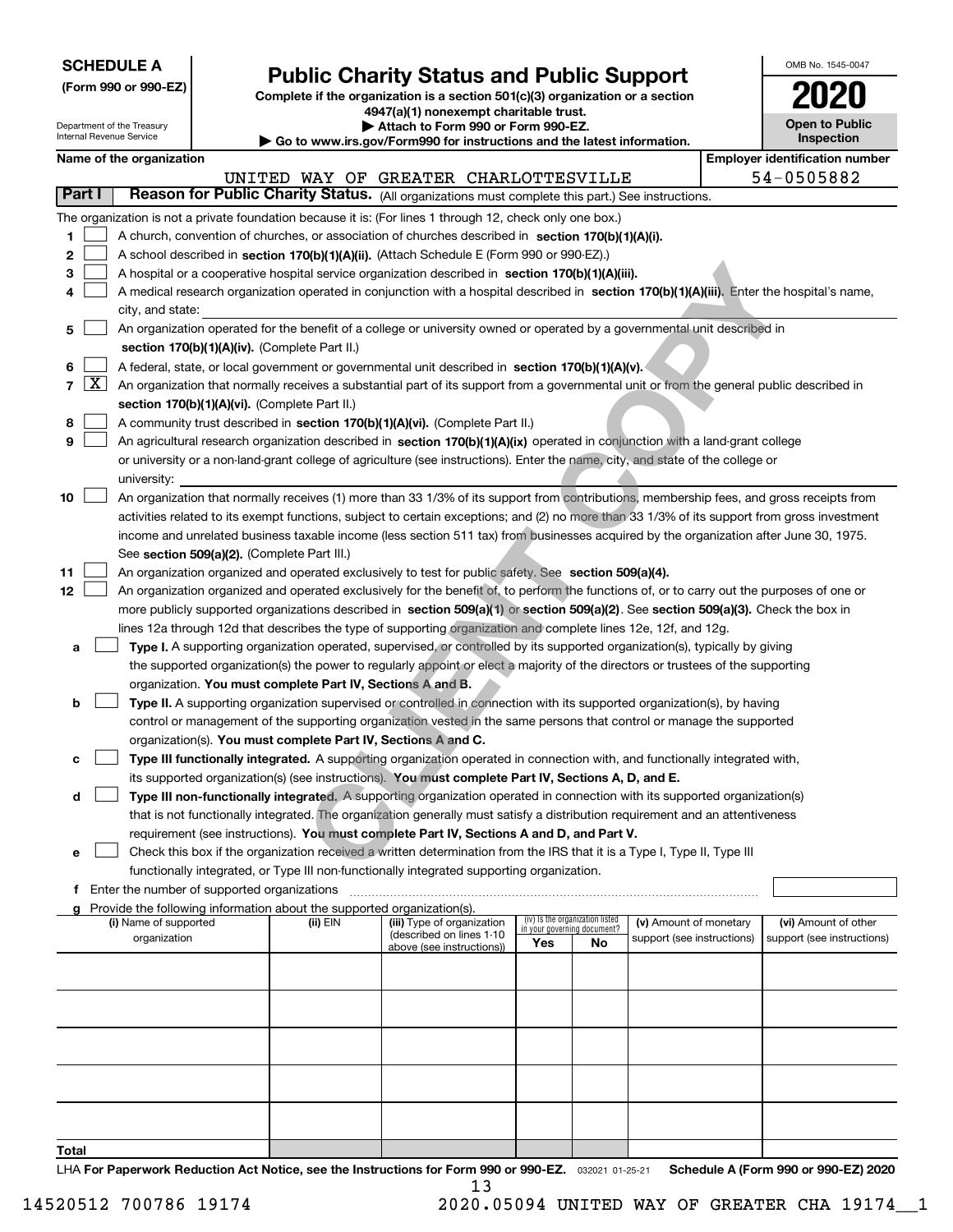### 54-0505882 Page 2 Schedule A (Form 990 or 990-EZ) 2020 <code>UNITED WAY OF GREATER CHARLOTTESVILLE</code> 54-0505882 <code>Page</code> **Part II Support Schedule for Organizations Described in Sections 170(b)(1)(A)(iv) and 170(b)(1)(A)(vi)**

(Complete only if you checked the box on line 5, 7, or 8 of Part I or if the organization failed to qualify under Part III. If the organization fails to qualify under the tests listed below, please complete Part III.)

|    | <b>Section A. Public Support</b>                                                                                                                                                                                              |                      |                      |                        |                        |          |                                          |
|----|-------------------------------------------------------------------------------------------------------------------------------------------------------------------------------------------------------------------------------|----------------------|----------------------|------------------------|------------------------|----------|------------------------------------------|
|    | Calendar year (or fiscal year beginning in) $\blacktriangleright$                                                                                                                                                             | (a) 2016             | (b) 2017             | $(c)$ 2018             | $(d)$ 2019             | (e) 2020 | (f) Total                                |
|    | 1 Gifts, grants, contributions, and                                                                                                                                                                                           |                      |                      |                        |                        |          |                                          |
|    | membership fees received. (Do not                                                                                                                                                                                             |                      |                      |                        |                        |          |                                          |
|    | include any "unusual grants.")                                                                                                                                                                                                | 2596229.             | 2310013.             | 2061728.               | 2538334.               |          | 4280483.13786787.                        |
|    | 2 Tax revenues levied for the organ-                                                                                                                                                                                          |                      |                      |                        |                        |          |                                          |
|    | ization's benefit and either paid to                                                                                                                                                                                          |                      |                      |                        |                        |          |                                          |
|    | or expended on its behalf                                                                                                                                                                                                     |                      |                      |                        |                        |          |                                          |
|    | 3 The value of services or facilities                                                                                                                                                                                         |                      |                      |                        |                        |          |                                          |
|    | furnished by a governmental unit to                                                                                                                                                                                           |                      |                      |                        |                        |          |                                          |
|    | the organization without charge                                                                                                                                                                                               | 2596229.             | 2310013.             | 2061728.               | 2538334.               |          | 4280483.13786787.                        |
|    | 4 Total. Add lines 1 through 3                                                                                                                                                                                                |                      |                      |                        |                        |          |                                          |
| 5. | The portion of total contributions                                                                                                                                                                                            |                      |                      |                        |                        |          |                                          |
|    | by each person (other than a                                                                                                                                                                                                  |                      |                      |                        |                        |          |                                          |
|    | governmental unit or publicly                                                                                                                                                                                                 |                      |                      |                        |                        |          |                                          |
|    | supported organization) included                                                                                                                                                                                              |                      |                      |                        |                        |          |                                          |
|    | on line 1 that exceeds 2% of the                                                                                                                                                                                              |                      |                      |                        |                        |          |                                          |
|    | amount shown on line 11,                                                                                                                                                                                                      |                      |                      |                        |                        |          |                                          |
|    | column (f)                                                                                                                                                                                                                    |                      |                      |                        |                        |          | 834,531.<br>12952256.                    |
|    | 6 Public support. Subtract line 5 from line 4.<br><b>Section B. Total Support</b>                                                                                                                                             |                      |                      |                        |                        |          |                                          |
|    |                                                                                                                                                                                                                               |                      |                      |                        |                        |          |                                          |
|    | Calendar year (or fiscal year beginning in)<br><b>7</b> Amounts from line 4                                                                                                                                                   | (a) 2016<br>2596229. | (b) 2017<br>2310013. | $(c)$ 2018<br>2061728. | $(d)$ 2019<br>2538334. | (e) 2020 | (f) Total<br>4280483.13786787.           |
|    | Gross income from interest,                                                                                                                                                                                                   |                      |                      |                        |                        |          |                                          |
| 8  |                                                                                                                                                                                                                               |                      |                      |                        |                        |          |                                          |
|    | dividends, payments received on                                                                                                                                                                                               |                      |                      |                        |                        |          |                                          |
|    | securities loans, rents, royalties,                                                                                                                                                                                           | 188,529.             | 279,570.             | 195,749.               | 171,876.               | 218,627. | 1054351.                                 |
|    | and income from similar sources                                                                                                                                                                                               |                      |                      |                        |                        |          |                                          |
|    | <b>9</b> Net income from unrelated business                                                                                                                                                                                   |                      |                      |                        |                        |          |                                          |
|    | activities, whether or not the                                                                                                                                                                                                |                      |                      |                        |                        |          |                                          |
|    | business is regularly carried on                                                                                                                                                                                              |                      |                      |                        |                        |          |                                          |
|    | 10 Other income. Do not include gain                                                                                                                                                                                          |                      |                      |                        |                        |          |                                          |
|    | or loss from the sale of capital                                                                                                                                                                                              |                      |                      |                        |                        |          |                                          |
|    | assets (Explain in Part VI.)<br>11 Total support. Add lines 7 through 10                                                                                                                                                      |                      |                      |                        |                        |          | 14841138.                                |
|    | 12 Gross receipts from related activities, etc. (see instructions)                                                                                                                                                            |                      |                      |                        |                        | 12       | $\overline{77,730}$ .                    |
|    | 13 First 5 years. If the Form 990 is for the organization's first, second, third, fourth, or fifth tax year as a section 501(c)(3)                                                                                            |                      |                      |                        |                        |          |                                          |
|    | organization, check this box and stop here with the contract of the contract of the state of the contract of the state of the contract of the contract of the contract of the contract of the contract of the contract of the |                      |                      |                        |                        |          |                                          |
|    | <b>Section C. Computation of Public Support Percentage</b>                                                                                                                                                                    |                      |                      |                        |                        |          |                                          |
|    |                                                                                                                                                                                                                               |                      |                      |                        |                        | 14       | 87.27<br>%                               |
|    |                                                                                                                                                                                                                               |                      |                      |                        |                        | 15       | 84.50<br>$\%$                            |
|    | 16a 33 1/3% support test - 2020. If the organization did not check the box on line 13, and line 14 is 33 1/3% or more, check this box and                                                                                     |                      |                      |                        |                        |          |                                          |
|    | stop here. The organization qualifies as a publicly supported organization                                                                                                                                                    |                      |                      |                        |                        |          | $\blacktriangleright$ $\boxed{\text{X}}$ |
|    | b 33 1/3% support test - 2019. If the organization did not check a box on line 13 or 16a, and line 15 is 33 1/3% or more, check this box                                                                                      |                      |                      |                        |                        |          |                                          |
|    | and stop here. The organization qualifies as a publicly supported organization                                                                                                                                                |                      |                      |                        |                        |          |                                          |
|    | 17a 10% -facts-and-circumstances test - 2020. If the organization did not check a box on line 13, 16a, or 16b, and line 14 is 10% or more,                                                                                    |                      |                      |                        |                        |          |                                          |
|    | and if the organization meets the facts-and-circumstances test, check this box and stop here. Explain in Part VI how the organization                                                                                         |                      |                      |                        |                        |          |                                          |
|    | meets the facts-and-circumstances test. The organization qualifies as a publicly supported organization                                                                                                                       |                      |                      |                        |                        |          |                                          |
|    | <b>b 10% -facts-and-circumstances test - 2019.</b> If the organization did not check a box on line 13, 16a, 16b, or 17a, and line 15 is 10% or                                                                                |                      |                      |                        |                        |          |                                          |
|    | more, and if the organization meets the facts-and-circumstances test, check this box and stop here. Explain in Part VI how the                                                                                                |                      |                      |                        |                        |          |                                          |
|    | organization meets the facts-and-circumstances test. The organization qualifies as a publicly supported organization                                                                                                          |                      |                      |                        |                        |          |                                          |
| 18 | Private foundation. If the organization did not check a box on line 13, 16a, 16b, 17a, or 17b, check this box and see instructions                                                                                            |                      |                      |                        |                        |          |                                          |
|    |                                                                                                                                                                                                                               |                      |                      |                        |                        |          | Schedule A (Form 990 or 990-EZ) 2020     |

032022 01-25-21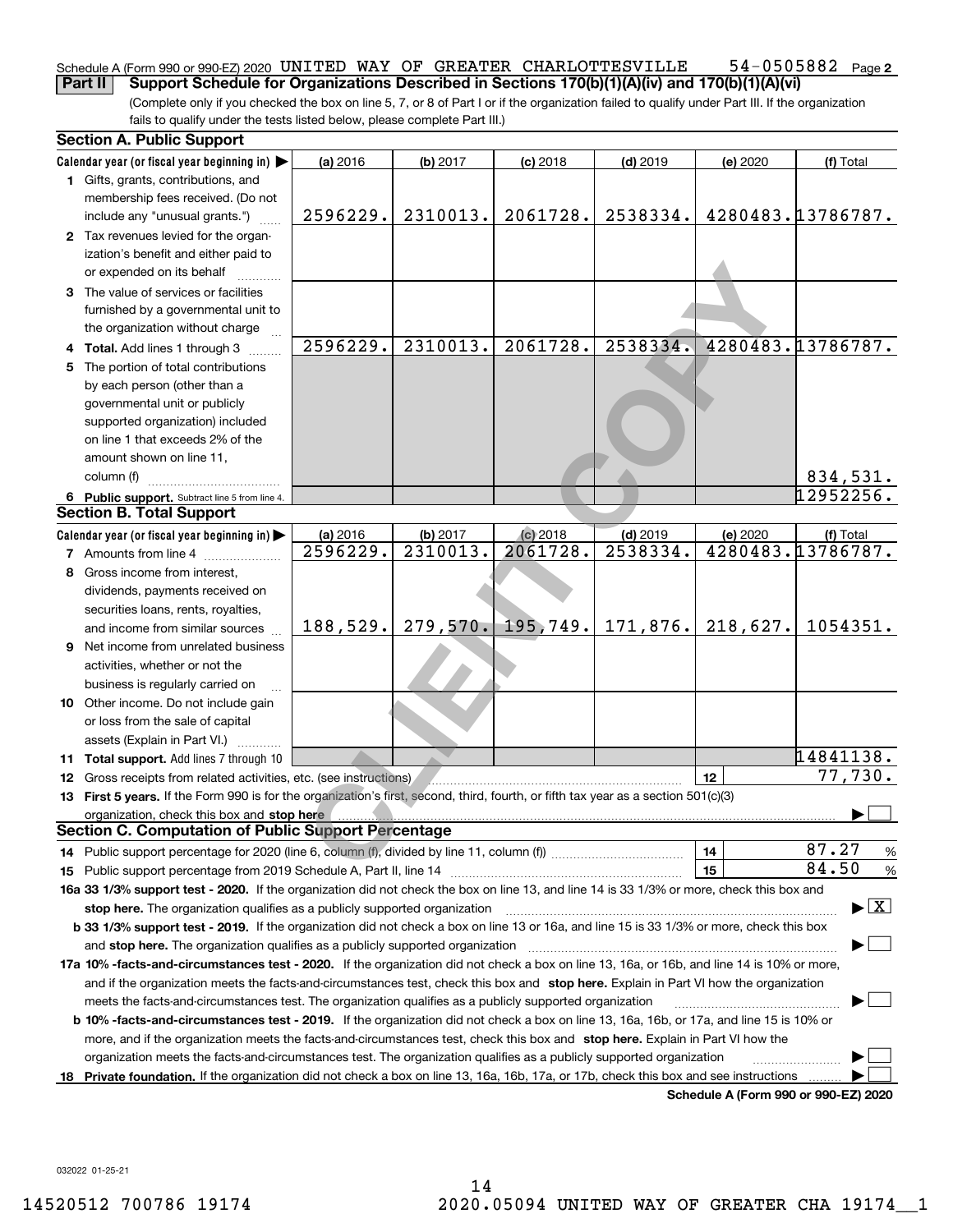## Schedule A (Form 990 or 990-EZ) 2020 <code>UNITED WAY OF GREATER CHARLOTTESVILLE</code> 54-0505882 <code>Page</code> **Part III Support Schedule for Organizations Described in Section 509(a)(2)**

(Complete only if you checked the box on line 10 of Part I or if the organization failed to qualify under Part II. If the organization fails to qualify under the tests listed below, please complete Part II.)

**3**

| <b>Section A. Public Support</b>                                                                                                                                                                |            |          |            |            |          |                                      |
|-------------------------------------------------------------------------------------------------------------------------------------------------------------------------------------------------|------------|----------|------------|------------|----------|--------------------------------------|
| Calendar year (or fiscal year beginning in) $\blacktriangleright$                                                                                                                               | $(a)$ 2016 | (b) 2017 | $(c)$ 2018 | $(d)$ 2019 | (e) 2020 | (f) Total                            |
| 1 Gifts, grants, contributions, and                                                                                                                                                             |            |          |            |            |          |                                      |
| membership fees received. (Do not                                                                                                                                                               |            |          |            |            |          |                                      |
| include any "unusual grants.")                                                                                                                                                                  |            |          |            |            |          |                                      |
| <b>2</b> Gross receipts from admissions,<br>merchandise sold or services per-<br>formed, or facilities furnished in<br>any activity that is related to the<br>organization's tax-exempt purpose |            |          |            |            |          |                                      |
| 3 Gross receipts from activities that<br>are not an unrelated trade or bus-                                                                                                                     |            |          |            |            |          |                                      |
| iness under section 513                                                                                                                                                                         |            |          |            |            |          |                                      |
| 4 Tax revenues levied for the organ-<br>ization's benefit and either paid to<br>or expended on its behalf                                                                                       |            |          |            |            |          |                                      |
| 5 The value of services or facilities<br>furnished by a governmental unit to<br>the organization without charge                                                                                 |            |          |            |            |          |                                      |
|                                                                                                                                                                                                 |            |          |            |            |          |                                      |
| <b>6 Total.</b> Add lines 1 through 5<br>7a Amounts included on lines 1, 2, and<br>3 received from disqualified persons                                                                         |            |          |            |            |          |                                      |
| <b>b</b> Amounts included on lines 2 and 3 received<br>from other than disqualified persons that<br>exceed the greater of \$5,000 or 1% of the<br>amount on line 13 for the year                |            |          |            |            |          |                                      |
| c Add lines 7a and 7b                                                                                                                                                                           |            |          |            |            |          |                                      |
| 8 Public support. (Subtract line 7c from line 6.)<br><b>Section B. Total Support</b>                                                                                                            |            |          |            |            |          |                                      |
| Calendar year (or fiscal year beginning in)                                                                                                                                                     | (a) 2016   | (b) 2017 | $(c)$ 2018 | $(d)$ 2019 | (e) 2020 | (f) Total                            |
| 9 Amounts from line 6                                                                                                                                                                           |            |          |            |            |          |                                      |
| 10a Gross income from interest,<br>dividends, payments received on<br>securities loans, rents, royalties,<br>and income from similar sources                                                    |            |          |            |            |          |                                      |
| <b>b</b> Unrelated business taxable income<br>(less section 511 taxes) from businesses<br>acquired after June 30, 1975                                                                          |            |          |            |            |          |                                      |
| c Add lines 10a and 10b                                                                                                                                                                         |            |          |            |            |          |                                      |
| 11 Net income from unrelated business<br>activities not included in line 10b,<br>whether or not the business is<br>regularly carried on                                                         |            |          |            |            |          |                                      |
| <b>12</b> Other income. Do not include gain<br>or loss from the sale of capital<br>assets (Explain in Part VI.)                                                                                 |            |          |            |            |          |                                      |
| <b>13</b> Total support. (Add lines 9, 10c, 11, and 12.)                                                                                                                                        |            |          |            |            |          |                                      |
| 14 First 5 years. If the Form 990 is for the organization's first, second, third, fourth, or fifth tax year as a section 501(c)(3) organization,                                                |            |          |            |            |          |                                      |
| check this box and stop here <i>machine and content and stop</i> here are the change of the change of the change of the<br><b>Section C. Computation of Public Support Percentage</b>           |            |          |            |            |          |                                      |
| 15 Public support percentage for 2020 (line 8, column (f), divided by line 13, column (f))                                                                                                      |            |          |            |            | 15       | %                                    |
| 16 Public support percentage from 2019 Schedule A, Part III, line 15                                                                                                                            |            |          |            |            | 16       | %                                    |
| Section D. Computation of Investment Income Percentage                                                                                                                                          |            |          |            |            |          |                                      |
| 17 Investment income percentage for 2020 (line 10c, column (f), divided by line 13, column (f))                                                                                                 |            |          |            |            | 17       | %                                    |
| 18 Investment income percentage from 2019 Schedule A, Part III, line 17                                                                                                                         |            |          |            |            | 18       | %                                    |
| 19a 33 1/3% support tests - 2020. If the organization did not check the box on line 14, and line 15 is more than 33 1/3%, and line 17 is not                                                    |            |          |            |            |          |                                      |
| more than 33 1/3%, check this box and stop here. The organization qualifies as a publicly supported organization                                                                                |            |          |            |            |          |                                      |
| <b>b 33 1/3% support tests - 2019.</b> If the organization did not check a box on line 14 or line 19a, and line 16 is more than 33 1/3%, and                                                    |            |          |            |            |          |                                      |
| line 18 is not more than 33 1/3%, check this box and stop here. The organization qualifies as a publicly supported organization                                                                 |            |          |            |            |          |                                      |
| 20 Private foundation. If the organization did not check a box on line 14, 19a, or 19b, check this box and see instructions                                                                     |            |          |            |            |          |                                      |
| 032023 01-25-21                                                                                                                                                                                 |            |          |            |            |          | Schedule A (Form 990 or 990-EZ) 2020 |
|                                                                                                                                                                                                 |            | 15       |            |            |          |                                      |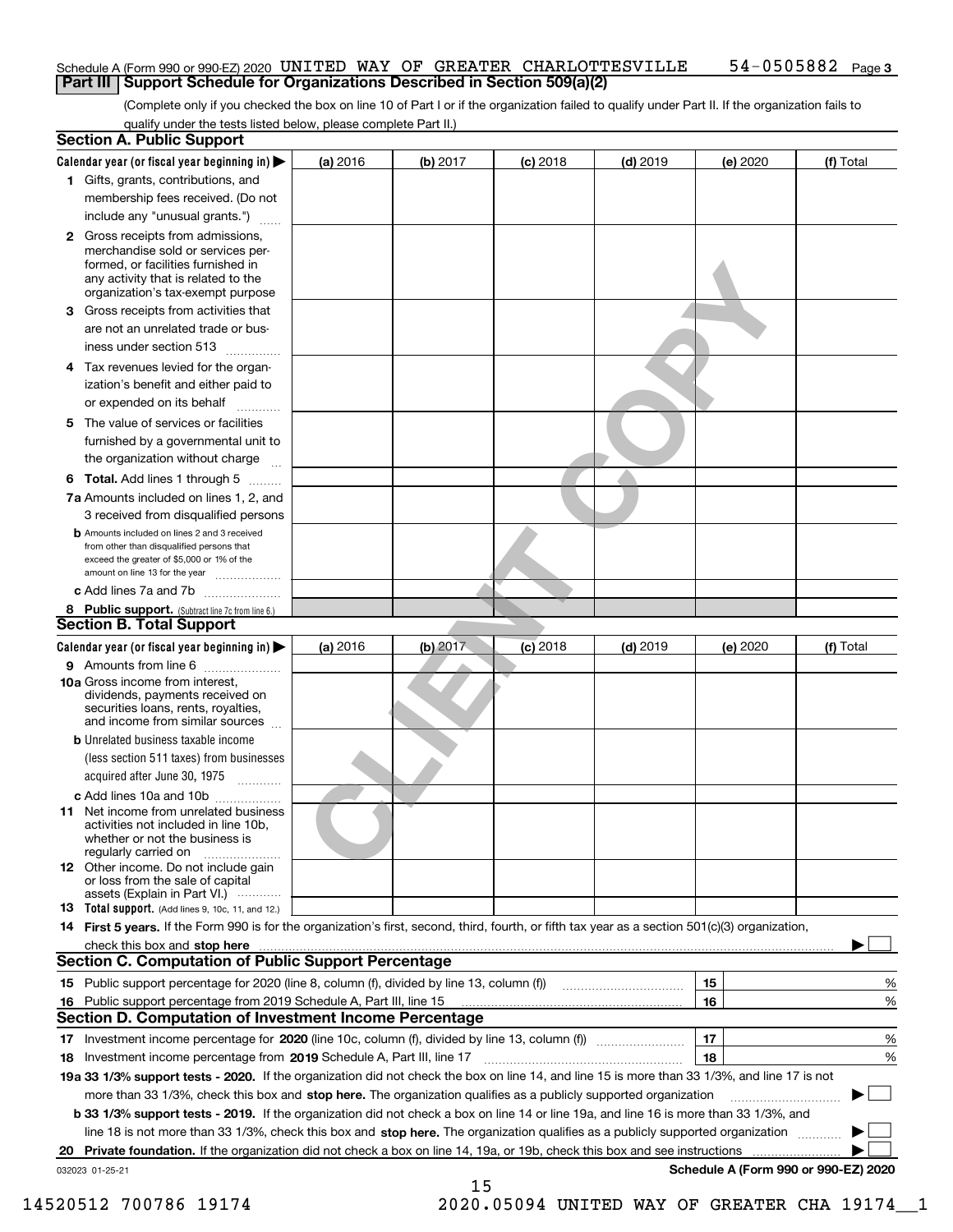#### 54-0505882 Page 4 Schedule A (Form 990 or 990-EZ) 2020 <code>UNITED WAY OF GREATER CHARLOTTESVILLE</code> 54-0505882 <code>Page</code>

# **Part IV Supporting Organizations**

(Complete only if you checked a box in line 12 on Part I. If you checked box 12a, Part I, complete Sections A and B. If you checked box 12b, Part I, complete Sections A and C. If you checked box 12c, Part I, complete Sections A, D, and E. If you checked box 12d, Part I, complete Sections A and D, and complete Part V.)

# **Section A. All Supporting Organizations**

- **1** Are all of the organization's supported organizations listed by name in the organization's governing documents? If "No," describe in **Part VI** how the supported organizations are designated. If designated by *class or purpose, describe the designation. If historic and continuing relationship, explain.*
- **2** Did the organization have any supported organization that does not have an IRS determination of status under section 509(a)(1) or (2)? If "Yes," explain in Part VI how the organization determined that the supported *organization was described in section 509(a)(1) or (2).*
- **3a** Did the organization have a supported organization described in section 501(c)(4), (5), or (6)? If "Yes," answer *lines 3b and 3c below.*
- **b** Did the organization confirm that each supported organization qualified under section 501(c)(4), (5), or (6) and satisfied the public support tests under section 509(a)(2)? If "Yes," describe in **Part VI** when and how the *organization made the determination.*
- **c** Did the organization ensure that all support to such organizations was used exclusively for section 170(c)(2)(B) purposes? If "Yes," explain in **Part VI** what controls the organization put in place to ensure such use.
- **4a**Was any supported organization not organized in the United States ("foreign supported organization")? *"Yes," and if you checked box 12a or 12b in Part I, answer lines 4b and 4c below.*
- **b** Did the organization have ultimate control and discretion in deciding whether to make grants to the foreign supported organization? If "Yes," describe in **Part VI** how the organization had such control and discretion *despite being controlled or supervised by or in connection with its supported organizations.*
- **c** Did the organization support any foreign supported organization that does not have an IRS determination under sections 501(c)(3) and 509(a)(1) or (2)? If "Yes," explain in **Part VI** what controls the organization used *to ensure that all support to the foreign supported organization was used exclusively for section 170(c)(2)(B) purposes.*
- **5a***If "Yes,"* Did the organization add, substitute, or remove any supported organizations during the tax year? answer lines 5b and 5c below (if applicable). Also, provide detail in Part VI, including (i) the names and EIN *numbers of the supported organizations added, substituted, or removed; (ii) the reasons for each such action; (iii) the authority under the organization's organizing document authorizing such action; and (iv) how the action was accomplished (such as by amendment to the organizing document).*
- **b** Type I or Type II only. Was any added or substituted supported organization part of a class already designated in the organization's organizing document?
- **cSubstitutions only.**  Was the substitution the result of an event beyond the organization's control?
- **6** Did the organization provide support (whether in the form of grants or the provision of services or facilities) to **Part VI.** *If "Yes," provide detail in* support or benefit one or more of the filing organization's supported organizations? anyone other than (i) its supported organizations, (ii) individuals that are part of the charitable class benefited by one or more of its supported organizations, or (iii) other supporting organizations that also **C** explain in **Part VI** how the organization determined that the supported<br>
Copy(d) or (2).<br>
Copy(d) or (2).<br>
Copy(d) or (2).<br>
Supported organization qualified under section 501(c)(4), (5), or (6)? If "Yes," answer<br>
suppo
- **7**Did the organization provide a grant, loan, compensation, or other similar payment to a substantial contributor *If "Yes," complete Part I of Schedule L (Form 990 or 990-EZ).* regard to a substantial contributor? (as defined in section 4958(c)(3)(C)), a family member of a substantial contributor, or a 35% controlled entity with
- **8** Did the organization make a loan to a disqualified person (as defined in section 4958) not described in line 7? *If "Yes," complete Part I of Schedule L (Form 990 or 990-EZ).*
- **9a** Was the organization controlled directly or indirectly at any time during the tax year by one or more in section 509(a)(1) or (2))? If "Yes," *provide detail in* <code>Part VI.</code> disqualified persons, as defined in section 4946 (other than foundation managers and organizations described
- **b** Did one or more disqualified persons (as defined in line 9a) hold a controlling interest in any entity in which the supporting organization had an interest? If "Yes," provide detail in P**art VI**.
- **c**Did a disqualified person (as defined in line 9a) have an ownership interest in, or derive any personal benefit from, assets in which the supporting organization also had an interest? If "Yes," provide detail in P**art VI.**
- **10a** Was the organization subject to the excess business holdings rules of section 4943 because of section supporting organizations)? If "Yes," answer line 10b below. 4943(f) (regarding certain Type II supporting organizations, and all Type III non-functionally integrated
- **b** Did the organization have any excess business holdings in the tax year? (Use Schedule C, Form 4720, to *determine whether the organization had excess business holdings.)*

16

032024 01-25-21

**YesNo**

**1**

**2**

**3a**

**3b**

**3c**

**4a**

*If*

**4b**

**Schedule A (Form 990 or 990-EZ) 2020**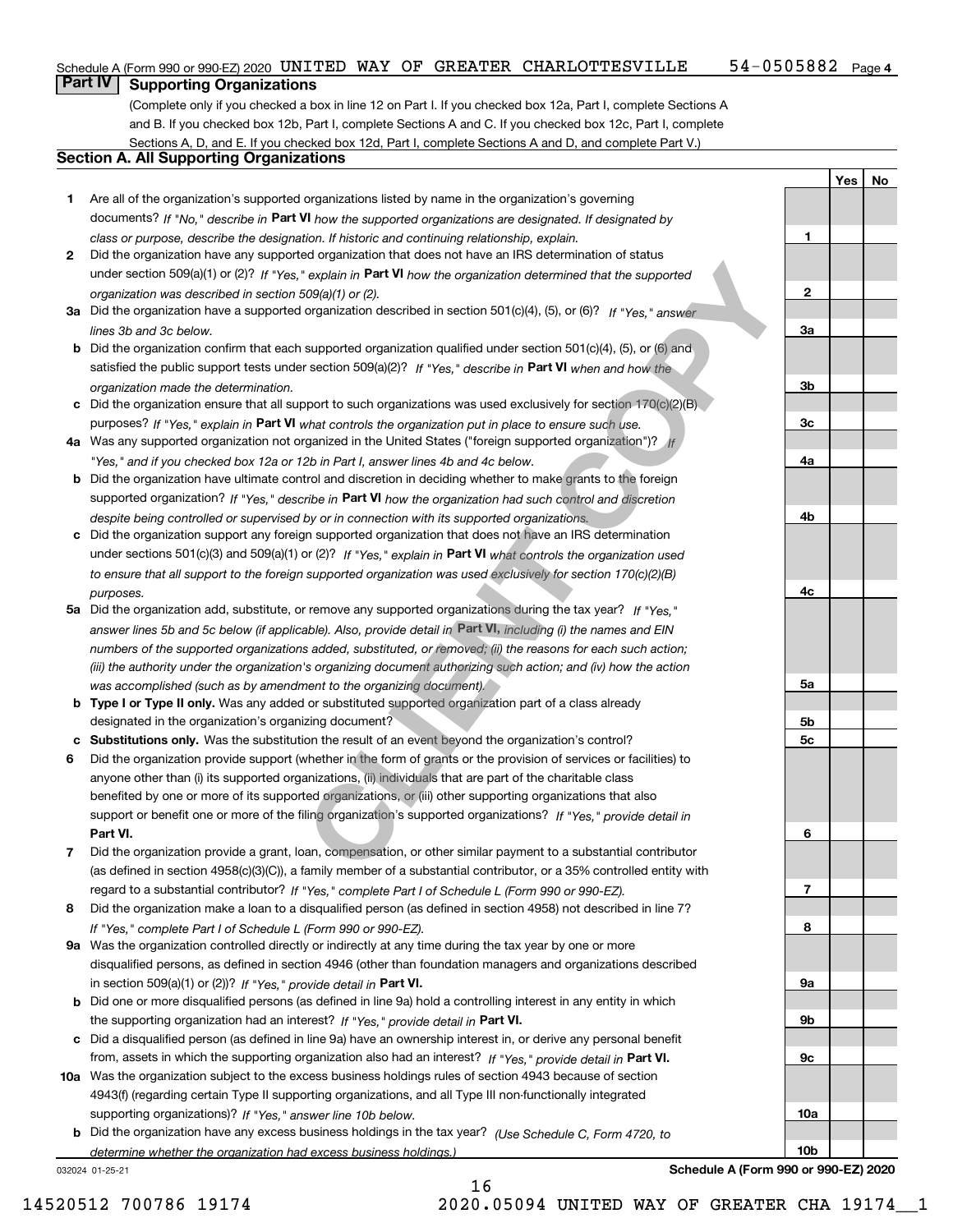### 54-0505882 Page 5 Schedule A (Form 990 or 990-EZ) 2020 <code>UNITED WAY OF GREATER CHARLOTTESVILLE</code> 54-0505882 <code>Page</code> **Part IV Supporting Organizations** *(continued)*

|    | . .<br>00116110007                                                                                                                                                                                                                                          |                 |     |    |
|----|-------------------------------------------------------------------------------------------------------------------------------------------------------------------------------------------------------------------------------------------------------------|-----------------|-----|----|
|    |                                                                                                                                                                                                                                                             |                 | Yes | No |
| 11 | Has the organization accepted a gift or contribution from any of the following persons?                                                                                                                                                                     |                 |     |    |
|    | a A person who directly or indirectly controls, either alone or together with persons described in lines 11b and                                                                                                                                            |                 |     |    |
|    | 11c below, the governing body of a supported organization?                                                                                                                                                                                                  | 11a             |     |    |
|    | <b>b</b> A family member of a person described in line 11a above?                                                                                                                                                                                           | 11 <sub>b</sub> |     |    |
|    | c A 35% controlled entity of a person described in line 11a or 11b above? If "Yes" to line 11a, 11b, or 11c, provide                                                                                                                                        |                 |     |    |
|    | detail in Part VI.                                                                                                                                                                                                                                          | 11c             |     |    |
|    | <b>Section B. Type I Supporting Organizations</b>                                                                                                                                                                                                           |                 |     |    |
|    |                                                                                                                                                                                                                                                             |                 | Yes | No |
|    | Did the governing body, members of the governing body, officers acting in their official capacity, or membership of one or<br>more supported organizations have the power to regularly appoint or elect at least a majority of the organization's officers, |                 |     |    |

|   | directors, or trustees at all times during the tax year? If "No," describe in Part VI how the supported organization(s)<br>effectively operated, supervised, or controlled the organization's activities. If the organization had more than one supported<br>organization, describe how the powers to appoint and/or remove officers, directors, or trustees were allocated among the |  |
|---|---------------------------------------------------------------------------------------------------------------------------------------------------------------------------------------------------------------------------------------------------------------------------------------------------------------------------------------------------------------------------------------|--|
|   | supported organizations and what conditions or restrictions, if any, applied to such powers during the tax year.                                                                                                                                                                                                                                                                      |  |
| 2 | Did the organization operate for the benefit of any supported organization other than the supported                                                                                                                                                                                                                                                                                   |  |
|   | organization(s) that operated, supervised, or controlled the supporting organization? If "Yes," explain in                                                                                                                                                                                                                                                                            |  |
|   | <b>Part VI</b> how providing such benefit carried out the purposes of the supported organization(s) that operated,                                                                                                                                                                                                                                                                    |  |
|   | supervised or controlled the supporting organization                                                                                                                                                                                                                                                                                                                                  |  |

# *supervised, or controlled the supporting organization.* **Section C. Type II Supporting Organizations**

|                                                                                                                  | $VeS$ . | No |
|------------------------------------------------------------------------------------------------------------------|---------|----|
| Were a majority of the organization's directors or trustees during the tax year also a majority of the directors |         |    |
| or trustees of each of the organization's supported organization(s)? If "No," describe in Part VI how control    |         |    |
| or management of the supporting organization was vested in the same persons that controlled or managed           |         |    |
| the supported organization(s).                                                                                   |         |    |

# **Section D. All Type III Supporting Organizations**

| 1.<br>$\mathbf{2}$ | Did the governing body, members of the governing body, officers acting in their official capacity, or membership of one or<br>more supported organizations have the power to regularly appoint or elect at least a majority of the organization's officers,<br>directors, or trustees at all times during the tax year? If "No," describe in Part VI how the supported organization(s)<br>effectively operated, supervised, or controlled the organization's activities. If the organization had more than one supported<br>organization, describe how the powers to appoint and/or remove officers, directors, or trustees were allocated among the<br>supported organizations and what conditions or restrictions, if any, applied to such powers during the tax year.<br>Did the organization operate for the benefit of any supported organization other than the supported<br>organization(s) that operated, supervised, or controlled the supporting organization? If "Yes," explain in<br><b>Part VI</b> how providing such benefit carried out the purposes of the supported organization(s) that operated,<br>supervised, or controlled the supporting organization. | 1<br>$\mathbf{2}$ |            |           |
|--------------------|-------------------------------------------------------------------------------------------------------------------------------------------------------------------------------------------------------------------------------------------------------------------------------------------------------------------------------------------------------------------------------------------------------------------------------------------------------------------------------------------------------------------------------------------------------------------------------------------------------------------------------------------------------------------------------------------------------------------------------------------------------------------------------------------------------------------------------------------------------------------------------------------------------------------------------------------------------------------------------------------------------------------------------------------------------------------------------------------------------------------------------------------------------------------------------|-------------------|------------|-----------|
|                    | <b>Section C. Type II Supporting Organizations</b>                                                                                                                                                                                                                                                                                                                                                                                                                                                                                                                                                                                                                                                                                                                                                                                                                                                                                                                                                                                                                                                                                                                            |                   |            |           |
|                    |                                                                                                                                                                                                                                                                                                                                                                                                                                                                                                                                                                                                                                                                                                                                                                                                                                                                                                                                                                                                                                                                                                                                                                               |                   | Yes        | <b>No</b> |
| 1                  | Were a majority of the organization's directors or trustees during the tax year also a majority of the directors                                                                                                                                                                                                                                                                                                                                                                                                                                                                                                                                                                                                                                                                                                                                                                                                                                                                                                                                                                                                                                                              |                   |            |           |
|                    | or trustees of each of the organization's supported organization(s)? If "No," describe in Part VI how control                                                                                                                                                                                                                                                                                                                                                                                                                                                                                                                                                                                                                                                                                                                                                                                                                                                                                                                                                                                                                                                                 |                   |            |           |
|                    | or management of the supporting organization was vested in the same persons that controlled or managed                                                                                                                                                                                                                                                                                                                                                                                                                                                                                                                                                                                                                                                                                                                                                                                                                                                                                                                                                                                                                                                                        |                   |            |           |
|                    | the supported organization(s).<br><b>Section D. All Type III Supporting Organizations</b>                                                                                                                                                                                                                                                                                                                                                                                                                                                                                                                                                                                                                                                                                                                                                                                                                                                                                                                                                                                                                                                                                     | 1                 |            |           |
|                    |                                                                                                                                                                                                                                                                                                                                                                                                                                                                                                                                                                                                                                                                                                                                                                                                                                                                                                                                                                                                                                                                                                                                                                               |                   | <b>Yes</b> | <b>No</b> |
| 1                  | Did the organization provide to each of its supported organizations, by the last day of the fifth month of the                                                                                                                                                                                                                                                                                                                                                                                                                                                                                                                                                                                                                                                                                                                                                                                                                                                                                                                                                                                                                                                                |                   |            |           |
|                    | organization's tax year, (i) a written notice describing the type and amount of support provided during the prior tax                                                                                                                                                                                                                                                                                                                                                                                                                                                                                                                                                                                                                                                                                                                                                                                                                                                                                                                                                                                                                                                         |                   |            |           |
|                    | year, (ii) a copy of the Form 990 that was most recently filed as of the date of notification, and (iii) copies of the                                                                                                                                                                                                                                                                                                                                                                                                                                                                                                                                                                                                                                                                                                                                                                                                                                                                                                                                                                                                                                                        |                   |            |           |
|                    | organization's governing documents in effect on the date of notification, to the extent not previously provided?                                                                                                                                                                                                                                                                                                                                                                                                                                                                                                                                                                                                                                                                                                                                                                                                                                                                                                                                                                                                                                                              | 1                 |            |           |
| $\mathbf{2}$       | Were any of the organization's officers, directors, or trustees either (i) appointed or elected by the supported                                                                                                                                                                                                                                                                                                                                                                                                                                                                                                                                                                                                                                                                                                                                                                                                                                                                                                                                                                                                                                                              |                   |            |           |
|                    | organization(s) or (ii) serving on the governing body of a supported organization? If "No, " explain in Part VI how                                                                                                                                                                                                                                                                                                                                                                                                                                                                                                                                                                                                                                                                                                                                                                                                                                                                                                                                                                                                                                                           |                   |            |           |
|                    | the organization maintained a close and continuous working relationship with the supported organization(s).                                                                                                                                                                                                                                                                                                                                                                                                                                                                                                                                                                                                                                                                                                                                                                                                                                                                                                                                                                                                                                                                   | $\mathbf{2}$      |            |           |
| 3                  | By reason of the relationship described in line 2, above, did the organization's supported organizations have a                                                                                                                                                                                                                                                                                                                                                                                                                                                                                                                                                                                                                                                                                                                                                                                                                                                                                                                                                                                                                                                               |                   |            |           |
|                    | significant voice in the organization's investment policies and in directing the use of the organization's                                                                                                                                                                                                                                                                                                                                                                                                                                                                                                                                                                                                                                                                                                                                                                                                                                                                                                                                                                                                                                                                    |                   |            |           |
|                    | income or assets at all times during the tax year? If "Yes," describe in Part VI the role the organization's                                                                                                                                                                                                                                                                                                                                                                                                                                                                                                                                                                                                                                                                                                                                                                                                                                                                                                                                                                                                                                                                  |                   |            |           |
|                    | supported organizations played in this regard.                                                                                                                                                                                                                                                                                                                                                                                                                                                                                                                                                                                                                                                                                                                                                                                                                                                                                                                                                                                                                                                                                                                                | 3                 |            |           |
|                    | <b>Section E. Type III Functionally Integrated Supporting Organizations</b>                                                                                                                                                                                                                                                                                                                                                                                                                                                                                                                                                                                                                                                                                                                                                                                                                                                                                                                                                                                                                                                                                                   |                   |            |           |
| 1                  | Check the box next to the method that the organization used to satisfy the Integral Part Test during the year (see instructions).                                                                                                                                                                                                                                                                                                                                                                                                                                                                                                                                                                                                                                                                                                                                                                                                                                                                                                                                                                                                                                             |                   |            |           |
| a                  | The organization satisfied the Activities Test. Complete line 2 below.                                                                                                                                                                                                                                                                                                                                                                                                                                                                                                                                                                                                                                                                                                                                                                                                                                                                                                                                                                                                                                                                                                        |                   |            |           |
| b                  | The organization is the parent of each of its supported organizations. Complete line 3 below.                                                                                                                                                                                                                                                                                                                                                                                                                                                                                                                                                                                                                                                                                                                                                                                                                                                                                                                                                                                                                                                                                 |                   |            |           |
| C                  | The organization supported a governmental entity. Describe in Part VI how you supported a governmental entity (see instructions)                                                                                                                                                                                                                                                                                                                                                                                                                                                                                                                                                                                                                                                                                                                                                                                                                                                                                                                                                                                                                                              |                   |            |           |

# *supported organizations played in this regard.* **Section E. Type III Functionally Integrated Supporting Organizations**

- **1**Check the box next to the method that the organization used to satisfy the Integral Part Test during the year (see instructions).
- **aline organization satisfied the Activities Test.** Complete line 2 below.
- **bThe organization is the parent of each of its supported organizations. Complete line 3 below.**

|  |  |  | c $\Box$ The organization supported a governmental entity. Describe in Part VI how you supported a governmental entity (see instructions). |  |
|--|--|--|--------------------------------------------------------------------------------------------------------------------------------------------|--|
|--|--|--|--------------------------------------------------------------------------------------------------------------------------------------------|--|

17

- **2Answer lines 2a and 2b below. Yes No** Activities Test.
- **a** Did substantially all of the organization's activities during the tax year directly further the exempt purposes of **b** Did the activities described in line 2a, above, constitute activities that, but for the organization's involvement, the supported organization(s) to which the organization was responsive? If "Yes," then in **Part VI identify those supported organizations and explain**  *how these activities directly furthered their exempt purposes, how the organization was responsive to those supported organizations, and how the organization determined that these activities constituted substantially all of its activities.*
- **Part VI**  *the reasons for the organization's position that its supported organization(s) would have engaged in* one or more of the organization's supported organization(s) would have been engaged in? If "Yes," e*xplain in these activities but for the organization's involvement.*
- **3** Parent of Supported Organizations. Answer lines 3a and 3b below.

**a** Did the organization have the power to regularly appoint or elect a majority of the officers, directors, or trustees of each of the supported organizations? If "Yes" or "No" provide details in **Part VI.** 

**b** Did the organization exercise a substantial degree of direction over the policies, programs, and activities of each of its supported organizations? If "Yes," describe in Part VI the role played by the organization in this regard.

032025 01-25-21

**Schedule A (Form 990 or 990-EZ) 2020**

**2a**

**2b**

**3a**

**3b**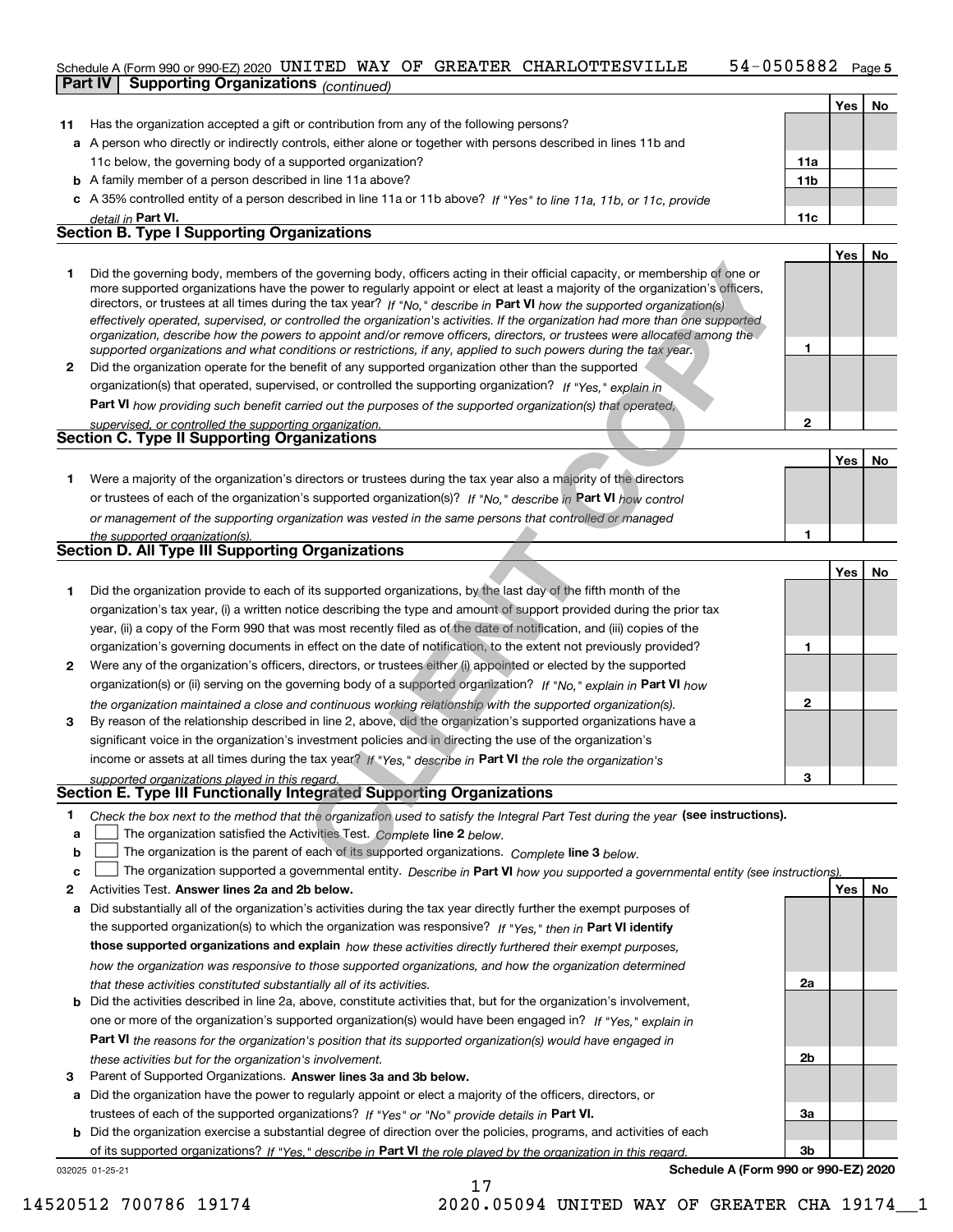| <b>Part V</b>   | Schedule A (Form 990 or 990-EZ) 2020 UNITED WAY OF GREATER CHARLOTTESVILLE<br>Type III Non-Functionally Integrated 509(a)(3) Supporting Organizations |                          |                | $54 - 0505882$ Page 6          |  |  |  |
|-----------------|-------------------------------------------------------------------------------------------------------------------------------------------------------|--------------------------|----------------|--------------------------------|--|--|--|
|                 |                                                                                                                                                       |                          |                |                                |  |  |  |
| 1               | Check here if the organization satisfied the Integral Part Test as a qualifying trust on Nov. 20, 1970 (explain in Part VI). See instructions.        |                          |                |                                |  |  |  |
|                 | All other Type III non-functionally integrated supporting organizations must complete Sections A through E.<br>Section A - Adjusted Net Income        |                          | (A) Prior Year | (B) Current Year<br>(optional) |  |  |  |
| 1               | Net short-term capital gain                                                                                                                           | 1                        |                |                                |  |  |  |
| 2               | Recoveries of prior-year distributions                                                                                                                | $\overline{2}$           |                |                                |  |  |  |
| 3               | Other gross income (see instructions)                                                                                                                 | 3                        |                |                                |  |  |  |
| 4               | Add lines 1 through 3.                                                                                                                                | 4                        |                |                                |  |  |  |
| 5               | Depreciation and depletion                                                                                                                            | 5                        |                |                                |  |  |  |
| 6               | Portion of operating expenses paid or incurred for production or                                                                                      |                          |                |                                |  |  |  |
|                 | collection of gross income or for management, conservation, or                                                                                        |                          |                |                                |  |  |  |
|                 | maintenance of property held for production of income (see instructions)                                                                              | 6                        |                |                                |  |  |  |
| $7\phantom{.0}$ | Other expenses (see instructions)                                                                                                                     | $\overline{\phantom{a}}$ |                |                                |  |  |  |
| 8               | Adjusted Net Income (subtract lines 5, 6, and 7 from line 4)                                                                                          | 8                        |                |                                |  |  |  |
|                 |                                                                                                                                                       |                          |                | (B) Current Year               |  |  |  |
|                 | <b>Section B - Minimum Asset Amount</b>                                                                                                               |                          | (A) Prior Year | (optional)                     |  |  |  |
| 1               | Aggregate fair market value of all non-exempt-use assets (see                                                                                         |                          |                |                                |  |  |  |
|                 | instructions for short tax year or assets held for part of year):                                                                                     |                          |                |                                |  |  |  |
|                 | a Average monthly value of securities                                                                                                                 | 1a                       |                |                                |  |  |  |
|                 | <b>b</b> Average monthly cash balances                                                                                                                | 1 <sub>b</sub>           |                |                                |  |  |  |
|                 | c Fair market value of other non-exempt-use assets                                                                                                    | 1 <sub>c</sub>           |                |                                |  |  |  |
|                 | <b>d</b> Total (add lines 1a, 1b, and 1c)                                                                                                             | 1d                       |                |                                |  |  |  |
|                 | e Discount claimed for blockage or other factors                                                                                                      |                          |                |                                |  |  |  |
|                 | (explain in detail in Part VI):                                                                                                                       |                          |                |                                |  |  |  |
| 2               | Acquisition indebtedness applicable to non-exempt-use assets                                                                                          | $\mathbf{2}$             |                |                                |  |  |  |
| 3               | Subtract line 2 from line 1d.                                                                                                                         | 3                        |                |                                |  |  |  |
| 4               | Cash deemed held for exempt use. Enter 0.015 of line 3 (for greater amount,                                                                           |                          |                |                                |  |  |  |
|                 | see instructions).                                                                                                                                    | 4                        |                |                                |  |  |  |
| 5               | Net value of non-exempt-use assets (subtract line 4 from line 3)                                                                                      | 5                        |                |                                |  |  |  |
| 6               | Multiply line 5 by 0.035.                                                                                                                             | 6                        |                |                                |  |  |  |
| 7               | Recoveries of prior-year distributions                                                                                                                | $\overline{\phantom{a}}$ |                |                                |  |  |  |
| 8               | Minimum Asset Amount (add line 7 to line 6)                                                                                                           | 8                        |                |                                |  |  |  |
|                 | <b>Section C - Distributable Amount</b>                                                                                                               |                          |                | <b>Current Year</b>            |  |  |  |
|                 | Adjusted net income for prior year (from Section A, line 8, column A)                                                                                 | 1                        |                |                                |  |  |  |
| 2               | Enter 0.85 of line 1.                                                                                                                                 | 2                        |                |                                |  |  |  |
| З.              | Minimum asset amount for prior year (from Section B, line 8, column A)                                                                                | 3                        |                |                                |  |  |  |
| 4               | Enter greater of line 2 or line 3.                                                                                                                    | 4                        |                |                                |  |  |  |
|                 | 5 Income tax imposed in prior year                                                                                                                    | 5                        |                |                                |  |  |  |
| 6               | Distributable Amount. Subtract line 5 from line 4, unless subject to                                                                                  |                          |                |                                |  |  |  |
|                 | emergency temporary reduction (see instructions).                                                                                                     | 6                        |                |                                |  |  |  |
| 7               | Check here if the current year is the organization's first as a non-functionally integrated Type III supporting organization (see                     |                          |                |                                |  |  |  |

**Schedule A (Form 990 or 990-EZ) 2020**

032026 01-25-21

instructions).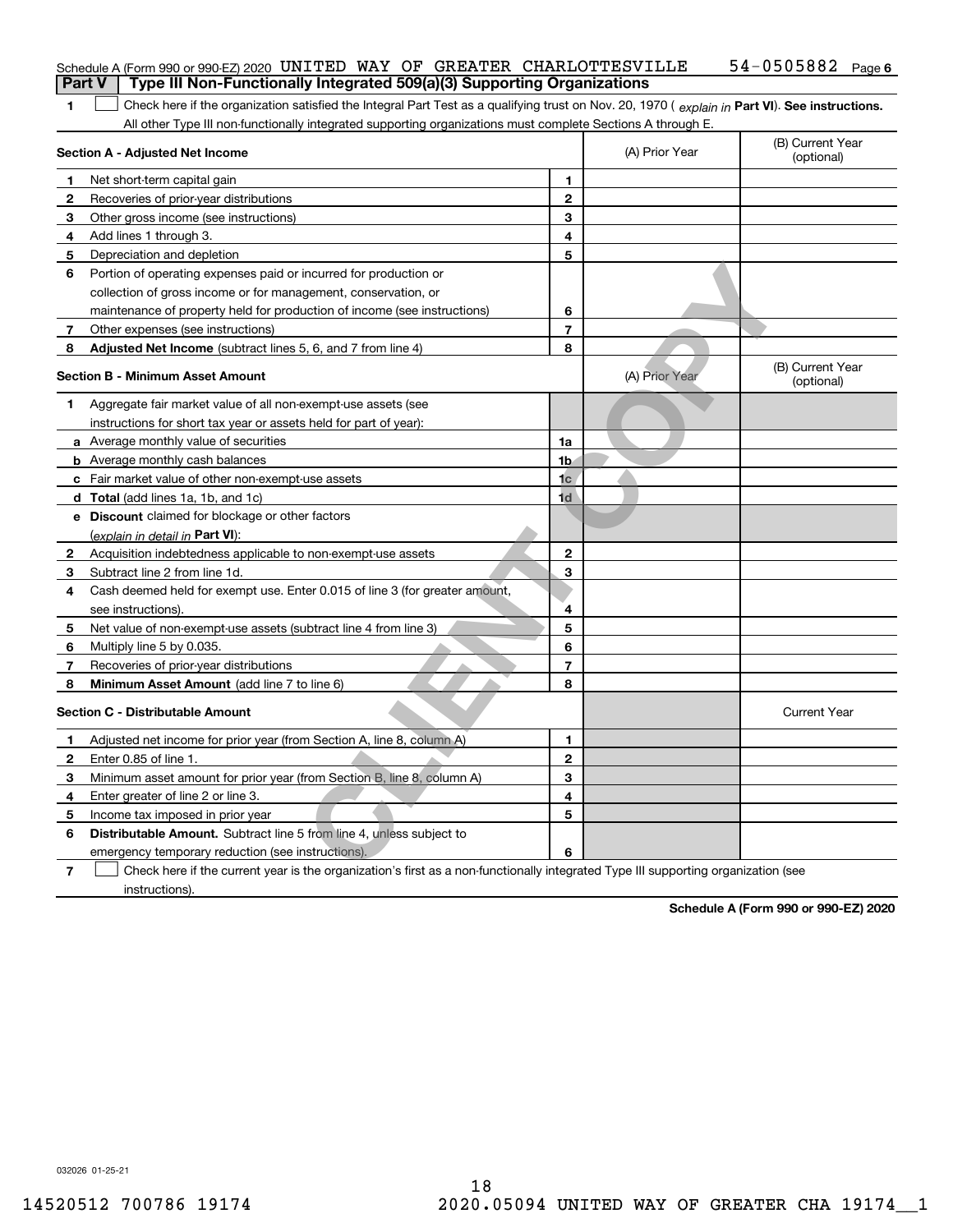| $Part V$ Type III Nep Eupotianally Integrated $E00(a)/2$ ) Supporting Organizations |  |  |                                                                            |                       |  |
|-------------------------------------------------------------------------------------|--|--|----------------------------------------------------------------------------|-----------------------|--|
|                                                                                     |  |  | Schedule A (Form 990 or 990-EZ) 2020 UNITED WAY OF GREATER CHARLOTTESVILLE | $54 - 0505882$ Page 7 |  |

| Type III Non-Functionally Integrated 509(a)(3) Supporting Organizations<br>Part V<br>(continued) |                                                                                            |                                    |                                               |                                                  |  |  |  |
|--------------------------------------------------------------------------------------------------|--------------------------------------------------------------------------------------------|------------------------------------|-----------------------------------------------|--------------------------------------------------|--|--|--|
|                                                                                                  | <b>Section D - Distributions</b>                                                           |                                    |                                               | <b>Current Year</b>                              |  |  |  |
| 1                                                                                                | Amounts paid to supported organizations to accomplish exempt purposes                      | 1                                  |                                               |                                                  |  |  |  |
| 2                                                                                                | Amounts paid to perform activity that directly furthers exempt purposes of supported       |                                    |                                               |                                                  |  |  |  |
|                                                                                                  | organizations, in excess of income from activity                                           |                                    | $\mathbf{2}$                                  |                                                  |  |  |  |
| 3                                                                                                | Administrative expenses paid to accomplish exempt purposes of supported organizations      |                                    | 3                                             |                                                  |  |  |  |
| 4                                                                                                | Amounts paid to acquire exempt-use assets                                                  |                                    | 4                                             |                                                  |  |  |  |
| 5                                                                                                | Qualified set-aside amounts (prior IRS approval required - provide details in Part VI)     |                                    | 5                                             |                                                  |  |  |  |
| 6                                                                                                | Other distributions ( <i>describe in</i> Part VI). See instructions.                       |                                    | 6                                             |                                                  |  |  |  |
| 7                                                                                                | Total annual distributions. Add lines 1 through 6.                                         |                                    | 7                                             |                                                  |  |  |  |
| 8                                                                                                | Distributions to attentive supported organizations to which the organization is responsive |                                    |                                               |                                                  |  |  |  |
|                                                                                                  | (provide details in Part VI). See instructions.                                            |                                    | 8                                             |                                                  |  |  |  |
| 9                                                                                                | Distributable amount for 2020 from Section C, line 6                                       |                                    | 9                                             |                                                  |  |  |  |
| 10                                                                                               | Line 8 amount divided by line 9 amount                                                     |                                    | 10                                            |                                                  |  |  |  |
|                                                                                                  | <b>Section E - Distribution Allocations</b> (see instructions)                             | (i)<br><b>Excess Distributions</b> | (ii)<br><b>Underdistributions</b><br>Pre-2020 | (iii)<br><b>Distributable</b><br>Amount for 2020 |  |  |  |
| 1                                                                                                | Distributable amount for 2020 from Section C, line 6                                       |                                    |                                               |                                                  |  |  |  |
| 2                                                                                                | Underdistributions, if any, for years prior to 2020 (reason-                               |                                    |                                               |                                                  |  |  |  |
|                                                                                                  | able cause required - explain in Part VI). See instructions.                               |                                    |                                               |                                                  |  |  |  |
| 3                                                                                                | Excess distributions carryover, if any, to 2020                                            |                                    |                                               |                                                  |  |  |  |
|                                                                                                  | a From 2015                                                                                |                                    |                                               |                                                  |  |  |  |
|                                                                                                  | <b>b</b> From 2016                                                                         |                                    |                                               |                                                  |  |  |  |
|                                                                                                  | c From 2017                                                                                |                                    |                                               |                                                  |  |  |  |
|                                                                                                  | <b>d</b> From 2018                                                                         |                                    |                                               |                                                  |  |  |  |
|                                                                                                  | e From 2019                                                                                |                                    |                                               |                                                  |  |  |  |
|                                                                                                  | f Total of lines 3a through 3e                                                             |                                    |                                               |                                                  |  |  |  |
|                                                                                                  | g Applied to underdistributions of prior years                                             |                                    |                                               |                                                  |  |  |  |
|                                                                                                  | <b>h</b> Applied to 2020 distributable amount                                              |                                    |                                               |                                                  |  |  |  |
|                                                                                                  | Carryover from 2015 not applied (see instructions)                                         |                                    |                                               |                                                  |  |  |  |
|                                                                                                  | Remainder. Subtract lines 3g, 3h, and 3i from line 3f.                                     |                                    |                                               |                                                  |  |  |  |
| 4                                                                                                | Distributions for 2020 from Section D,                                                     |                                    |                                               |                                                  |  |  |  |
|                                                                                                  | line $7:$                                                                                  |                                    |                                               |                                                  |  |  |  |
|                                                                                                  | a Applied to underdistributions of prior years                                             |                                    |                                               |                                                  |  |  |  |
|                                                                                                  | <b>b</b> Applied to 2020 distributable amount                                              |                                    |                                               |                                                  |  |  |  |
|                                                                                                  | c Remainder. Subtract lines 4a and 4b from line 4.                                         |                                    |                                               |                                                  |  |  |  |
| 5                                                                                                | Remaining underdistributions for years prior to 2020, if                                   |                                    |                                               |                                                  |  |  |  |
|                                                                                                  | any. Subtract lines 3g and 4a from line 2. For result greater                              |                                    |                                               |                                                  |  |  |  |
|                                                                                                  | than zero, explain in Part VI. See instructions.                                           |                                    |                                               |                                                  |  |  |  |
| 6                                                                                                | Remaining underdistributions for 2020. Subtract lines 3h                                   |                                    |                                               |                                                  |  |  |  |
|                                                                                                  | and 4b from line 1. For result greater than zero, explain in                               |                                    |                                               |                                                  |  |  |  |
|                                                                                                  | Part VI. See instructions.                                                                 |                                    |                                               |                                                  |  |  |  |
| 7                                                                                                | Excess distributions carryover to 2021. Add lines 3j                                       |                                    |                                               |                                                  |  |  |  |
|                                                                                                  | and 4c.                                                                                    |                                    |                                               |                                                  |  |  |  |
| 8                                                                                                | Breakdown of line 7:                                                                       |                                    |                                               |                                                  |  |  |  |
|                                                                                                  | a Excess from 2016                                                                         |                                    |                                               |                                                  |  |  |  |
|                                                                                                  | <b>b</b> Excess from 2017                                                                  |                                    |                                               |                                                  |  |  |  |
|                                                                                                  | c Excess from 2018                                                                         |                                    |                                               |                                                  |  |  |  |
|                                                                                                  | d Excess from 2019                                                                         |                                    |                                               |                                                  |  |  |  |
|                                                                                                  | e Excess from 2020                                                                         |                                    |                                               |                                                  |  |  |  |

**Schedule A (Form 990 or 990-EZ) 2020**

032027 01-25-21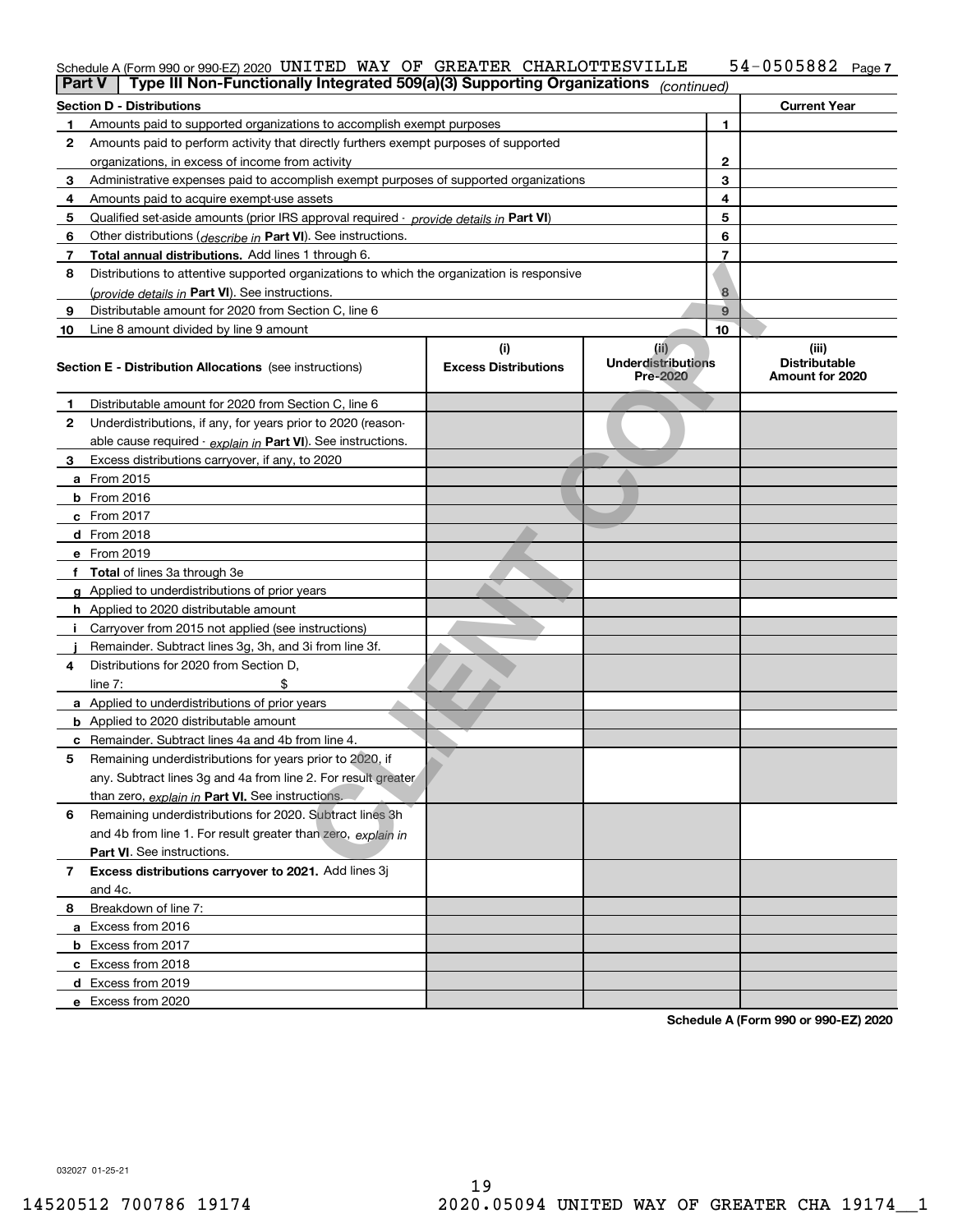|                 | Schedule A (Form 990 or 990-EZ) 2020 UNITED WAY OF GREATER CHARLOTTESVILLE                                                      |  |  |    |  | $54 - 0505882$ Page 8                                                                                                                                                                                                                                                                                                                                                                                                             |  |
|-----------------|---------------------------------------------------------------------------------------------------------------------------------|--|--|----|--|-----------------------------------------------------------------------------------------------------------------------------------------------------------------------------------------------------------------------------------------------------------------------------------------------------------------------------------------------------------------------------------------------------------------------------------|--|
| <b>Part VI</b>  | Section D, lines 5, 6, and 8; and Part V, Section E, lines 2, 5, and 6. Also complete this part for any additional information. |  |  |    |  | Supplemental Information. Provide the explanations required by Part II, line 10; Part II, line 17a or 17b; Part III, line 12;<br>Part IV, Section A, lines 1, 2, 3b, 3c, 4b, 4c, 5a, 6, 9a, 9b, 9c, 11a, 11b, and 11c; Part IV, Section B, lines 1 and 2; Part IV, Section C,<br>line 1; Part IV, Section D, lines 2 and 3; Part IV, Section E, lines 1c, 2a, 2b, 3a, and 3b; Part V, line 1; Part V, Section B, line 1e; Part V, |  |
|                 | (See instructions.)                                                                                                             |  |  |    |  |                                                                                                                                                                                                                                                                                                                                                                                                                                   |  |
|                 |                                                                                                                                 |  |  |    |  |                                                                                                                                                                                                                                                                                                                                                                                                                                   |  |
|                 |                                                                                                                                 |  |  |    |  |                                                                                                                                                                                                                                                                                                                                                                                                                                   |  |
|                 |                                                                                                                                 |  |  |    |  |                                                                                                                                                                                                                                                                                                                                                                                                                                   |  |
|                 |                                                                                                                                 |  |  |    |  |                                                                                                                                                                                                                                                                                                                                                                                                                                   |  |
|                 |                                                                                                                                 |  |  |    |  |                                                                                                                                                                                                                                                                                                                                                                                                                                   |  |
|                 |                                                                                                                                 |  |  |    |  |                                                                                                                                                                                                                                                                                                                                                                                                                                   |  |
|                 |                                                                                                                                 |  |  |    |  |                                                                                                                                                                                                                                                                                                                                                                                                                                   |  |
|                 |                                                                                                                                 |  |  |    |  |                                                                                                                                                                                                                                                                                                                                                                                                                                   |  |
|                 |                                                                                                                                 |  |  |    |  |                                                                                                                                                                                                                                                                                                                                                                                                                                   |  |
|                 |                                                                                                                                 |  |  |    |  |                                                                                                                                                                                                                                                                                                                                                                                                                                   |  |
|                 |                                                                                                                                 |  |  |    |  |                                                                                                                                                                                                                                                                                                                                                                                                                                   |  |
|                 |                                                                                                                                 |  |  |    |  |                                                                                                                                                                                                                                                                                                                                                                                                                                   |  |
|                 |                                                                                                                                 |  |  |    |  |                                                                                                                                                                                                                                                                                                                                                                                                                                   |  |
|                 |                                                                                                                                 |  |  |    |  |                                                                                                                                                                                                                                                                                                                                                                                                                                   |  |
|                 |                                                                                                                                 |  |  |    |  |                                                                                                                                                                                                                                                                                                                                                                                                                                   |  |
|                 |                                                                                                                                 |  |  |    |  |                                                                                                                                                                                                                                                                                                                                                                                                                                   |  |
|                 |                                                                                                                                 |  |  |    |  |                                                                                                                                                                                                                                                                                                                                                                                                                                   |  |
|                 |                                                                                                                                 |  |  |    |  |                                                                                                                                                                                                                                                                                                                                                                                                                                   |  |
|                 |                                                                                                                                 |  |  |    |  |                                                                                                                                                                                                                                                                                                                                                                                                                                   |  |
|                 |                                                                                                                                 |  |  |    |  |                                                                                                                                                                                                                                                                                                                                                                                                                                   |  |
|                 |                                                                                                                                 |  |  |    |  |                                                                                                                                                                                                                                                                                                                                                                                                                                   |  |
|                 |                                                                                                                                 |  |  |    |  |                                                                                                                                                                                                                                                                                                                                                                                                                                   |  |
|                 |                                                                                                                                 |  |  |    |  |                                                                                                                                                                                                                                                                                                                                                                                                                                   |  |
|                 |                                                                                                                                 |  |  |    |  |                                                                                                                                                                                                                                                                                                                                                                                                                                   |  |
|                 |                                                                                                                                 |  |  |    |  |                                                                                                                                                                                                                                                                                                                                                                                                                                   |  |
|                 |                                                                                                                                 |  |  |    |  |                                                                                                                                                                                                                                                                                                                                                                                                                                   |  |
|                 |                                                                                                                                 |  |  |    |  |                                                                                                                                                                                                                                                                                                                                                                                                                                   |  |
|                 |                                                                                                                                 |  |  |    |  |                                                                                                                                                                                                                                                                                                                                                                                                                                   |  |
|                 |                                                                                                                                 |  |  |    |  |                                                                                                                                                                                                                                                                                                                                                                                                                                   |  |
|                 |                                                                                                                                 |  |  |    |  |                                                                                                                                                                                                                                                                                                                                                                                                                                   |  |
|                 |                                                                                                                                 |  |  |    |  |                                                                                                                                                                                                                                                                                                                                                                                                                                   |  |
|                 |                                                                                                                                 |  |  |    |  |                                                                                                                                                                                                                                                                                                                                                                                                                                   |  |
|                 |                                                                                                                                 |  |  |    |  |                                                                                                                                                                                                                                                                                                                                                                                                                                   |  |
| 032028 01-25-21 |                                                                                                                                 |  |  |    |  | Schedule A (Form 990 or 990-EZ) 2020                                                                                                                                                                                                                                                                                                                                                                                              |  |
|                 |                                                                                                                                 |  |  | 20 |  |                                                                                                                                                                                                                                                                                                                                                                                                                                   |  |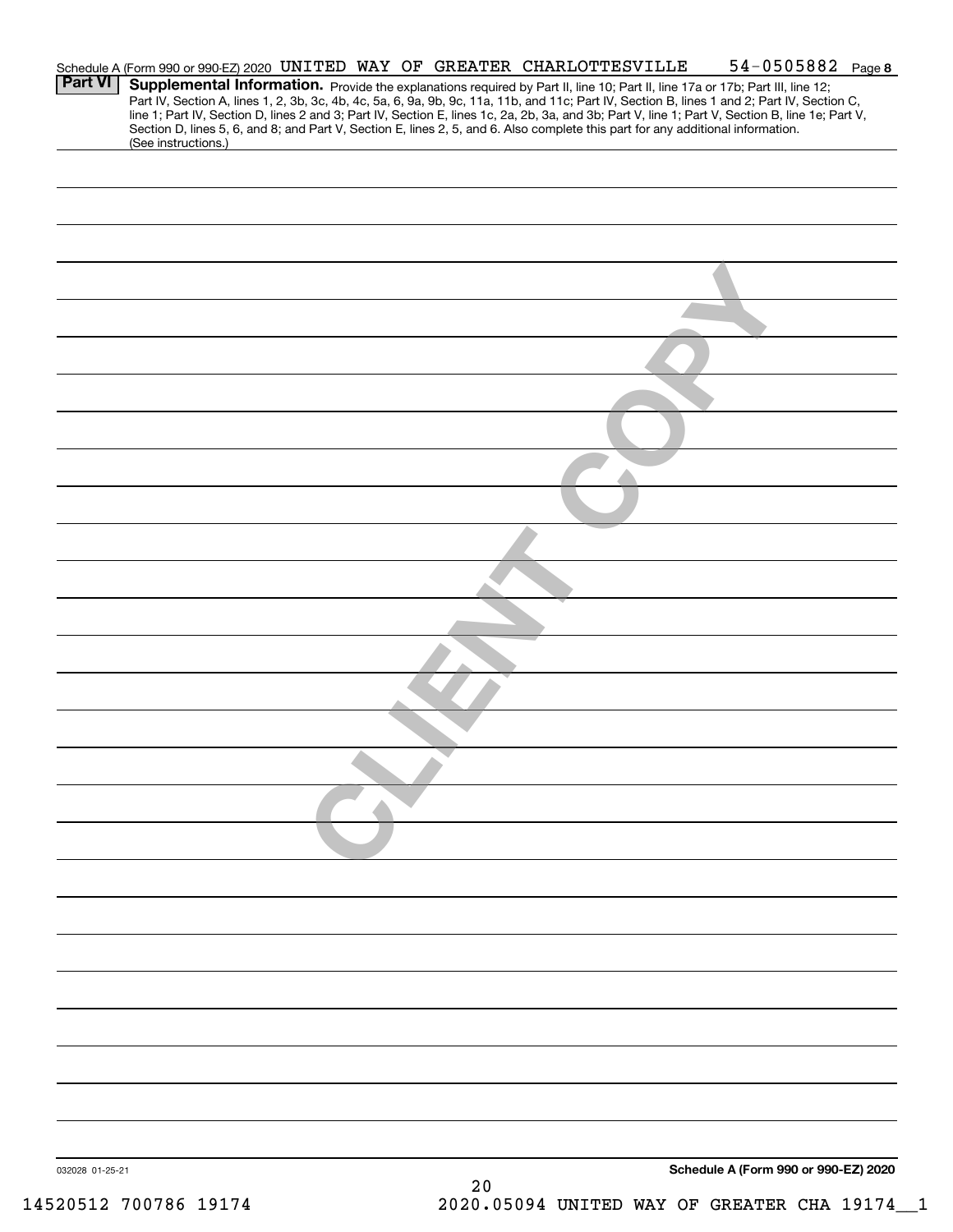Department of the Treasury Internal Revenue Service **(Form 990, 990-EZ, or 990-PF)**

Name of the organization

**Organization type** (check one):

# \*\* PUBLIC DISCLOSURE COPY \*\*

# **Schedule B Schedule of Contributors**

**| Attach to Form 990, Form 990-EZ, or Form 990-PF. | Go to www.irs.gov/Form990 for the latest information.** OMB No. 1545-0047

**2020**

**Employer identification number**

UNITED WAY OF GREATER CHARLOTTESVILLE 54-0505882

| Filers of:                                                                                                                                                                                                                                                                                                                                                                                                                                                                                                       | Section:                                                                                                                                                                                                                                                                                                                                                                     |  |  |  |  |  |
|------------------------------------------------------------------------------------------------------------------------------------------------------------------------------------------------------------------------------------------------------------------------------------------------------------------------------------------------------------------------------------------------------------------------------------------------------------------------------------------------------------------|------------------------------------------------------------------------------------------------------------------------------------------------------------------------------------------------------------------------------------------------------------------------------------------------------------------------------------------------------------------------------|--|--|--|--|--|
| Form 990 or 990-EZ                                                                                                                                                                                                                                                                                                                                                                                                                                                                                               | $\boxed{\mathbf{X}}$ 501(c)( 3) (enter number) organization                                                                                                                                                                                                                                                                                                                  |  |  |  |  |  |
|                                                                                                                                                                                                                                                                                                                                                                                                                                                                                                                  | 4947(a)(1) nonexempt charitable trust not treated as a private foundation                                                                                                                                                                                                                                                                                                    |  |  |  |  |  |
|                                                                                                                                                                                                                                                                                                                                                                                                                                                                                                                  | 527 political organization                                                                                                                                                                                                                                                                                                                                                   |  |  |  |  |  |
| Form 990-PF                                                                                                                                                                                                                                                                                                                                                                                                                                                                                                      | 501(c)(3) exempt private foundation                                                                                                                                                                                                                                                                                                                                          |  |  |  |  |  |
|                                                                                                                                                                                                                                                                                                                                                                                                                                                                                                                  | 4947(a)(1) nonexempt charitable trust treated as a private foundation                                                                                                                                                                                                                                                                                                        |  |  |  |  |  |
|                                                                                                                                                                                                                                                                                                                                                                                                                                                                                                                  | 501(c)(3) taxable private foundation                                                                                                                                                                                                                                                                                                                                         |  |  |  |  |  |
|                                                                                                                                                                                                                                                                                                                                                                                                                                                                                                                  | Check if your organization is covered by the General Rule or a Special Rule.                                                                                                                                                                                                                                                                                                 |  |  |  |  |  |
|                                                                                                                                                                                                                                                                                                                                                                                                                                                                                                                  | Note: Only a section 501(c)(7), (8), or (10) organization can check boxes for both the General Rule and a Special Rule. See instructions.                                                                                                                                                                                                                                    |  |  |  |  |  |
| <b>General Rule</b>                                                                                                                                                                                                                                                                                                                                                                                                                                                                                              |                                                                                                                                                                                                                                                                                                                                                                              |  |  |  |  |  |
|                                                                                                                                                                                                                                                                                                                                                                                                                                                                                                                  | For an organization filing Form 990, 990-EZ, or 990-PF that received, during the year, contributions totaling \$5,000 or more (in money or<br>property) from any one contributor. Complete Parts I and II. See instructions for determining a contributor's total contributions.                                                                                             |  |  |  |  |  |
| <b>Special Rules</b>                                                                                                                                                                                                                                                                                                                                                                                                                                                                                             |                                                                                                                                                                                                                                                                                                                                                                              |  |  |  |  |  |
| X  <br>For an organization described in section 501(c)(3) filing Form 990 or 990-EZ that met the 33 1/3% support test of the regulations under<br>sections 509(a)(1) and 170(b)(1)(A)(vi), that checked Schedule A (Form 990 or 990-EZ), Part II, line 13, 16a, or 16b, and that received from<br>any one contributor, during the year, total contributions of the greater of (1) \$5,000; or (2) 2% of the amount on (i) Form 990, Part VIII, line 1h;<br>or (ii) Form 990-EZ, line 1. Complete Parts I and II. |                                                                                                                                                                                                                                                                                                                                                                              |  |  |  |  |  |
|                                                                                                                                                                                                                                                                                                                                                                                                                                                                                                                  | For an organization described in section 501(c)(7), (8), or (10) filing Form 990 or 990-EZ that received from any one<br>contributor, during the year, total contributions of more than \$1,000 exclusively for religious, charitable, scientific,<br>literary, or educational purposes, or for the prevention of cruelty to children or animals. Complete Parts I (entering |  |  |  |  |  |
|                                                                                                                                                                                                                                                                                                                                                                                                                                                                                                                  | "N/A" in column (b) instead of the contributor name and address), II, and III.                                                                                                                                                                                                                                                                                               |  |  |  |  |  |
|                                                                                                                                                                                                                                                                                                                                                                                                                                                                                                                  | For an organization described in section 501(c)(7), (8), or (10) filing Form 990 or 990-EZ that received from any one contributor, during the                                                                                                                                                                                                                                |  |  |  |  |  |

# **General Rule**

### **Special Rules**

purpose. Don't complete any of the parts unless the **General Rule** applies to this organization because it received *nonexclusively* year, contributions <sub>exclusively</sub> for religious, charitable, etc., purposes, but no such contributions totaled more than \$1,000. If this box is checked, enter here the total contributions that were received during the year for an  $\;$ exclusively religious, charitable, etc., For an organization described in section 501(c)(7), (8), or (10) filing Form 990 or 990-EZ that received from any one contributor, during the religious, charitable, etc., contributions totaling \$5,000 or more during the year  $\Box$ — $\Box$   $\Box$  $\mathcal{L}^{\text{max}}$ 

**Caution:**  An organization that isn't covered by the General Rule and/or the Special Rules doesn't file Schedule B (Form 990, 990-EZ, or 990-PF),  **must** but it answer "No" on Part IV, line 2, of its Form 990; or check the box on line H of its Form 990-EZ or on its Form 990-PF, Part I, line 2, to certify that it doesn't meet the filing requirements of Schedule B (Form 990, 990-EZ, or 990-PF).

**For Paperwork Reduction Act Notice, see the instructions for Form 990, 990-EZ, or 990-PF. Schedule B (Form 990, 990-EZ, or 990-PF) (2020)** LHA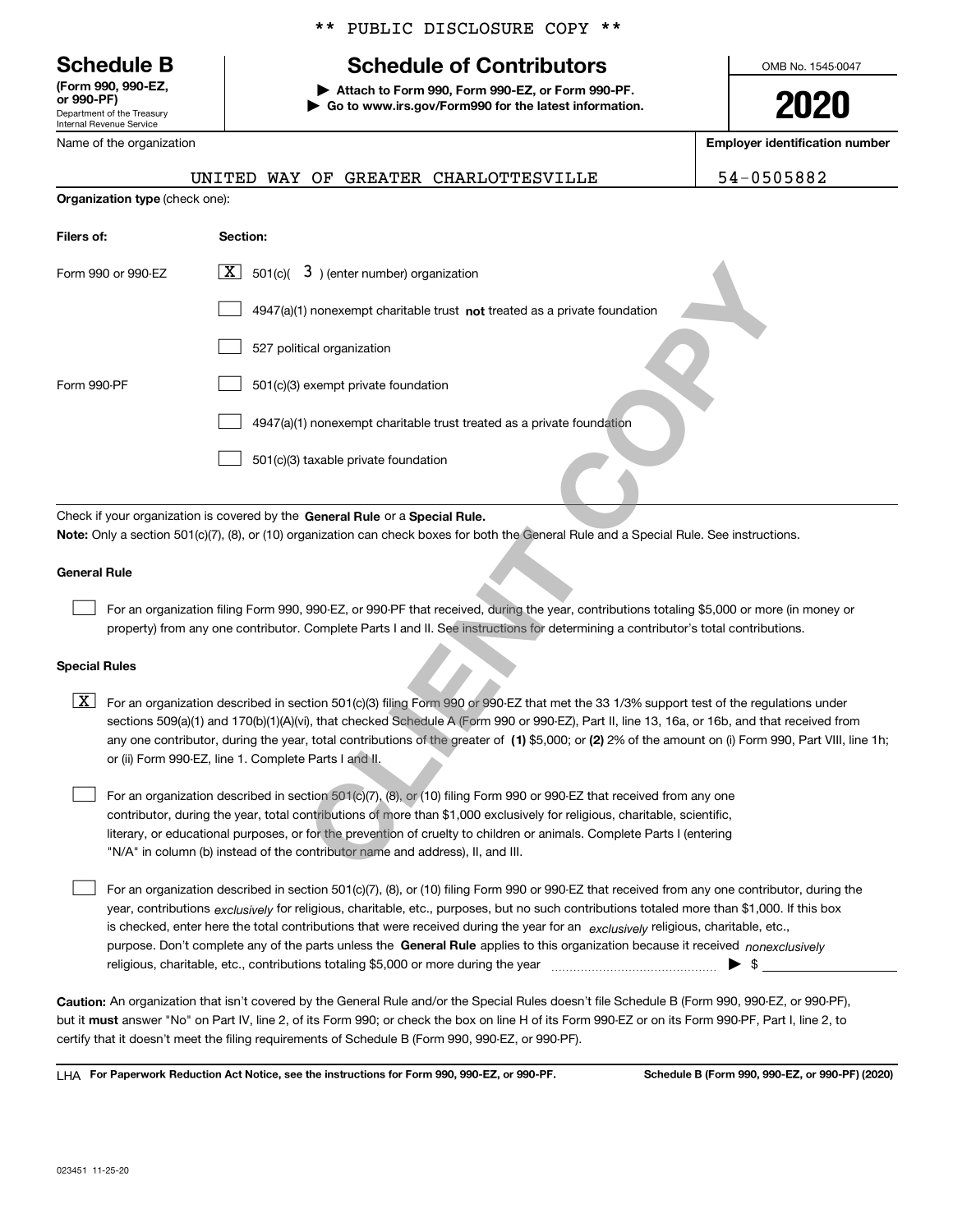**Employer identification number**

# UNITED WAY OF GREATER CHARLOTTESVILLE **1990 120 120 120 130 14 14 15 16 16 17 18 18 18 18 18 18 18 18 18 18 18**

023452 11-25-20 **Schedule B (Form 990, 990-EZ, or 990-PF) (2020) (a)No.(b)Name, address, and ZIP + 4 (c)Total contributions (d)Type of contribution PersonPayrollNoncash (a)No.(b)Name, address, and ZIP + 4 (c)Total contributions (d)Type of contribution PersonPayrollNoncash (a)No.(b)Name, address, and ZIP + 4 (c)Total contributions (d)Type of contribution PersonPayrollNoncash (a) No.(b) Name, address, and ZIP + 4 (c) Total contributions (d) Type of contribution PersonPayrollNoncash (a) No.(b)Name, address, and ZIP + 4 (c) Total contributions (d) Type of contribution PersonPayrollNoncash (a) No.(b)Name, address, and ZIP + 4 (c) Total contributions (d)Type of contribution PersonPayrollNoncash** Contributors (see instructions). Use duplicate copies of Part I if additional space is needed. \$(Complete Part II for noncash contributions.) \$(Complete Part II for noncash contributions.) \$(Complete Part II for noncash contributions.) \$(Complete Part II for noncash contributions.) \$(Complete Part II for noncash contributions.) \$(Complete Part II for noncash contributions.) Chedule B (Form 990, 990-EZ, or 990-PF) (2020)<br>Iame of organization<br>**2Part I 2Part I Contributors** (see instructions). Use duplicate copies of Part I if additional space is needed.<br>2Part I **Contributors** (see instructi  $|X|$  $\mathcal{L}^{\text{max}}$  $\mathcal{L}^{\text{max}}$  $\boxed{\text{X}}$  $\mathcal{L}^{\text{max}}$  $\mathcal{L}^{\text{max}}$  $|X|$  $\mathcal{L}^{\text{max}}$  $\mathcal{L}^{\text{max}}$  $|X|$  $\mathcal{L}^{\text{max}}$  $\mathcal{L}^{\text{max}}$  $\boxed{\text{X}}$  $\mathcal{L}^{\text{max}}$  $\mathcal{L}^{\text{max}}$  $\boxed{\text{X}}$  $\mathcal{L}^{\text{max}}$  $\mathcal{L}^{\text{max}}$ **Completes, and ZIP +4**<br> **CCOPY**<br>
COPY<br>
COPY<br>
COPY<br>
COPY<br>
COPY<br>
COPY<br>
COPY<br>
COPY<br>
COPY<br>
COPY<br>
COPY<br>
COPY<br>
COPY<br>
COPY<br>
COPY<br>
COPY<br>
COPY<br>
COPY<br>
COPY<br>
COPY<br>
COPY<br>
COPY<br>
COPY<br>
COPY<br>
COPY<br>
COPY<br>
COPY<br>
COPY<br>
COPY<br>
COPY<br>
COPY<br>
CO  $\begin{array}{c|c|c|c|c|c} 1 & \hspace{1.5cm} & \hspace{1.5cm} & \hspace{1.5cm} & \hspace{1.5cm} & \hspace{1.5cm} & \hspace{1.5cm} & \hspace{1.5cm} & \hspace{1.5cm} & \hspace{1.5cm} & \hspace{1.5cm} & \hspace{1.5cm} & \hspace{1.5cm} & \hspace{1.5cm} & \hspace{1.5cm} & \hspace{1.5cm} & \hspace{1.5cm} & \hspace{1.5cm} & \hspace{1.5cm} & \hspace{1.5cm} & \hspace{1.5cm} &$ 175,000.  $2 \parallel$  Person  $\parallel$  X 155,000.  $\overline{3}$   $\overline{)}$  Person  $\overline{)}$   $\overline{)}$  Person  $\overline{)}$ 2,097,054. and the contract of the contract of the contract of the contract of the contract of the contract of the contract of the contract of the contract of the contract of the contract of the contract of the contract of the contra 199,278.  $\sim$  5 | Person X 225,142.  $\sim$  6 | Person X 100,000.

23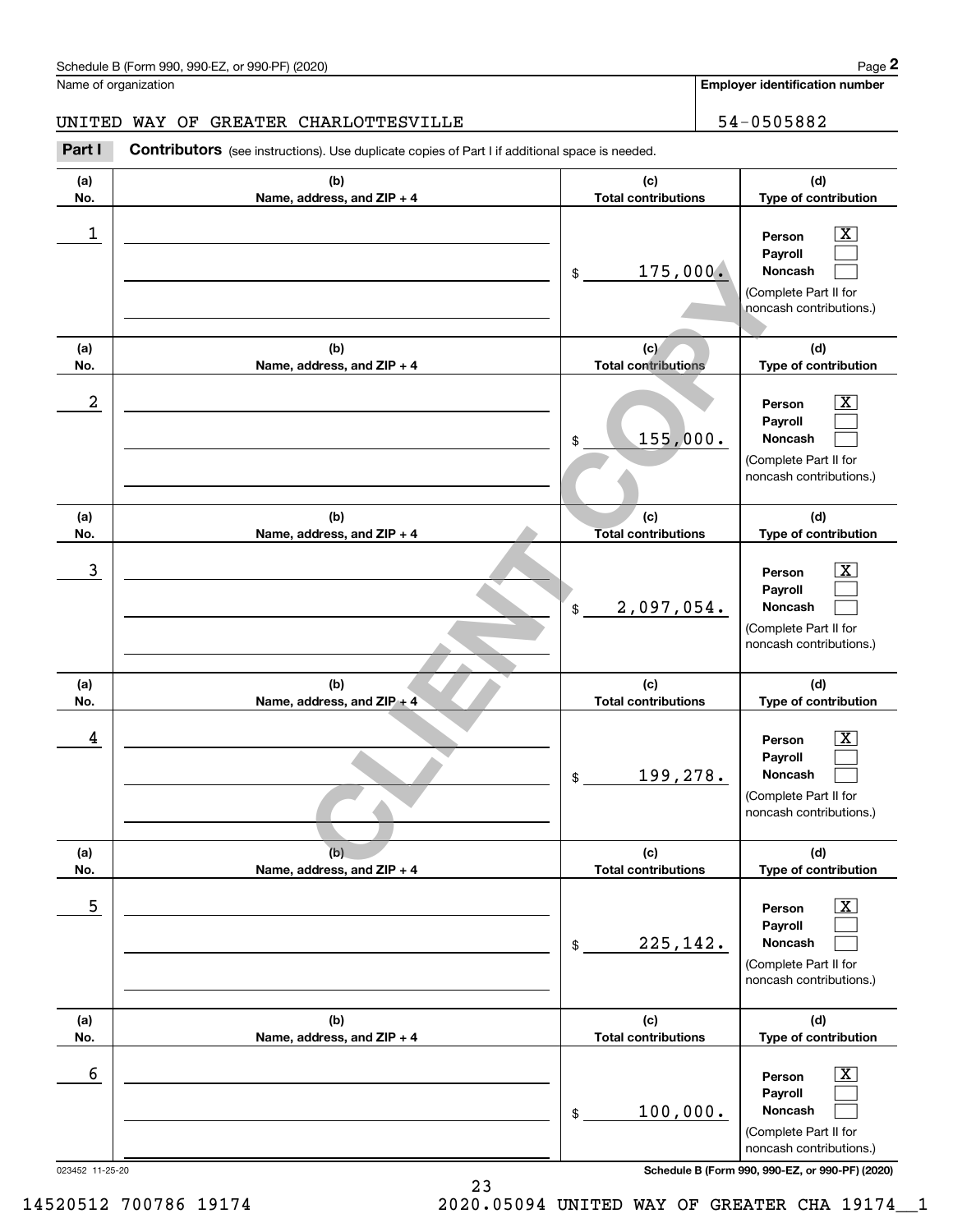Name of organization

**Employer identification number**

# UNITED WAY OF GREATER CHARLOTTESVILLE 54-0505882

(see instructions). Use duplicate copies of Part II if additional space is needed.<br> **3Part II Noncash Property** (see instructions). Use duplicate copies of Part II if additional space is needed.<br> **3Part II Noncash Prop** 

| (a)<br>No.<br>from<br>Part I | (b)<br>Description of noncash property given | (c)<br>FMV (or estimate)<br>(See instructions.)        | (d)<br>Date received                            |
|------------------------------|----------------------------------------------|--------------------------------------------------------|-------------------------------------------------|
|                              |                                              | \$                                                     |                                                 |
| (a)<br>No.<br>from<br>Part I | (b)<br>Description of noncash property given | (c)<br><b>FMV</b> (or estimate)<br>(See instructions.) | (d)<br>Date received                            |
|                              |                                              | $\mathbb{S}$                                           |                                                 |
| (a)<br>No.<br>from<br>Part I | (b)<br>Description of noncash property given | (c)<br>FMV (or estimate)<br>(See instructions.)        | (d)<br>Date received                            |
|                              |                                              | \$                                                     |                                                 |
| (a)<br>No.<br>from<br>Part I | (b)<br>Description of noncash property given | (c)<br>FMV (or estimate)<br>(See instructions.)        | (d)<br>Date received                            |
|                              |                                              | \$                                                     |                                                 |
| (a)<br>No.<br>from<br>Part I | (b)<br>Description of noncash property given | (c)<br>FMV (or estimate)<br>(See instructions.)        | (d)<br>Date received                            |
|                              |                                              | $$^{\circ}$                                            |                                                 |
| (a)<br>No.<br>from<br>Part I | (b)<br>Description of noncash property given | (c)<br>FMV (or estimate)<br>(See instructions.)        | (d)<br>Date received                            |
|                              |                                              | \$                                                     |                                                 |
| 023453 11-25-20              |                                              |                                                        | Schedule B (Form 990, 990-EZ, or 990-PF) (2020) |

24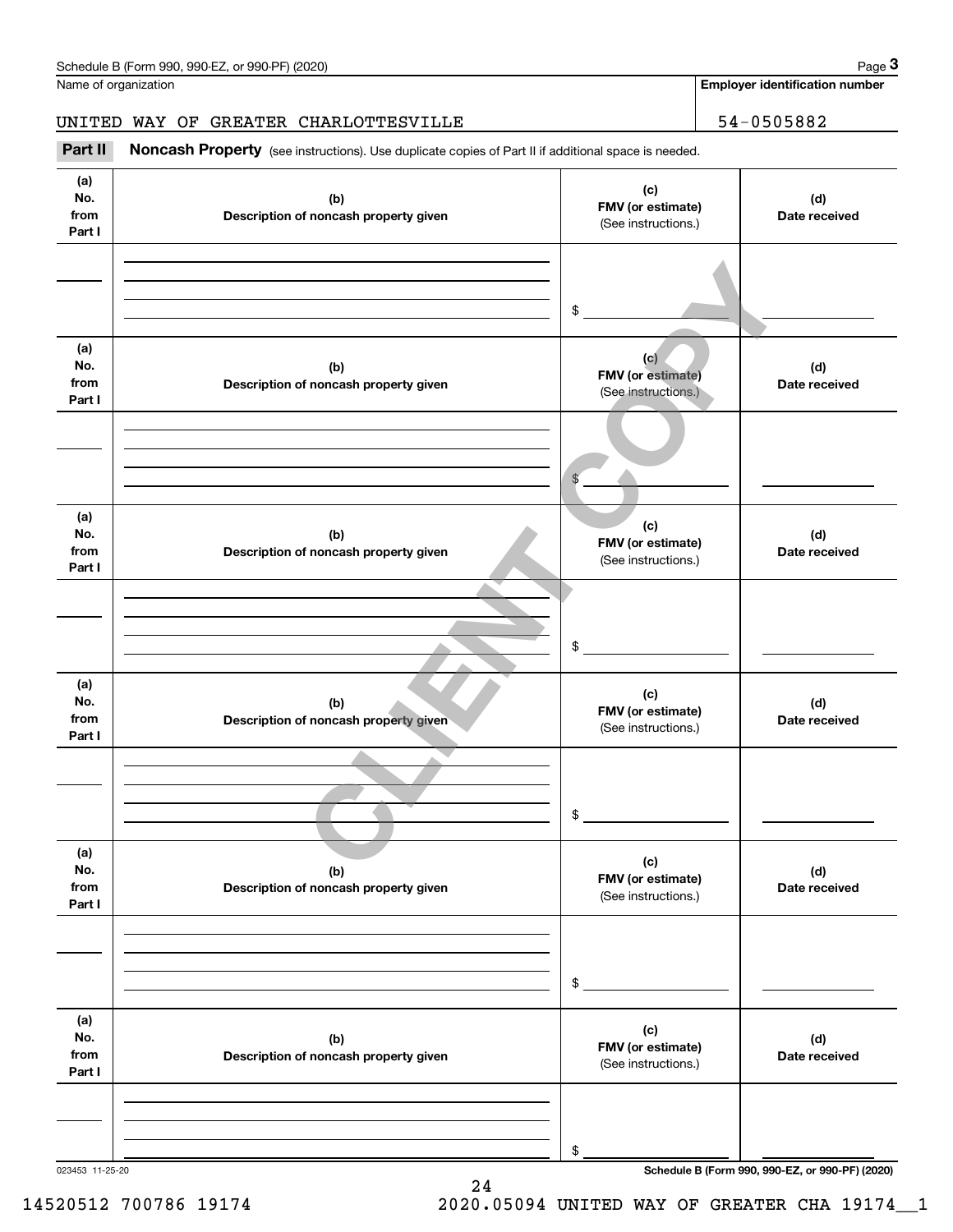|                           | Schedule B (Form 990, 990-EZ, or 990-PF) (2020)                                                                                                              |                      | Page 4                                                                                                                                                         |  |  |  |  |  |
|---------------------------|--------------------------------------------------------------------------------------------------------------------------------------------------------------|----------------------|----------------------------------------------------------------------------------------------------------------------------------------------------------------|--|--|--|--|--|
|                           | Name of organization                                                                                                                                         |                      | Employer identification number                                                                                                                                 |  |  |  |  |  |
|                           | UNITED WAY OF GREATER CHARLOTTESVILLE                                                                                                                        |                      | 54-0505882                                                                                                                                                     |  |  |  |  |  |
| Part III                  | from any one contributor. Complete columns (a) through (e) and the following line entry. For organizations                                                   |                      | Exclusively religious, charitable, etc., contributions to organizations described in section 501(c)(7), (8), or (10) that total more than \$1,000 for the year |  |  |  |  |  |
|                           | completing Part III, enter the total of exclusively religious, charitable, etc., contributions of \$1,000 or less for the year. (Enter this info. once.) \\$ |                      |                                                                                                                                                                |  |  |  |  |  |
| (a) No.                   | Use duplicate copies of Part III if additional space is needed.                                                                                              |                      |                                                                                                                                                                |  |  |  |  |  |
| from<br>Part I            | (b) Purpose of gift                                                                                                                                          | (c) Use of gift      | (d) Description of how gift is held                                                                                                                            |  |  |  |  |  |
|                           |                                                                                                                                                              |                      |                                                                                                                                                                |  |  |  |  |  |
|                           |                                                                                                                                                              |                      |                                                                                                                                                                |  |  |  |  |  |
|                           |                                                                                                                                                              |                      |                                                                                                                                                                |  |  |  |  |  |
|                           |                                                                                                                                                              | (e) Transfer of gift |                                                                                                                                                                |  |  |  |  |  |
|                           |                                                                                                                                                              |                      |                                                                                                                                                                |  |  |  |  |  |
|                           | Transferee's name, address, and ZIP + 4                                                                                                                      |                      | Relationship of transferor to transferee                                                                                                                       |  |  |  |  |  |
|                           |                                                                                                                                                              |                      |                                                                                                                                                                |  |  |  |  |  |
|                           |                                                                                                                                                              |                      |                                                                                                                                                                |  |  |  |  |  |
|                           |                                                                                                                                                              |                      |                                                                                                                                                                |  |  |  |  |  |
| (a) No.<br>from<br>Part I | (b) Purpose of gift                                                                                                                                          | (c) Use of gift      | (d) Description of how gift is held                                                                                                                            |  |  |  |  |  |
|                           |                                                                                                                                                              |                      |                                                                                                                                                                |  |  |  |  |  |
|                           |                                                                                                                                                              |                      |                                                                                                                                                                |  |  |  |  |  |
|                           |                                                                                                                                                              |                      |                                                                                                                                                                |  |  |  |  |  |
|                           | (e) Transfer of gift                                                                                                                                         |                      |                                                                                                                                                                |  |  |  |  |  |
|                           |                                                                                                                                                              |                      |                                                                                                                                                                |  |  |  |  |  |
|                           | Transferee's name, address, and ZIP + 4<br>Relationship of transferor to transferee                                                                          |                      |                                                                                                                                                                |  |  |  |  |  |
|                           |                                                                                                                                                              |                      |                                                                                                                                                                |  |  |  |  |  |
|                           |                                                                                                                                                              |                      |                                                                                                                                                                |  |  |  |  |  |
|                           |                                                                                                                                                              |                      |                                                                                                                                                                |  |  |  |  |  |
| (a) No.<br>from<br>Part I | (b) Purpose of gift                                                                                                                                          | (c) Use of gift      | (d) Description of how gift is held                                                                                                                            |  |  |  |  |  |
|                           |                                                                                                                                                              |                      |                                                                                                                                                                |  |  |  |  |  |
|                           |                                                                                                                                                              |                      |                                                                                                                                                                |  |  |  |  |  |
|                           |                                                                                                                                                              |                      |                                                                                                                                                                |  |  |  |  |  |
|                           | (e) Transfer of gift                                                                                                                                         |                      |                                                                                                                                                                |  |  |  |  |  |
|                           |                                                                                                                                                              |                      |                                                                                                                                                                |  |  |  |  |  |
|                           | Transferee's name, address, and ZIP + 4                                                                                                                      |                      | Relationship of transferor to transferee                                                                                                                       |  |  |  |  |  |
|                           |                                                                                                                                                              |                      |                                                                                                                                                                |  |  |  |  |  |
|                           |                                                                                                                                                              |                      |                                                                                                                                                                |  |  |  |  |  |
| (a) No.<br>from           |                                                                                                                                                              |                      |                                                                                                                                                                |  |  |  |  |  |
| Part I                    | (b) Purpose of gift                                                                                                                                          | (c) Use of gift      | (d) Description of how gift is held                                                                                                                            |  |  |  |  |  |
|                           |                                                                                                                                                              |                      |                                                                                                                                                                |  |  |  |  |  |
|                           |                                                                                                                                                              |                      |                                                                                                                                                                |  |  |  |  |  |
|                           |                                                                                                                                                              |                      |                                                                                                                                                                |  |  |  |  |  |
|                           |                                                                                                                                                              | (e) Transfer of gift |                                                                                                                                                                |  |  |  |  |  |
|                           |                                                                                                                                                              |                      |                                                                                                                                                                |  |  |  |  |  |
|                           | Transferee's name, address, and $ZIP + 4$                                                                                                                    |                      | Relationship of transferor to transferee                                                                                                                       |  |  |  |  |  |
|                           |                                                                                                                                                              |                      |                                                                                                                                                                |  |  |  |  |  |
|                           |                                                                                                                                                              |                      |                                                                                                                                                                |  |  |  |  |  |
|                           |                                                                                                                                                              |                      | $000.000.57 - 000.051 (0000)$                                                                                                                                  |  |  |  |  |  |

25

023454 11-25-20

**Schedule B (Form 990, 990-EZ, or 990-PF) (2020)**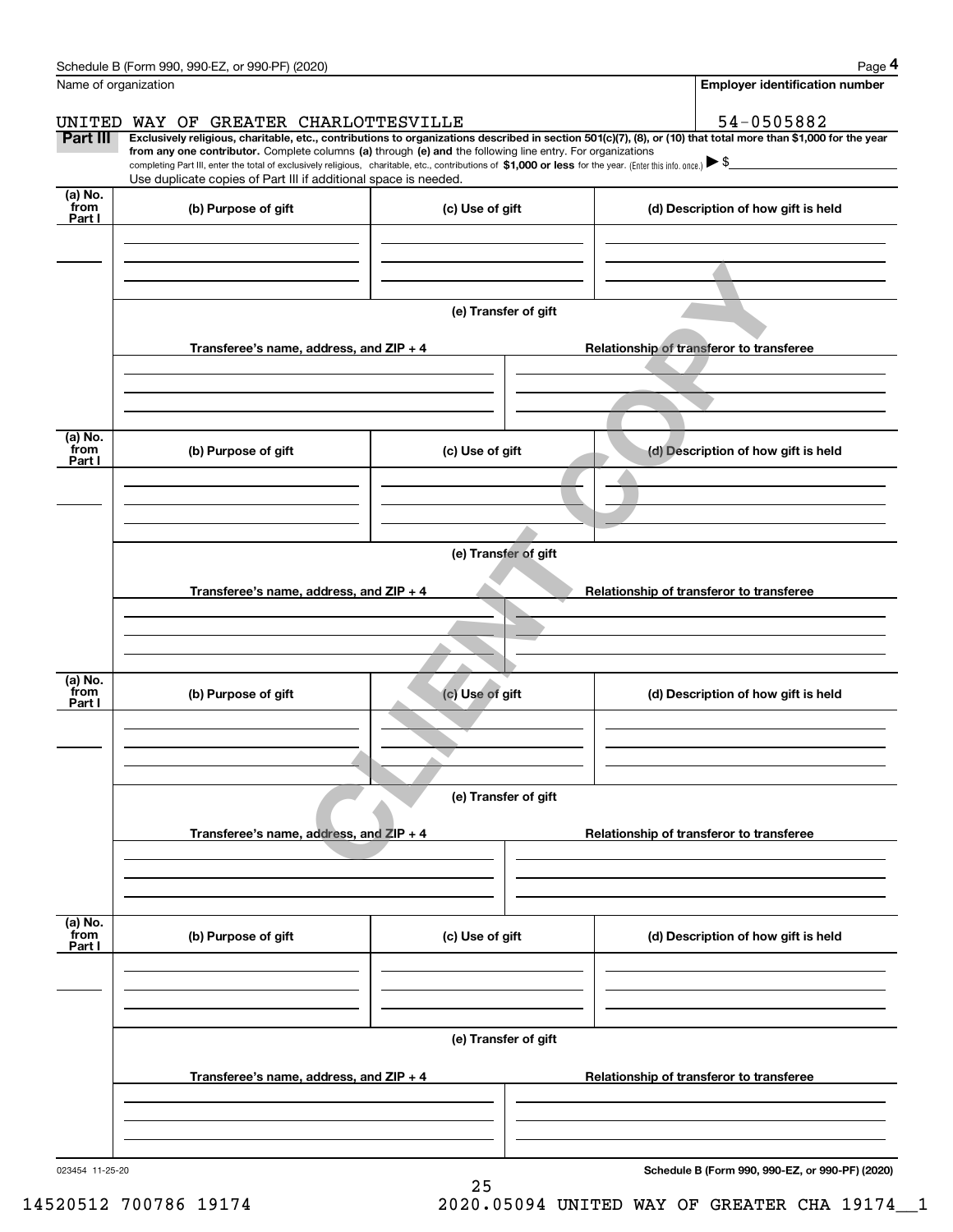| <b>SCHEDULE D</b> |  |
|-------------------|--|
|-------------------|--|

# **Supplemental Financial Statements**

(Form 990)<br>
Pepartment of the Treasury<br>
Department of the Treasury<br>
Department of the Treasury<br>
Department of the Treasury<br> **Co to www.irs.gov/Form990 for instructions and the latest information.**<br> **Co to www.irs.gov/Form9** 



Department of the Treasury Internal Revenue Service

**Name of the organization Employer identification number**

UNITED WAY OF GREATER CHARLOTTESVILLE  $54-0505882$ 

| Part I  | <b>Organizations Maintaining Donor Advised Funds or Other Similar Funds or Accounts.</b> Complete if the                                       |                         |                                                                                                                                                                                                                                                                                                                                                                     |
|---------|------------------------------------------------------------------------------------------------------------------------------------------------|-------------------------|---------------------------------------------------------------------------------------------------------------------------------------------------------------------------------------------------------------------------------------------------------------------------------------------------------------------------------------------------------------------|
|         | organization answered "Yes" on Form 990, Part IV, line 6.                                                                                      |                         |                                                                                                                                                                                                                                                                                                                                                                     |
|         |                                                                                                                                                | (a) Donor advised funds | (b) Funds and other accounts                                                                                                                                                                                                                                                                                                                                        |
| 1.      |                                                                                                                                                |                         |                                                                                                                                                                                                                                                                                                                                                                     |
| 2       | Aggregate value of contributions to (during year)                                                                                              |                         |                                                                                                                                                                                                                                                                                                                                                                     |
| з       | Aggregate value of grants from (during year)                                                                                                   |                         |                                                                                                                                                                                                                                                                                                                                                                     |
| 4       |                                                                                                                                                |                         |                                                                                                                                                                                                                                                                                                                                                                     |
| 5       | Did the organization inform all donors and donor advisors in writing that the assets held in donor advised funds                               |                         |                                                                                                                                                                                                                                                                                                                                                                     |
|         |                                                                                                                                                |                         | Yes<br><b>No</b>                                                                                                                                                                                                                                                                                                                                                    |
| 6       | Did the organization inform all grantees, donors, and donor advisors in writing that grant funds can be used only                              |                         |                                                                                                                                                                                                                                                                                                                                                                     |
|         | for charitable purposes and not for the benefit of the donor or donor advisor, or for any other purpose conferring                             |                         |                                                                                                                                                                                                                                                                                                                                                                     |
|         | impermissible private benefit?                                                                                                                 |                         | Yes<br>No                                                                                                                                                                                                                                                                                                                                                           |
| Part II | Conservation Easements. Complete if the organization answered "Yes" on Form 990, Part IV, line 7.                                              |                         |                                                                                                                                                                                                                                                                                                                                                                     |
| 1.      | Purpose(s) of conservation easements held by the organization (check all that apply).                                                          |                         |                                                                                                                                                                                                                                                                                                                                                                     |
|         | Preservation of land for public use (for example, recreation or education)                                                                     |                         | Preservation of a historically important land area                                                                                                                                                                                                                                                                                                                  |
|         | Protection of natural habitat                                                                                                                  |                         | Preservation of a certified historic structure                                                                                                                                                                                                                                                                                                                      |
|         | Preservation of open space                                                                                                                     |                         |                                                                                                                                                                                                                                                                                                                                                                     |
| 2       | Complete lines 2a through 2d if the organization held a qualified conservation contribution in the form of a conservation easement on the last |                         |                                                                                                                                                                                                                                                                                                                                                                     |
|         | day of the tax year.                                                                                                                           |                         | Held at the End of the Tax Year                                                                                                                                                                                                                                                                                                                                     |
|         |                                                                                                                                                |                         | 2a                                                                                                                                                                                                                                                                                                                                                                  |
|         | <b>b</b> Total acreage restricted by conservation easements                                                                                    |                         | 2 <sub>b</sub>                                                                                                                                                                                                                                                                                                                                                      |
|         | c Number of conservation easements on a certified historic structure included in (a)                                                           |                         | 2c                                                                                                                                                                                                                                                                                                                                                                  |
|         | d Number of conservation easements included in (c) acquired after 7/25/06, and not on a historic structure                                     |                         |                                                                                                                                                                                                                                                                                                                                                                     |
|         | listed in the National Register [111] March 1999 State March 1999 State March 1999 State March 1999 State March 1999                           |                         | 2d                                                                                                                                                                                                                                                                                                                                                                  |
| 3       | Number of conservation easements modified, transferred, released, extinguished, or terminated by the organization during the tax               |                         |                                                                                                                                                                                                                                                                                                                                                                     |
|         | $year \blacktriangleright$                                                                                                                     |                         |                                                                                                                                                                                                                                                                                                                                                                     |
| 4       | Number of states where property subject to conservation easement is located                                                                    |                         |                                                                                                                                                                                                                                                                                                                                                                     |
| 5       | Does the organization have a written policy regarding the periodic monitoring, inspection, handling of                                         |                         |                                                                                                                                                                                                                                                                                                                                                                     |
|         | violations, and enforcement of the conservation easements it holds?                                                                            |                         | Yes<br><b>No</b>                                                                                                                                                                                                                                                                                                                                                    |
| 6       | Staff and volunteer hours devoted to monitoring, inspecting, handling of violations, and enforcing conservation easements during the year      |                         |                                                                                                                                                                                                                                                                                                                                                                     |
|         |                                                                                                                                                |                         |                                                                                                                                                                                                                                                                                                                                                                     |
| 7       | Amount of expenses incurred in monitoring, inspecting, handling of violations, and enforcing conservation easements during the year            |                         |                                                                                                                                                                                                                                                                                                                                                                     |
|         | $\blacktriangleright$ \$                                                                                                                       |                         |                                                                                                                                                                                                                                                                                                                                                                     |
| 8       | Does each conservation easement reported on line 2(d) above satisfy the requirements of section 170(h)(4)(B)(i)                                |                         |                                                                                                                                                                                                                                                                                                                                                                     |
|         |                                                                                                                                                |                         | Yes<br>No                                                                                                                                                                                                                                                                                                                                                           |
| 9       | In Part XIII, describe how the organization reports conservation easements in its revenue and expense statement and                            |                         |                                                                                                                                                                                                                                                                                                                                                                     |
|         | balance sheet, and include, if applicable, the text of the footnote to the organization's financial statements that describes the              |                         |                                                                                                                                                                                                                                                                                                                                                                     |
|         | organization's accounting for conservation easements.                                                                                          |                         |                                                                                                                                                                                                                                                                                                                                                                     |
|         | Organizations Maintaining Collections of Art, Historical Treasures, or Other Similar Assets.<br>Part III                                       |                         |                                                                                                                                                                                                                                                                                                                                                                     |
|         | Complete if the organization answered "Yes" on Form 990, Part IV, line 8.                                                                      |                         |                                                                                                                                                                                                                                                                                                                                                                     |
|         | 1a If the organization elected, as permitted under FASB ASC 958, not to report in its revenue statement and balance sheet works                |                         |                                                                                                                                                                                                                                                                                                                                                                     |
|         | of art, historical treasures, or other similar assets held for public exhibition, education, or research in furtherance of public              |                         |                                                                                                                                                                                                                                                                                                                                                                     |
|         | service, provide in Part XIII the text of the footnote to its financial statements that describes these items.                                 |                         |                                                                                                                                                                                                                                                                                                                                                                     |
|         | <b>b</b> If the organization elected, as permitted under FASB ASC 958, to report in its revenue statement and balance sheet works of           |                         |                                                                                                                                                                                                                                                                                                                                                                     |
|         | art, historical treasures, or other similar assets held for public exhibition, education, or research in furtherance of public service,        |                         |                                                                                                                                                                                                                                                                                                                                                                     |
|         | provide the following amounts relating to these items:                                                                                         |                         |                                                                                                                                                                                                                                                                                                                                                                     |
|         |                                                                                                                                                |                         | $\frac{1}{2}$                                                                                                                                                                                                                                                                                                                                                       |
|         | (ii) Assets included in Form 990, Part X                                                                                                       |                         | $\triangleright$ \$                                                                                                                                                                                                                                                                                                                                                 |
| 2       | If the organization received or held works of art, historical treasures, or other similar assets for financial gain, provide                   |                         |                                                                                                                                                                                                                                                                                                                                                                     |
|         | the following amounts required to be reported under FASB ASC 958 relating to these items:                                                      |                         |                                                                                                                                                                                                                                                                                                                                                                     |
|         | a Revenue included on Form 990, Part VIII, line 1 [2000] [2000] [2000] [2000] [2000] [2000] [2000] [2000] [2000                                |                         | $\begin{picture}(20,10) \put(0,0){\vector(1,0){100}} \put(15,0){\vector(1,0){100}} \put(15,0){\vector(1,0){100}} \put(15,0){\vector(1,0){100}} \put(15,0){\vector(1,0){100}} \put(15,0){\vector(1,0){100}} \put(15,0){\vector(1,0){100}} \put(15,0){\vector(1,0){100}} \put(15,0){\vector(1,0){100}} \put(15,0){\vector(1,0){100}} \put(15,0){\vector(1,0){100}} \$ |
|         | <b>b</b> Assets included in Form 990, Part X                                                                                                   |                         | $\blacktriangleright$ \$                                                                                                                                                                                                                                                                                                                                            |
|         | LHA For Paperwork Reduction Act Notice, see the Instructions for Form 990.<br>032051 12-01-20                                                  |                         | Schedule D (Form 990) 2020                                                                                                                                                                                                                                                                                                                                          |

|  | ×<br>۰. |  |  |
|--|---------|--|--|
|  |         |  |  |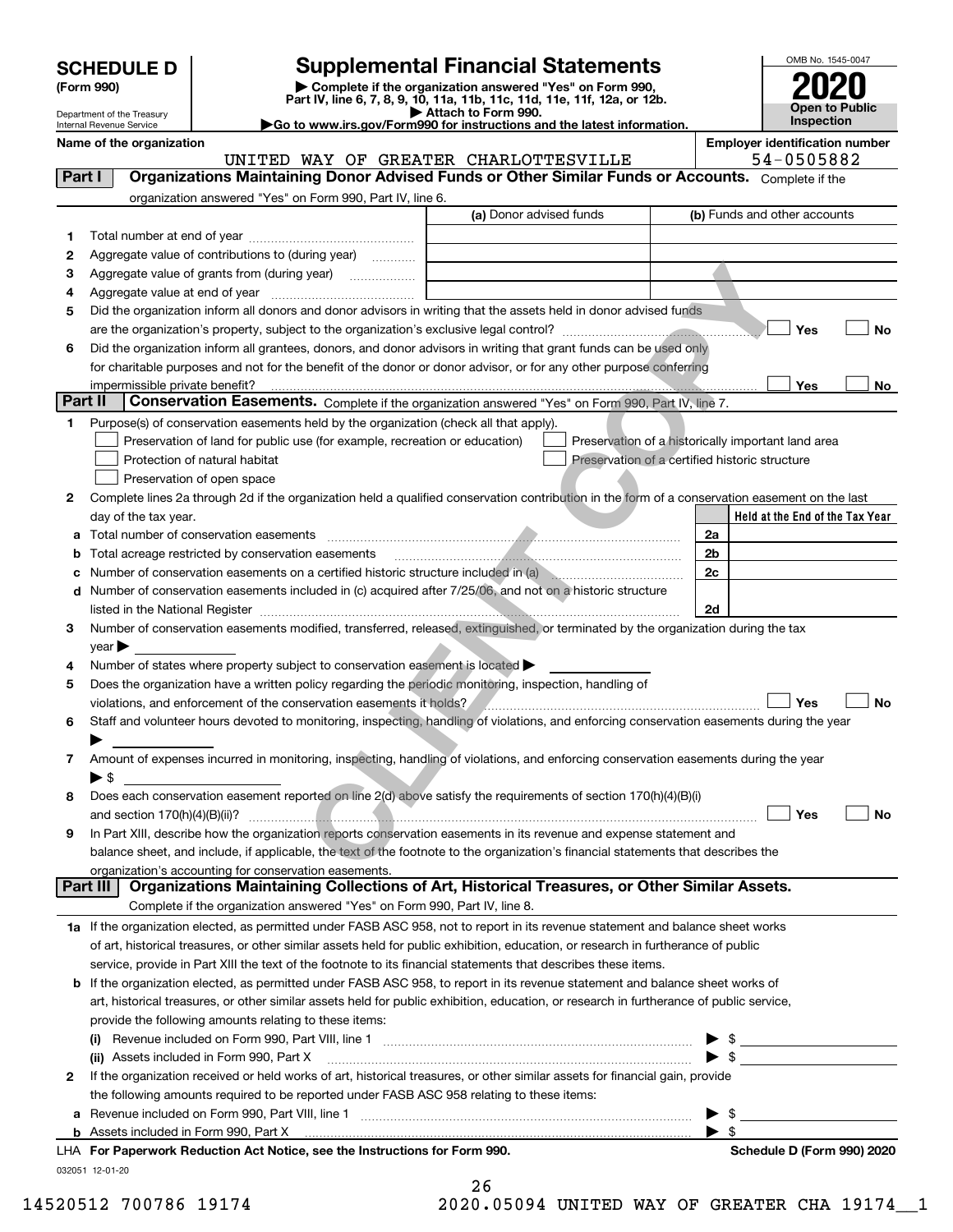|        | Schedule D (Form 990) 2020                                                                                                                                                                                                                 | UNITED WAY OF GREATER CHARLOTTESVILLE |   |                              |                                                                                                                                                                                                                                |          |                      |            | 54-0505882                 |            | Page $2$          |  |
|--------|--------------------------------------------------------------------------------------------------------------------------------------------------------------------------------------------------------------------------------------------|---------------------------------------|---|------------------------------|--------------------------------------------------------------------------------------------------------------------------------------------------------------------------------------------------------------------------------|----------|----------------------|------------|----------------------------|------------|-------------------|--|
|        | Part III<br>Organizations Maintaining Collections of Art, Historical Treasures, or Other Similar Assets (continued)                                                                                                                        |                                       |   |                              |                                                                                                                                                                                                                                |          |                      |            |                            |            |                   |  |
| З      | Using the organization's acquisition, accession, and other records, check any of the following that make significant use of its                                                                                                            |                                       |   |                              |                                                                                                                                                                                                                                |          |                      |            |                            |            |                   |  |
|        | collection items (check all that apply):                                                                                                                                                                                                   |                                       |   |                              |                                                                                                                                                                                                                                |          |                      |            |                            |            |                   |  |
| a      | Public exhibition                                                                                                                                                                                                                          | d                                     |   |                              | Loan or exchange program                                                                                                                                                                                                       |          |                      |            |                            |            |                   |  |
| b      | Scholarly research                                                                                                                                                                                                                         | е                                     |   |                              | Other the contract of the contract of the contract of the contract of the contract of the contract of the contract of the contract of the contract of the contract of the contract of the contract of the contract of the cont |          |                      |            |                            |            |                   |  |
| c      | Preservation for future generations                                                                                                                                                                                                        |                                       |   |                              |                                                                                                                                                                                                                                |          |                      |            |                            |            |                   |  |
| 4      | Provide a description of the organization's collections and explain how they further the organization's exempt purpose in Part XIII.                                                                                                       |                                       |   |                              |                                                                                                                                                                                                                                |          |                      |            |                            |            |                   |  |
| 5      | During the year, did the organization solicit or receive donations of art, historical treasures, or other similar assets                                                                                                                   |                                       |   |                              |                                                                                                                                                                                                                                |          |                      |            |                            |            |                   |  |
|        | to be sold to raise funds rather than to be maintained as part of the organization's collection?                                                                                                                                           |                                       |   |                              |                                                                                                                                                                                                                                |          |                      |            | Yes                        |            | No                |  |
|        | Part IV<br>Escrow and Custodial Arrangements. Complete if the organization answered "Yes" on Form 990, Part IV, line 9, or                                                                                                                 |                                       |   |                              |                                                                                                                                                                                                                                |          |                      |            |                            |            |                   |  |
|        | reported an amount on Form 990, Part X, line 21.                                                                                                                                                                                           |                                       |   |                              |                                                                                                                                                                                                                                |          |                      |            |                            |            |                   |  |
|        | 1a Is the organization an agent, trustee, custodian or other intermediary for contributions or other assets not included                                                                                                                   |                                       |   |                              |                                                                                                                                                                                                                                |          |                      |            |                            |            |                   |  |
|        |                                                                                                                                                                                                                                            |                                       |   |                              |                                                                                                                                                                                                                                |          |                      |            | Yes                        |            | $\overline{X}$ No |  |
|        | If "Yes," explain the arrangement in Part XIII and complete the following table:                                                                                                                                                           |                                       |   |                              |                                                                                                                                                                                                                                |          |                      |            |                            |            |                   |  |
|        |                                                                                                                                                                                                                                            |                                       |   |                              |                                                                                                                                                                                                                                |          |                      |            | Amount                     |            |                   |  |
|        |                                                                                                                                                                                                                                            |                                       |   |                              |                                                                                                                                                                                                                                |          | 1c                   |            |                            |            |                   |  |
| с<br>d | Beginning balance                                                                                                                                                                                                                          |                                       |   |                              |                                                                                                                                                                                                                                |          | 1d                   |            |                            |            |                   |  |
|        | Additions during the year manufactured and an anti-                                                                                                                                                                                        |                                       |   |                              |                                                                                                                                                                                                                                |          | <sub>1</sub> e       |            |                            |            |                   |  |
| е      | Distributions during the year measurement contains and a state of the state of the state of the state of the state of the state of the state of the state of the state of the state of the state of the state of the state of              |                                       |   |                              |                                                                                                                                                                                                                                |          | 1f                   |            |                            |            |                   |  |
|        | 2a Did the organization include an amount on Form 990, Part X, line 21, for escrow or custodial account liability?                                                                                                                         |                                       |   |                              |                                                                                                                                                                                                                                |          |                      |            | Yes                        |            | No                |  |
|        |                                                                                                                                                                                                                                            |                                       |   |                              |                                                                                                                                                                                                                                |          |                      |            |                            |            |                   |  |
|        | <b>b</b> If "Yes," explain the arrangement in Part XIII. Check here if the explanation has been provided on Part XIII<br>Part V<br>Endowment Funds. Complete if the organization answered "Yes" on Form 990, Part IV, line 10.             |                                       |   |                              |                                                                                                                                                                                                                                |          |                      |            |                            |            |                   |  |
|        |                                                                                                                                                                                                                                            |                                       |   |                              | (c) Two years back                                                                                                                                                                                                             |          |                      |            |                            |            |                   |  |
|        |                                                                                                                                                                                                                                            | (a) Current year<br>4,599,842.        |   | (b) Prior year<br>4,808,964. | 4,955,548.                                                                                                                                                                                                                     |          | (d) Three years back | 4,405,280. | (e) Four years back        | 3,819,920. |                   |  |
| 1a     | Beginning of year balance                                                                                                                                                                                                                  |                                       |   |                              |                                                                                                                                                                                                                                |          |                      |            |                            |            |                   |  |
|        | 19,890.<br>30,000.<br>290,000.<br>2,551.<br>b                                                                                                                                                                                              |                                       |   |                              |                                                                                                                                                                                                                                |          |                      |            |                            |            |                   |  |
|        | 72,223.<br>166,483.<br>501,069.<br>755,504.<br>1,553,327.<br>Net investment earnings, gains, and losses                                                                                                                                    |                                       |   |                              |                                                                                                                                                                                                                                |          |                      |            |                            |            |                   |  |
| d      |                                                                                                                                                                                                                                            |                                       |   |                              |                                                                                                                                                                                                                                |          |                      |            |                            |            |                   |  |
|        | e Other expenditures for facilities                                                                                                                                                                                                        |                                       |   |                              |                                                                                                                                                                                                                                |          |                      |            |                            |            |                   |  |
|        | and programs                                                                                                                                                                                                                               | 288,730.                              |   | 281, 345.                    |                                                                                                                                                                                                                                | 343,067. |                      | 240,801.   |                            | 172,695.   |                   |  |
|        |                                                                                                                                                                                                                                            |                                       |   |                              |                                                                                                                                                                                                                                |          |                      |            |                            |            |                   |  |
| g      | End of year balance                                                                                                                                                                                                                        | 5,884,329.                            |   | 4,599,842.                   | 4,808,964.                                                                                                                                                                                                                     |          |                      | 4,955,548. |                            | 4,405,280. |                   |  |
| 2      | Provide the estimated percentage of the current year end balance (line 1g, column (a)) held as:                                                                                                                                            |                                       |   |                              |                                                                                                                                                                                                                                |          |                      |            |                            |            |                   |  |
| а      | Board designated or quasi-endowment                                                                                                                                                                                                        | 91.0000                               | % |                              |                                                                                                                                                                                                                                |          |                      |            |                            |            |                   |  |
|        | Permanent endowment • 0000                                                                                                                                                                                                                 | $\%$                                  |   |                              |                                                                                                                                                                                                                                |          |                      |            |                            |            |                   |  |
| c      | 9.0000<br>Term endowment                                                                                                                                                                                                                   | %                                     |   |                              |                                                                                                                                                                                                                                |          |                      |            |                            |            |                   |  |
|        | The percentages on lines 2a, 2b, and 2c should equal 100%.                                                                                                                                                                                 |                                       |   |                              |                                                                                                                                                                                                                                |          |                      |            |                            |            |                   |  |
|        | 3a Are there endowment funds not in the possession of the organization that are held and administered for the organization                                                                                                                 |                                       |   |                              |                                                                                                                                                                                                                                |          |                      |            |                            |            |                   |  |
|        | by:                                                                                                                                                                                                                                        |                                       |   |                              |                                                                                                                                                                                                                                |          |                      |            |                            | Yes        | No                |  |
|        | (i)<br>Unrelated organizations <i>communications</i> and contract the contract of the contract of the contract of the contract of the contract of the contract of the contract of the contract of the contract of the contract of the cont |                                       |   |                              |                                                                                                                                                                                                                                |          |                      |            | 3a(i)                      |            | х                 |  |
|        |                                                                                                                                                                                                                                            |                                       |   |                              |                                                                                                                                                                                                                                |          |                      |            | 3a(ii)                     |            | X                 |  |
|        |                                                                                                                                                                                                                                            |                                       |   |                              |                                                                                                                                                                                                                                |          |                      |            | 3b                         |            |                   |  |
|        | Describe in Part XIII the intended uses of the organization's endowment funds.                                                                                                                                                             |                                       |   |                              |                                                                                                                                                                                                                                |          |                      |            |                            |            |                   |  |
|        | Land, Buildings, and Equipment.<br><b>Part VI</b>                                                                                                                                                                                          |                                       |   |                              |                                                                                                                                                                                                                                |          |                      |            |                            |            |                   |  |
|        | Complete if the organization answered "Yes" on Form 990, Part IV, line 11a. See Form 990, Part X, line 10.                                                                                                                                 |                                       |   |                              |                                                                                                                                                                                                                                |          |                      |            |                            |            |                   |  |
|        | Description of property                                                                                                                                                                                                                    | (a) Cost or other                     |   |                              | (b) Cost or other                                                                                                                                                                                                              |          | (c) Accumulated      |            | (d) Book value             |            |                   |  |
|        |                                                                                                                                                                                                                                            | basis (investment)                    |   |                              | basis (other)                                                                                                                                                                                                                  |          | depreciation         |            |                            |            |                   |  |
|        |                                                                                                                                                                                                                                            |                                       |   |                              | $\overline{97,918}$ .                                                                                                                                                                                                          |          |                      |            |                            | 97,918.    |                   |  |
| b      |                                                                                                                                                                                                                                            |                                       |   |                              | 510,131.                                                                                                                                                                                                                       |          | 278,977.             |            |                            | 231, 154.  |                   |  |
|        |                                                                                                                                                                                                                                            |                                       |   |                              |                                                                                                                                                                                                                                |          |                      |            |                            |            |                   |  |
| d      |                                                                                                                                                                                                                                            |                                       |   |                              | 33,444.                                                                                                                                                                                                                        |          | 14,356.              |            |                            | 19,088.    |                   |  |
|        | e Other                                                                                                                                                                                                                                    |                                       |   |                              |                                                                                                                                                                                                                                |          |                      |            |                            |            |                   |  |
|        | Total. Add lines 1a through 1e. (Column (d) must equal Form 990. Part X, column (B), line 10c.)                                                                                                                                            |                                       |   |                              |                                                                                                                                                                                                                                |          |                      |            |                            | 348,160.   |                   |  |
|        |                                                                                                                                                                                                                                            |                                       |   |                              |                                                                                                                                                                                                                                |          |                      |            | Schedule D (Form 990) 2020 |            |                   |  |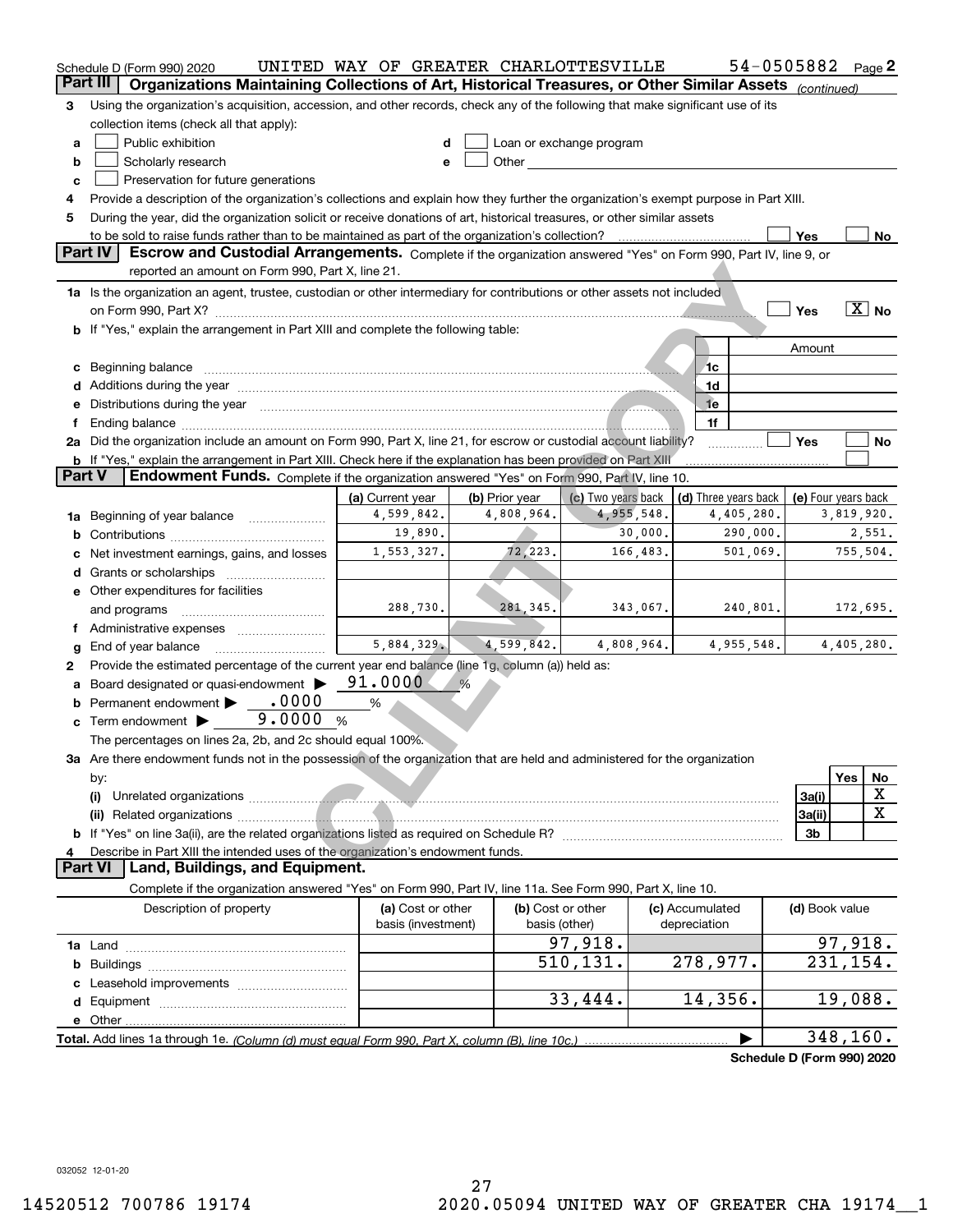|                  | Schedule D (Form 990) 2020                                                                                                         |                              |                 | UNITED WAY OF GREATER CHARLOTTESVILLE                                                                                                                | 54-0505882<br>Page $3$ |
|------------------|------------------------------------------------------------------------------------------------------------------------------------|------------------------------|-----------------|------------------------------------------------------------------------------------------------------------------------------------------------------|------------------------|
| <b>Part VIII</b> | <b>Investments - Other Securities.</b>                                                                                             |                              |                 |                                                                                                                                                      |                        |
|                  |                                                                                                                                    |                              |                 | Complete if the organization answered "Yes" on Form 990, Part IV, line 11b. See Form 990, Part X, line 12.                                           |                        |
|                  | (a) Description of security or category (including name of security)                                                               |                              | (b) Book value  | (c) Method of valuation: Cost or end-of-year market value                                                                                            |                        |
|                  | (1) Financial derivatives                                                                                                          |                              |                 |                                                                                                                                                      |                        |
|                  |                                                                                                                                    |                              |                 |                                                                                                                                                      |                        |
| $(3)$ Other      |                                                                                                                                    |                              |                 |                                                                                                                                                      |                        |
| (A)              |                                                                                                                                    |                              |                 |                                                                                                                                                      |                        |
| (B)              |                                                                                                                                    |                              |                 |                                                                                                                                                      |                        |
| (C)              |                                                                                                                                    |                              |                 |                                                                                                                                                      |                        |
| (D)              |                                                                                                                                    |                              |                 |                                                                                                                                                      |                        |
|                  |                                                                                                                                    |                              |                 |                                                                                                                                                      |                        |
| (E)              |                                                                                                                                    |                              |                 |                                                                                                                                                      |                        |
| (F)              |                                                                                                                                    |                              |                 |                                                                                                                                                      |                        |
| (G)              |                                                                                                                                    |                              |                 |                                                                                                                                                      |                        |
| (H)              |                                                                                                                                    |                              |                 |                                                                                                                                                      |                        |
|                  | Total. (Col. (b) must equal Form 990, Part X, col. (B) line 12.) $\blacktriangleright$<br>Part VIII Investments - Program Related. |                              |                 |                                                                                                                                                      |                        |
|                  |                                                                                                                                    |                              |                 |                                                                                                                                                      |                        |
|                  |                                                                                                                                    |                              |                 | Complete if the organization answered "Yes" on Form 990, Part IV, line 11c. See Form 990, Part X, line 13.                                           |                        |
|                  | (a) Description of investment                                                                                                      |                              | (b) Book value  | (c) Method of valuation: Cost or end-of-year market value                                                                                            |                        |
| (1)              |                                                                                                                                    |                              |                 |                                                                                                                                                      |                        |
| (2)              |                                                                                                                                    |                              |                 |                                                                                                                                                      |                        |
| (3)              |                                                                                                                                    |                              |                 |                                                                                                                                                      |                        |
| (4)              |                                                                                                                                    |                              |                 |                                                                                                                                                      |                        |
| (5)              |                                                                                                                                    |                              |                 |                                                                                                                                                      |                        |
| (6)              |                                                                                                                                    |                              |                 |                                                                                                                                                      |                        |
| (7)              |                                                                                                                                    |                              |                 |                                                                                                                                                      |                        |
| (8)              |                                                                                                                                    |                              |                 |                                                                                                                                                      |                        |
| (9)              |                                                                                                                                    |                              |                 |                                                                                                                                                      |                        |
|                  | <b>Total.</b> (Col. (b) must equal Form 990, Part X, col. (B) line 13.)                                                            |                              |                 |                                                                                                                                                      |                        |
| Part IX          | <b>Other Assets.</b>                                                                                                               |                              |                 |                                                                                                                                                      |                        |
|                  |                                                                                                                                    |                              |                 | Complete if the organization answered "Yes" on Form 990, Part IV, line 11d. See Form 990, Part X, line 15.                                           |                        |
|                  |                                                                                                                                    |                              | (a) Description |                                                                                                                                                      | (b) Book value         |
| (1)              |                                                                                                                                    |                              |                 |                                                                                                                                                      |                        |
| (2)              |                                                                                                                                    |                              |                 |                                                                                                                                                      |                        |
| (3)              |                                                                                                                                    |                              |                 |                                                                                                                                                      |                        |
| (4)              |                                                                                                                                    |                              |                 |                                                                                                                                                      |                        |
| (5)              |                                                                                                                                    |                              |                 |                                                                                                                                                      |                        |
| (6)              |                                                                                                                                    |                              |                 |                                                                                                                                                      |                        |
| (7)              |                                                                                                                                    |                              |                 |                                                                                                                                                      |                        |
|                  |                                                                                                                                    |                              |                 |                                                                                                                                                      |                        |
| (8)              |                                                                                                                                    |                              |                 |                                                                                                                                                      |                        |
| (9)              |                                                                                                                                    |                              |                 |                                                                                                                                                      |                        |
| Part X           | Total. (Column (b) must equal Form 990. Part X, col. (B) line 15.)<br><b>Other Liabilities.</b>                                    |                              |                 |                                                                                                                                                      |                        |
|                  |                                                                                                                                    |                              |                 |                                                                                                                                                      |                        |
|                  |                                                                                                                                    | (a) Description of liability |                 | Complete if the organization answered "Yes" on Form 990, Part IV, line 11e or 11f. See Form 990, Part X, line 25.                                    | (b) Book value         |
| 1.               |                                                                                                                                    |                              |                 |                                                                                                                                                      |                        |
|                  | (1) Federal income taxes                                                                                                           |                              |                 |                                                                                                                                                      |                        |
| (2)              | DESIGNATIONS PAYABLE                                                                                                               |                              |                 |                                                                                                                                                      | 12,235.                |
| (3)              | REFUNDABLE ADVANCES                                                                                                                |                              |                 |                                                                                                                                                      | $81,388$ .             |
| (4)              | LINE OF CREDIT                                                                                                                     |                              |                 |                                                                                                                                                      | 123,530.               |
| (5)              | CHECKS ISSUED AND OUTSTANDING                                                                                                      |                              |                 |                                                                                                                                                      | 88,533.                |
| (6)              | ASSETS HELD UNDER AGENCY                                                                                                           |                              |                 |                                                                                                                                                      |                        |
| (7)              | ARRAGNEMENT                                                                                                                        |                              |                 |                                                                                                                                                      | 53,520.                |
| (8)              |                                                                                                                                    |                              |                 |                                                                                                                                                      |                        |
| (9)              |                                                                                                                                    |                              |                 |                                                                                                                                                      |                        |
|                  |                                                                                                                                    |                              |                 |                                                                                                                                                      | 359, 206.              |
|                  |                                                                                                                                    |                              |                 | 2. Liability for uncertain tax positions. In Part XIII, provide the text of the footnote to the organization's financial statements that reports the |                        |

organization's liability for uncertain tax positions under FASB ASC 740. Check here if the text of the footnote has been provided in Part XIII  $\,$  ...  $\overline{\rm X}$ 

**Schedule D (Form 990) 2020**

032053 12-01-20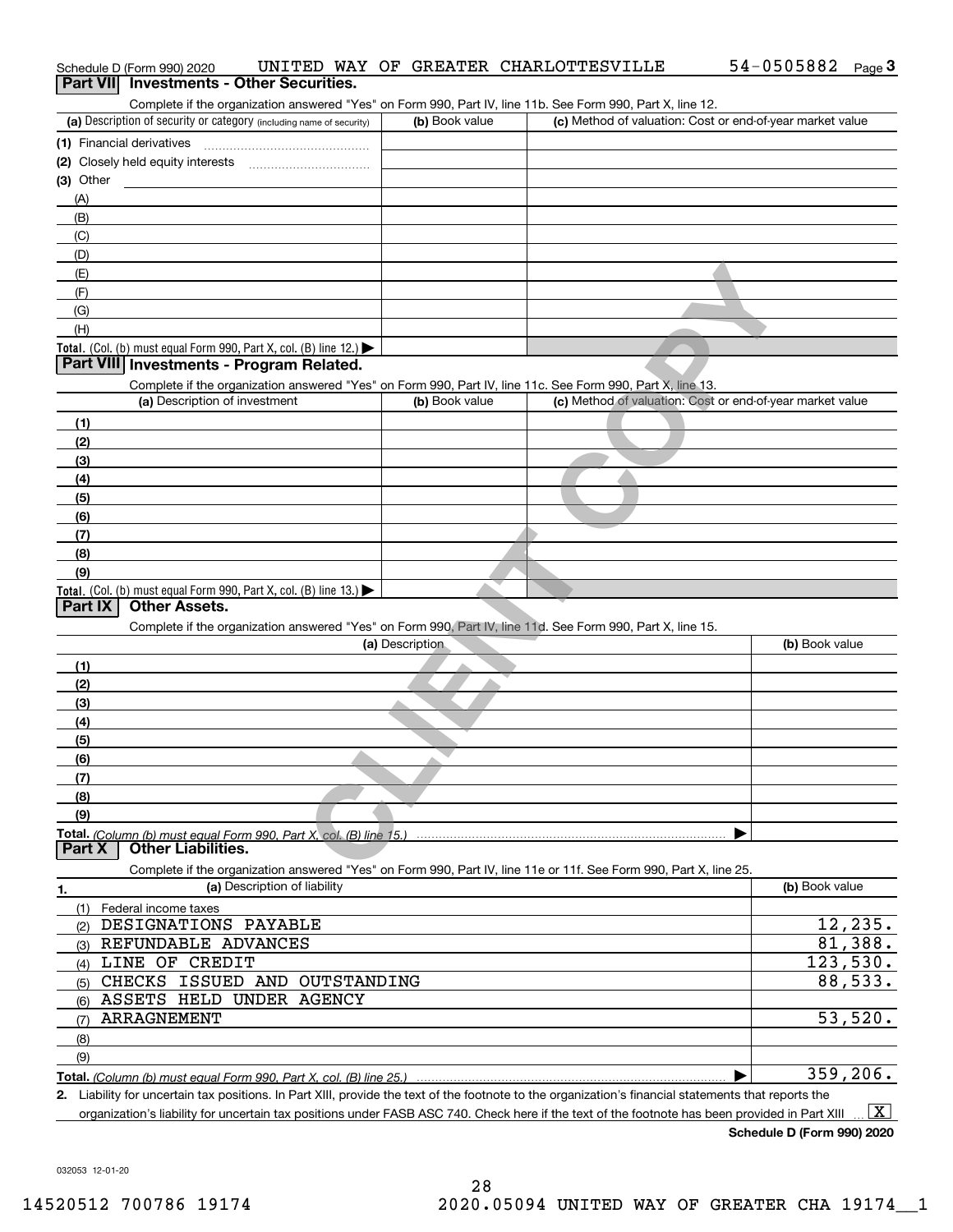|              | UNITED WAY OF GREATER CHARLOTTESVILLE<br>Schedule D (Form 990) 2020                                                                                            |                |            |                | 54-0505882 Page 4 |
|--------------|----------------------------------------------------------------------------------------------------------------------------------------------------------------|----------------|------------|----------------|-------------------|
| Part XI      | Reconciliation of Revenue per Audited Financial Statements With Revenue per Return.                                                                            |                |            |                |                   |
|              | Complete if the organization answered "Yes" on Form 990, Part IV, line 12a.                                                                                    |                |            |                |                   |
| 1            | Total revenue, gains, and other support per audited financial statements                                                                                       |                |            | $\blacksquare$ | 6, 228, 214.      |
| $\mathbf{2}$ | Amounts included on line 1 but not on Form 990, Part VIII, line 12:                                                                                            |                |            |                |                   |
| a            | Net unrealized gains (losses) on investments [111] [12] matter contracts and a local metal of the university o                                                 | 2a             | 1,334,700. |                |                   |
| b            |                                                                                                                                                                | 2 <sub>b</sub> | 46,479.    |                |                   |
| c            |                                                                                                                                                                | 2c             |            |                |                   |
| d            | Other (Describe in Part XIII.)                                                                                                                                 | 2d             |            |                |                   |
| е            | Add lines 2a through 2d                                                                                                                                        |                |            | 2e             | 1,381,179.        |
| 3            | Subtract line 2e from line 1                                                                                                                                   |                |            | 3              | 4,847,035.        |
| 4            | Amounts included on Form 990, Part VIII, line 12, but not on line 1:                                                                                           |                |            |                |                   |
|              | Investment expenses not included on Form 990, Part VIII, line 7b                                                                                               | 4a             |            |                |                   |
| b            | Other (Describe in Part XIII.) <b>Construction Contract Construction</b> Chemistry Chemistry Chemistry Chemistry Chemistry                                     | 4b             | 41,091.    |                |                   |
| c            | Add lines 4a and 4b                                                                                                                                            |                |            | 4c             | 41,091.           |
| 5.           | Total revenue. Add lines 3 and 4c. (This must equal Form 990, Part I, line 12.)                                                                                |                |            | 5              | 4,888,126.        |
|              | Part XII   Reconciliation of Expenses per Audited Financial Statements With Expenses per Return.                                                               |                |            |                |                   |
|              | Complete if the organization answered "Yes" on Form 990, Part IV, line 12a.                                                                                    |                |            |                |                   |
| 1            |                                                                                                                                                                |                |            | $\blacksquare$ | 4,663,298.        |
| $\mathbf{2}$ | Amounts included on line 1 but not on Form 990, Part IX, line 25:                                                                                              |                |            |                |                   |
| a            |                                                                                                                                                                | 2a             | 15,499.    |                |                   |
| b            |                                                                                                                                                                | 2 <sub>b</sub> |            |                |                   |
| c            | Other losses                                                                                                                                                   | 2c             |            |                |                   |
| d            |                                                                                                                                                                | 2d             |            |                |                   |
| е            | Add lines 2a through 2d                                                                                                                                        |                |            | <b>2e</b>      | 15,499.           |
| 3.           |                                                                                                                                                                |                |            | 3              | 4,647,799.        |
| 4            | Amounts included on Form 990, Part IX, line 25, but not on line 1:                                                                                             |                |            |                |                   |
| a            |                                                                                                                                                                | 4a             |            |                |                   |
| b            |                                                                                                                                                                | 4b             | 10,111.    |                |                   |
|              | c Add lines 4a and 4b                                                                                                                                          |                |            | 4c             | 10, 111.          |
|              |                                                                                                                                                                |                |            | 5              | 4,657,910.        |
|              | Part XIII Supplemental Information.                                                                                                                            |                |            |                |                   |
|              | Provide the descriptions required for Part II, lines 3, 5, and 9; Part III, lines 1a and 4; Part IV, lines 1b and 2b; Part V, line 4; Part X, line 2; Part XI, |                |            |                |                   |
|              | lines 2d and 4b; and Part XII, lines 2d and 4b. Also complete this part to provide any additional information.                                                 |                |            |                |                   |
|              |                                                                                                                                                                |                |            |                |                   |
|              |                                                                                                                                                                |                |            |                |                   |
|              | PART X, LINE 2:                                                                                                                                                |                |            |                |                   |
|              | THE UNITED WAY HAS REVIEWED AND EVALUATED THE RELEVANT TECHNICAL MERITS OF                                                                                     |                |            |                |                   |
|              | EACH OF ITS TAX POSITIONS IN ACCORDANCE WITH GUIDANCE ESTABLISHED BY THE                                                                                       |                |            |                |                   |
|              |                                                                                                                                                                |                |            |                |                   |
|              | FASB AND DETERMINED THAT THERE ARE NO UNCERTAIN TAX POSITIONS THAT WOULD                                                                                       |                |            |                |                   |

| THE UNITED WAY HAS REVIEWED AND EVALUATED THE RELEVANT TECHNICAL MERITS OF |         |
|----------------------------------------------------------------------------|---------|
| ITS TAX POSITIONS IN ACCORDANCE WITH GUIDANCE ESTABLISHED<br>EACH OF       | BY THE  |
| FASB AND DETERMINED THAT THERE ARE NO UNCERTAIN TAX POSITIONS THAT WOULD   |         |
| HAVE A MATERIAL IMPACT ON THE FINANCIAL STATEMENTS OF THE ORGANIZATION.    |         |
| PART XI, LINE 4B - OTHER ADJUSTMENTS:                                      |         |
| DONATIONS DESIGNATED FOR OTHER ENTITIES BY DONOR                           | 10,111. |
| CONTRIBUTED INVESTMENT MANAGEMENT FEES NETTED AGAINST                      |         |
| INVESTMENT INCOME                                                          | 30,980. |
| TOTAL TO SCHEDULE D, PART XI, LINE 4B                                      | 41,091. |
|                                                                            |         |

29

032054 12-01-20

**Schedule D (Form 990) 2020**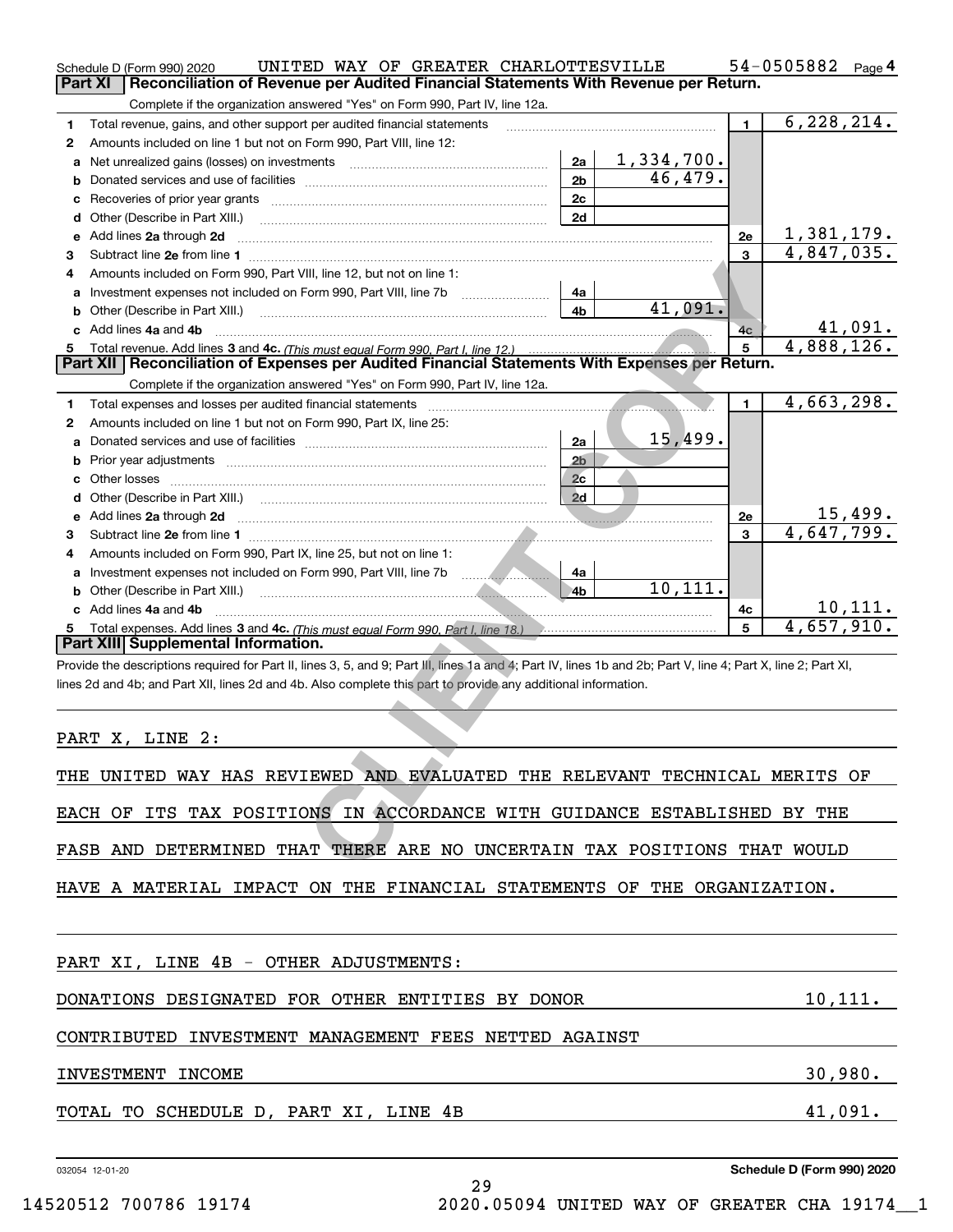| UNITED WAY OF GREATER CHARLOTTESVILLE<br>Schedule D (Form 990) 2020 UNITED WAY<br>Part XIII Supplemental Information (continued) | 54-0505882 Page 5          |
|----------------------------------------------------------------------------------------------------------------------------------|----------------------------|
| PART XII, LINE 4B - OTHER ADJUSTMENTS:                                                                                           |                            |
| DONATIONS DESIGNATED FOR OTHER ENTITIES BY DONOR                                                                                 | 10,111.                    |
|                                                                                                                                  |                            |
|                                                                                                                                  |                            |
|                                                                                                                                  |                            |
|                                                                                                                                  |                            |
|                                                                                                                                  |                            |
|                                                                                                                                  |                            |
|                                                                                                                                  |                            |
|                                                                                                                                  |                            |
|                                                                                                                                  |                            |
|                                                                                                                                  |                            |
|                                                                                                                                  |                            |
|                                                                                                                                  |                            |
|                                                                                                                                  |                            |
|                                                                                                                                  |                            |
|                                                                                                                                  |                            |
|                                                                                                                                  |                            |
|                                                                                                                                  |                            |
|                                                                                                                                  |                            |
|                                                                                                                                  |                            |
|                                                                                                                                  |                            |
|                                                                                                                                  |                            |
| 032055 12-01-20                                                                                                                  | Schedule D (Form 990) 2020 |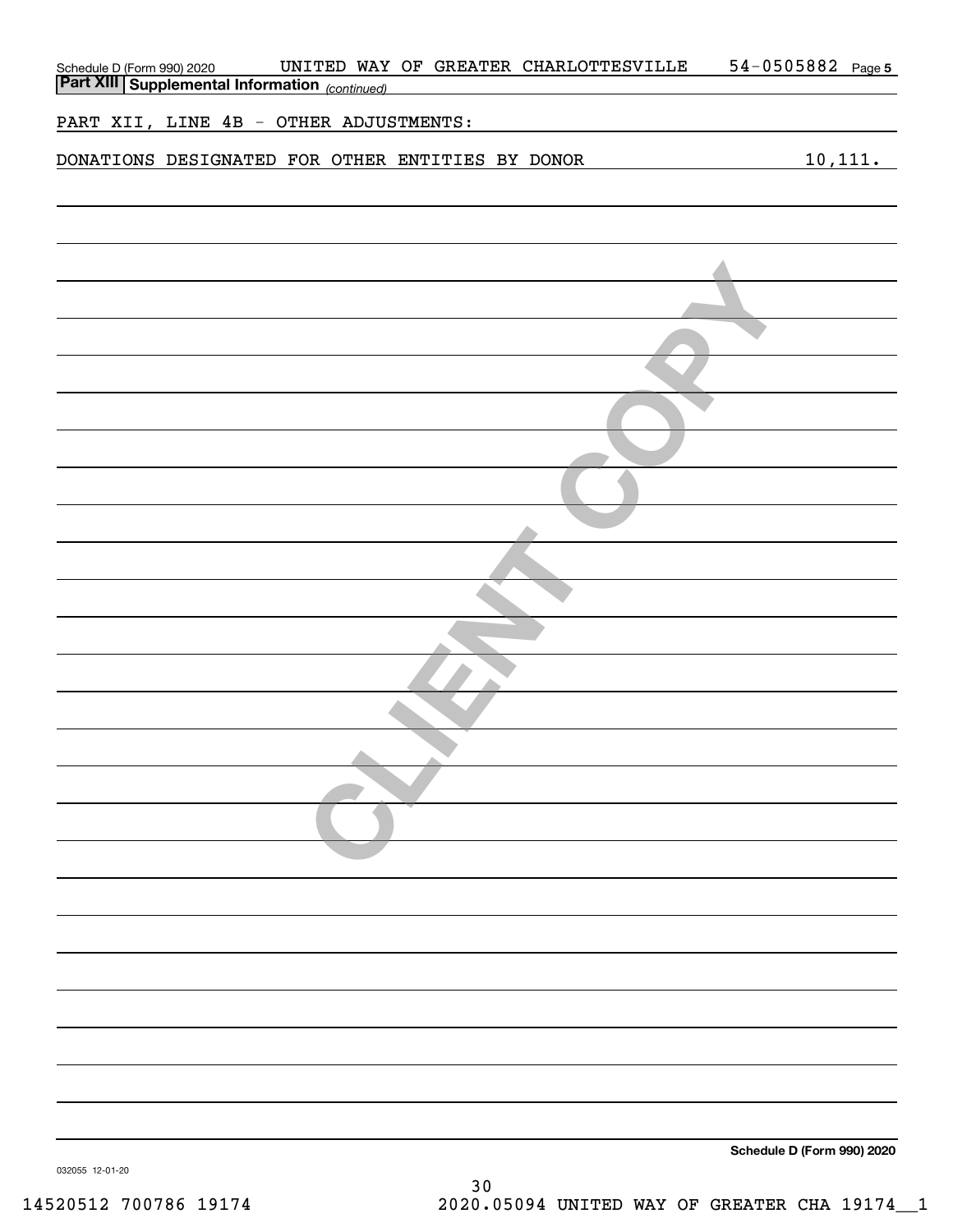| <b>SCHEDULE I</b><br>(Form 990)                                                                                                                                                                | <b>Grants and Other Assistance to Organizations,</b><br>Governments, and Individuals in the United States<br>Complete if the organization answered "Yes" on Form 990, Part IV, line 21 or 22.<br>Attach to Form 990. |                                       |                             |                                         |                                                                |                                          |                                                     |  |  |  |  |  |
|------------------------------------------------------------------------------------------------------------------------------------------------------------------------------------------------|----------------------------------------------------------------------------------------------------------------------------------------------------------------------------------------------------------------------|---------------------------------------|-----------------------------|-----------------------------------------|----------------------------------------------------------------|------------------------------------------|-----------------------------------------------------|--|--|--|--|--|
| <b>Open to Public</b><br>Department of the Treasury<br>Internal Revenue Service<br>Inspection<br>Go to www.irs.gov/Form990 for the latest information.                                         |                                                                                                                                                                                                                      |                                       |                             |                                         |                                                                |                                          |                                                     |  |  |  |  |  |
| Name of the organization                                                                                                                                                                       |                                                                                                                                                                                                                      | UNITED WAY OF GREATER CHARLOTTESVILLE |                             |                                         |                                                                |                                          | <b>Employer identification number</b><br>54-0505882 |  |  |  |  |  |
| <b>General Information on Grants and Assistance</b><br>Part I                                                                                                                                  |                                                                                                                                                                                                                      |                                       |                             |                                         |                                                                |                                          |                                                     |  |  |  |  |  |
| Does the organization maintain records to substantiate the amount of the grants or assistance, the grantees' eligibility for the grants or assistance, and the selection<br>1.                 |                                                                                                                                                                                                                      |                                       |                             |                                         |                                                                |                                          | $\boxed{\text{X}}$ Yes<br>$ $ No                    |  |  |  |  |  |
| Describe in Part IV the organization's procedures for monitoring the use of grant funds in the United States.<br>$\mathbf{2}$                                                                  |                                                                                                                                                                                                                      |                                       |                             |                                         |                                                                |                                          |                                                     |  |  |  |  |  |
| Part II<br>Grants and Other Assistance to Domestic Organizations and Domestic Governments. Complete if the organization answered "Yes" on Form 990, Part IV, line 21, for any                  |                                                                                                                                                                                                                      |                                       |                             |                                         |                                                                |                                          |                                                     |  |  |  |  |  |
| recipient that received more than \$5,000. Part II can be duplicated if additional space is needed.<br>1 (a) Name and address of organization<br>or government                                 | $(b)$ EIN                                                                                                                                                                                                            | (c) IRC section<br>(if applicable)    | (d) Amount of<br>cash grant | (e) Amount of<br>non-cash<br>assistance | (f) Method of<br>valuation (book,<br>FMV, appraisal,<br>other) | (g) Description of<br>noncash assistance | (h) Purpose of grant<br>or assistance               |  |  |  |  |  |
| COMMUNITY INVESTMENT COLLABORATIVE<br>P.O. BOX 2976                                                                                                                                            |                                                                                                                                                                                                                      |                                       |                             |                                         |                                                                |                                          | TO SUPPORT PROGRAMS AND                             |  |  |  |  |  |
| CHARLOTTESVILLE, VA 22902                                                                                                                                                                      | $45 - 4105820$ 501(C)3<br>SERVICES<br>30,000                                                                                                                                                                         |                                       |                             |                                         |                                                                |                                          |                                                     |  |  |  |  |  |
| HABITAT FOR HUMANITY<br>919 WEST MAIN STREET<br>CHARLOTTESVILLE, VA 22903                                                                                                                      | $54 - 1574925$ 501(C)3                                                                                                                                                                                               |                                       | 30,000,                     | 0.                                      |                                                                |                                          | TO SUPPORT PROGRAMS AND<br>SERVICES                 |  |  |  |  |  |
| CHILD HEALTH PARTNERSHIP<br>1469 GREENBRIER PLACE<br>CHARLOTTESVILLE, VA 22901                                                                                                                 | $26 - 2499048$ 501(C)3                                                                                                                                                                                               |                                       | 40,000                      | $\mathbf{0}$ .                          |                                                                |                                          | TO SUPPORT PROGRAMS AND<br>SERVICES                 |  |  |  |  |  |
| PIEDMONT HOUSING ALLIANCE<br>1215 E MARKET STREET<br>CHARLOTTESVILLE, VA 22902                                                                                                                 | $52 - 1361731$ $501(C)3$                                                                                                                                                                                             |                                       | 25,000                      | 0.                                      |                                                                |                                          | TO SUPPORT PROGRAMS AND<br>SERVICES                 |  |  |  |  |  |
| PIEDMONT YMCA INTERGENERATIONAL<br>CENTER - 233 4TH STREET NW, SUITE<br>Y - CHARLOTTESVILLE, VA 22903                                                                                          | $54 - 1717336$ 501(C)3                                                                                                                                                                                               |                                       | 30,000                      | 0.                                      |                                                                |                                          | TO SUPPORT PROGRAMS AND<br>SERVICES                 |  |  |  |  |  |
| CONSCIOUS CAPIALIST FOUNDATION<br>P.O. BOX 2242<br>CHARLOTTESVILLE, VA 22902                                                                                                                   | $84 - 2733195$ 501(C)3                                                                                                                                                                                               |                                       | 20,000                      | $\mathbf{0}$ .                          |                                                                |                                          | TO SUPPORT PROGRAMS AND<br>SERVICES                 |  |  |  |  |  |
| Enter total number of section $501(c)(3)$ and government organizations listed in the line 1 table<br>$\mathbf{2}$<br>Enter total number of other organizations listed in the line 1 table<br>3 |                                                                                                                                                                                                                      |                                       |                             |                                         |                                                                |                                          | 9.<br>$\overline{6}$ .                              |  |  |  |  |  |

**For Paperwork Reduction Act Notice, see the Instructions for Form 990. Schedule I (Form 990) 2020** LHA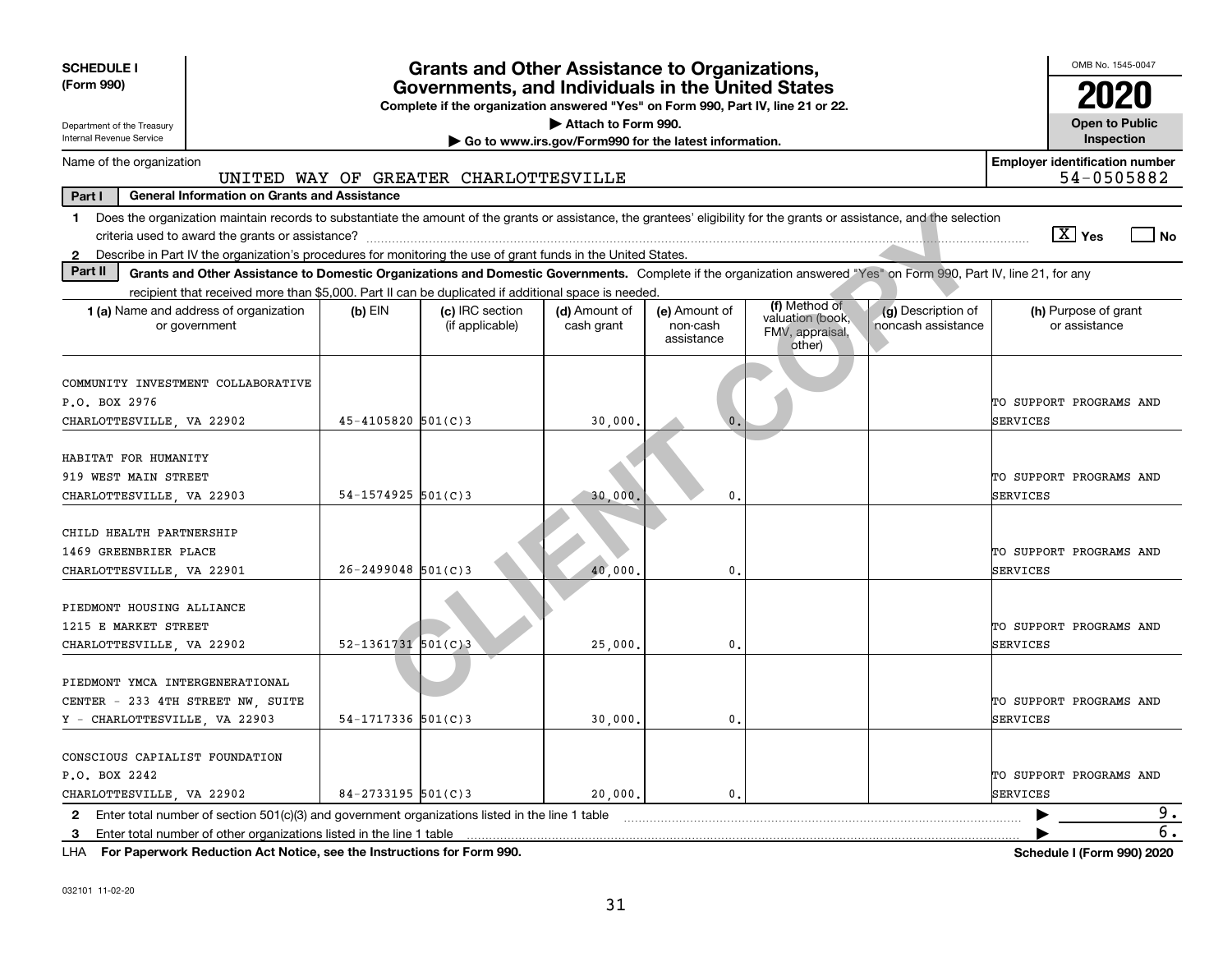### Schedule I (Form 990) Page 1 UNITED WAY OF GREATER CHARLOTTESVILLE

54-0505882

| Part II   Continuation of Grants and Other Assistance to Domestic Organizations and Domestic Governments (Schedule I (Form 990), Part II.) |                        |                                  |                             |                                         |                                                                |                                           |                                       |
|--------------------------------------------------------------------------------------------------------------------------------------------|------------------------|----------------------------------|-----------------------------|-----------------------------------------|----------------------------------------------------------------|-------------------------------------------|---------------------------------------|
| (a) Name and address of<br>organization or government                                                                                      | $(b)$ EIN              | (c) IRC section<br>if applicable | (d) Amount of<br>cash grant | (e) Amount of<br>non-cash<br>assistance | (f) Method of<br>valuation<br>(book, FMV,<br>appraisal, other) | (g) Description of<br>non-cash assistance | (h) Purpose of grant<br>or assistance |
| VA 30 DAY FUND                                                                                                                             |                        |                                  |                             |                                         |                                                                |                                           |                                       |
| 1314 RUGBY ROAD                                                                                                                            |                        |                                  |                             |                                         |                                                                |                                           | TO SUPPORT PROGRAMS AND               |
| CHARLOTTESVILLE, VA 22903                                                                                                                  | 85-0602776 $501(C)3$   |                                  | 26,000.                     | $\mathbf{0}$                            |                                                                |                                           | <b>SERVICES</b>                       |
|                                                                                                                                            |                        |                                  |                             |                                         |                                                                |                                           |                                       |
| MACAA EARLY HEAD START                                                                                                                     |                        |                                  |                             |                                         |                                                                |                                           |                                       |
| 1025 PARK STREET                                                                                                                           |                        |                                  |                             |                                         |                                                                |                                           | TO SUPPORT PROGRAMS AND               |
| CHARLOTTESVILLE, VA 22901                                                                                                                  | $54 - 0799964$ 501(C)3 |                                  | 30,000                      | $\mathbf{0}$                            |                                                                |                                           | <b>SERVICES</b>                       |
|                                                                                                                                            |                        |                                  |                             |                                         |                                                                |                                           |                                       |
| NEW HILL DEVELOPMENT CORPORATION                                                                                                           |                        |                                  |                             |                                         |                                                                |                                           |                                       |
| 410 E. MARKET STREET, SUITE 14                                                                                                             |                        |                                  |                             |                                         |                                                                |                                           | TO SUPPORT PROGRAMS AND               |
| CHARLOTTESVILLE, VA 22902                                                                                                                  | 83-1107639 $501(C)$ 3  |                                  | 25,000                      | $\overline{0}$ .                        |                                                                |                                           | <b>SERVICES</b>                       |
| ANGELICS KITCHEN CATERING                                                                                                                  |                        |                                  |                             |                                         |                                                                |                                           |                                       |
| 1118 PRESTON AVENUE                                                                                                                        |                        |                                  |                             |                                         |                                                                |                                           | TO SUPPORT OPERATIONS OF              |
| CHARLOTTESVILLE, VA 22903                                                                                                                  | 82-5076133             |                                  | 10,000                      | 0                                       |                                                                |                                           | MINORITY OWNED BUSINESS               |
|                                                                                                                                            |                        |                                  |                             |                                         |                                                                |                                           |                                       |
| CULINARY CONCEPTS                                                                                                                          |                        |                                  |                             |                                         |                                                                |                                           |                                       |
| 2041 BARRACKS ROAD                                                                                                                         |                        |                                  |                             |                                         |                                                                |                                           | TO SUPPORT OPERATIONS OF              |
| CHARLOTTESVILLE, VA 22903                                                                                                                  | 82-4929383             |                                  | 10,000                      | $\mathbf{0}$                            |                                                                |                                           | MINORITY OWNED BUSINESS               |
|                                                                                                                                            |                        |                                  |                             |                                         |                                                                |                                           |                                       |
| OMG CLEANING TEAM                                                                                                                          |                        |                                  |                             |                                         |                                                                |                                           |                                       |
| 104 ANTOINETTE CT                                                                                                                          |                        |                                  |                             |                                         |                                                                |                                           | TO SUPPORT OPERATIONS OF              |
| CHARLOTTESVILLE, VA 22903                                                                                                                  | 84-3712376             |                                  | 10,000                      | $\mathbf{0}$ .                          |                                                                |                                           | MINORITY OWNED BUSINESS               |
|                                                                                                                                            |                        |                                  |                             |                                         |                                                                |                                           |                                       |
| PASSIOO LLC                                                                                                                                |                        |                                  |                             |                                         |                                                                |                                           |                                       |
| 2506 HUNTINGTON ROAD                                                                                                                       |                        |                                  |                             |                                         |                                                                |                                           | TO SUPPORT OPERATIONS OF              |
| CHARLOTTESVILLE, VA 22901                                                                                                                  | 81-1019793             |                                  | 10,000                      | $\mathbf{0}$ .                          |                                                                |                                           | MINORITY OWNED BUSINESS               |
|                                                                                                                                            |                        |                                  |                             |                                         |                                                                |                                           |                                       |
| RENEE'S BOUTIQUE                                                                                                                           |                        |                                  |                             |                                         |                                                                |                                           |                                       |
| 264 DOE DRVE                                                                                                                               |                        |                                  |                             |                                         |                                                                |                                           | TO SUPPORT OPERATIONS OF              |
| RUCKERSVILLE, VA 22968                                                                                                                     | 47-1927037             |                                  | 10,000                      | $\mathbf{0}$                            |                                                                |                                           | MINORITY OWNED BUSINESS               |
| UPSCALE SECURITY                                                                                                                           |                        |                                  |                             |                                         |                                                                |                                           |                                       |
| 1982 ARLINGTON BLVD                                                                                                                        |                        |                                  |                             |                                         |                                                                |                                           | TO SUPPORT OPERATIONS OF              |
| CHARLOTTESVILLE, VA 22903                                                                                                                  | 82-3701292             |                                  | 10.000.                     | 0.                                      |                                                                |                                           | MINORITY OWNED BUSINESS               |

**Schedule I (Form 990)**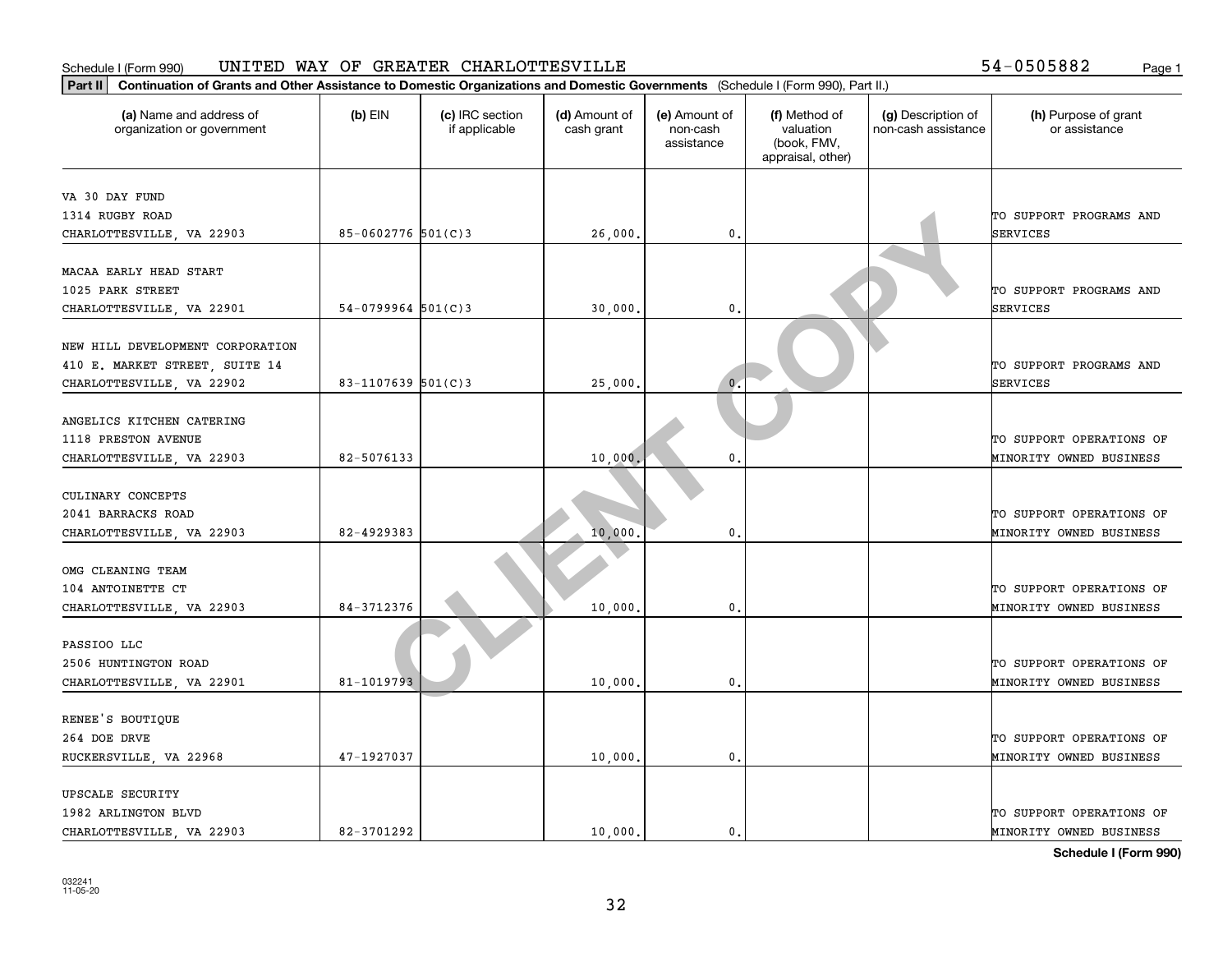### Schedule I (Form 990) 2020 UNITED WAY OF GREATER CHARLOTTESVILLE 54-0505882 Page

**Part III | Grants and Other Assistance to Domestic Individuals. Complete if the organization answered "Yes" on Form 990, Part IV, line 22.** Part III can be duplicated if additional space is needed.

| (a) Type of grant or assistance                                                                                                                      | (b) Number of<br>recipients | (c) Amount of<br>cash grant | (d) Amount of non-<br>cash assistance | (e) Method of valuation<br>(book, FMV, appraisal, other) | (f) Description of noncash assistance |
|------------------------------------------------------------------------------------------------------------------------------------------------------|-----------------------------|-----------------------------|---------------------------------------|----------------------------------------------------------|---------------------------------------|
| EARLY LEARNER SCHOLARSHIPS (ELS) SUPPORTS FAMILIES                                                                                                   |                             |                             |                                       |                                                          |                                       |
| WHO ARE WORKING TOWARD FINANCIAL STABILITY BY                                                                                                        |                             |                             |                                       |                                                          |                                       |
| ELIMINATING THE BARRIER OF THE COST OF EARLY                                                                                                         |                             |                             |                                       |                                                          |                                       |
| EDUCATION AND CARE, AND PLACES CHILDREN IN                                                                                                           | 50                          | 421,951.                    | 0.                                    |                                                          |                                       |
|                                                                                                                                                      |                             |                             |                                       |                                                          |                                       |
| SANTA FUND FOR SCHOOLKIDS PROVIDES CLOTHING,                                                                                                         |                             |                             |                                       |                                                          |                                       |
| SHOES, MEDICINE, EYEGLASSES, AND OTHER ESSENTIALS                                                                                                    |                             |                             |                                       |                                                          |                                       |
| FOR LOW-INCOME SCHOOL CHILDREN.                                                                                                                      | 1925                        | 173,894.                    | $\mathbf{0}$                          |                                                          |                                       |
| THE FAMILY INVESTMENT PROGRAM IS A FAMILY-CENTERED                                                                                                   |                             |                             |                                       |                                                          |                                       |
| INVESTMENT MODEL THAT SUPPORTS FAMILIES WHO ARE                                                                                                      |                             |                             |                                       |                                                          |                                       |
| WORKING TOWARD FINANCIAL STABILITY BY ELIMINATING                                                                                                    |                             |                             |                                       |                                                          |                                       |
| SPECIFIC BARRIERS TO SUCCESS.                                                                                                                        |                             | 86,818.                     | $\mathfrak{o}$ .                      |                                                          |                                       |
|                                                                                                                                                      |                             |                             |                                       |                                                          |                                       |
|                                                                                                                                                      |                             |                             |                                       |                                                          |                                       |
| Supplemental Information. Provide the information required in Part I, line 2; Part III, column (b); and any other additional information.<br>Part IV |                             |                             |                                       |                                                          |                                       |
| PART I, LINE 2:                                                                                                                                      |                             |                             |                                       |                                                          |                                       |
| AGENCIES AWARDED PROGRAM GRANTS FROM THE UNITED WAY MUST SUBMIT A SIGNED                                                                             |                             |                             |                                       |                                                          |                                       |
| CONTRACT STATING THE AGENCY WILL USE THE FUNDS WITHIN THE GRANT PERIOD FOR                                                                           |                             |                             |                                       |                                                          |                                       |
|                                                                                                                                                      |                             |                             |                                       |                                                          |                                       |
| THE CONTRACT IS SIGNED BY THE AGENCY'S CHIEF<br>CONTRACTED PURPOSES.                                                                                 |                             |                             |                                       |                                                          |                                       |
| PROFESSIONAL OFFICER AND THE CHIEF VOLUNTEER OFFICER. ALL AGENCIES                                                                                   |                             |                             |                                       |                                                          |                                       |
| RECEIVING A PROGRAM GRANT ARE REQUIRED TO SUBMIT FINAL REPORTS DETAILING                                                                             |                             |                             |                                       |                                                          |                                       |
|                                                                                                                                                      |                             |                             |                                       |                                                          |                                       |
| PROGRAM OBJECTIVES, ACTIVITIES AND RESULTS RELATIVE TO THE PROGRAM GRANT                                                                             |                             |                             |                                       |                                                          |                                       |

AWARDED. AT THE END OF THE GRANT PERIOD, AGENCIES ARE REQUIRED TO SUBMIT A

SIGNED STATEMENT THAT ALL UNITED WAY GRANT FUNDS WERE EXPENDED DURING THE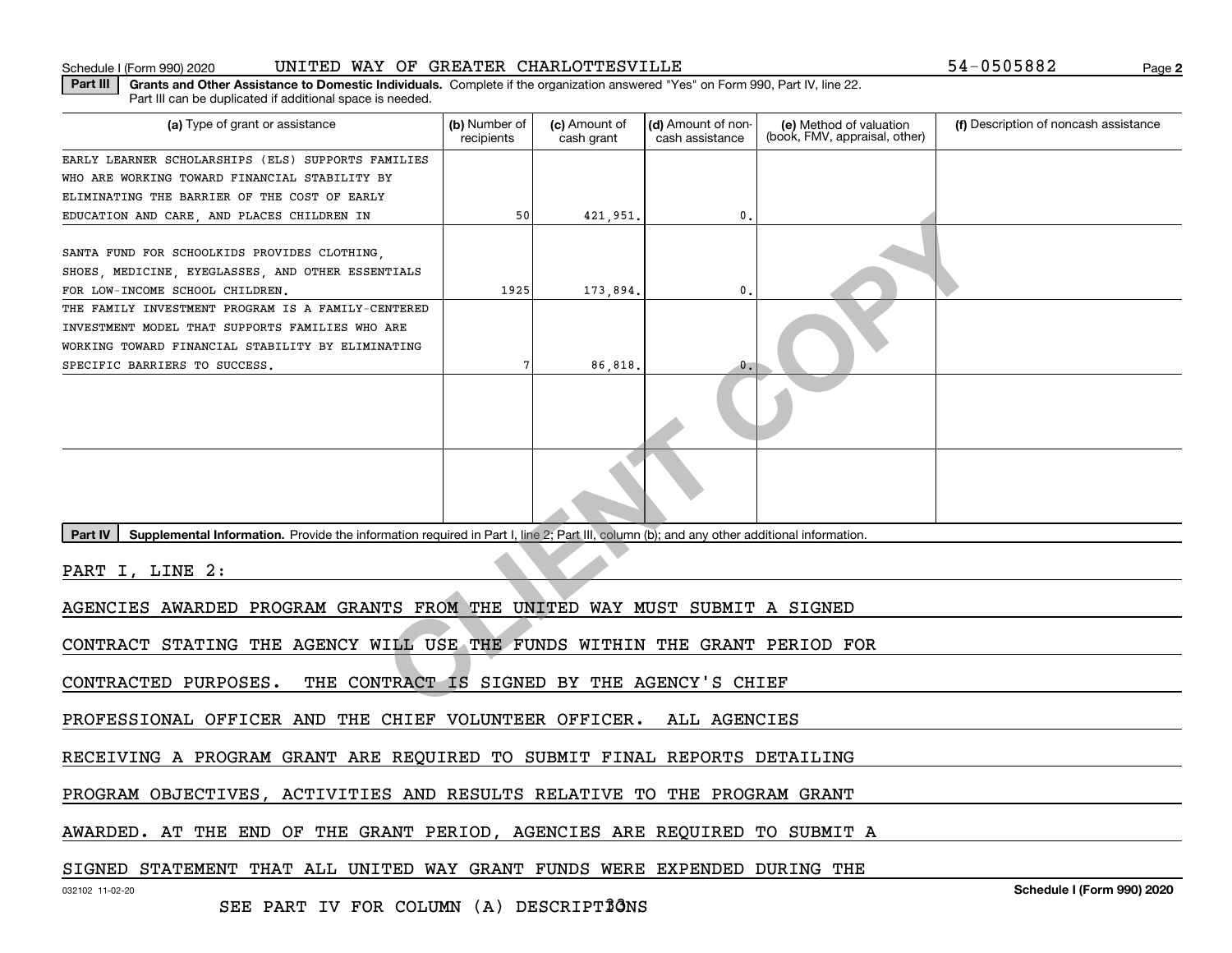| Schedule I (Form 990) UNITED WAY OF GREATER CHARLOTTESVILLE 54-0505882 Page 2<br>Part IV Supplemental Information |  |
|-------------------------------------------------------------------------------------------------------------------|--|
| GRANT PERIOD AND FOR THE CONTRACTED PURPOSES. LIKEWISE, ALL CONTRACTUAL                                           |  |
| REQUIREMENTS ESTABLISHED BY ANY GRANTOR TO THE UNITED WAY ARE ADHERED TO BY                                       |  |
| THE UNITED WAY FOR ALL FUNDS AWARDED FOR OUR PROGRAMS.                                                            |  |
|                                                                                                                   |  |
| PART III, COLUMN (A):                                                                                             |  |
| (A) TYPE OF GRANT OR ASSISTANCE: EARLY LEARNER SCHOLARSHIPS (ELS)                                                 |  |
| SUPPORTS FAMILIES WHO ARE WORKING TOWARD FINANCIAL STABILITY BY                                                   |  |
| ELIMINATING THE BARRIER OF THE COST OF EARLY EDUCATION AND CARE, AND                                              |  |
| PLACES CHILDREN IN HIGH-QUALITY SETTINGS.                                                                         |  |
|                                                                                                                   |  |
|                                                                                                                   |  |
|                                                                                                                   |  |
|                                                                                                                   |  |
|                                                                                                                   |  |
|                                                                                                                   |  |
|                                                                                                                   |  |
|                                                                                                                   |  |
|                                                                                                                   |  |
|                                                                                                                   |  |
|                                                                                                                   |  |
|                                                                                                                   |  |
|                                                                                                                   |  |
|                                                                                                                   |  |
|                                                                                                                   |  |
|                                                                                                                   |  |
|                                                                                                                   |  |
|                                                                                                                   |  |
|                                                                                                                   |  |
| Schedule I (Form 990)<br>032291                                                                                   |  |
|                                                                                                                   |  |

032291 04-01-20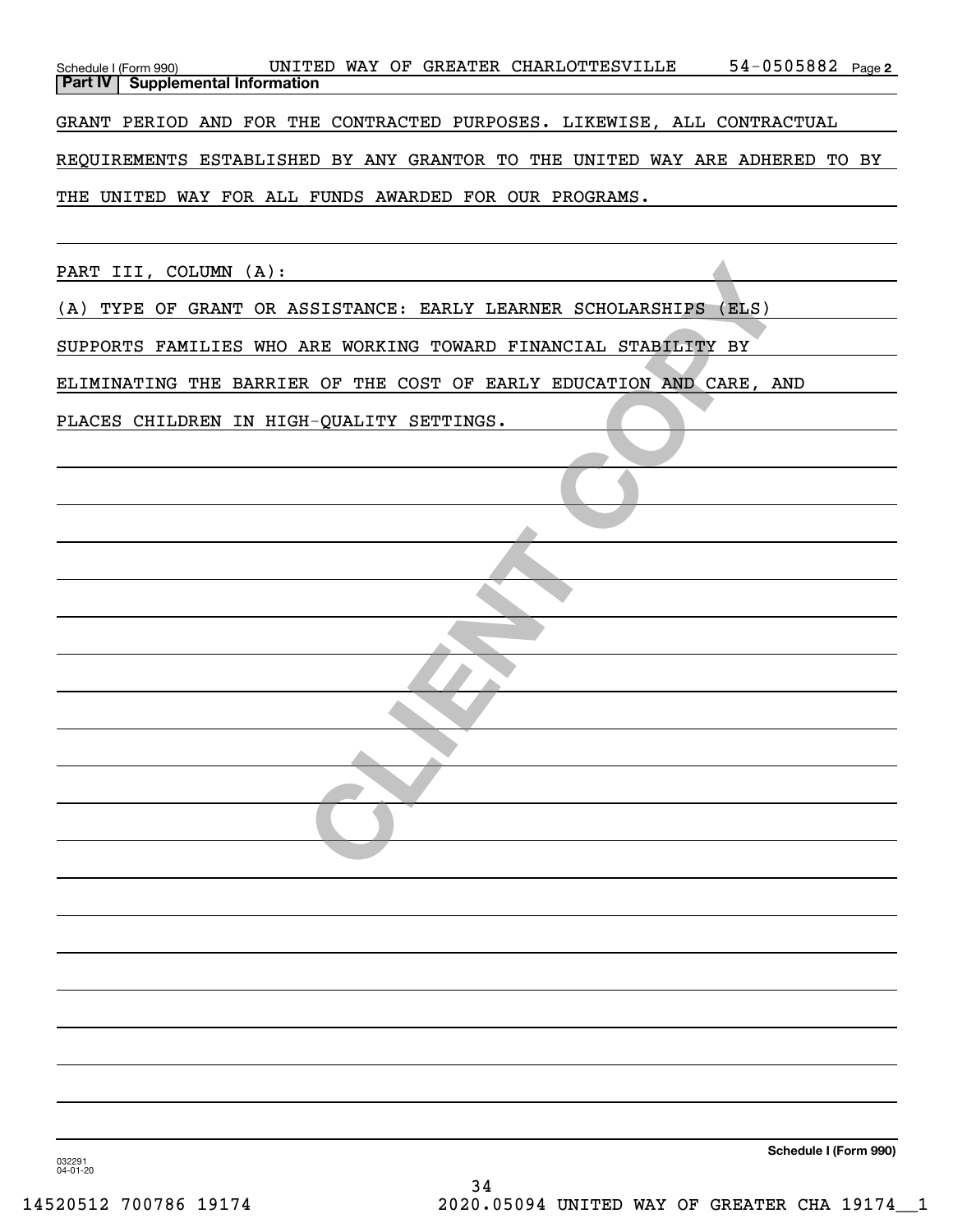|    | <b>Compensation Information</b><br><b>SCHEDULE J</b>                                                                             |                                       | OMB No. 1545-0047     |            |                         |  |  |
|----|----------------------------------------------------------------------------------------------------------------------------------|---------------------------------------|-----------------------|------------|-------------------------|--|--|
|    | (Form 990)<br>For certain Officers, Directors, Trustees, Key Employees, and Highest                                              |                                       |                       |            |                         |  |  |
|    | <b>Compensated Employees</b>                                                                                                     |                                       |                       |            |                         |  |  |
|    | Complete if the organization answered "Yes" on Form 990, Part IV, line 23.<br>Attach to Form 990.                                |                                       | <b>Open to Public</b> |            |                         |  |  |
|    | Department of the Treasury<br>Go to www.irs.gov/Form990 for instructions and the latest information.<br>Internal Revenue Service |                                       | Inspection            |            |                         |  |  |
|    | Name of the organization                                                                                                         | <b>Employer identification number</b> |                       |            |                         |  |  |
|    | UNITED WAY OF GREATER CHARLOTTESVILLE                                                                                            | 54-0505882                            |                       |            |                         |  |  |
|    | <b>Questions Regarding Compensation</b><br>Part I                                                                                |                                       |                       |            |                         |  |  |
|    |                                                                                                                                  |                                       |                       | <b>Yes</b> | No                      |  |  |
|    | 1a Check the appropriate box(es) if the organization provided any of the following to or for a person listed on Form 990,        |                                       |                       |            |                         |  |  |
|    | Part VII, Section A, line 1a. Complete Part III to provide any relevant information regarding these items.                       |                                       |                       |            |                         |  |  |
|    | First-class or charter travel<br>Housing allowance or residence for personal use                                                 |                                       |                       |            |                         |  |  |
|    | Travel for companions<br>Payments for business use of personal residence                                                         |                                       |                       |            |                         |  |  |
|    | Health or social club dues or initiation fees<br>Tax indemnification and gross-up payments                                       |                                       |                       |            |                         |  |  |
|    | Discretionary spending account<br>Personal services (such as maid, chauffeur, chef)                                              |                                       |                       |            |                         |  |  |
|    |                                                                                                                                  |                                       |                       |            |                         |  |  |
|    | <b>b</b> If any of the boxes on line 1a are checked, did the organization follow a written policy regarding payment or           |                                       |                       |            |                         |  |  |
|    | reimbursement or provision of all of the expenses described above? If "No," complete Part III to explain                         |                                       | 1b                    |            |                         |  |  |
| 2  | Did the organization require substantiation prior to reimbursing or allowing expenses incurred by all directors,                 |                                       |                       |            |                         |  |  |
|    | trustees, and officers, including the CEO/Executive Director, regarding the items checked on line 1a?                            |                                       | $\mathbf{2}$          |            |                         |  |  |
|    |                                                                                                                                  |                                       |                       |            |                         |  |  |
|    |                                                                                                                                  |                                       |                       |            |                         |  |  |
| З  | Indicate which, if any, of the following the organization used to establish the compensation of the organization's               |                                       |                       |            |                         |  |  |
|    | CEO/Executive Director. Check all that apply. Do not check any boxes for methods used by a related organization to               |                                       |                       |            |                         |  |  |
|    | establish compensation of the CEO/Executive Director, but explain in Part III.                                                   |                                       |                       |            |                         |  |  |
|    | Written employment contract<br>Compensation committee                                                                            |                                       |                       |            |                         |  |  |
|    | $X$ Compensation survey or study<br>Independent compensation consultant                                                          |                                       |                       |            |                         |  |  |
|    | $\mathbf{X}$ Approval by the board or compensation committee<br>Form 990 of other organizations                                  |                                       |                       |            |                         |  |  |
|    |                                                                                                                                  |                                       |                       |            |                         |  |  |
|    | During the year, did any person listed on Form 990, Part VII, Section A, line 1a, with respect to the filing                     |                                       |                       |            |                         |  |  |
|    | organization or a related organization:                                                                                          |                                       |                       |            |                         |  |  |
| а  | Receive a severance payment or change-of-control payment?                                                                        |                                       | 4a                    |            | х                       |  |  |
| b  | Participate in or receive payment from a supplemental nonqualified retirement plan?                                              |                                       | 4b                    |            | $\overline{\mathbf{x}}$ |  |  |
| с  | Participate in or receive payment from an equity-based compensation arrangement?                                                 |                                       | 4c                    |            | $\overline{\mathbf{x}}$ |  |  |
|    | If "Yes" to any of lines 4a-c, list the persons and provide the applicable amounts for each item in Part III.                    |                                       |                       |            |                         |  |  |
|    |                                                                                                                                  |                                       |                       |            |                         |  |  |
|    | Only section 501(c)(3), 501(c)(4), and 501(c)(29) organizations must complete lines 5-9.                                         |                                       |                       |            |                         |  |  |
|    | For persons listed on Form 990, Part VII, Section A, line 1a, did the organization pay or accrue any compensation                |                                       |                       |            |                         |  |  |
|    | contingent on the revenues of:                                                                                                   |                                       |                       |            |                         |  |  |
|    |                                                                                                                                  |                                       | 5а                    |            | x                       |  |  |
|    |                                                                                                                                  |                                       | 5b                    |            | $\overline{\mathbf{x}}$ |  |  |
|    | If "Yes" on line 5a or 5b, describe in Part III.                                                                                 |                                       |                       |            |                         |  |  |
| 6. | For persons listed on Form 990, Part VII, Section A, line 1a, did the organization pay or accrue any compensation                |                                       |                       |            |                         |  |  |
|    | contingent on the net earnings of:                                                                                               |                                       |                       |            |                         |  |  |
|    |                                                                                                                                  |                                       | 6a                    |            | х                       |  |  |
|    |                                                                                                                                  |                                       | 6b                    |            | $\overline{\mathbf{x}}$ |  |  |
|    | If "Yes" on line 6a or 6b, describe in Part III.                                                                                 |                                       |                       |            |                         |  |  |
|    | 7 For persons listed on Form 990, Part VII, Section A, line 1a, did the organization provide any nonfixed payments               |                                       |                       |            |                         |  |  |
|    |                                                                                                                                  |                                       | $\overline{7}$        |            | х                       |  |  |
| 8  | Were any amounts reported on Form 990, Part VII, paid or accrued pursuant to a contract that was subject to the                  |                                       |                       |            |                         |  |  |
|    | initial contract exception described in Regulations section 53.4958-4(a)(3)? If "Yes," describe in Part III                      |                                       | 8                     |            | х                       |  |  |
| 9  | If "Yes" on line 8, did the organization also follow the rebuttable presumption procedure described in                           |                                       |                       |            |                         |  |  |
|    |                                                                                                                                  |                                       | 9                     |            |                         |  |  |
|    | LHA For Paperwork Reduction Act Notice, see the Instructions for Form 990.                                                       | Schedule J (Form 990) 2020            |                       |            |                         |  |  |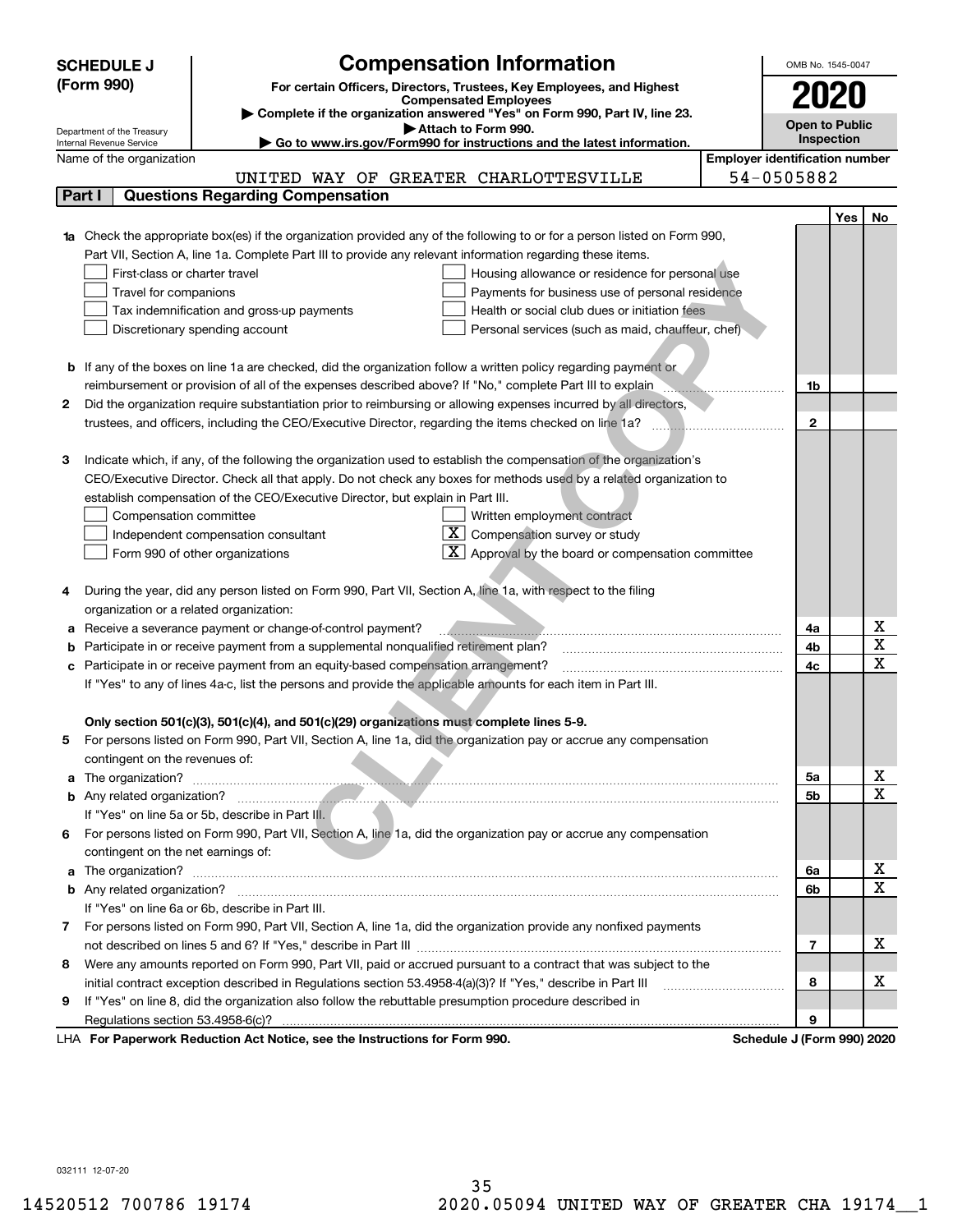#### UNITED WAY OF GREATER CHARLOTTESVILLE 54-0505882

# Schedule J (Form 990) 2020 UNL'I'ED WAY UF GREATER CHARLO'I'TESV I LLE 54 – USU 5 8 8 2<br>Part II | Officers, Directors, Trustees, Key Employees, and Highest Compensated Employees. Use

For each individual whose compensation must be reported on Schedule J, report compensation from the organization on row (i) and from related organizations, described in the instructions, on row (ii). Do not list any individuals that aren't listed on Form 990, Part VII.

**Note:**  The sum of columns (B)(i)-(iii) for each listed individual must equal the total amount of Form 990, Part VII, Section A, line 1a, applicable column (D) and (E) amounts for that individual.

| (A) Name and Title  |            |                          | (B) Breakdown of W-2 and/or 1099-MISC compensation |                                           | (C) Retirement and<br>other deferred | (D) Nontaxable<br>benefits | (E) Total of columns | (F) Compensation                                           |
|---------------------|------------|--------------------------|----------------------------------------------------|-------------------------------------------|--------------------------------------|----------------------------|----------------------|------------------------------------------------------------|
|                     |            | (i) Base<br>compensation | (ii) Bonus &<br>incentive<br>compensation          | (iii) Other<br>reportable<br>compensation | compensation                         |                            | $(B)(i)-(D)$         | in column (B)<br>reported as deferred<br>on prior Form 990 |
| RAVI RESPETO<br>(1) | (i)        | 160,937.                 | $\overline{0}$ .                                   | $\overline{0}$ .                          | 14,667.                              | 9,342.                     | 184,946.             | 0.                                                         |
| PRESIDENT           | (ii)       | $\overline{0}$ .         | $\overline{0}$ .                                   | $\overline{0}$ .                          | $\overline{0}$ .                     | $\overline{0}$ .           | $\overline{0}$ .     | $\overline{0}$ .                                           |
|                     | (i)        |                          |                                                    |                                           |                                      |                            |                      |                                                            |
|                     | (ii)       |                          |                                                    |                                           |                                      |                            |                      |                                                            |
|                     | (i)        |                          |                                                    |                                           |                                      |                            |                      |                                                            |
|                     | (ii)       |                          |                                                    |                                           |                                      |                            |                      |                                                            |
|                     | (i)        |                          |                                                    |                                           |                                      |                            |                      |                                                            |
|                     | (ii)       |                          |                                                    |                                           |                                      |                            |                      |                                                            |
|                     | (i)        |                          |                                                    |                                           |                                      |                            |                      |                                                            |
|                     | (ii)       |                          |                                                    |                                           |                                      |                            |                      |                                                            |
|                     | (i)        |                          |                                                    |                                           |                                      |                            |                      |                                                            |
|                     | (ii)       |                          |                                                    |                                           |                                      |                            |                      |                                                            |
|                     | (i)        |                          |                                                    |                                           |                                      |                            |                      |                                                            |
|                     | (ii)       |                          |                                                    |                                           |                                      |                            |                      |                                                            |
|                     | (i)        |                          |                                                    |                                           |                                      |                            |                      |                                                            |
|                     | (ii)       |                          |                                                    |                                           |                                      |                            |                      |                                                            |
|                     | (i)        |                          |                                                    |                                           |                                      |                            |                      |                                                            |
|                     | (ii)       |                          |                                                    |                                           |                                      |                            |                      |                                                            |
|                     | (i)        |                          |                                                    |                                           |                                      |                            |                      |                                                            |
|                     | (ii)       |                          |                                                    |                                           |                                      |                            |                      |                                                            |
|                     | $(\sf{i})$ |                          |                                                    |                                           |                                      |                            |                      |                                                            |
|                     | (ii)       |                          |                                                    |                                           |                                      |                            |                      |                                                            |
|                     | $(\sf{i})$ |                          |                                                    |                                           |                                      |                            |                      |                                                            |
|                     | (ii)       |                          |                                                    |                                           |                                      |                            |                      |                                                            |
|                     | $(\sf{i})$ |                          |                                                    |                                           |                                      |                            |                      |                                                            |
|                     | (ii)       |                          |                                                    |                                           |                                      |                            |                      |                                                            |
|                     | (i)        |                          |                                                    |                                           |                                      |                            |                      |                                                            |
|                     | (ii)       |                          |                                                    |                                           |                                      |                            |                      |                                                            |
|                     | (i)        |                          |                                                    |                                           |                                      |                            |                      |                                                            |
|                     | (ii)       |                          |                                                    |                                           |                                      |                            |                      |                                                            |
|                     | (i)        |                          |                                                    |                                           |                                      |                            |                      |                                                            |
|                     | (ii)       |                          |                                                    |                                           |                                      |                            |                      |                                                            |

**Schedule J (Form 990) 2020**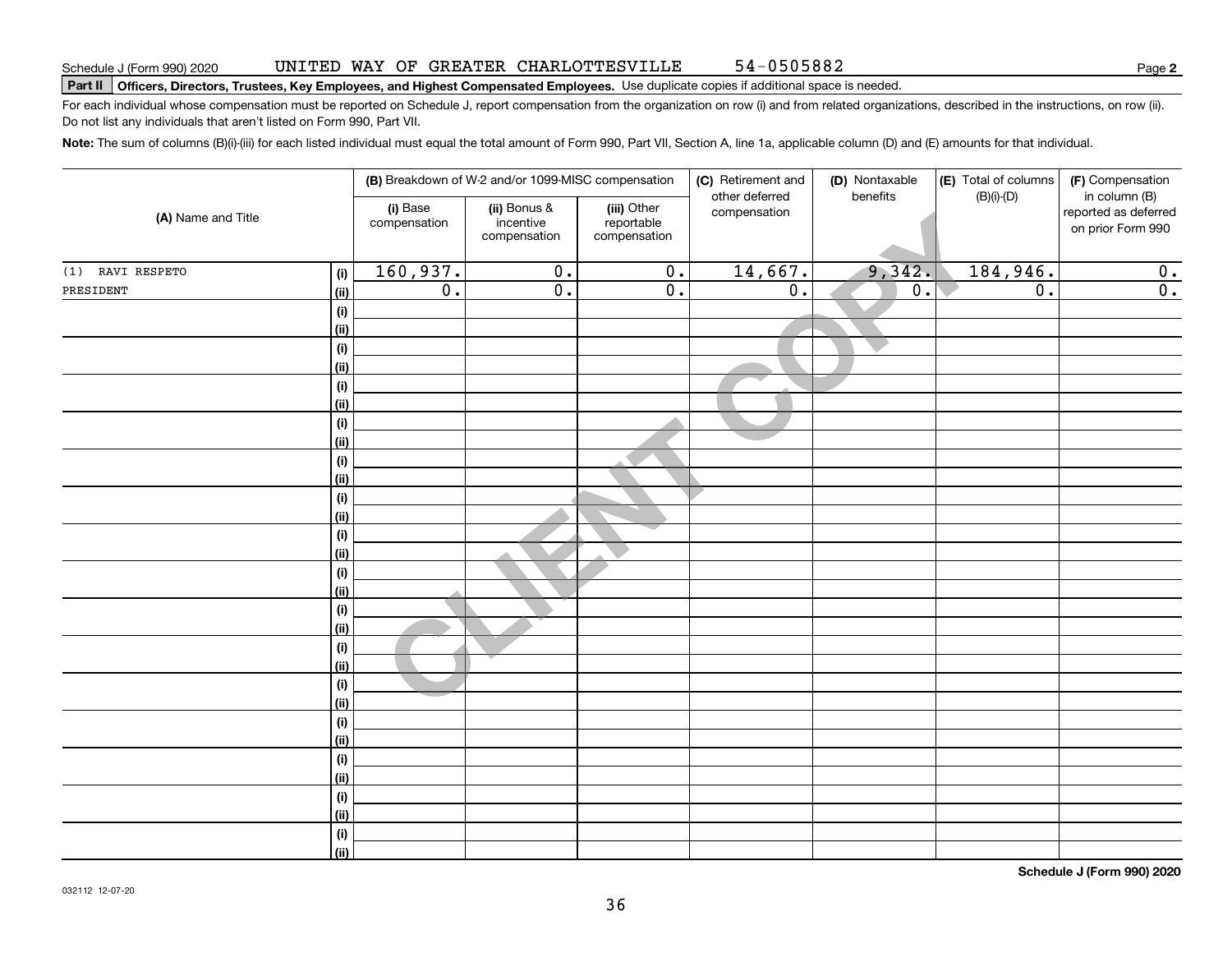# **Part III Supplemental Information**

Schedule J (Form 990) 2020 UNITED WAY OF GREATER CHARLOTTESVILLE<br>Part III Supplemental Information<br>Provide the information, explanation, or descriptions required for Part I, lines 1a, 1b, 3, 4a, 4b, 4c, 5a, 5b, 6a, 6b, 7,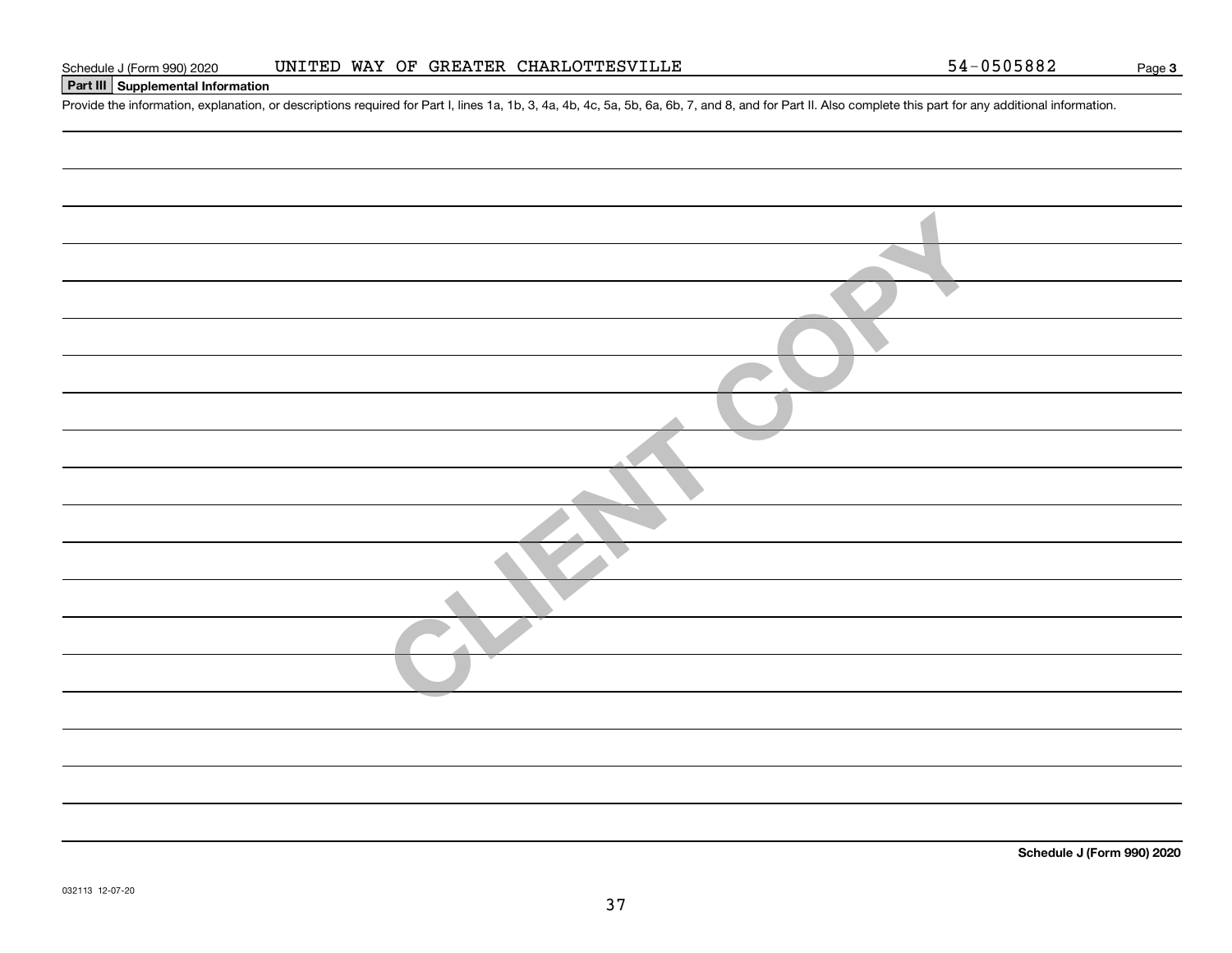# **SCHEDULE M (Form 990)**

# **Noncash Contributions**

OMB No. 1545-0047

| Department of the Treasury |
|----------------------------|
| Internal Revenue Service   |

Name of the organization

**Complete if the organizations answered "Yes" on Form 990, Part IV, lines 29 or 30.** <sup>J</sup>**2020 Attach to Form 990.** J

**Open to Public Inspection**

| Go to www.irs.gov/Form990 for instructions and the latest information. |  |
|------------------------------------------------------------------------|--|
|                                                                        |  |

|  |  |                                       | Emplover identification number |
|--|--|---------------------------------------|--------------------------------|
|  |  | UNITED WAY OF GREATER CHARLOTTESVILLE | 54-0505882                     |

| Part I | <b>Types of Property</b>                                                                                                       |                               |                                      |                                                                                                      |                                                              |            |    |
|--------|--------------------------------------------------------------------------------------------------------------------------------|-------------------------------|--------------------------------------|------------------------------------------------------------------------------------------------------|--------------------------------------------------------------|------------|----|
|        |                                                                                                                                | (a)<br>Check if<br>applicable | (b)<br>Number of<br>contributions or | (c)<br>Noncash contribution<br>amounts reported on<br>items contributed Form 990, Part VIII, line 1g | (d)<br>Method of determining<br>noncash contribution amounts |            |    |
| 1      |                                                                                                                                |                               |                                      |                                                                                                      |                                                              |            |    |
| 2      |                                                                                                                                |                               |                                      |                                                                                                      |                                                              |            |    |
| з      | Art - Fractional interests                                                                                                     |                               |                                      |                                                                                                      |                                                              |            |    |
| 4      | Books and publications                                                                                                         |                               |                                      |                                                                                                      |                                                              |            |    |
| 5      | Clothing and household goods                                                                                                   |                               |                                      |                                                                                                      |                                                              |            |    |
| 6      |                                                                                                                                |                               |                                      |                                                                                                      |                                                              |            |    |
| 7      |                                                                                                                                |                               |                                      |                                                                                                      |                                                              |            |    |
| 8      | Intellectual property                                                                                                          |                               |                                      |                                                                                                      |                                                              |            |    |
| 9      | Securities - Publicly traded                                                                                                   | $\mathbf x$                   | 11                                   |                                                                                                      | 55,225. FAIR MARKET VALUE                                    |            |    |
| 10     | Securities - Closely held stock                                                                                                |                               |                                      |                                                                                                      |                                                              |            |    |
| 11     | Securities - Partnership, LLC, or                                                                                              |                               |                                      |                                                                                                      |                                                              |            |    |
|        | trust interests                                                                                                                |                               |                                      |                                                                                                      |                                                              |            |    |
| 12     | Securities - Miscellaneous                                                                                                     |                               |                                      |                                                                                                      |                                                              |            |    |
| 13     | Qualified conservation contribution -                                                                                          |                               |                                      |                                                                                                      |                                                              |            |    |
|        | Historic structures                                                                                                            |                               |                                      |                                                                                                      |                                                              |            |    |
| 14     | Qualified conservation contribution - Other                                                                                    |                               |                                      |                                                                                                      |                                                              |            |    |
| 15     | Real estate - Residential                                                                                                      |                               |                                      |                                                                                                      |                                                              |            |    |
| 16     | Real estate - Commercial                                                                                                       |                               |                                      |                                                                                                      |                                                              |            |    |
| 17     |                                                                                                                                |                               |                                      |                                                                                                      |                                                              |            |    |
| 18     |                                                                                                                                |                               |                                      |                                                                                                      |                                                              |            |    |
| 19     |                                                                                                                                |                               |                                      |                                                                                                      |                                                              |            |    |
| 20     | Drugs and medical supplies                                                                                                     |                               |                                      |                                                                                                      |                                                              |            |    |
| 21     |                                                                                                                                |                               |                                      |                                                                                                      |                                                              |            |    |
| 22     |                                                                                                                                |                               |                                      |                                                                                                      |                                                              |            |    |
| 23     |                                                                                                                                |                               |                                      |                                                                                                      |                                                              |            |    |
| 24     |                                                                                                                                |                               |                                      |                                                                                                      |                                                              |            |    |
| 25     | Other                                                                                                                          |                               |                                      |                                                                                                      |                                                              |            |    |
| 26     | Other                                                                                                                          |                               |                                      |                                                                                                      |                                                              |            |    |
| 27     | $\Delta$<br>Other                                                                                                              |                               |                                      |                                                                                                      |                                                              |            |    |
| 28     | Other                                                                                                                          |                               |                                      |                                                                                                      |                                                              |            |    |
| 29     | Number of Forms 8283 received by the organization during the tax year for contributions                                        |                               |                                      |                                                                                                      |                                                              |            |    |
|        | for which the organization completed Form 8283, Part V, Donee Acknowledgement                                                  |                               |                                      | 29<br>.                                                                                              |                                                              |            |    |
|        |                                                                                                                                |                               |                                      |                                                                                                      |                                                              | Yes        | No |
|        | 30a During the year, did the organization receive by contribution any property reported in Part I, lines 1 through 28, that it |                               |                                      |                                                                                                      |                                                              |            |    |
|        | must hold for at least three years from the date of the initial contribution, and which isn't required to be used for          |                               |                                      |                                                                                                      |                                                              |            |    |
|        | exempt purposes for the entire holding period?                                                                                 |                               |                                      |                                                                                                      |                                                              | <b>30a</b> | х  |
| b      | If "Yes," describe the arrangement in Part II.                                                                                 |                               |                                      |                                                                                                      |                                                              |            |    |
| 31     | Does the organization have a gift acceptance policy that requires the review of any nonstandard contributions?                 |                               |                                      |                                                                                                      |                                                              | 31         | х  |
|        | 32a Does the organization hire or use third parties or related organizations to solicit, process, or sell noncash              |                               |                                      |                                                                                                      |                                                              |            |    |
|        | contributions?                                                                                                                 |                               |                                      |                                                                                                      |                                                              | X<br>32a   |    |
|        | <b>b</b> If "Yes," describe in Part II.                                                                                        |                               |                                      |                                                                                                      |                                                              |            |    |
| 33     | If the organization didn't report an amount in column (c) for a type of property for which column (a) is checked,              |                               |                                      |                                                                                                      |                                                              |            |    |
|        | describe in Part II.                                                                                                           |                               |                                      |                                                                                                      |                                                              |            |    |

For Paperwork Reduction Act Notice, see the Instructions for Form 990. **Schedule M (Form 990) 2020** LHA

032141 11-23-20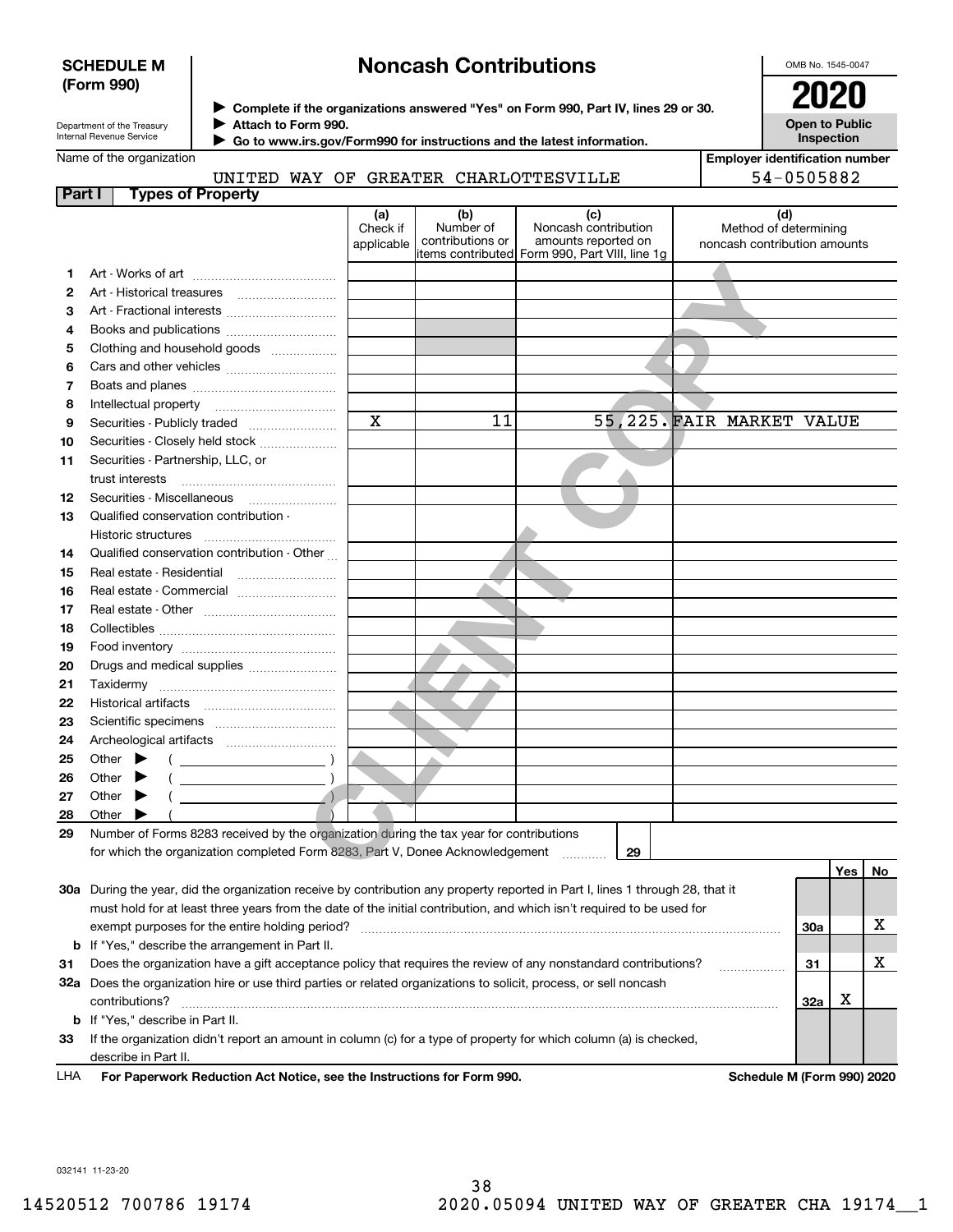| 54-0505882<br>UNITED WAY OF GREATER CHARLOTTESVILLE<br>Schedule M (Form 990) 2020<br>Page 2<br>Part II<br>Supplemental Information. Provide the information required by Part I, lines 30b, 32b, and 33, and whether the organization |
|--------------------------------------------------------------------------------------------------------------------------------------------------------------------------------------------------------------------------------------|
| is reporting in Part I, column (b), the number of contributions, the number of items received, or a combination of both. Also complete<br>this part for any additional information.                                                  |
| SCHEDULE M, LINE 32B:                                                                                                                                                                                                                |
| ALL STOCK CONTRIBUTIONS ARE DELIVERED TO WELLS FARGO ADVISORS.<br>A                                                                                                                                                                  |
| CLIENT ASSOCIATE CONTACTS THE PRESIDENT, OR THE VP OF COMMUNITY                                                                                                                                                                      |
| ENGAGEMENT IF THE PRESIDENT IS UNAVAILABLE, TO AUTHORIZE EACH STOCK                                                                                                                                                                  |
| ALL STOCK DONATIONS ARE SOLD AS PROMPTLY AS POSSIBLE,<br>SALE.<br>OR PER THE                                                                                                                                                         |
| DONOR'S INSTRUCTIONS.                                                                                                                                                                                                                |
|                                                                                                                                                                                                                                      |
|                                                                                                                                                                                                                                      |
|                                                                                                                                                                                                                                      |
|                                                                                                                                                                                                                                      |
|                                                                                                                                                                                                                                      |
|                                                                                                                                                                                                                                      |
|                                                                                                                                                                                                                                      |
|                                                                                                                                                                                                                                      |
|                                                                                                                                                                                                                                      |
|                                                                                                                                                                                                                                      |
|                                                                                                                                                                                                                                      |
|                                                                                                                                                                                                                                      |
|                                                                                                                                                                                                                                      |
|                                                                                                                                                                                                                                      |
|                                                                                                                                                                                                                                      |
|                                                                                                                                                                                                                                      |
|                                                                                                                                                                                                                                      |
|                                                                                                                                                                                                                                      |
|                                                                                                                                                                                                                                      |
|                                                                                                                                                                                                                                      |
| Schedule M (Form 990) 2020<br>032142 11-23-20                                                                                                                                                                                        |
| 39                                                                                                                                                                                                                                   |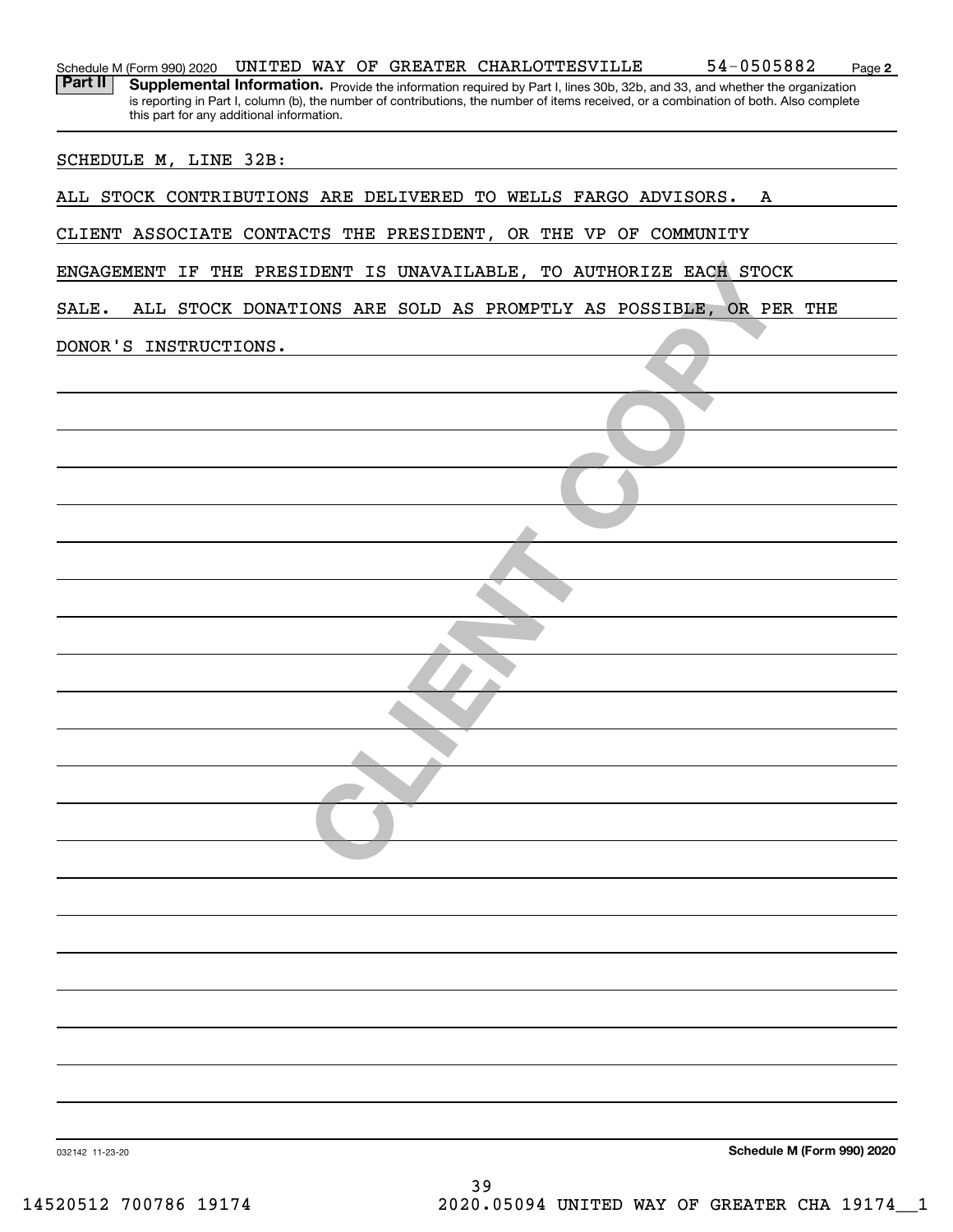**(Form 990 or 990-EZ)**

**SCHEDULE O Supplemental Information to Form 990 or 990-EZ**

**Complete to provide information for responses to specific questions on**

Department of the Treasury Internal Revenue Service Name of the organization **Form 990 or 990-EZ or to provide any additional information. | Attach to Form 990 or 990-EZ. | Go to www.irs.gov/Form990 for the latest information.**



UNITED WAY OF GREATER CHARLOTTESVILLE 54-0505882

**Employer identification number**

FIT, WITH A LOCAL BOARD OF DIRECTORS, SERVINE<br> **COUNTIES OF ALBEMARLE, FLUVANNA, GREENE, E UNITED WAY'S STRATEGIC PLAN IDENTIFIES THR**<br> **CESENT AREAS OF SIGNIFICANT COMMUNITY NEED:**<br>
NCIAL STABILITY, AND CONNECTED COMMUNIT FORM 990, PART I, LINE 1, DESCRIPTION OF ORGANIZATION MISSION: UNITED WAY OF GREATER CHARLOTTESVILLE (UNITED WAY OR ORGANIZATION) IS A COMMUNITY-BASED NONPROFIT, WITH A LOCAL BOARD OF DIRECTORS, SERVING CHARLOTTESVILLE AND THE COUNTIES OF ALBEMARLE, FLUVANNA, GREENE, LOUISA, AND NELSON. THE UNITED WAY'S STRATEGIC PLAN IDENTIFIES THREE IMPACT AREAS THAT REPRESENT AREAS OF SIGNIFICANT COMMUNITY NEED: SCHOOL READINESS, FINANCIAL STABILITY, AND CONNECTED COMMUNITY. THE OVER-ARCHING GOAL IS TO ELIMINATE BARRIERS FOR MINORITY AND ECONOMICALLY DISADVANTAGED POPULATIONS AND ENABLE THEM TO ACHIEVE FINANCIAL STABILITY AND THRIVE ECONOMICALLY. THIS MAY BE ACHIEVED THROUGH COORDINATED SERVICE DELIVERY AMONG PEER AGENCIES SUPPORTED BY TASK FORCE COALITIONS FOCUSED ON LONG-TERM, SYSTEMS-LEVEL CHANGE. THROUGH THIS, WE MAY BEGIN TO ELIMINATE A DEPENDENCY ON THESE SERVICES SUCH THAT INDIVIDUALS CAN THRIVE ECONOMICALLY AND BECOME FINANCIALLY STABLE.

FORM 990, PART III, LINE 2, NEW PROGRAM SERVICES: DURING THE YEAR ENDED JUNE 30, 2021, THE ORGANIZATION PARTICIPATED IN THE EMERGENCY FINANCIAL ASSISTANCE PROGRAM. THE EFFORT WAS A PARTNERSHIP WITH THE CITY OF CHARLOTTESVILLE AND THE COUNTY OF ALBEMARLE. THE ORGANIZATION'S ROLE WITHIN THIS PARTNERSHIP WAS TO DISBURSE FUNDS TO HOUSEHOLDS EXPERIENCING ECONOMIC HARDSHIP DUE TO COVID-19.

FORM 990, PART III, LINE 4A, PROGRAM SERVICE ACCOMPLISHMENTS:

SERVICES FOR ALL CHILDREN AGES 0-5. THE UNITED WAY, IN PARTNERSHIP WITH

032211 11-20-20 LHA For Paperwork Reduction Act Notice, see the Instructions for Form 990 or 990-EZ. Schedule O (Form 990 or 990-EZ) 2020

40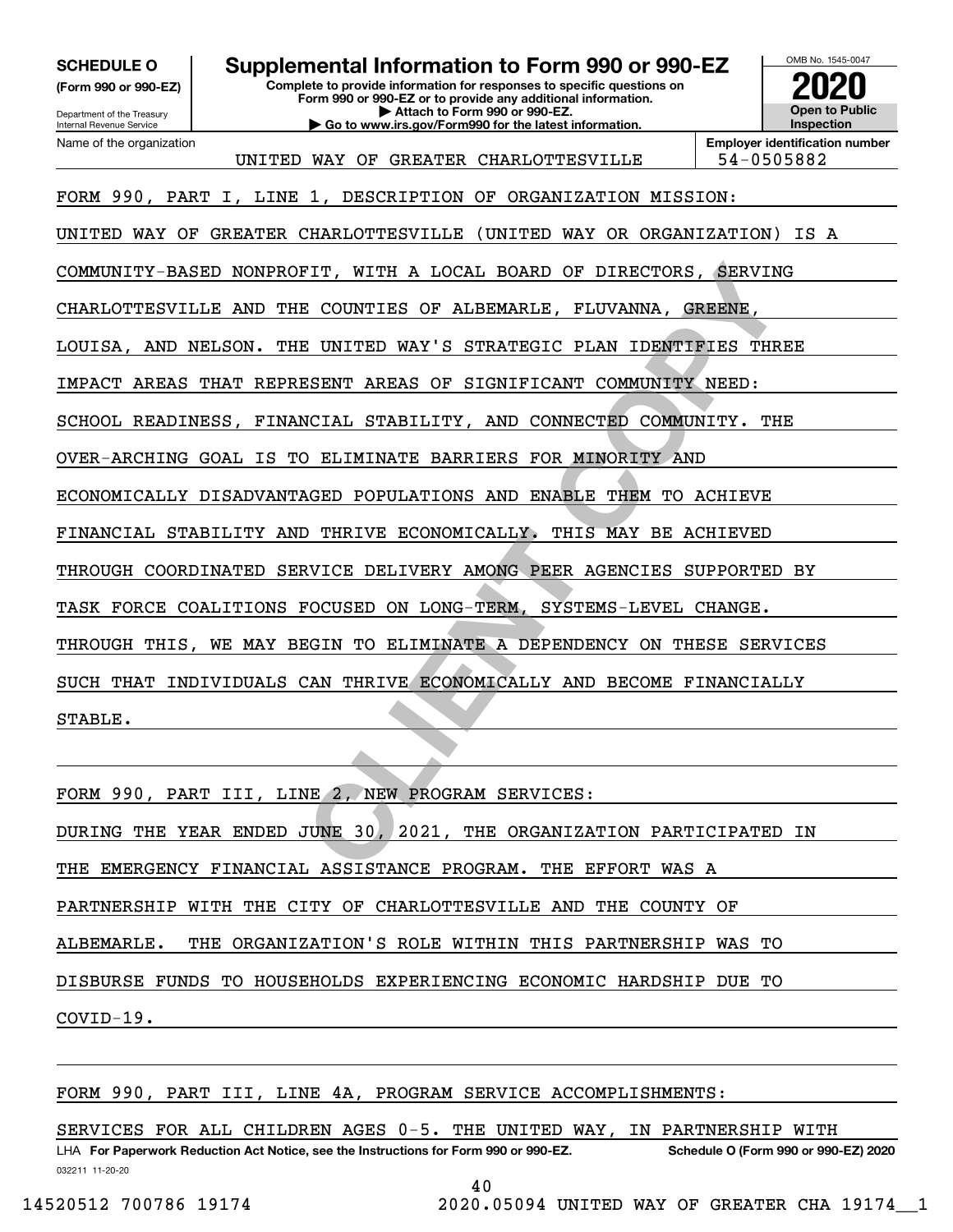| Schedule O (Form 990 or 990-EZ) 2020                                    | Page 2                                              |  |  |  |
|-------------------------------------------------------------------------|-----------------------------------------------------|--|--|--|
| Name of the organization<br>UNITED WAY OF GREATER CHARLOTTESVILLE       | <b>Employer identification number</b><br>54-0505882 |  |  |  |
| THE VIRGINIA EARLY CHILDHOOD FOUNDATION, ADMINISTERS GRANTS FOR THE     |                                                     |  |  |  |
| FOLLOWING PROGRAMS: PRESCHOOL DEVELOPMENT, MIXED DELIVERY, READY        |                                                     |  |  |  |
| REGIONS, COORDINATED ENROLLMENT, AND CHILDREN'S DATA CONSORTIUM.        |                                                     |  |  |  |
|                                                                         |                                                     |  |  |  |
| 3. EARLY LEARNERS SCHOLARSHIP PROGRAM: SUPPORTS FAMILIES WHO ARE        |                                                     |  |  |  |
| WORKING TOWARD FINANCIAL STABILITY BY ELIMINATING THE BARRIER OF THE    |                                                     |  |  |  |
| COST OF EARLY EDUCATION AND CARE, AND PLACES CHILDREN IN HIGH-QUALITY   |                                                     |  |  |  |
| SETTINGS TO MINIMIZE THE IMPACT OF POVERTY AND OTHER DETERMINANTS THAT  |                                                     |  |  |  |
| IMPACT A CHILD'S ABILITY TO ARRIVE AT SCHOOL READY TO LEARN.            |                                                     |  |  |  |
|                                                                         |                                                     |  |  |  |
| FORM 990, PART III, LINE 4B, PROGRAM SERVICE ACCOMPLISHMENTS:           |                                                     |  |  |  |
| PHILANTHROPY BY ENGAGING AND EDUCATING ITS MEMBERSHIP, INCREASING       |                                                     |  |  |  |
| CHARITABLE CONTRIBUTIONS, AND STRENGTHENING THE COMMUNITY THROUGH THE   |                                                     |  |  |  |
| IMPACT OF COLLECTIVE GIVING TO SUPPORT HUMAN SERVICES.                  |                                                     |  |  |  |
|                                                                         |                                                     |  |  |  |
| CONNECTS POTENTIAL VOLUNTEERS WITH NONPROFIT<br>VOLUNTEER CENTER:<br>3. |                                                     |  |  |  |
| AGENCIES AND SCHOOLS.                                                   |                                                     |  |  |  |
|                                                                         |                                                     |  |  |  |
| 4. COMMUNITY TABLE: BRINGS PEOPLE IN THE COMMUNITY TOGETHER TO SHARE A  |                                                     |  |  |  |
| MEAL AND CONVERSATION, AND BUILD COMMON GROUND.                         |                                                     |  |  |  |

5. DIVERSITY, EQUITY AND INCLUSION: IMPLEMENTS AND MANAGES THE INCLUSIVE EXCELLENCE FRAMEWORK TO SUPPORT AN ORGANIZATIONAL CULTURE OF EQUITY AND TO PROVIDE EQUITY GRANTS TO COMMUNITY AGENCIES.

FORM 990, PART III, LINE 4C, PROGRAM SERVICE ACCOMPLISHMENTS:

| FAMILY<br>INVESTMENT PROGRAM: | A  | FAMILY-CENTERED INVESTMENT MODEL THAT |
|-------------------------------|----|---------------------------------------|
| 032212 11-20-20               |    | Schedule O (Form 990 or 990-EZ) 2020  |
|                               | 4⊥ |                                       |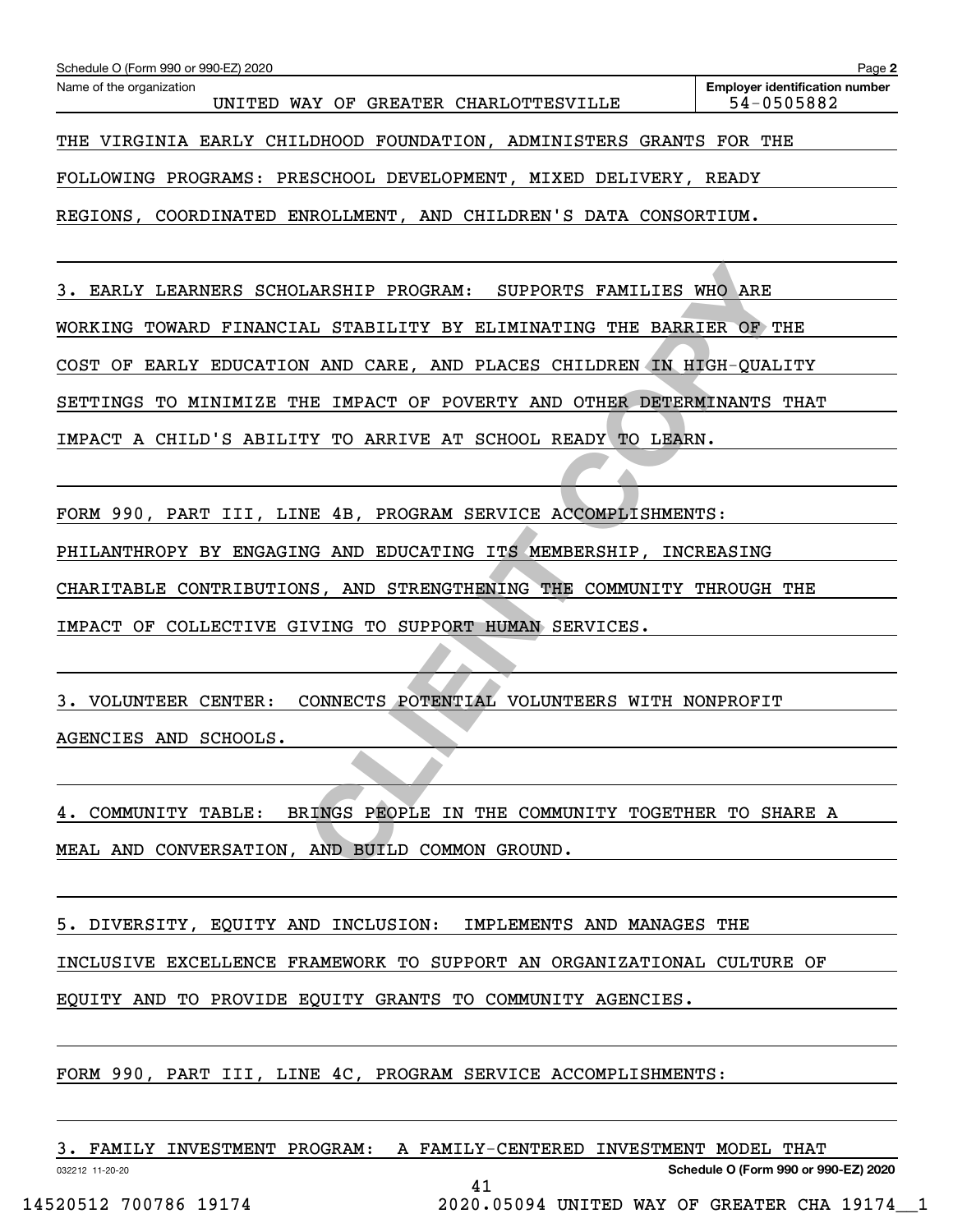| 4. SANTA FUND FOR SCHOOLKIDS: PROVIDES CLOTHING, SHOES, MEDICINE,                                                                  |
|------------------------------------------------------------------------------------------------------------------------------------|
| EYEGLASSES, AND OTHER ESSENTIALS FOR LOW-INCOME SCHOOL CHILDREN IN                                                                 |
| CHARLOTTESVILLE AND THE COUNTIES OF ALBEMARLE, BUCKINGHAM, FLUVANNA,                                                               |
| GREENE, LOUISA, MADISON, NELSON, AND ORANGE.                                                                                       |
|                                                                                                                                    |
| 5. DRIVING LIVES FORWARD: CONNECTS ECONOMICALLY DISADVANTAGED                                                                      |
| INDIVIDUALS AND FAMILIES WITH RELIABLE VEHICLES AND AFFORDABLE AUTO                                                                |
| LOAN FINANCING.                                                                                                                    |
|                                                                                                                                    |
|                                                                                                                                    |
| 6. UW2WORK FLEET: OFFERS USED VEHICLES TO CLIENTS FOR A SIX-MONTH                                                                  |
| PERIOD, WITH THE OPTION TO PURCHASE, BASED ON MEETING ELIGIBILITY                                                                  |
| CRITERIA.                                                                                                                          |
|                                                                                                                                    |
| 7. FINANCIAL RESILIENCY: THE TASK FORCE, COMPRISING OVER 8 AREA                                                                    |
| AGENCIES, SEEKS TO IDENTIFY AND IMPLEMENT STRATEGIES TO REMOVE BARRIERS                                                            |
| IMPACTING THE FINANCIAL STABILITY OF BLACK FAMILIES LIVING IN OR NEAR                                                              |
| POVERTY, AND IS IMPLEMENTING ITS FIRST WORKPLAN.                                                                                   |
|                                                                                                                                    |
| FORM 990, PART III, LINE 4D, OTHER PROGRAM SERVICES:                                                                               |
| COVID-RELATED ASSISTANCE:<br>UNITED WAY DISBURSED FUNDS TO HELP                                                                    |
| HOUSEHOLDS EXPERIENCING ECONOMIC HARDSHIP DUE TO COVID-19 AND ITS                                                                  |
| IMPACTS AS PART OF PARTNERSHIPS WITH THE CITY OF CHARLOTTESVILLE, THE                                                              |
|                                                                                                                                    |
| COUNTY OF ALBEMARLE, AND THE THOMAS JEFFERSON PLANNING DISTRICT                                                                    |
| COMMISSION. INTAKE WAS PERFORMED THROUGH THE COMMUNITY RESOURCE                                                                    |
| HELPLINE AND UNITED WAY DISBURSED FUNDS TO CLIENTS. UNITED WAY RECEIVED<br>Schedule O (Form 990 or 990-EZ) 2020<br>032212 11-20-20 |
| 42<br>14520512 700786 19174<br>2020.05094 UNITED WAY OF GREATER CHA 19174_1                                                        |
|                                                                                                                                    |

UNITED WAY OF GREATER CHARLOTTESVILLE  $\vert$  54-0505882

**2** Echedule O (Form 990 or 990-EZ) 2020<br>Name of the organization **number** Name of the organization **number** 

SUPPORTS FAMILIES WHO ARE WORKING TOWARD FINANCIAL STABILITY BY

ELIMINATING SPECIFIC BARRIERS TO SUCCESS.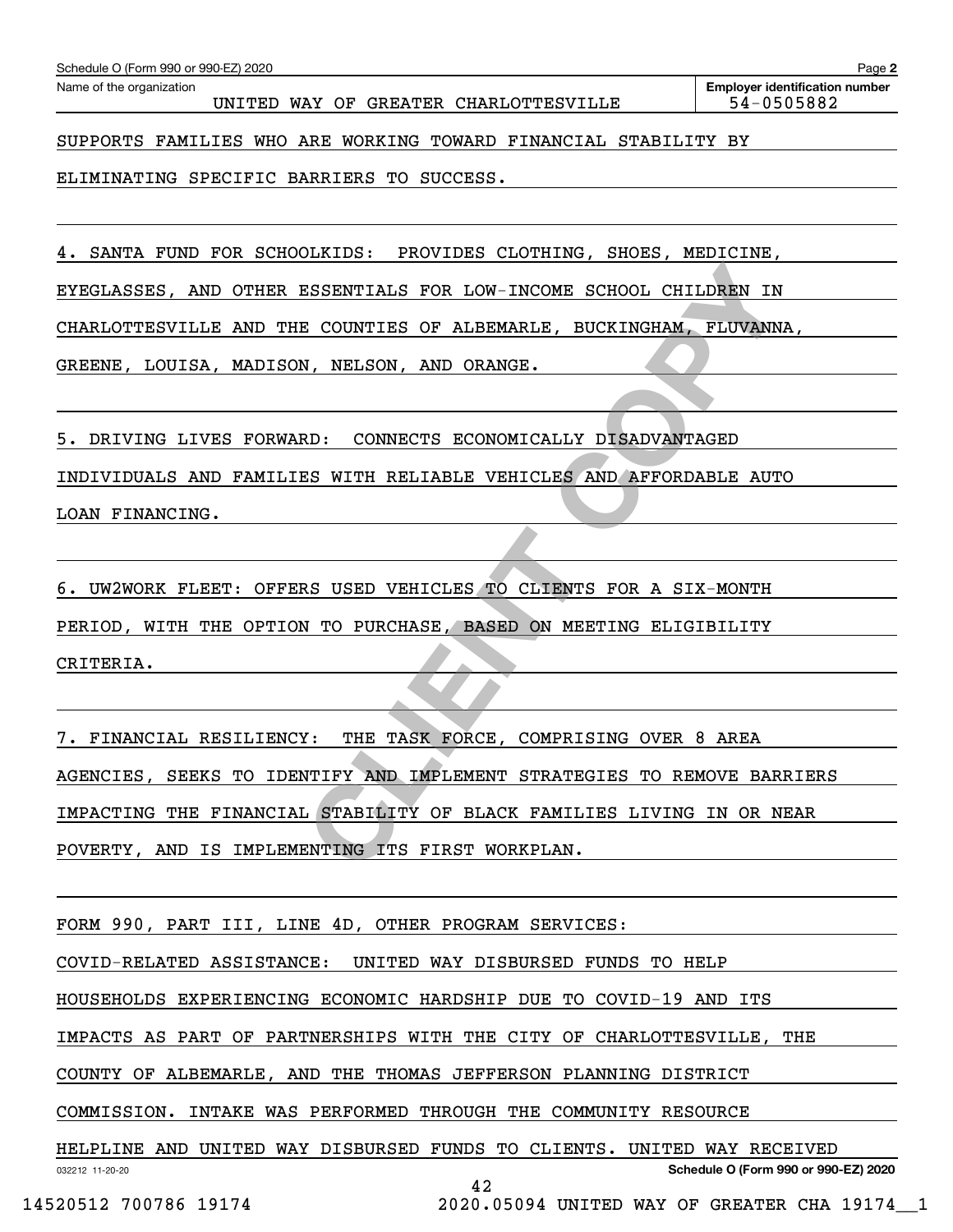| Name of the organization<br>UNITED WAY OF GREATER CHARLOTTESVILLE          | <b>Employer identification number</b><br>54-0505882                                  |
|----------------------------------------------------------------------------|--------------------------------------------------------------------------------------|
| READY REGIONS GRANT FUNDING FROM THE VIRGINIA EARLY CHILDHOOD              |                                                                                      |
| FOUNDATION, AND ALLOCATED A PORTION OF SANTA FUND, TO PROVIDE VIRTUAL      |                                                                                      |
| LEARNING SUPPORT AND CLASSROOM SUPPLIES.                                   |                                                                                      |
| EXPENSES \$ 295,423.<br>INCLUDING GRANTS OF \$ 87,736.                     | REVENUE \$ 0.                                                                        |
|                                                                            |                                                                                      |
| FORM 990, PART VI, SECTION B, LINE 11B:                                    |                                                                                      |
| FORM 990 IS REVIEWED BY THE PRESIDENT, AND FORWARDED TO THE FINANCE AND    |                                                                                      |
| AUDIT COMMITTEE VIA EMAIL.<br>ONCE THE FINANCE AND AUDIT COMMITTEE HAS     |                                                                                      |
| APPROVED THE 990 IT IS FORWARDED VIA EMAIL TO THE EXECUTIVE BOARD FOR      |                                                                                      |
| REVIEW.                                                                    |                                                                                      |
|                                                                            |                                                                                      |
| FORM 990, PART VI, SECTION B, LINE 12C:                                    |                                                                                      |
| ANNUALLY, THE ORGANIZATION'S CONFLICT OF INTEREST POLICY IS REVIEWED AND   |                                                                                      |
| INDIVIDUALLY SIGNED BY MEMBERS OF THE BOARD OF DIRECTORS AND THE STAFF.    |                                                                                      |
|                                                                            |                                                                                      |
| FORM 990, PART VI, SECTION B, LINE 15:                                     |                                                                                      |
| THE CHAIR OF THE EXECUTIVE BOARD IS RESPONSIBLE FOR THE ANNUAL PERFORMANCE |                                                                                      |
| AND COMPENSATION EVALUATION OF THE PRESIDENT.                              | THE CHAIR REVIEWS THE                                                                |
| PERFORMANCE OF THE PRESIDENT AS RELATED TO THE OBJECTIVES OF THE           |                                                                                      |
| ORGANIZATION, LEADERSHIP AND MANAGEMENT COMPETENCIES, FISCAL               |                                                                                      |
| RESPONSIBILITIES, AND OPERATIONAL ACCOUNTABILITIES. THE CHAIR CONFERS WITH |                                                                                      |
| OFFICERS OF THE CORPORATION, CONSIDERS COMPARABLE PERFORMANCE AND          |                                                                                      |
| COMPENSATION DATA, AND ESTABLISHES FUTURE COMPENSATION FOR THE PRESIDENT.  |                                                                                      |
|                                                                            |                                                                                      |
| THE PRESIDENT IS RESPONSIBLE FOR THE ANNUAL PERFORMANCE AND COMPENSATION   |                                                                                      |
| REVIEW OF EMPLOYEES OF THE ORGANIZATION. EMPLOYEES AND THE PRESIDENT       |                                                                                      |
| DISCUSS THE EMPLOYEE'S PERFORMANCE RELEVANT TO THE NEEDS OF THE            |                                                                                      |
| ORGANIZATION AND THE POSITION HELD. BASED ON SALARY COMPARABLES, EMPLOYEE  |                                                                                      |
| 032212 11-20-20<br>43<br>14520512 700786 19174                             | Schedule O (Form 990 or 990-EZ) 2020<br>2020.05094 UNITED WAY OF GREATER CHA 19174 1 |
|                                                                            |                                                                                      |

Schedule O (Form 990 or 990-EZ) 2020

**2**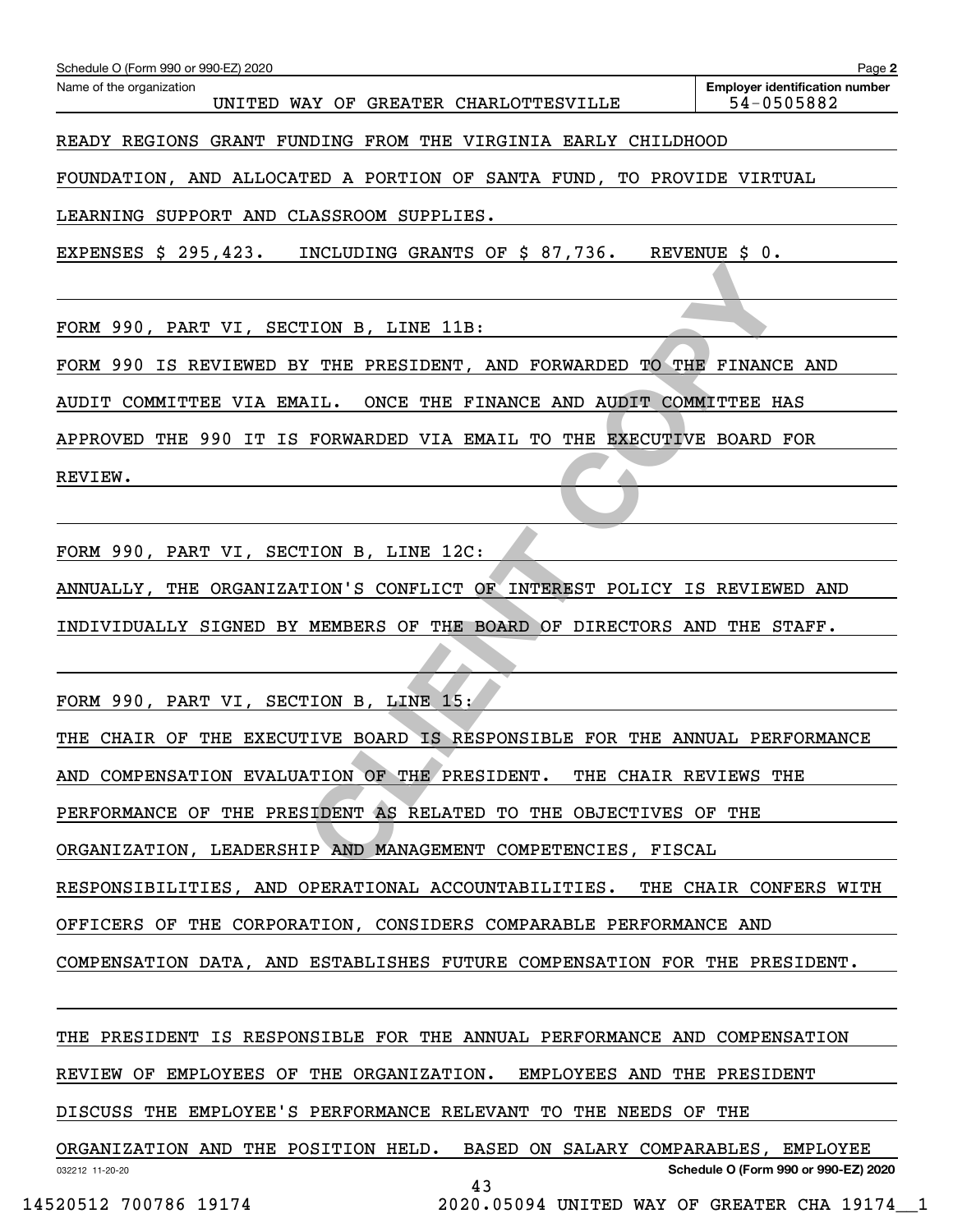| Schedule O (Form 990 or 990-EZ) 2020                                        | Page 2                                              |
|-----------------------------------------------------------------------------|-----------------------------------------------------|
| Name of the organization<br>UNITED WAY OF GREATER CHARLOTTESVILLE           | <b>Employer identification number</b><br>54-0505882 |
|                                                                             |                                                     |
| PERFORMANCE AND SERVICE TO THE ORGANIZATION, AND LENGTH OF EMPLOYMENT,      |                                                     |
| MERIT INCREASES MAY BE AWARDED BY THE PRESIDENT WITHIN THE ESTABLISHED      |                                                     |
| OPERATIONAL BUDGET.                                                         |                                                     |
|                                                                             |                                                     |
| FORM 990, PART VI, SECTION C, LINE 18:                                      |                                                     |
| THE ORGANIZATION'S FORM 990 IS MADE AVAILABLE FOR PUBLIC INSPECTION AT THE  |                                                     |
| ORGANIZATION'S OFFICE AND ON THE ORGANIZATION'S WEBSITE. FORM 1023 IS       |                                                     |
| AVAILABLE FOR PUBLIC INSPECTION AT THE ORGANIZATION'S OFFICE.               |                                                     |
|                                                                             |                                                     |
| FORM 990, PART VI, SECTION C, LINE 19:                                      |                                                     |
|                                                                             |                                                     |
| GOVERNING DOCUMENTS, POLICIES AND FINANCIAL STATEMENTS ARE AVAILABLE TO THE |                                                     |
| PUBLIC BY REQUEST. THE ANNUAL AUDIT IS POSTED ON THE ORGANIZATION'S         |                                                     |
| WEBSITE.                                                                    |                                                     |
|                                                                             |                                                     |
| FORM 990, PART IX, LINE 11G, OTHER FEES:                                    |                                                     |
| PROFESSIONAL FEES:                                                          |                                                     |
| PROGRAM SERVICE EXPENSES                                                    | 56, 150.                                            |
| MANAGEMENT AND GENERAL EXPENSES                                             | 1,741.                                              |
| FUNDRAISING EXPENSES                                                        | 5,624.                                              |
|                                                                             |                                                     |
| TOTAL EXPENSES                                                              | 63,515.                                             |
|                                                                             |                                                     |
| SUBCONTRACT PERSONNEL:                                                      |                                                     |
| PROGRAM SERVICE EXPENSES                                                    | 279,559.                                            |
| MANAGEMENT AND GENERAL EXPENSES                                             | $0$ .                                               |
| FUNDRAISING EXPENSES                                                        | $0$ .                                               |
| TOTAL EXPENSES                                                              | 279,559.                                            |
|                                                                             |                                                     |
|                                                                             |                                                     |

032212 11-20-20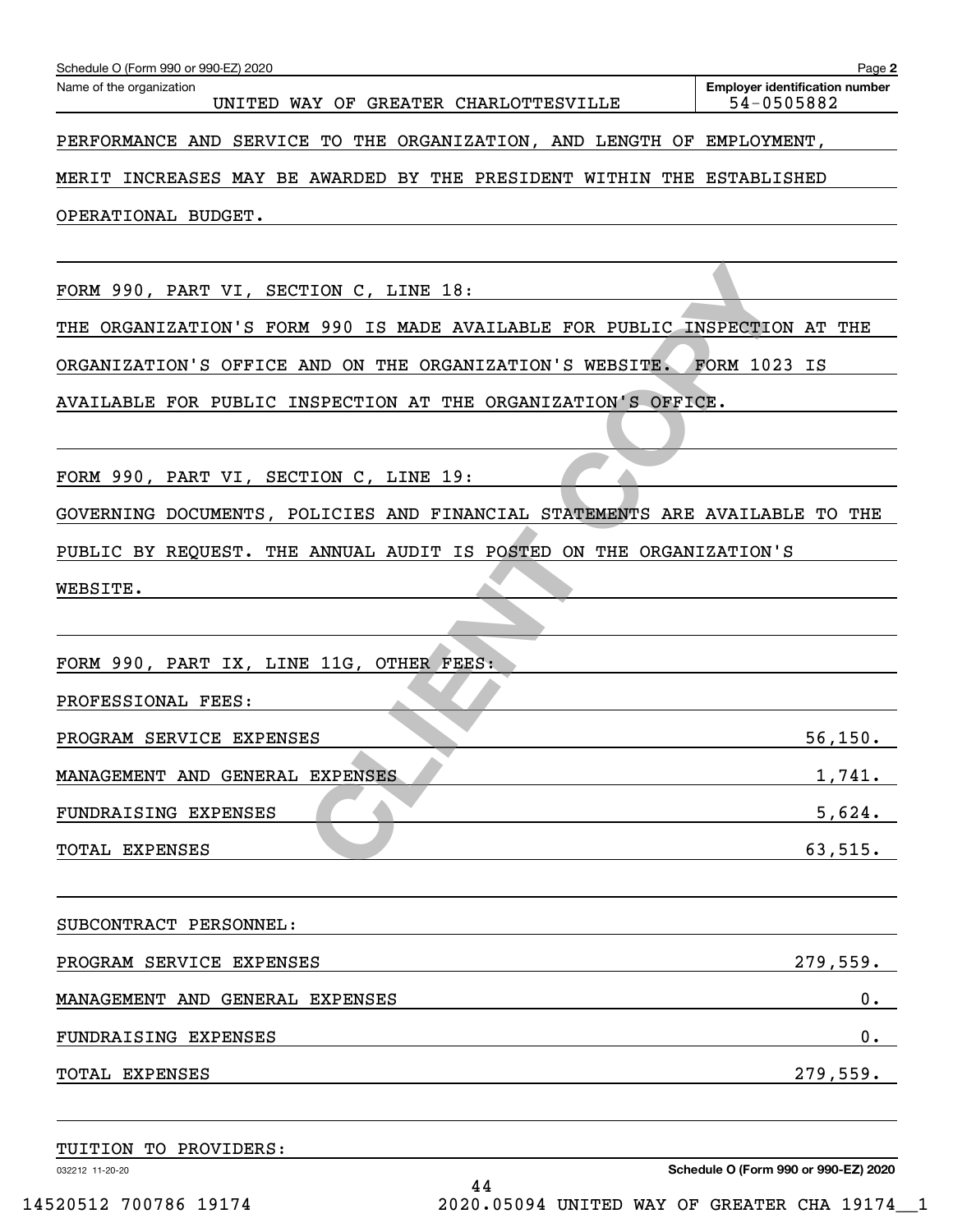| Schedule O (Form 990 or 990-EZ) 2020                                  | Page 2                                              |
|-----------------------------------------------------------------------|-----------------------------------------------------|
| Name of the organization<br>UNITED WAY OF GREATER CHARLOTTESVILLE     | <b>Employer identification number</b><br>54-0505882 |
| PROGRAM SERVICE EXPENSES                                              | 1,402,467.                                          |
| MANAGEMENT AND GENERAL EXPENSES                                       | $\mathbf 0$ .                                       |
| FUNDRAISING EXPENSES                                                  | $\mathbf 0$ .                                       |
| TOTAL EXPENSES                                                        | 1,402,467.                                          |
| TOTAL OTHER FEES ON FORM 990, PART IX, LINE 11G, COL A                | 1,745,541.                                          |
|                                                                       |                                                     |
| FORM 990, PART XII, LINE 2C                                           |                                                     |
| THERE HAS BEEN NO CHANGE IN PROCESS FROM THE PRIOR YEAR.              | THE AUDIT                                           |
| COMMITTEE OF THE ORGANIZATION'S BOARD OF DIRECTORS ASSUMES            |                                                     |
| RESPONSIBILITY OF OVERSIGHT FOR THE ANNUAL FINANCIAL STATEMENT AUDIT. |                                                     |
|                                                                       |                                                     |
|                                                                       |                                                     |
|                                                                       |                                                     |
|                                                                       |                                                     |
|                                                                       |                                                     |
|                                                                       |                                                     |
|                                                                       |                                                     |
|                                                                       |                                                     |
|                                                                       |                                                     |
|                                                                       |                                                     |
|                                                                       |                                                     |
|                                                                       |                                                     |
|                                                                       |                                                     |
|                                                                       |                                                     |
|                                                                       |                                                     |
|                                                                       |                                                     |
|                                                                       |                                                     |
|                                                                       |                                                     |
| 032212 11-20-20<br>45                                                 | Schedule O (Form 990 or 990-EZ) 2020                |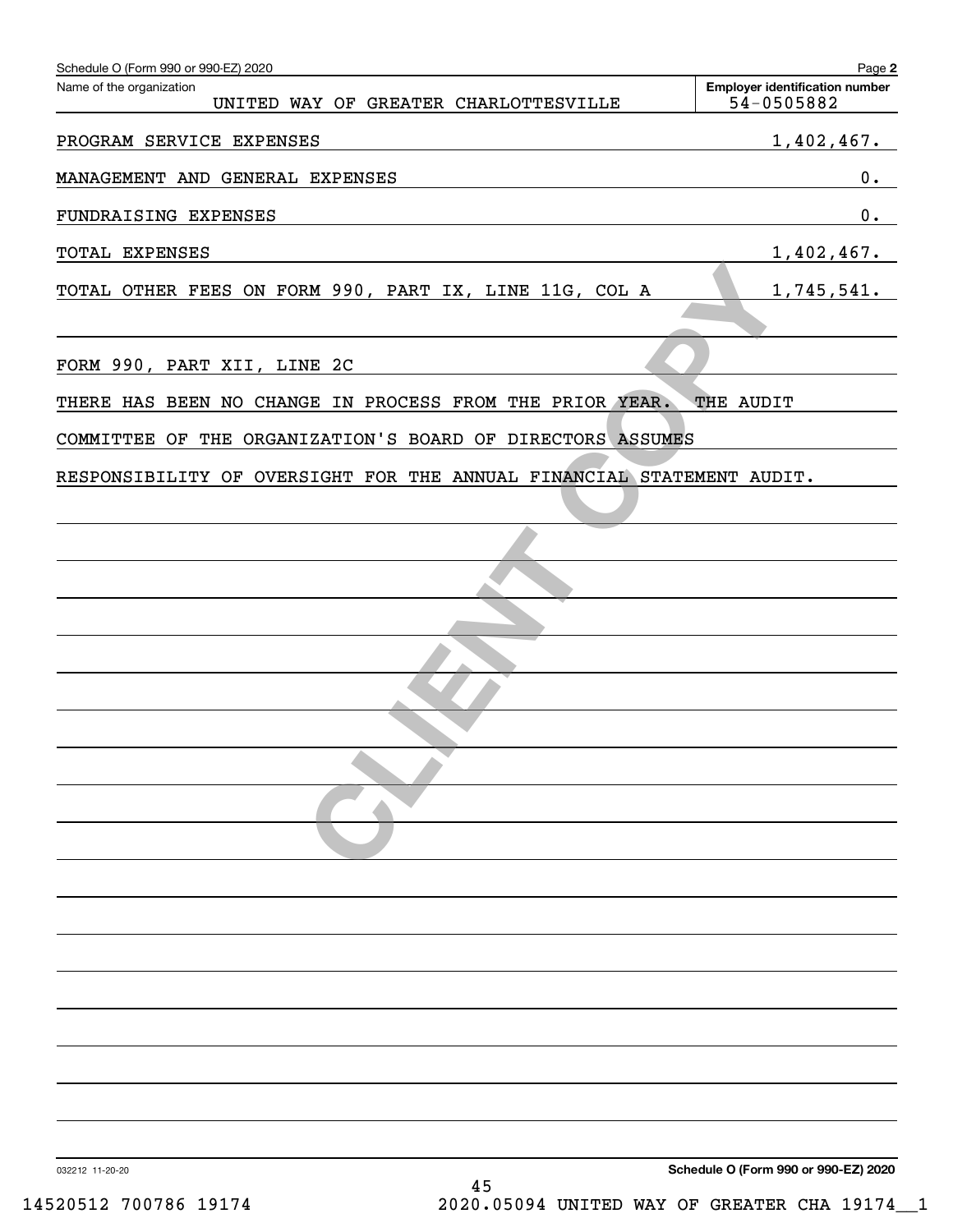| <b>SCHEDULE R</b>                          |  |
|--------------------------------------------|--|
| $\mathbf{r}$ , $\mathbf{r}$ , $\mathbf{r}$ |  |

### **(Form 990)**

# **Related Organizations and Unrelated Partnerships**

**Complete if the organization answered "Yes" on Form 990, Part IV, line 33, 34, 35b, 36, or 37.** |

**Attach to Form 990.**  |

OMB No. 1545-0047

**Open to Public 2020**

**Employer identification number**

54-0505882

Department of the Treasury Internal Revenue Service

# **| Go to www.irs.gov/Form990 for instructions and the latest information. Inspection**

Name of the organization

## UNITED WAY OF GREATER CHARLOTTESVILLE

**Part I Identification of Disregarded Entities.**  Complete if the organization answered "Yes" on Form 990, Part IV, line 33.

| (a)<br>Name, address, and EIN (if applicable)<br>of disregarded entity                                                                                                                                                        | (b)<br>Primary activity | (c)<br>Legal domicile (state or<br>foreign country) | (d)                                  | (e)<br>Total income<br>End-of-year assets   |  |                                     | (f)<br>Direct controlling<br>entity                  |           |  |
|-------------------------------------------------------------------------------------------------------------------------------------------------------------------------------------------------------------------------------|-------------------------|-----------------------------------------------------|--------------------------------------|---------------------------------------------|--|-------------------------------------|------------------------------------------------------|-----------|--|
|                                                                                                                                                                                                                               |                         |                                                     |                                      |                                             |  |                                     |                                                      |           |  |
| UW2WORK LLC - 84-4959814                                                                                                                                                                                                      |                         |                                                     |                                      |                                             |  |                                     |                                                      |           |  |
| 200 GARRETT STREET, SUITE I                                                                                                                                                                                                   |                         |                                                     |                                      |                                             |  | UNITED WAY OF GREATER               |                                                      |           |  |
| CHARLOTTESVILLE, VA 22902                                                                                                                                                                                                     | VEHICLE FLEET           | WIRGINIA                                            |                                      | 0.                                          |  | 53, 520. CHARLOTTESVILLE            |                                                      |           |  |
|                                                                                                                                                                                                                               |                         |                                                     |                                      |                                             |  |                                     |                                                      |           |  |
|                                                                                                                                                                                                                               |                         |                                                     |                                      |                                             |  |                                     |                                                      |           |  |
|                                                                                                                                                                                                                               |                         |                                                     |                                      |                                             |  |                                     |                                                      |           |  |
| Identification of Related Tax-Exempt Organizations. Complete if the organization answered "Yes" on Form 990, Part IV, line 34, because it had one or more related tax-exempt<br>Part II<br>organizations during the tax year. |                         |                                                     |                                      |                                             |  |                                     |                                                      |           |  |
| (a)<br>Name, address, and EIN<br>of related organization                                                                                                                                                                      | (b)<br>Primary activity | (c)<br>Legal domicile (state or<br>foreign country) | (d)<br><b>Exempt Code</b><br>section | (e)<br>Public charity<br>status (if section |  | (f)<br>Direct controlling<br>entity | $(g)$<br>Section 512(b)(13)<br>controlled<br>entity? |           |  |
|                                                                                                                                                                                                                               |                         |                                                     |                                      | 501(c)(3)                                   |  |                                     | Yes                                                  | <b>No</b> |  |
|                                                                                                                                                                                                                               |                         |                                                     |                                      |                                             |  |                                     |                                                      |           |  |
|                                                                                                                                                                                                                               |                         |                                                     |                                      |                                             |  |                                     |                                                      |           |  |

| (a)<br>Name, address, and EIN<br>of related organization | (b)<br>Primary activity | (c)<br>Legal domicile (state or<br>foreign country) | (d)<br><b>Exempt Code</b><br>section | (e)<br>Public charity<br>status (if section | (f)<br>Direct controlling<br>entity | $(g)$<br>Section 512(b)(13) | controlled<br>entity? |
|----------------------------------------------------------|-------------------------|-----------------------------------------------------|--------------------------------------|---------------------------------------------|-------------------------------------|-----------------------------|-----------------------|
|                                                          |                         |                                                     |                                      | 501(c)(3)                                   |                                     | Yes                         | No                    |
|                                                          |                         |                                                     |                                      |                                             |                                     |                             |                       |
|                                                          |                         |                                                     |                                      |                                             |                                     |                             |                       |

**For Paperwork Reduction Act Notice, see the Instructions for Form 990. Schedule R (Form 990) 2020**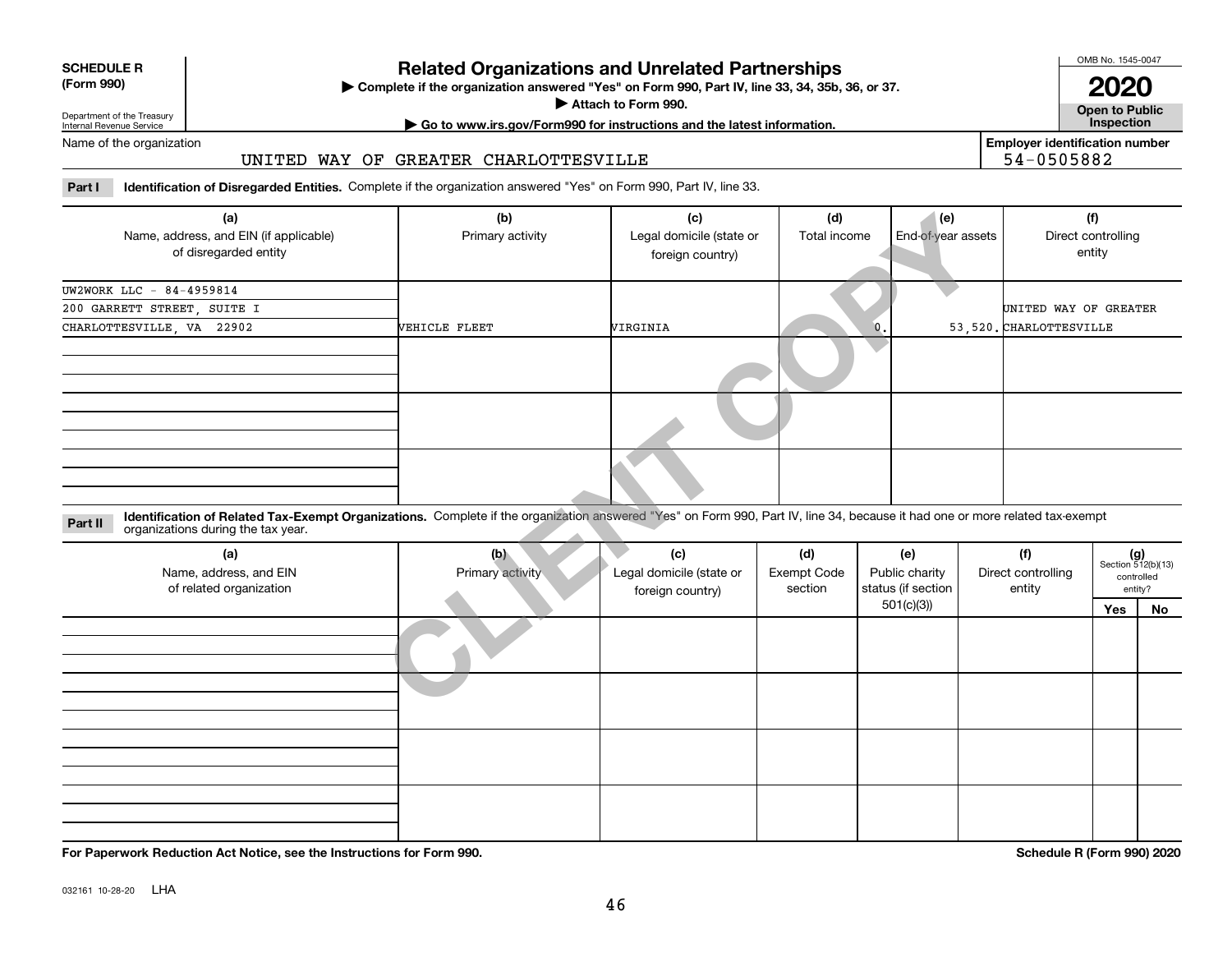### Schedule R (Form 990) 2020 UNITED WAY OF GREATER CHARLOTTESVILLE 54-0505882 <sub>Page</sub>

**2**

**Identification of Related Organizations Taxable as a Partnership.** Complete if the organization answered "Yes" on Form 990, Part IV, line 34, because it had one or more related **Part III** organizations treated as a partnership during the tax year.

| (a)                                                                                                                                                                                      | (b)              | (c)                                       | (d)                          |                     | (e)                                                                                        | (f)                      | (g)                               |                | (h)          |                  | (i)                                           |            | (i)                  | (k)                                |    |
|------------------------------------------------------------------------------------------------------------------------------------------------------------------------------------------|------------------|-------------------------------------------|------------------------------|---------------------|--------------------------------------------------------------------------------------------|--------------------------|-----------------------------------|----------------|--------------|------------------|-----------------------------------------------|------------|----------------------|------------------------------------|----|
| Name, address, and EIN<br>of related organization                                                                                                                                        | Primary activity | Legal<br>domicile<br>(state or<br>foreign | Direct controlling<br>entity |                     | Predominant income<br>(related, unrelated,<br>excluded from tax under<br>sections 512-514) | Share of total<br>income | Share of<br>end-of-year<br>assets |                | allocations? | Disproportionate | Code V-UBI<br>amount in box<br>20 of Schedule |            | managing<br>partner? | General or Percentage<br>ownership |    |
|                                                                                                                                                                                          |                  | country)                                  |                              |                     |                                                                                            |                          |                                   |                | Yes          | No               | K-1 (Form 1065) Yes No                        |            |                      |                                    |    |
|                                                                                                                                                                                          |                  |                                           |                              |                     |                                                                                            |                          |                                   |                |              |                  |                                               |            |                      |                                    |    |
|                                                                                                                                                                                          |                  |                                           |                              |                     |                                                                                            |                          |                                   |                |              |                  |                                               |            |                      |                                    |    |
|                                                                                                                                                                                          |                  |                                           |                              |                     |                                                                                            |                          |                                   |                |              |                  |                                               |            |                      |                                    |    |
|                                                                                                                                                                                          |                  |                                           |                              |                     |                                                                                            |                          |                                   |                |              |                  |                                               |            |                      |                                    |    |
|                                                                                                                                                                                          |                  |                                           |                              |                     |                                                                                            |                          |                                   |                |              |                  |                                               |            |                      |                                    |    |
|                                                                                                                                                                                          |                  |                                           |                              |                     |                                                                                            |                          |                                   |                |              |                  |                                               |            |                      |                                    |    |
|                                                                                                                                                                                          |                  |                                           |                              |                     |                                                                                            |                          |                                   |                |              |                  |                                               |            |                      |                                    |    |
|                                                                                                                                                                                          |                  |                                           |                              |                     |                                                                                            |                          |                                   |                |              |                  |                                               |            |                      |                                    |    |
|                                                                                                                                                                                          |                  |                                           |                              |                     |                                                                                            |                          |                                   |                |              |                  |                                               |            |                      |                                    |    |
|                                                                                                                                                                                          |                  |                                           |                              |                     |                                                                                            |                          |                                   |                |              |                  |                                               |            |                      |                                    |    |
|                                                                                                                                                                                          |                  |                                           |                              |                     |                                                                                            |                          |                                   |                |              |                  |                                               |            |                      |                                    |    |
|                                                                                                                                                                                          |                  |                                           |                              |                     |                                                                                            |                          |                                   |                |              |                  |                                               |            |                      |                                    |    |
|                                                                                                                                                                                          |                  |                                           |                              |                     |                                                                                            |                          |                                   |                |              |                  |                                               |            |                      |                                    |    |
|                                                                                                                                                                                          |                  |                                           |                              |                     |                                                                                            |                          |                                   |                |              |                  |                                               |            |                      |                                    |    |
| Identification of Related Organizations Taxable as a Corporation or Trust. Complete if the organization answered "Yes" on Form 990, Part IV, line 34, because it had one or more related |                  |                                           |                              |                     |                                                                                            |                          |                                   |                |              |                  |                                               |            |                      |                                    |    |
| Part IV<br>organizations treated as a corporation or trust during the tax year.                                                                                                          |                  |                                           |                              |                     |                                                                                            |                          |                                   |                |              |                  |                                               |            |                      |                                    |    |
| (a)                                                                                                                                                                                      |                  |                                           | (b)                          | (c)                 | (d)                                                                                        | (e)                      |                                   | (f)            |              |                  | (g)                                           | (h)        |                      | (i)<br>Section                     |    |
| Name, address, and EIN                                                                                                                                                                   |                  |                                           | Primary activity             | Legal domicile      | Direct controlling                                                                         | Type of entity           |                                   | Share of total |              |                  | Share of                                      | Percentage |                      | 512(b)(13)                         |    |
| of related organization                                                                                                                                                                  |                  |                                           |                              | (state or           | entity                                                                                     | (C corp, S corp,         |                                   | income         |              |                  | end-of-year                                   | ownership  |                      | controlled<br>entity?              |    |
|                                                                                                                                                                                          |                  |                                           |                              | foreign<br>country) |                                                                                            | or trust)                |                                   |                |              |                  | assets                                        |            |                      | Yes                                | No |
|                                                                                                                                                                                          |                  |                                           |                              |                     |                                                                                            |                          |                                   |                |              |                  |                                               |            |                      |                                    |    |
|                                                                                                                                                                                          |                  |                                           |                              |                     |                                                                                            |                          |                                   |                |              |                  |                                               |            |                      |                                    |    |
|                                                                                                                                                                                          |                  |                                           |                              |                     |                                                                                            |                          |                                   |                |              |                  |                                               |            |                      |                                    |    |
|                                                                                                                                                                                          |                  |                                           |                              |                     |                                                                                            |                          |                                   |                |              |                  |                                               |            |                      |                                    |    |
|                                                                                                                                                                                          |                  |                                           |                              |                     |                                                                                            |                          |                                   |                |              |                  |                                               |            |                      |                                    |    |
|                                                                                                                                                                                          |                  |                                           |                              |                     |                                                                                            |                          |                                   |                |              |                  |                                               |            |                      |                                    |    |
|                                                                                                                                                                                          |                  |                                           |                              |                     |                                                                                            |                          |                                   |                |              |                  |                                               |            |                      |                                    |    |

| (a)<br>Name, address, and EIN<br>of related organization | (b)<br>Primary activity | (c)<br>Legal domicile<br>(state or<br>foreign | (d)<br>Direct controlling<br>entity | (e)<br>Type of entity<br>(C corp, S corp,<br>or trust) | (f)<br>Share of total<br>income | (g)<br>Share of<br>end-of-year<br>assets | (h)<br>Percentage<br>ownership | $\begin{array}{c} \textbf{(i)}\\ \text{Section}\\ 512 \text{(b)} \text{(13)}\\ \text{controlled}\\ \text{entity?} \end{array}$ |
|----------------------------------------------------------|-------------------------|-----------------------------------------------|-------------------------------------|--------------------------------------------------------|---------------------------------|------------------------------------------|--------------------------------|--------------------------------------------------------------------------------------------------------------------------------|
|                                                          |                         | country)                                      |                                     |                                                        |                                 |                                          |                                | Yes No                                                                                                                         |
|                                                          |                         |                                               |                                     |                                                        |                                 |                                          |                                |                                                                                                                                |
|                                                          |                         |                                               |                                     |                                                        |                                 |                                          |                                |                                                                                                                                |
|                                                          |                         |                                               |                                     |                                                        |                                 |                                          |                                |                                                                                                                                |
|                                                          |                         |                                               |                                     |                                                        |                                 |                                          |                                |                                                                                                                                |
|                                                          |                         |                                               |                                     |                                                        |                                 |                                          |                                |                                                                                                                                |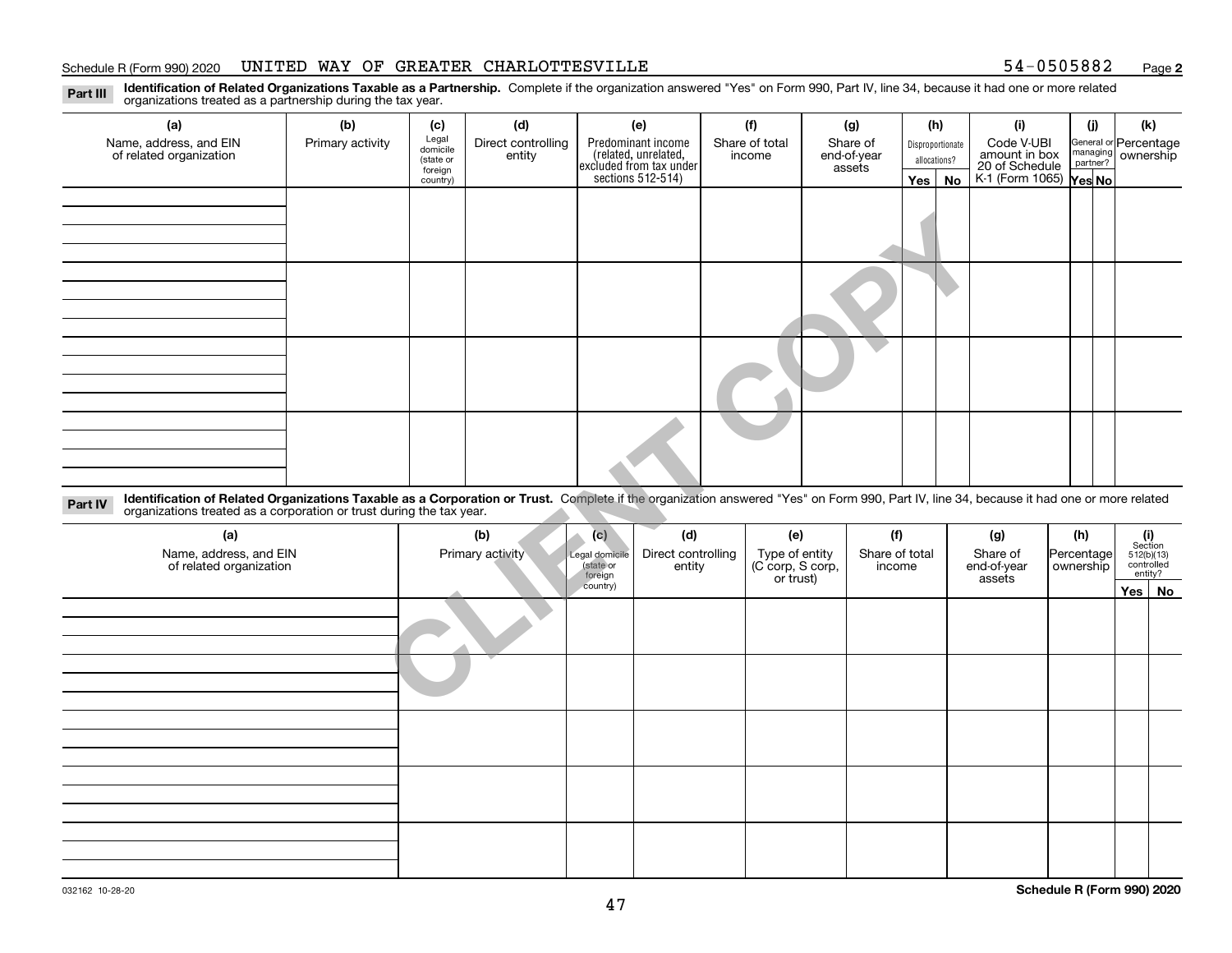# Schedule R (Form 990) 2020 UNITED WAY OF GREATER CHARLOTTESVILLE 54-0505882 <sub>Page</sub>

|  | Part V Transactions With Related Organizations. Complete if the organization answered "Yes" on Form 990, Part IV, line 34, 35b, or 36. |  |  |
|--|----------------------------------------------------------------------------------------------------------------------------------------|--|--|
|--|----------------------------------------------------------------------------------------------------------------------------------------|--|--|

|     | Note: Complete line 1 if any entity is listed in Parts II, III, or IV of this schedule.                                                                                                                                              |                        |                                              |                 | Yes | No |  |  |  |  |
|-----|--------------------------------------------------------------------------------------------------------------------------------------------------------------------------------------------------------------------------------------|------------------------|----------------------------------------------|-----------------|-----|----|--|--|--|--|
| 1.  | During the tax year, did the organization engage in any of the following transactions with one or more related organizations listed in Parts II-IV?                                                                                  |                        |                                              |                 |     |    |  |  |  |  |
|     |                                                                                                                                                                                                                                      |                        |                                              | 1a              |     |    |  |  |  |  |
|     | b Gift, grant, or capital contribution to related organization(s) manufaction contracts and contribution to related organization(s) manufaction contribution to related organization(s)                                              |                        |                                              | 1 <sub>b</sub>  |     |    |  |  |  |  |
|     |                                                                                                                                                                                                                                      |                        |                                              | 1 <sub>c</sub>  |     |    |  |  |  |  |
| d   |                                                                                                                                                                                                                                      |                        |                                              | 1 <sub>d</sub>  |     |    |  |  |  |  |
|     |                                                                                                                                                                                                                                      |                        |                                              | 1e              |     |    |  |  |  |  |
|     |                                                                                                                                                                                                                                      |                        |                                              |                 |     |    |  |  |  |  |
| f   |                                                                                                                                                                                                                                      |                        |                                              | 1f              |     |    |  |  |  |  |
| g   | Sale of assets to related organization(s) with an example and contract the contract of the contract of the contract of the contract of the contract of the contract of the contract of the contract of the contract of the con       |                        |                                              |                 |     |    |  |  |  |  |
|     | h Purchase of assets from related organization(s) manufactured and content to the content of the content of the content of the content of the content of the content of the content of the content of the content of the conte       |                        |                                              | 1 <sub>h</sub>  |     |    |  |  |  |  |
|     | Exchange of assets with related organization(s) www.communically.communically.communically.communically.communically.communically.communically.communically.communically.communically.communically.communically.communically.c       |                        |                                              | 1i              |     |    |  |  |  |  |
|     |                                                                                                                                                                                                                                      |                        |                                              | 1j              |     |    |  |  |  |  |
|     |                                                                                                                                                                                                                                      |                        |                                              |                 |     |    |  |  |  |  |
|     |                                                                                                                                                                                                                                      |                        |                                              | 1k              |     |    |  |  |  |  |
|     | Performance of services or membership or fundraising solicitations for related organization(s)                                                                                                                                       |                        |                                              | 11              |     |    |  |  |  |  |
|     | m Performance of services or membership or fundraising solicitations by related organization(s)                                                                                                                                      |                        |                                              | 1 <sub>m</sub>  |     |    |  |  |  |  |
|     |                                                                                                                                                                                                                                      |                        |                                              |                 |     |    |  |  |  |  |
|     | o Sharing of paid employees with related organization(s) manufactured and content to the content of the content of the content of the content of the content of the content of the content of the content of the content of th       |                        |                                              | 10 <sub>o</sub> |     |    |  |  |  |  |
|     |                                                                                                                                                                                                                                      |                        |                                              |                 |     |    |  |  |  |  |
| D.  | Reimbursement paid to related organization(s) for expenses <b>construction and construction</b> and construction and construction and construction and construction and construction and construction and construction and construc  |                        |                                              | 1p              |     |    |  |  |  |  |
|     | Reimbursement paid by related organization(s) for expenses <i>manufactured and the content of the content of the content of the content of the content of the content of the content of the content of the content of the conten</i> |                        |                                              | 1a              |     |    |  |  |  |  |
|     |                                                                                                                                                                                                                                      |                        |                                              |                 |     |    |  |  |  |  |
| r   | Other transfer of cash or property to related organization(s) encouragement of the contract of the contract of the contract of the contract of the contract of the contract of the contract of the contract of the contract of       |                        |                                              | 1r              |     |    |  |  |  |  |
|     |                                                                                                                                                                                                                                      |                        |                                              | 1s              |     |    |  |  |  |  |
|     | If the answer to any of the above is "Yes," see the instructions for information on who must complete this line, including covered relationships and transaction thresholds.                                                         |                        |                                              |                 |     |    |  |  |  |  |
|     | (b)<br>(a)<br>Name of related organization<br>Transaction<br>type (a-s)                                                                                                                                                              | (c)<br>Amount involved | (d)<br>Method of determining amount involved |                 |     |    |  |  |  |  |
| (1) |                                                                                                                                                                                                                                      |                        |                                              |                 |     |    |  |  |  |  |
|     |                                                                                                                                                                                                                                      |                        |                                              |                 |     |    |  |  |  |  |
| (2) |                                                                                                                                                                                                                                      |                        |                                              |                 |     |    |  |  |  |  |
| (3) |                                                                                                                                                                                                                                      |                        |                                              |                 |     |    |  |  |  |  |
| (4) |                                                                                                                                                                                                                                      |                        |                                              |                 |     |    |  |  |  |  |
|     |                                                                                                                                                                                                                                      |                        |                                              |                 |     |    |  |  |  |  |
| (5) |                                                                                                                                                                                                                                      |                        |                                              |                 |     |    |  |  |  |  |

**(6)**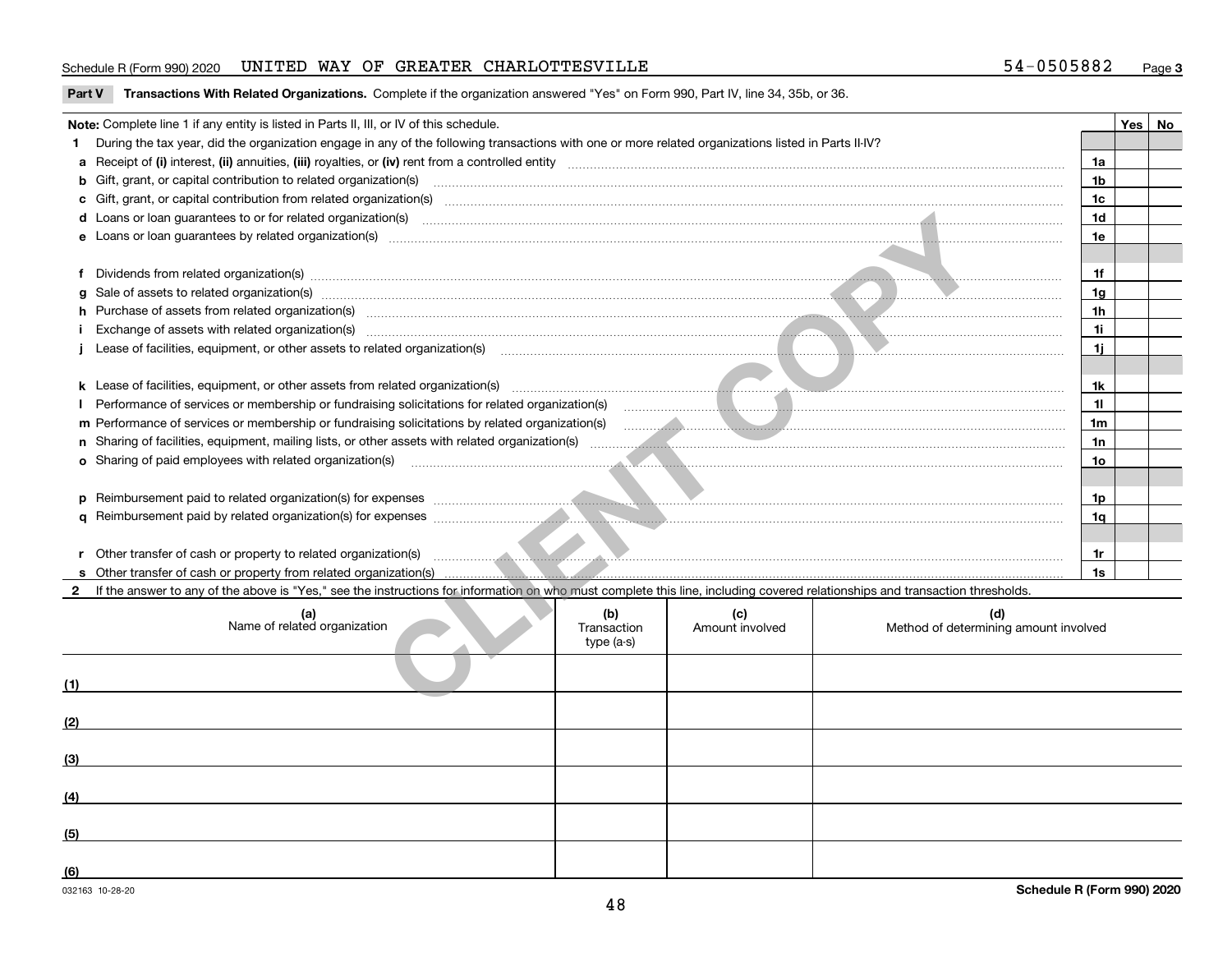### Schedule R (Form 990) 2020 Page UNITED WAY OF GREATER CHARLOTTESVILLE 54-0505882

# **4**

### **Part VI Unrelated Organizations Taxable as a Partnership. Complete if the organization answered "Yes" on Form 990, Part IV, line 37.**

Provide the following information for each entity taxed as a partnership through which the organization conducted more than five percent of its activities (measured by total assets or gross revenue) that was not a related organization. See instructions regarding exclusion for certain investment partnerships.

| (a)<br>Name, address, and EIN<br>of entity | ັ<br>(b)<br>Primary activity | (c)<br>Legal domicile<br>(state or foreign | (d)<br>Predominant income<br>(related, unrelated,<br>excluded from tax under<br>sections 512-514) | $\begin{array}{c}\n\text{partners} \sec.\n\\ \n501(c)(3)\n\\ \n0rgs.?\n\end{array}$ | $(e)$<br>Are all | (f)<br>Share of<br>total | (g)<br>Share of<br>end-of-year | (h)<br>Dispropor-<br>tionate<br>allocations? | (i)<br>Code V-UBI<br>amount in box 20 managing<br>of Schedule K-1<br>(Form 1065)<br>$\overline{Yes}$ No | (i)   | $(\mathsf{k})$ |
|--------------------------------------------|------------------------------|--------------------------------------------|---------------------------------------------------------------------------------------------------|-------------------------------------------------------------------------------------|------------------|--------------------------|--------------------------------|----------------------------------------------|---------------------------------------------------------------------------------------------------------|-------|----------------|
|                                            |                              | country)                                   |                                                                                                   | Yes No                                                                              |                  | income                   | assets                         | Yes No                                       |                                                                                                         | YesNO |                |
|                                            |                              |                                            |                                                                                                   |                                                                                     |                  |                          |                                |                                              |                                                                                                         |       |                |
|                                            |                              |                                            |                                                                                                   |                                                                                     |                  |                          |                                |                                              |                                                                                                         |       |                |
|                                            |                              |                                            |                                                                                                   |                                                                                     |                  |                          |                                |                                              |                                                                                                         |       |                |
|                                            |                              |                                            |                                                                                                   |                                                                                     |                  |                          |                                |                                              |                                                                                                         |       |                |
|                                            |                              |                                            |                                                                                                   |                                                                                     |                  |                          |                                |                                              |                                                                                                         |       |                |
|                                            |                              |                                            |                                                                                                   |                                                                                     |                  |                          |                                |                                              |                                                                                                         |       |                |
|                                            |                              |                                            |                                                                                                   |                                                                                     |                  |                          |                                |                                              |                                                                                                         |       |                |

**Schedule R (Form 990) 2020**